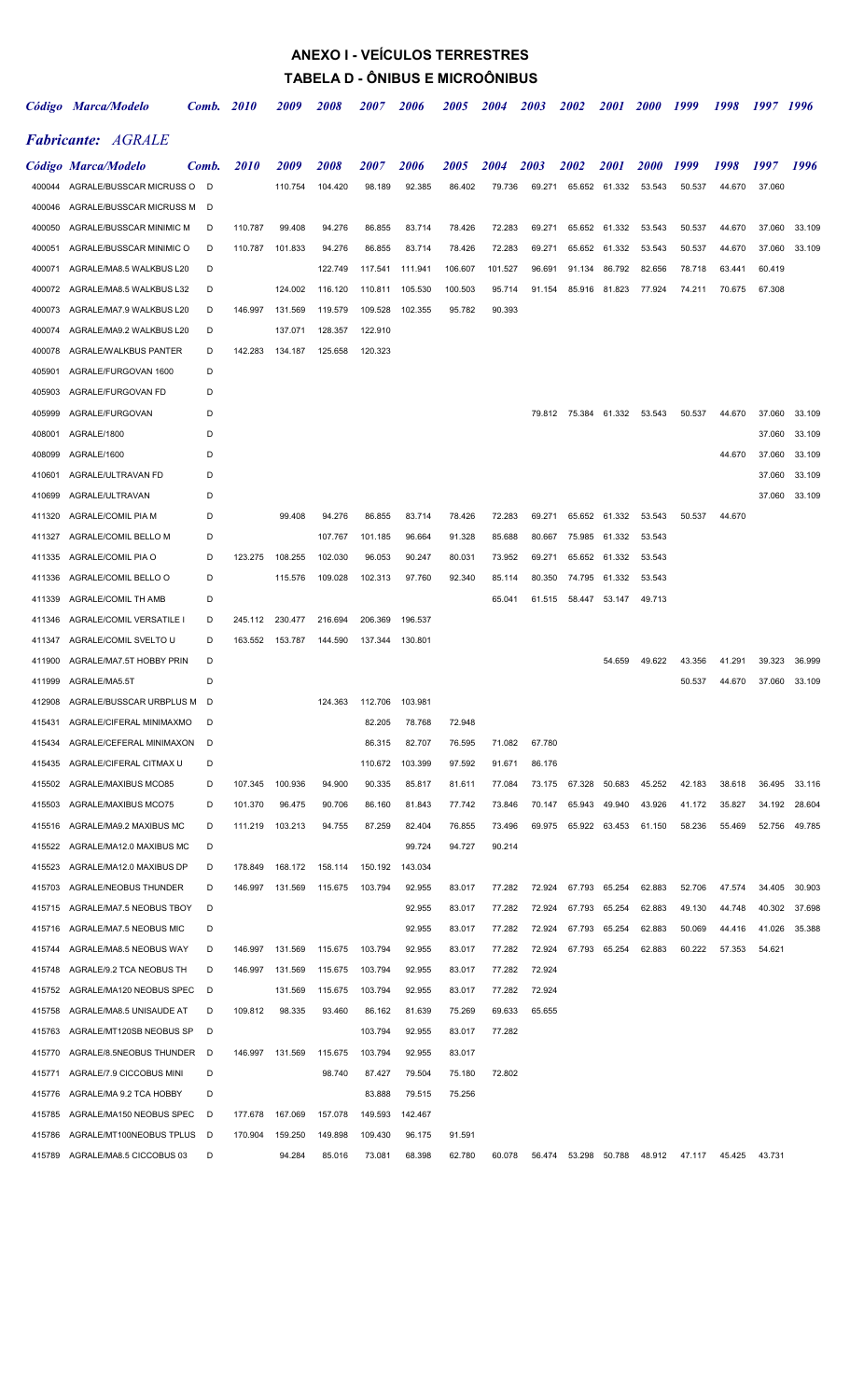|        | Código Marca/Modelo               | Comb. | <i>2010</i> | <i>2009</i>        | <i><b>2008</b></i> | <i><b>2007</b></i> | <i><b>2006</b></i> | <i><b>2005</b></i> | <i><b>2004</b></i> | <i><b>2003</b></i> | <b>2002</b>                     | <i>2001</i>   | <b>2000</b> | 1999    | 1998      | 1997   | 1996   |
|--------|-----------------------------------|-------|-------------|--------------------|--------------------|--------------------|--------------------|--------------------|--------------------|--------------------|---------------------------------|---------------|-------------|---------|-----------|--------|--------|
| 415795 | AGRALE/MA10 NEOBUS TH             | D     | 154.964     | 138.700            | 121.945            |                    |                    |                    |                    |                    |                                 |               |             |         |           |        |        |
| 416502 | AGRALE/MPOLO SENIOR GVO           | D     |             |                    |                    | 98.342             | 92.533             | 86.541             | 76.202             | 69.271             | 65.652                          | 61.332        | 53.543      | 50.537  | 44.670    | 37.060 | 33.109 |
| 416544 | AGRALE/MPOLO SENIOR GVM           | D     |             |                    |                    |                    |                    | 96.313             | 85.229             | 80.465             | 75.193                          | 61.332        | 53.543      | 50.537  | 44.670    | 37.060 | 33.109 |
| 416584 | AGRALE/MPOLO ALLEGRO R            | D     |             | 201.789            | 189.721            | 180.682            | 172.073            | 145.649            | 138.351            |                    | 131.759 124.188 118.270 112.634 |               |             | 107.268 | 67.288    | 64.082 |        |
| 416595 | AGRALE/MPOLO IDEALE R             | D     | 215.869     | 202.980            | 190.841            | 181.277            | 172.640            |                    |                    |                    |                                 |               |             |         |           |        |        |
| 416597 | AGRALE/MPOLO SEN MIDI ON          | D     | 146.063     | 137.342            | 129.129            | 123.238            | 110.404            | 105.477            |                    |                    |                                 |               |             |         |           |        |        |
| 416599 | AGRALE/MPOLO SENIOR ON            | D     | 117.109     | 109.481            | 102.395            | 94.700             | 90.884             | 84.495             |                    |                    |                                 |               |             |         |           |        |        |
| 416616 | AGRALE/MPOLO SENIOR MO            | D     | 141.982     | 133.504            | 125.521            | 119.231            | 113.551            |                    |                    |                    |                                 |               |             |         |           |        |        |
| 417543 | AGRALE/MT120LE NEOBUS MG          | D     |             | 180.718            | 169.909            | 161.814            | 154.105            | 146.762            |                    | 107.363 102.249    |                                 |               |             |         |           |        |        |
| 443001 | AGRALE/GUARARAPES A5 5RD          | D     |             |                    |                    |                    |                    |                    |                    |                    |                                 |               |             | 50.537  | 44.670    | 37.060 | 33.109 |
| 443002 | AGRALE/GUARARAPES A5 7DX          | D     | 110.787     | 99.408             | 94.276             | 86.855             | 83.714             | 78.426             | 72.283             | 69.271             | 65.652                          | 61.332        | 53.543      | 50.537  | 44.670    | 37.060 | 33.109 |
| 443003 | AGRALE/GUARARAPES A5 7TX          | D     | 110.787     | 101.833            | 94.276             | 86.855             | 83.714             | 78.426             | 72.283             | 69.271             | 65.652                          | 61.332        | 53.543      | 50.537  | 44.670    | 37.060 | 33.109 |
| 443004 | AGRALE/GUARARAPES A5 850          | D     | 110.787     | 101.006            | 94.276             | 86.855             | 83.714             | 78.426             | 72.283             | 69.271             | 65.652                          | 61.332        | 53.543      | 50.537  | 44.670    | 37.060 | 33.109 |
| 443005 | AGRALE/GUARARAPES AL7 75          | D     |             |                    |                    |                    |                    |                    |                    |                    |                                 |               |             | 50.537  | 44.670    | 37.060 |        |
| 443006 | AGRALE/GUARARAPES AL7 85          | D     |             |                    |                    |                    |                    |                    |                    |                    |                                 |               |             | 50.537  | 44.670    | 37.060 |        |
| 463002 | AGRALE/CAIO PICCOLI MA75          | D     |             |                    |                    |                    |                    |                    |                    |                    |                                 | 61.332        | 53.543      | 50.537  | 44.670    | 37.060 | 33.109 |
| 463006 | AGRALE/CAIO PICCOLO O             | D     |             |                    |                    |                    |                    |                    |                    | 80.997             | 75.574                          | 61.332        | 53.543      | 50.537  | 44.670    | 37.060 |        |
| 463111 | AGRALE/INDUSCAR PICCO O           | D     |             |                    | 89.783             | 82.205             | 78.768             | 72.948             | 67.698             | 64.552             | 58.763                          |               |             |         |           |        |        |
| 463112 | AGRALE/INDUSCAR PICCOL O          | D     |             |                    | 109.689            | 102.341            | 97.025             | 90.219             | 84.012             |                    |                                 |               |             |         |           |        |        |
| 463141 | AGRALE/INDUSCAR APA U MT          | D     | 126.764     | 119.195            | 112.067            | 106.451            | 100.399            | 96.072             | 90.813             | 87.063             |                                 |               |             |         |           |        |        |
| 463144 | AGRALE/INDUSCAR FOZ O MA          | D     | 131.744     | 117.410            | 109.689            | 102.341            | 97.025             | 90.219             | 84.012             | 78.788             |                                 | 74.798 71.235 | 67.930      | 64.692  | 61.611    | 58.674 | 55.880 |
| 463151 | AGRALE/INDUSCAR FOZ U             | D     | 104.165     | 96.409             | 88.964             | 81.643             |                    |                    |                    |                    |                                 |               |             |         |           |        |        |
| 464100 | AGRALE/TRAILCAR COMANDER          | D     |             |                    | 110.297            | 103.441            | 98.870             | 92.223             | 85.438             | 80.421             | 74.733                          | 61.332        |             |         |           |        |        |
| 464190 | AGRALE/MASCA GRANMIDI O           | D     | 110.787     | 99.408             | 94.276             | 86.855             | 83.714             | 78.426             | 72.283             | 69.271             | 65.652                          | 61.332        | 53.543      | 50.537  | 44.670    | 37.060 | 33.109 |
| 464302 | AGRALE/MA8.5 VETTURA ME           | D     |             |                    |                    |                    |                    | 84.954             | 79.982             | 74.498             | 66.497                          |               |             |         |           |        |        |
| 464307 | AGRALE/MA 8.5 TCA VETT            | D     |             |                    |                    |                    | 125.169            | 118.833            | 112,779            | 107.405            | 101.233                         | 96.410        | 91.817      | 87.443  | 83.276    | 79.308 | 75.530 |
| 464400 | AGRALE/MASCA GRANMINI M           | D     | 110.787     | 99.408             | 94.276             | 86.855             | 83.714             | 78.426             | 72.283             | 69.271             | 65.652                          | 61.332        |             |         |           |        |        |
| 464401 | AGRALE/MASCA GRANMINI O           | D     | 89.933      | 85.684             | 80.888             | 73.059             | 70.106             | 67.482             | 65.041             | 61.515             | 58.447                          | 55.372        | 52.734      |         |           |        |        |
|        | 464402 AGRALE/MASCA GRANMICRO O D |       | 110.787     | 99.408             | 94.276             | 86.855             | 83.714             | 78.426             | 72.283             | 69.271             | 65.652                          |               |             |         |           |        |        |
|        | 464416 AGRALE/MASCA GRANMICROSO D |       |             | 104.554            | 95.987             | 88.394             | 83.475             | 77.861             | 74.451             |                    |                                 |               |             |         |           |        |        |
| 464419 | AGRALE/MASCA GRANMIDI O           | D     | 110.580     | 103.979            | 97.760             | 93.023             | 87.189             | 81.246             | 77.108             |                    |                                 |               |             |         |           |        |        |
| 464421 | AGRALE/MASCA GRANMIDI M           | D     |             |                    | 107.074            | 98.603             | 93.117             | 86.853             |                    |                    |                                 |               |             |         |           |        |        |
| 464430 | AGRALE/MASCA GRMICRO E O          | D     | 166.253     | 148.654            | 134.491            |                    |                    |                    |                    |                    |                                 |               |             |         |           |        |        |
| 464439 | AGRALE/MASCA GRMIDI EW O          | D     | 197.955     | 186.136            | 175.458            |                    |                    |                    |                    |                    |                                 |               |             |         |           |        |        |
|        | 464446 AGRALE/MASCA GFLEX MA15O   | D     | 179.969     | 169.663            |                    |                    |                    |                    |                    |                    |                                 |               |             |         |           |        |        |
|        | <b>Fabricante: AMV</b>            |       |             |                    |                    |                    |                    |                    |                    |                    |                                 |               |             |         |           |        |        |
|        | Código Marca/Modelo               | Comb. | <i>2010</i> | <i><b>2009</b></i> | <i><b>2008</b></i> | <i><b>2007</b></i> | <b>2006</b>        | 2005               | <b>2004</b>        | 2003               | <b>2002</b>                     | <i>2001</i>   | 2000 1999   |         | 1998 1997 |        | 1996   |

| 412002 AMV/PUMA 8500 MO |  |
|-------------------------|--|
|                         |  |

Fabricante: ASIA

 $D$ 

|        | Código Marca/Modelo       | Comb. | <i>2010</i> | 2009 | 2008 | 2007 | 2006 | 2005 | <b>2004</b> | 2003 | 2002 | <b>2001</b> | <b>2000</b> | 1999   | 1998   | 1997          | 1996   |
|--------|---------------------------|-------|-------------|------|------|------|------|------|-------------|------|------|-------------|-------------|--------|--------|---------------|--------|
| 412101 | IMP/ASIA HI-TOPIC         | D     |             |      |      |      |      |      |             |      |      |             |             | 20.870 | 19.876 | 16.364        | 15.597 |
|        | 412102 IMP/ASIA AM825 T   | D     |             |      |      |      |      |      |             |      |      |             |             | 33.712 | 32.011 | 29.302 27.585 |        |
|        | 412103 IMP/ASIA TOPIC AMB | D     |             |      |      |      |      |      |             |      |      |             |             | 17.755 | 16.602 | 13.954        | 13.288 |
|        | 412104 IMP/ASIA TOPIC     | D     |             |      |      |      |      |      |             |      |      |             |             | 17.755 | 16.602 | 13.954        | 13.288 |
|        | 412105 IMP/ASIA TOPIC DLX | D     |             |      |      |      |      |      |             |      |      |             |             | 23.185 | 22.132 | 19.496        | 18.054 |
|        | 412199 IMP/ASIA           | D     |             |      |      |      |      |      |             |      |      |             | 21.605      | 20.217 | 17.604 | 16.265        | 15.145 |
|        |                           |       |             |      |      |      |      |      |             |      |      |             |             |        |        |               |        |

412001 AMV/PUMA 916 MO D D D D D D D D AMV/PUMA 916 MO D 43.452 38.794 33.060 27.417

# Fabricante: BUSSCAR

| Código Marca/Modelo               | Comb. | <b>2010</b> | 2009    | 2008   | 2007   | 2006   | 2005   | 2004   | 2003   | 2002          | <b>2001</b>   | <b>2000</b> | 1999 | 1998 | 1997 | 1996 |
|-----------------------------------|-------|-------------|---------|--------|--------|--------|--------|--------|--------|---------------|---------------|-------------|------|------|------|------|
| 400066 BUSSCAR/URBPLUSELE TROLE D |       |             | 106.743 | 98.168 | 88.020 | 84.951 | 79.092 | 73.088 | 69.390 |               | 66.083 60.578 | 46.626      |      |      |      |      |
| 400068 BUSSCAR/URBPLUSS HIBRIDO D |       |             |         | 98.168 | 88.020 | 84.951 | 79.092 | 73.088 | 69.390 |               | 66.083 60.578 | 46.626      |      |      |      |      |
| 400069 BUSSCAR/URBPLUSTOUR 610T D |       |             |         |        |        |        |        | 83.903 |        | 79.512 74.753 |               |             |      |      |      |      |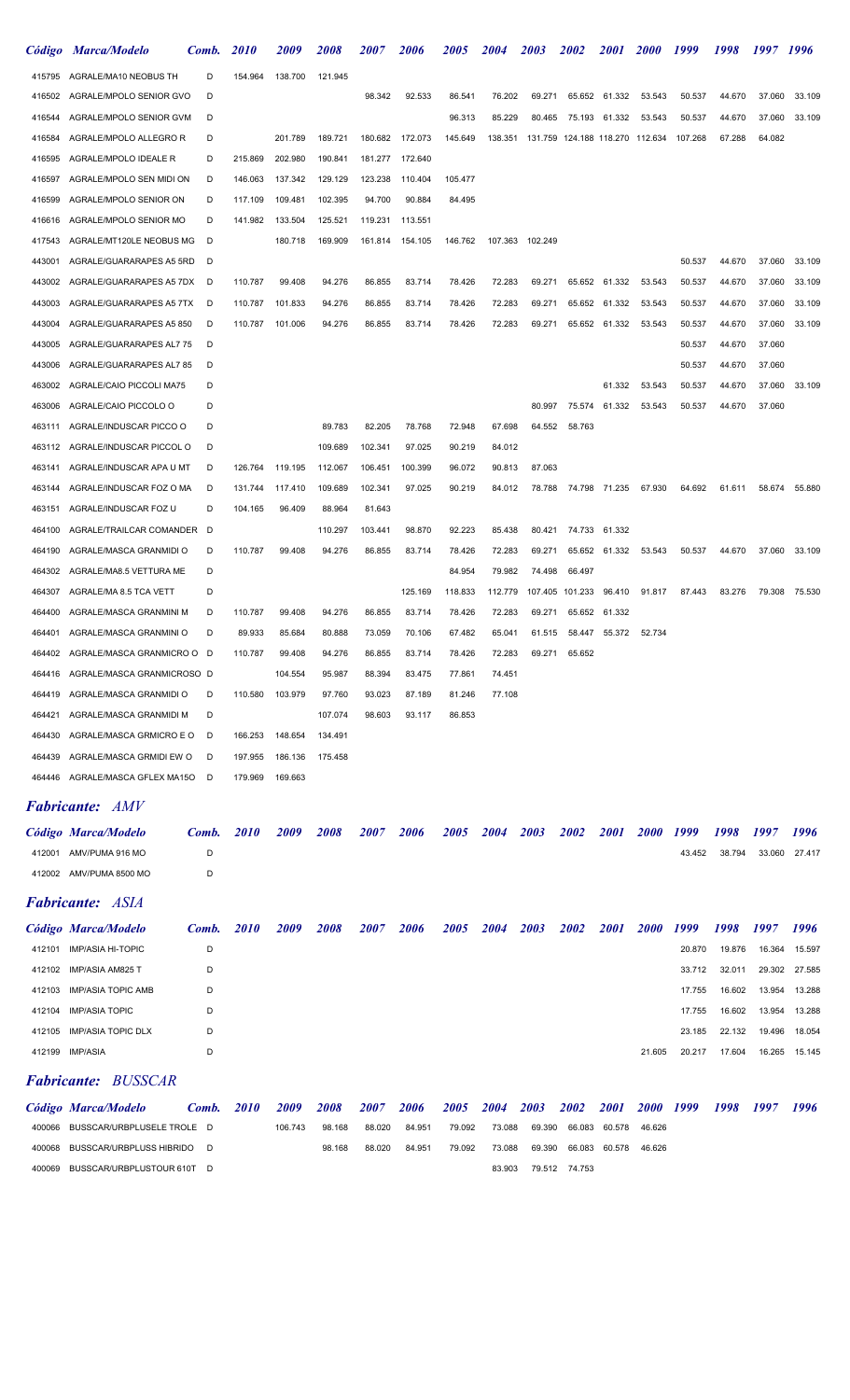|        | Código Marca/Modelo               | <b>Comb.</b> 2010 | 2009    | 2008    | 2007    | <b>2006</b> | 2005    | 2004    | 2003            | 2002   | <b>2001</b> | <b>2000</b> | 1999   | 1998   | 1997 1996 |        |
|--------|-----------------------------------|-------------------|---------|---------|---------|-------------|---------|---------|-----------------|--------|-------------|-------------|--------|--------|-----------|--------|
|        | 400077 BUSSCAR/URBPLUSS LF GNV    | D                 |         |         |         |             |         |         |                 |        |             |             | 40.391 | 38.367 | 36.539    |        |
| 412901 | BUSSCAR/JUM BUSS 340              | D                 |         |         |         |             |         |         |                 | 66.083 | 60.578      | 46.626      | 43.452 | 38.794 | 33.060    | 27.417 |
|        | 412902 BUSSCAR/MIDUSS ISBE250     | D                 |         |         |         |             |         |         | 106.793 101.169 | 95.478 |             |             |        |        |           |        |
|        | 412903 BUSSCAR/MIDUSS ISBE250     | D                 | 256.058 | 240.745 | 229.274 |             |         |         |                 |        |             |             |        |        |           |        |
|        | 412906 AGRALE/BUSSCAR URBPLUS U D |                   |         |         |         | 128.956     | 121.457 | 106.098 | 99.750          |        |             |             |        |        |           |        |

## Fabricante: CITROEN

|        | Código Marca/Modelo             | Comb. | <i>2010</i> | 2009   | 2008   | 2007   | 2006   | 2005   | <b>2004</b> | 2003   | 2002   | <i>2001</i> | <i><b>2000</b></i> | 1999   | 1998   | 1997   | 1996   |
|--------|---------------------------------|-------|-------------|--------|--------|--------|--------|--------|-------------|--------|--------|-------------|--------------------|--------|--------|--------|--------|
| 415900 | I/CITROEN JUMPER 320M           | D     |             |        |        |        |        |        |             |        | 35.882 | 31.432      | 23.180             | 21.696 | 17.202 | 14.973 | 14.332 |
| 415901 | I/CITROEN JUMPER 320M 10        | D     |             |        |        |        |        |        |             |        |        |             |                    |        |        |        | 13.575 |
| 416100 | CITROEN/JUMPER MBS 33M15        | D     |             |        |        |        |        |        | 42.719      | 38.883 | 35.882 |             |                    |        |        |        |        |
|        | 416101 CITROEN/JUMPER MBS 33M16 | D     |             |        |        |        | 52.072 | 47.907 | 41.347      | 38.883 | 35.882 | 32.613      | 30.146             | 28.221 | 17.202 | 14.879 |        |
|        | 416102 CITROEN/JUMPER MBS 33M10 | D     |             |        |        |        |        |        | 42.719      | 38.883 | 35.882 |             |                    |        |        |        |        |
|        | 416105 CITROEN/JUMPER M33M HDI  | D     | 68,007      | 62.295 | 59,006 | 54.466 | 52.072 | 47.907 | 41.347      | 38.883 | 35.882 |             |                    |        |        |        |        |
|        | 416108 CITROEN/JUMPER M35L HDI  | D     |             |        |        |        |        |        | 32.791      | 31.160 | 29.359 |             |                    |        |        |        |        |
|        | 416109 CITROEN/JUMPER C33M HDI  | D     |             |        |        |        | 52.072 | 47.907 | 42.719      |        |        |             |                    |        |        |        |        |
|        | 416112 CITROEN/JUMPER M35LH 23S | D     |             |        |        |        |        |        | 46.149      | 42.345 | 39.511 |             |                    |        |        |        |        |
|        | 416113 CITROEN/JUMPER M33M 23S  | D     | 63.606      | 59.940 | 56.502 |        |        |        |             |        |        |             |                    |        |        |        |        |

#### Fabricante: COBRASMA

| Código Marca/Modelo    | Comb. 2010 | 2009 | 2008 | 2007 | 2006 | 2005 2004 2003 2002 |  |  |  | 2001 2000 1999 1998 1997 | 1996 |
|------------------------|------------|------|------|------|------|---------------------|--|--|--|--------------------------|------|
| 409201 COBRASMA/CX 202 |            |      |      |      |      |                     |  |  |  |                          |      |

## Fabricante: COMIL

| Código Marca/Modelo      | Comb. | <i>2010</i> | 2009 | 2008 | 2007 | <b>2006</b> | 2005 | 2004 | 2003 | 2002                 | <i>2001</i> | 2000 1999 | 1998 1997     |               | 1996 |
|--------------------------|-------|-------------|------|------|------|-------------|------|------|------|----------------------|-------------|-----------|---------------|---------------|------|
| 400500 COMIL/ONIBUS      |       |             |      |      |      |             |      |      |      |                      |             |           | 46.502        | 41.568 39.588 |      |
| 411301 COMIL/CONDOTTIERE | D     |             |      |      |      |             |      |      |      |                      |             | 46.626    | 43.452 38.794 | 33.060 27.417 |      |
| 411399 COMIL/CONDOTTIERE | D     |             |      |      |      |             |      |      |      | 69.390 66.083 60.578 |             | 46.626    | 43.452 38.794 | 33.060 27.417 |      |
|                          |       |             |      |      |      |             |      |      |      |                      |             |           |               |               |      |

# Fabricante: CUMMINS

|        | Código Marca/Modelo | Comb. | <b>2010</b> | 2009 | 2008 | 2007 | 2006 | 2005 | 2004 | 2003 | 2002 | 2001 | 2000 1999 | 1998 | 1997 | 1996 |
|--------|---------------------|-------|-------------|------|------|------|------|------|------|------|------|------|-----------|------|------|------|
| 406001 | <b>CUMMINS/UC</b>   |       |             |      |      |      |      |      |      |      |      |      |           |      |      |      |
|        | 406002 CUMMINS/RC   |       |             |      |      |      |      |      |      |      |      |      |           |      |      |      |
|        | 406099 CUMMINS      |       |             |      |      |      |      |      |      |      |      |      |           |      |      |      |

## Fabricante: DIMEX

| Código Marca/Modelo           | Comb. 2010 |             | 2009 | 2008 | 2007 | 2006 | 2005 | 2004 | 2003 | 2002 | <b>2001</b> | 2000 1999 | 1998   | 1997   | 1996 |
|-------------------------------|------------|-------------|------|------|------|------|------|------|------|------|-------------|-----------|--------|--------|------|
| 411324 I/DIMEX COMIL SVELTO U |            |             |      |      |      |      |      |      |      |      |             | 43.452    | 38.794 | 33.060 |      |
| <b>Fabricante: DODGE</b>      |            |             |      |      |      |      |      |      |      |      |             |           |        |        |      |
| Código Marca/Modelo           | Comb.      | <i>2010</i> | 2009 | 2008 | 2007 | 2006 | 2005 | 2004 | 2003 | 2002 | <b>2001</b> | 2000 1999 | 1998   | 1997   | 1996 |

| 407801 | IMP/DODGE MAXI WAGON | 43.452 | 38.794 | 33.060 27.417 |  |
|--------|----------------------|--------|--------|---------------|--|
|        | 407899 DODGE         |        |        | 33.060 27.417 |  |

## Fabricante: DUCATO

| Código Marca/Modelo               | Comb. | <b>2010</b> | 2009 | 2008 | 2007 | 2006 | 2005 2004 | 2003   | 2002 2001 |        | 2000 1999 1998 1997         |        | 1996 |
|-----------------------------------|-------|-------------|------|------|------|------|-----------|--------|-----------|--------|-----------------------------|--------|------|
| 411511 I/DUCATO MAXI REFAM MIC3 D |       |             |      |      |      |      |           | 40.097 |           |        | 36.710 33.553 31.444 28.668 | 25.479 |      |
| 411513 I/DUCATO 15 REFAM MIC 6    |       |             |      |      |      |      |           |        |           | 33.348 | 30.315 27.975               |        |      |

#### Fabricante: FIAT

|        | Código Marca/Modelo          | Comb. | <i>2010</i> | 2009   | 2008   | 2007   | 2006   | 2005   | 2004   | 2003   | 2002   | <i>2001</i>   | <i>2000</i> | 1999   | 1998   | 1997   | 1996   |
|--------|------------------------------|-------|-------------|--------|--------|--------|--------|--------|--------|--------|--------|---------------|-------------|--------|--------|--------|--------|
| 404401 | FIAT/FIAT 80 OD              | D     |             |        |        |        |        |        |        |        |        |               |             |        |        |        |        |
|        | 404402 FIAT/130 OD           | D     |             |        |        |        |        |        |        |        |        |               |             |        |        |        |        |
|        | 404403 FIAT/140 OD           | D     |             |        |        |        |        |        |        |        |        |               |             |        |        |        |        |
|        | 404405 FIAT/DUCATO COMBINATO | D     | 55.395      | 52.812 | 50.211 | 48.069 | 45.369 | 43.358 | 40.775 | 35.020 |        | 33.581 32.167 | 27.884      | 26.434 | 25.140 | 19.268 | 18.346 |
|        | 404406 FIAT/DUCATO MINIBUS   |       | 74.860      | 68.684 | 61.214 | 57.180 | 54.087 | 51.296 | 47.940 | 44.653 | 41.861 | 37.776        | 35.398      | 31.769 | 29.885 | 23.397 | 21.844 |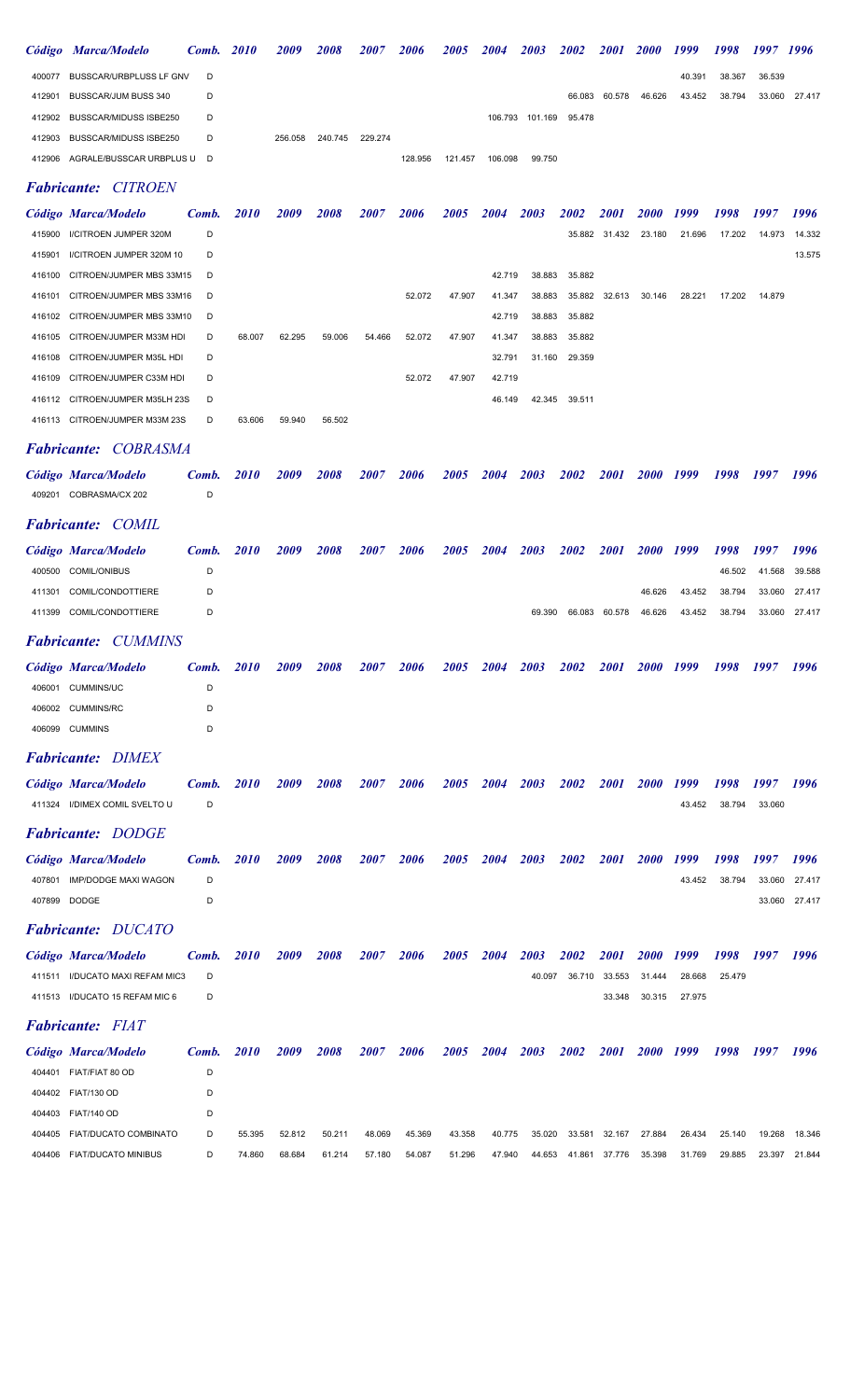|        | Código Marca/Modelo             | Comb. | <i>2010</i> | <i><b>2009</b></i> | <i><b>2008</b></i> | <i><b>2007</b></i> | 2006   | <i><b>2005</b></i> | <i><b>2004</b></i> | <i><b>2003</b></i> | <i>2002</i> | <i>2001</i>   | <b>2000</b> | 1999   | 1998   | 1997   | 1996          |
|--------|---------------------------------|-------|-------------|--------------------|--------------------|--------------------|--------|--------------------|--------------------|--------------------|-------------|---------------|-------------|--------|--------|--------|---------------|
| 404407 | FIAT/DUCAMA FFORMA MIC23        | D     | 73.644      | 67.451             | 60.875             | 55.506             | 52.876 | 49.792             | 47.124             | 43.505             | 39.981      | 36.424        | 34.519      | 32.340 | 28.407 |        |               |
| 404408 | FIAT/DUCATO 15REFAMMIC13        | D     |             | 50.922             | 47.876             | 45.477             | 43.199 | 41.034             | 38.977             | 36.244             | 33.920      | 32.374        | 30.315      | 27.975 | 26.369 | 25.113 |               |
| 404409 | FIAT/DUCATO C REFAMMIC12        | D     |             |                    | 58.476             | 55.634             | 51.486 | 48.674             | 43.392             | 40.097             | 36.711      | 33.553        | 31.955      |        |        |        |               |
| 404410 | FIAT/DUCATO M REFAMMIC11        | D     |             | 68.684             | 58.476             | 55.634             | 51.486 | 48.674             | 42.856             | 40.097             | 36.711      | 33.553        | 31.955      | 30.842 |        |        |               |
| 404411 | <b>FIAT/DUCATO REVESCAP</b>     | D     |             |                    | 58.476             | 55.506             | 51.486 | 48.674             | 42.856             | 40.097             | 34.940      | 33.348        | 30.315      | 26.729 |        |        |               |
| 404412 | FIAT/DUCACOMFFORMA MIC21        | D     | 73.644      | 67.451             | 60.875             | 55.506             | 52.876 | 49.792             | 47.124             | 42.551             | 39.981      | 36.424        | 31.067      |        |        |        |               |
| 404413 | FIAT/DUCA15 FFORMA MIC20        | D     | 58.252      | 54.774             | 51.497             | 48.916             | 46.465 | 43.207             | 40.381             | 37.739             | 34.940      | 33.348        | 30.315      | 27.975 | 26.369 | 23.778 |               |
| 404414 | <b>FIAT/DUCATO NIKS</b>         | D     | 75.045      | 68.684             | 58.476             | 55.634             | 51.486 | 48.674             | 42.856             | 40.097             | 36.711      | 33.553        | 31.955      | 30.842 |        |        |               |
| 404415 | <b>FIAT/DUCATO NIKS 16</b>      | D     | 75.045      | 68.684             | 58.476             | 55.634             | 51.486 | 48.674             | 44.461             | 40.097             | 36.711      | 33.553        | 31.955      | 30.842 |        |        |               |
| 404416 | <b>FIAT/DUCATO VIATURE MV</b>   | D     |             |                    | 60.727             | 53.450             | 50.622 | 45.679             | 42.455             | 40.160             | 36.710      | 34.379        | 30.315      | 26.729 | 23.556 |        | 20.142 15.845 |
| 404417 | FIAT/DUC MAXI CIRILO M07        | D     |             |                    | 60.727             | 53.450             | 50.622 | 46.717             | 42.455             | 40.160             | 36.710      | 34.379        | 31.444      | 29.085 |        |        |               |
| 404418 | FIAT/DUCATO MAXI JAEDI T        | D     |             |                    |                    |                    | 50.622 | 46.717             | 42.455             | 40.160             | 36.710      | 34.379        | 31.444      | 28.530 | 27.126 | 25.833 |               |
| 404419 | FIAT/DUCATO 15 JAEDI TUR        | D     |             |                    | 49.858             | 47.358             | 44.986 | 42.731             | 40.590             | 37.744             | 34.940      | 33.348        | 30.315      | 27.975 |        |        |               |
| 404420 | FIAT/DUCA ESCOLAR FFBM25        | D     | 75.045      | 68.684             | 62.238             | 57.180             | 54.087 | 51.296             | 47.940             | 44.653             | 41.861      | 37.776        | 35.398      | 31.769 |        |        |               |
| 404421 | FIAT/DUCA ESCOLAR FFBM26        | D     | 75.045      | 68.684             | 62.238             | 57.180             | 54.087 | 51.296             | 47.940             | 44.653             | 41.861      | 37.776        | 35.398      |        |        |        |               |
| 404422 | FIAT/DUCATO EMBRAFI 16          | D     |             |                    |                    | 57.180             | 54.087 | 51.296             | 47.940             | 44.653             | 41.861      | 37.776        | 36.038      | 32.534 | 30.934 | 25.479 | 24.266        |
| 404423 | FIAT/DUCATO 15 JAEDI ESC        | D     |             |                    | 62.238             | 57.180             | 54.087 | 51.296             | 47.940             | 44.653             | 41.861      | 37.776        | 36.038      | 32.534 |        |        |               |
| 404424 | FIAT/DUCATO MUL REVESCAP        | D     | 75.995      | 69.669             | 62.090             | 59.424             | 52.914 | 48.846             | 43.892             | 41.321             | 37.952      | 35.374        |             |        |        |        |               |
| 404425 | FIAT/DUCATO NIKS MULT 16        | D     | 75.995      | 69.669             | 58.476             | 55.634             | 51.486 | 48.674             | 42.856             | 40.097             | 36.711      | 33.553        | 29.882      | 28.458 |        |        |               |
| 404426 | FIAT/DUCATO NIKS MULT 17        | D     |             |                    | 58.476             | 55.634             | 51.486 | 48.674             | 42.856             | 40.097             | 36.711      |               |             |        |        |        |               |
| 404427 | FIAT/DUCATO MC VIA VAN          | D     | 70.170      | 64.382             | 60.727             | 53.450             | 50.622 | 46.717             | 42.455             | 40.160             | 36.710      | 34.379        |             |        |        |        |               |
| 404428 | FIAT/DUCATO MULT JAEDI T        | D     | 75.995      | 69.669             | 58.476             | 55.634             | 51.486 | 48.674             | 42.856             | 40.097             | 36.711      |               |             |        |        |        |               |
| 404429 | FIAT/DUCATO C VIA VAN           | D     |             |                    | 62.238             | 57.180             | 54.087 | 51.296             | 47.940             | 44.653             | 41.861      | 37.776        | 36.038      | 32.534 |        |        |               |
| 404430 | FIAT/DUCATO MC JAEDI TUR        | D     |             | 68.684             | 62.238             | 57.180             | 54.087 | 51.296             | 47.940             | 44.653             | 41.861      | 37.776        | 36.038      | 32.534 |        |        |               |
| 404431 | FIAT/DUCATO COMB JAEDI T        | D     | 73.644      | 67.451             | 60.875             | 55.506             | 52.876 | 49.792             | 47.124             | 42.772             | 39.550      | 36.424        | 34.519      | 32.340 |        |        |               |
| 404432 | FIAT/DUCATO MU CIRILO A3        | D     | 75.995      | 69.669             | 58.476             | 55.634             | 51.486 | 48.674             | 42.856             | 40.097             | 36.711      |               |             |        |        |        |               |
| 404434 | FIAT/DUCATO CO CIRILO A2        | D     |             | 68.684             | 61.214             | 57.180             | 54.087 | 51.296             | 47.940             | 44.653             | 41.861      | 37.776        | 36.038      |        |        |        |               |
| 404435 | I/FIAT 370 1225                 | D     |             |                    |                    |                    |        |                    |                    |                    |             |               |             |        |        |        |               |
| 404436 | FIAT/DUCATO MARTICAR 17         | D     | 75.045      | 68.684             | 62.238             | 57.180             | 54.087 | 51.296             | 47.940             |                    |             |               |             |        |        |        |               |
| 404437 | FIAT/DUCATO MARTICAR 16         | D     | 75.045      | 68.684             | 62.238             | 57.180             | 54.087 | 51.296             | 47.940             | 44.653             |             | 41.861 37.776 |             |        |        |        |               |
| 404438 | FIAT/DUCATO MARTICAR 14         | D     | 62.302      | 57.935             | 54.206             | 51.100             | 46.917 | 44.289             | 41.613             | 37.846             | 33.649      | 32.045        | 30.518      |        |        |        |               |
| 404440 | FIAT/DUCATO GREENCAR MO1        | D     | 64.670      | 60.137             | 56.265             | 53.038             | 48.699 | 45.972             |                    |                    |             |               |             |        |        |        |               |
| 404441 | FIAT/DUCATO MODIFICAR EM        | D     | 64.795      | 60.251             | 56.373             | 53.145             | 48.793 | 46.061             | 43.278             | 39.359             | 37.096      | 35.329        | 33.645      | 32.043 |        |        |               |
| 404442 | FIAT/DUCATO TRANSFORM P         | D     | 70.170      | 64.382             | 60.727             | 53.450             | 50.622 | 46.717             | 42.455             | 40.160             | 36.710      | 34.379        | 32.825      | 30.891 | 28.605 |        | 23.332 22.219 |
| 404443 | FIAT/DUCATO ALLTECH             | D     |             |                    | 62.238             | 57.180             | 54.087 | 51.296             | 47.940             | 44.653             | 41.861      | 37.776        | 36.038      |        |        |        |               |
| 404444 | FIAT/DUCATO M BUS RONTAN        | D     | 75.995      | 69.669             | 62.090             | 59.424             | 52.914 | 48.846             | 45.623             | 41.321             |             |               |             |        |        |        |               |
| 404445 | FIAT/DUCATO TECFORM TP          | D     | 66.120      | 62.172             | 58.476             | 55.634             | 51.486 |                    |                    |                    |             |               |             |        |        |        |               |
| 404446 | FIAT/DUCATO MODIFICAR TP        | D     | 73.539      | 67.472             | 63.642             | 56.016             | 53.052 | 47.872             | 44.494             | 42.088             |             | 38.473 36.029 |             |        |        |        |               |
| 404447 | FIAT/DUCATO NIKS MIC 20         | D     | 76.684      | 72.106             | 67.793             | 64.396             | 61.328 | 58.407             | 55.625             | 52.975             | 49.931      | 47.552        |             |        |        |        |               |
| 404448 | FIAT/DUCATO GUERRA MC 20        | D     | 78.422      | 71.775             | 63.969             | 59.753             | 56.522 | 53.603             | 50.098             | 46.662             | 43.744      | 39.475        |             |        |        |        |               |
| 404449 | FIAT/DUCATO MC TCA MIC          | D     | 76.181      | 71.634             | 67.349             | 63.974             | 60.927 | 58.023             | 55.259             | 52.626             | 46.132      | 43.933        |             |        |        |        |               |
| 404450 | FIAT/DUCATO GUERRA MC 16        | D     | 78.432      | 71.836             | 64.833             | 59.115             | 56.312 | 53.028             | 50.187             | 45.599             | 42.190      | 38.793        | 36.762      | 34.442 |        |        |               |
| 404452 | FIAT/DUCATO M JAEDI OESC        | D     | 76.738      | 70.286             | 63.433             | 57.838             | 55.096 | 51.883             |                    |                    |             |               |             |        |        |        |               |
| 404453 | FIAT/DUCATO MUL ATENA MI        | D     | 79.022      | 72.324             | 65.537             | 60.210             | 56.955 | 54.013             | 50.482             | 47.019             | 44.079      |               |             |        |        |        |               |
| 404454 | FIAT/DUCATO MULTI REVESC        | D     | 74.649      | 70.192             | 65.994             | 62.686             | 59.701 | 56.856             | 54.145             | 51.567             | 48.604      |               |             |        |        |        |               |
| 404455 | FIAT/DUCATO GCASA MIC1          | D     | 79.097      | 72.393             | 65.599             | 60.268             |        |                    |                    |                    |             |               |             |        |        |        |               |
| 404458 | FIAT/DUCATO CLASSY VANS         | D     | 80.688      | 73.849             | 66.918             |                    |        |                    |                    |                    |             |               |             |        |        |        |               |
| 404459 | FIAT/DUC M APLIKART M20         | D     | 65.025      | 60.467             | 56.573             |                    |        |                    |                    |                    |             |               |             |        |        |        |               |
| 404460 | FIAT/DUCATO TCA AMB             | D     |             |                    |                    |                    |        |                    | 44.055             | 40.067             | 37.764      |               |             |        |        |        |               |
| 404461 | FIAT/DUC TRANSFORMERS TE        | D     | 75.134      | 71.102             | 67.023             |                    |        |                    |                    |                    |             |               |             |        |        |        |               |
| 404499 | FIAT                            | D     |             |                    |                    |                    |        |                    |                    |                    | 59.817      | 54.451        | 46.626      | 43.452 | 38.794 | 33.060 | 27.417        |
| 411501 | <b>IMP/FIAT DUCATO</b>          | D     |             |                    |                    | 57.180             | 54.087 | 51.296             | 47.940             | 44.653             | 41.861      | 37.776        | 36.038      | 32.534 | 30.934 | 25.400 | 23.035        |
| 411503 | <b>IMP/FIAT DUCATO MINIBUS</b>  | D     |             |                    |                    | 57.180             | 50.576 | 45.387             | 42.127             | 38.040             |             | 35.877 31.841 | 29.751      | 25.302 | 22.489 | 20.757 | 19.698        |
| 411504 | <b>IMP/FIAT DUCATO COMBINAT</b> | D     |             |                    |                    |                    |        |                    |                    |                    |             | 36.424        | 31.067      | 28.046 | 25.140 | 21.027 |               |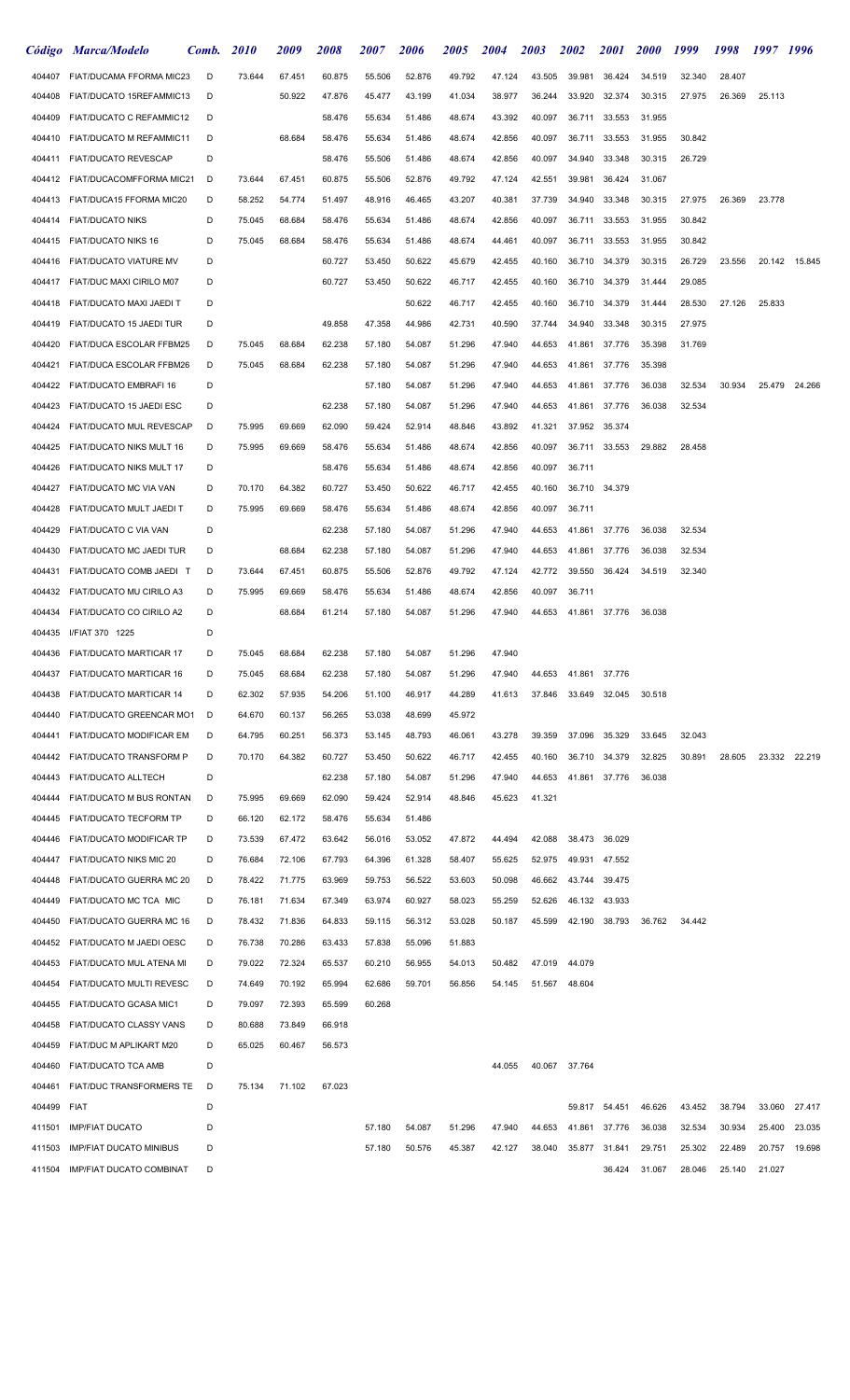|        | Código Marca/Modelo             | Comb. | <b>2010</b> | 2009   | 2008   | <i><b>2007</b></i> | <i><b>2006</b></i> | 2005   | 2004   | 2003   | 2002   | 2001          | <b>2000</b> | 1999   | 1998   | 1997   | 1996          |
|--------|---------------------------------|-------|-------------|--------|--------|--------------------|--------------------|--------|--------|--------|--------|---------------|-------------|--------|--------|--------|---------------|
| 411505 | I/FIAT DUCATO 10 GB MIC         | D     |             |        |        |                    |                    |        |        |        |        |               |             |        | 27.196 | 24.319 | 18.668        |
| 411506 | I/FIAT DUCATO 15 GB MIC         | D     |             |        |        |                    |                    |        |        |        |        | 34.940 33.348 | 30.315      | 27.975 | 26.369 | 22.767 |               |
| 411507 | I/FIAT DUCAMAXI GB MIC          | D     |             |        |        |                    |                    |        |        |        |        |               | 31.444      | 28.197 | 24.898 | 18.517 |               |
| 411508 | I/FIAT DUCATO 10 MC CCAP        | D     |             |        |        |                    |                    |        |        |        | 34.940 | 33.348        | 31.643      | 28.417 | 27.196 |        | 24.287 17.741 |
| 411509 | <b>I/FIAT DUCATO FFORMA M09</b> | D     |             |        |        |                    | 51.486             | 48.674 | 44.461 | 40.097 | 36.711 | 33.553        | 31.955      | 30.842 | 28.491 |        |               |
| 411510 | <b>I/FIAT DUCATO FFORMA M11</b> | D     |             |        |        |                    |                    |        |        |        | 36.711 | 33.553        | 31.955      | 30.842 | 28.491 | 22.797 |               |
| 411512 | <b>I/FDUCATO FFORMA ESCOLAR</b> | D     |             |        |        |                    |                    |        |        |        | 36.711 | 33.553        | 31.955      | 30.842 | 28.491 |        |               |
| 411514 | I/FIAT DUC MAX CIRILO M4        | D     |             |        |        |                    |                    |        |        |        |        | 31.841        | 29.751      | 25.302 | 22.489 | 20.757 | 19.698        |
| 411515 | I/FIAT DUCAT15 CIRILO M5        | D     |             |        |        |                    |                    |        |        |        | 34.940 | 33.348        | 30.315      | 27.975 | 26.369 |        |               |
| 411516 | FIAT/DUCAT15VT CIRILO M6        | D     |             |        |        |                    |                    |        | 40.541 | 37.700 | 34.940 | 33.348        | 30.315      | 27.975 |        |        |               |
| 411517 | I/FIAT DUCATO 15 JAEDI T        | D     |             |        |        |                    |                    |        |        | 33.927 | 31.646 | 30.511        | 28.952      | 27.535 | 26.339 | 25.084 |               |
| 411599 | <b>IMP/FIAT</b>                 | D     |             |        |        |                    |                    |        |        |        | 41.861 | 37.776        | 36.038      | 32.534 | 30.934 | 25.500 | 24.571        |
| 411700 | FIAT/DUCATO M EMBRAFI 16        | D     | 75.045      | 68.684 | 61.214 | 57.180             | 54.087             | 51.296 | 47.940 | 44.653 | 41.861 | 37.776        | 36.038      | 32.534 | 30.934 |        |               |
| 411701 | FIAT/DUCATO C EMBRAFI 16        | D     | 75.045      | 68.684 | 61.214 | 57.180             | 54.087             | 51.296 | 47.940 | 44.653 | 41.861 |               |             |        |        |        |               |
| 415604 | I/FIAT DUCA10 FFORMA M03        | D     |             |        |        |                    |                    |        |        |        | 34.940 | 33.348        | 30.315      | 27.975 | 26.369 | 25.149 | 19.866        |
| 415605 | <b>I/FIAT DUCAMA FFORMA M04</b> | D     |             |        |        |                    |                    |        |        |        |        | 35.963        | 33.849      | 31.763 | 27.802 | 22.365 | 21.055        |
| 415606 | I/FIAT DUCA10 GUEVEL MIC        | D     |             |        |        |                    |                    |        |        |        |        |               |             |        | 27.196 | 24.215 | 19.399        |
| 415607 | I/FIAT DUCA15 FFORMA M07        | D     |             |        |        |                    |                    |        |        | 36.533 | 34.940 | 33.348        | 30.315      | 27.975 | 26.369 |        | 22.812 21.647 |
| 415608 | I/FIAT DUCA15 FFORMA M06        | D     |             |        |        |                    |                    |        |        |        |        | 33.348        | 30.315      | 27.975 | 26.369 | 23.229 |               |
| 463500 | FIAT/TAKO DUCATO 16             | D     |             |        |        |                    |                    |        |        | 44.653 | 41.861 | 37.776        |             |        |        |        |               |
| 463502 | FIAT/DUCATO MULT TAKO MI        | D     | 78.496      | 71.844 | 64.030 | 59.810             | 56.575             | 53.655 | 50.146 | 46.706 | 43.787 | 39.514        | 37.696      |        |        |        |               |
| 464500 | <b>FIAT/DUCATO MC SITNE</b>     | D     | 70.170      | 64.382 | 60.727 | 53.450             | 50.622             | 46.717 | 42.455 | 40.160 | 36.710 | 34.379        | 32.825      |        |        |        |               |
|        |                                 |       |             |        |        |                    |                    |        |        |        |        |               |             |        |        |        |               |

## Fabricante: FLEXIBLE

| Código Marca/Modelo | Comb. 2010 | 2009 | 2008 | 2007 | 2006 | 2005 | 2004 | 2003 | 2002 | <b>2001</b> | 2000 1999 | 1998 | 1997 | 1996 |
|---------------------|------------|------|------|------|------|------|------|------|------|-------------|-----------|------|------|------|
| 413599 IMP/FLEXIBLE |            |      |      |      |      |      |      |      |      |             |           |      |      |      |

## Fabricante: FORD

|        | Código Marca/Modelo            | Comb. | <b>2010</b> | 2009   | 2008   | 2007   | 2006 | 2005 | 2004   | 2003   | 2002                 | 2001          | <b>2000</b> | 1999   | 1998   | 1997   | 1996   |
|--------|--------------------------------|-------|-------------|--------|--------|--------|------|------|--------|--------|----------------------|---------------|-------------|--------|--------|--------|--------|
|        | 400003 FORD/BUSSCAR URBANUS U  | D     |             |        |        |        |      |      |        |        |                      |               |             | 44.201 | 40.861 | 32.540 | 27.357 |
| 400010 | FORD/BUSSCAR URBANUSS U        | D     |             |        |        |        |      |      |        |        |                      |               |             | 72.223 | 68.604 | 65.334 |        |
| 402099 | FORD/FB4000                    | D     |             |        |        |        |      |      |        |        |                      | 48.468        | 46.620      | 43.621 | 41.940 | 38.480 | 36.647 |
| 407399 | FORD/F100                      | D     |             |        |        |        |      |      |        |        |                      |               |             |        |        |        |        |
| 407399 | FORD/F100                      | G     |             |        |        |        |      |      |        |        |                      |               |             |        |        |        |        |
| 407799 | <b>FORD/F1000</b>              | D     |             |        |        |        |      |      | 47.865 | 45.465 |                      | 42.743 40.600 | 38.565      | 36.634 | 28.936 | 27.469 | 26.148 |
| 407799 | <b>FORD/F1000</b>              | G     |             |        |        |        |      |      | 25.480 |        | 24.202 22.753 21.613 |               | 20.531      | 19.502 | 18.573 | 17.371 | 14.250 |
| 408299 | <b>FORD</b>                    | D     |             |        |        |        |      |      |        |        |                      |               |             | 43.992 | 40.861 | 32.540 | 27.357 |
| 409001 | <b>FORD/SR IBIZA</b>           | D     |             |        |        |        |      |      |        |        |                      |               |             |        |        | 40.987 | 38.933 |
| 409001 | <b>FORD/SR IBIZA</b>           | G     |             |        |        |        |      |      |        |        |                      |               |             |        |        | 19.731 | 18.742 |
| 409199 | FORD/FURGLAINE                 | D     |             |        |        |        |      |      |        |        |                      |               |             |        |        |        |        |
| 409199 | FORD/FURGLAINE                 | G     |             |        |        |        |      |      |        |        |                      |               |             |        |        |        |        |
| 409601 | FORD/ENGERAUTO CENTURION D     |       |             |        |        |        |      |      |        |        |                      |               |             |        |        | 32.540 | 27.357 |
| 410901 | <b>FORD/B 1618</b>             | D     |             |        |        |        |      |      |        |        |                      |               |             | 34.519 | 32.789 | 30.693 | 25.330 |
| 410902 | FORD/B 12000                   | D     |             |        |        |        |      |      |        |        |                      |               |             |        |        | 32.540 | 27.357 |
| 411305 | FORD/COMIL VERSATILE I         | D     |             |        |        |        |      |      |        |        |                      |               |             | 44.325 | 40.861 | 32.540 | 27.357 |
| 411315 | FORD/COMIL SVELTO U            | D     |             |        |        |        |      |      |        |        |                      |               |             | 44.359 | 40.861 | 32.540 | 27.357 |
| 411799 | FORD/MULTIVAN                  | D     |             |        |        |        |      |      |        |        |                      |               |             |        |        |        | 40.236 |
| 411799 | FORD/MULTIVAN                  | G     |             |        |        |        |      |      |        |        |                      |               |             |        |        |        | 20.697 |
| 412401 | SR/IBIZA 15                    | D     |             |        |        |        |      |      |        |        |                      |               |             |        |        |        |        |
| 413112 | I/FORD TRANSIT JAEDI TUR       | D     | 67.395      | 63.686 | 59.747 | 55.485 |      |      |        |        |                      |               |             |        |        |        |        |
| 413201 | <b>IMP/FORD CLUB WAGON XLT</b> | G     |             |        |        |        |      |      |        |        |                      |               |             |        |        | 26.394 | 24.048 |
| 413202 | <b>IMP/FORD M.ONIBUS ES</b>    | D     |             |        |        |        |      |      |        |        |                      | 87.546        | 82.585      | 77.871 | 74.163 |        |        |
| 413203 | <b>IMP/FORD ONIBUS ESCOLAR</b> | D     |             |        |        |        |      |      |        |        |                      |               |             |        |        |        |        |
| 413204 | IMP/FORD ODONTOC.MOVEL         | D     |             |        |        |        |      |      |        |        |                      |               |             |        |        |        |        |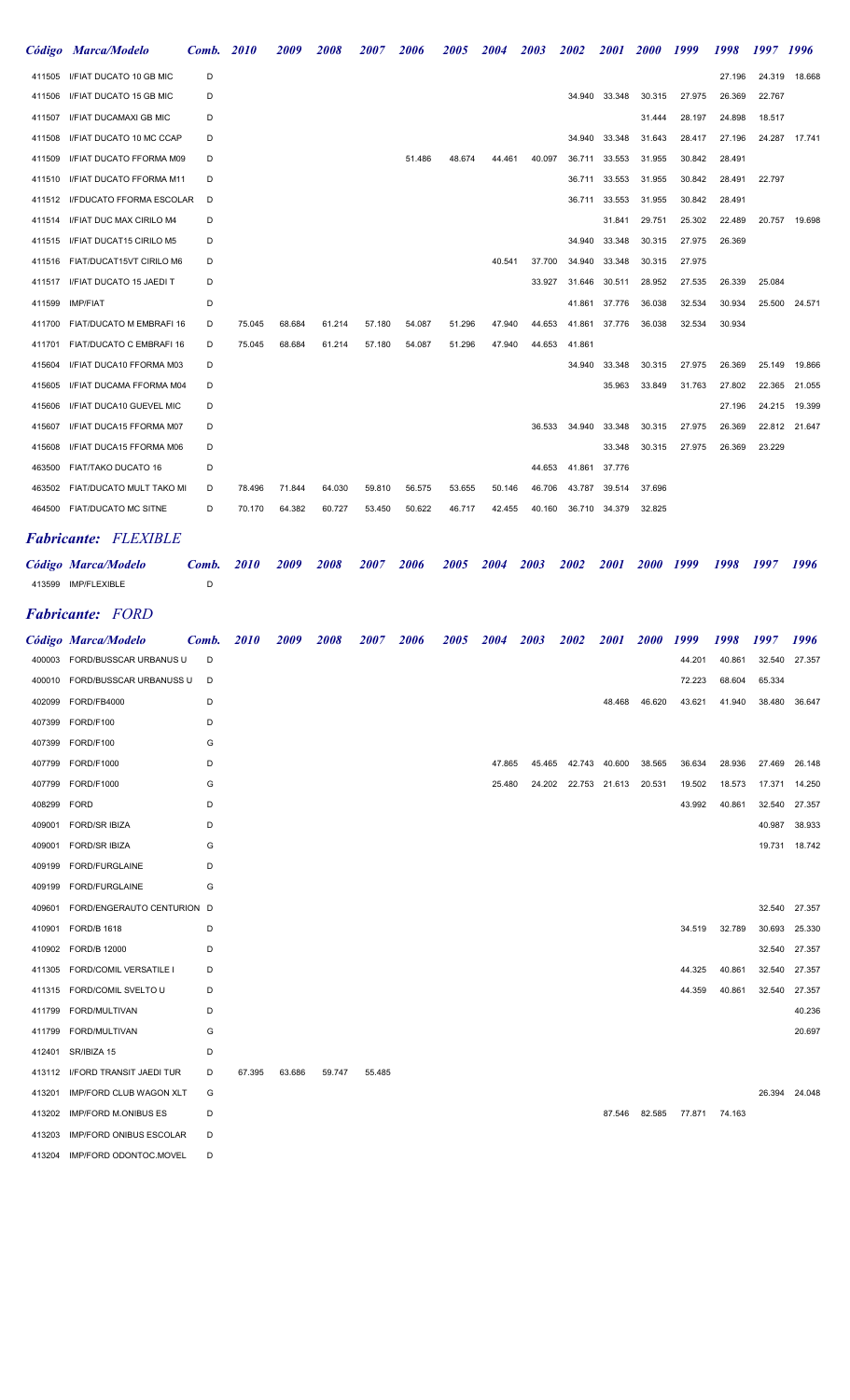|        | Código Marca/Modelo             | Comb. | 2010   | 2009   | 2008   | 2007   | 2006   | 2005   | 2004   | 2003   | 2002   | <i>2001</i> | <b>2000</b> | 1999   | 1998   | 1997   | 1996   |
|--------|---------------------------------|-------|--------|--------|--------|--------|--------|--------|--------|--------|--------|-------------|-------------|--------|--------|--------|--------|
|        | 413205 IMP/FORD AMBULANCIA      | G     |        |        |        |        |        |        |        |        |        |             |             |        |        |        | 24.048 |
| 413206 | I/FORD COMBI FECADA TBS         | D     |        |        |        |        |        |        |        |        |        |             |             |        |        |        |        |
| 413207 | I/FORD XLT E 350 ECOLINE        | D     |        |        |        |        |        |        |        |        |        |             | 41.872      | 40.472 | 39.104 |        |        |
| 413208 | I/FORD TRANSIT 350L BUS         | D     | 76.911 | 70.415 | 66.642 | 63.466 |        |        |        |        |        |             |             |        |        |        |        |
| 413209 | I/FORD TRANSIT TCA MIC          | D     | 83.671 | 76.605 | 72.372 | 67.208 |        |        |        |        |        |             |             |        |        |        |        |
| 413210 | I/FORD TRANSIT NIKS MO17        | D     | 88.791 | 76.429 | 71.850 | 68.428 |        |        |        |        |        |             |             |        |        |        |        |
| 413211 | <b>I/FORD TRST MODIFICAR TP</b> | D     | 76.911 | 72.200 | 67.503 | 61.991 |        |        |        |        |        |             |             |        |        |        |        |
| 413212 | I/FORD TRANSIT REVES 21L        | D     |        | 77.167 | 69.336 | 64.390 |        |        |        |        |        |             |             |        |        |        |        |
|        | 413213 I/FORD TRANSIT REVES 16L | D     | 81.426 | 74.549 | 67.306 | 62.505 |        |        |        |        |        |             |             |        |        |        |        |
| 413214 | I/FORD ECONOLINE E350           | D     |        |        | 84.370 | 77.249 | 71.852 | 69.244 | 65.489 | 62.536 | 58.694 | 55.475      | 52.833      | 50.315 | 47.917 | 45.635 |        |
| 413215 | I/FORD TRANSIT GCASA ESC        | D     | 84.379 | 79.547 |        |        |        |        |        |        |        |             |             |        |        |        |        |
| 413299 | <b>IMP/FORD</b>                 | D     |        |        |        |        |        |        |        |        |        |             |             |        | 40.861 | 32.540 | 27.357 |
| 415407 | FORD/CIFERAL PCID U             | D     |        |        |        |        |        |        |        |        |        |             |             | 44.249 | 40.861 | 32.540 | 27.357 |
| 415418 | FORD/CIFERAL PCIDII U           | D     |        |        |        |        |        |        |        |        |        |             |             | 42.329 | 40.861 | 32.540 |        |
| 416531 | FORD/MPOLO TORINO GVU           | D     |        |        |        |        |        |        |        |        |        |             |             | 44.316 | 40.861 | 32.540 |        |
| 443009 | FORD/GUARARAPES ALFA 12         | D     |        |        |        |        |        |        |        |        |        |             |             | 43.995 | 40.861 | 32.540 |        |
| 463025 | FORD/CAIO ALPHA U               | D     |        |        |        |        |        |        |        |        |        |             |             | 44.429 | 40.861 | 32.540 |        |
| 463046 | FORD/CAIO ALPHA B1621           | D     |        |        |        |        |        |        |        |        |        |             |             | 41.107 | 38.052 | 35.116 |        |
| 463049 | FORD/CAIO INTER B1621           | D     |        |        |        |        |        |        |        |        |        |             |             | 41.107 | 38.052 | 35.116 |        |
|        |                                 |       |        |        |        |        |        |        |        |        |        |             |             |        |        |        |        |

#### Fabricante: GEVISA

| Código Marca/Modelo      | Comb. | <i>2010</i> | 2009 | 2008 | 2007 | 2006 | 2005 | 2004 | 2003 | 2002 | <b>2001</b> | 2000 1999 |        | 1998   | 1997          | 1996 |
|--------------------------|-------|-------------|------|------|------|------|------|------|------|------|-------------|-----------|--------|--------|---------------|------|
| 414801 GEVISA/GMV IGBT3P | D     |             |      |      |      |      |      |      |      |      |             |           | 43.452 | 38.794 | 33.060 27.417 |      |
| 414802 GEVISA/GNM IGBT3P | D     |             |      |      |      |      |      |      |      |      |             |           |        | 38.794 | 33.060 27.417 |      |
| 414803 GEVISA/GNM IGBT5P | D     |             |      |      |      |      |      |      |      |      |             |           |        | 38.794 | 33.060 27.417 |      |

## Fabricante: GM - CHEVROLET

|        | Código Marca/Modelo             | Comb. | <b>2010</b> | 2009    | 2008    | 2007               | 2006   | 2005   | 2004   | 2003   | 2002   | 2001        | <b>2000</b> | 1999   | 1998   | 1997   | 1996   |
|--------|---------------------------------|-------|-------------|---------|---------|--------------------|--------|--------|--------|--------|--------|-------------|-------------|--------|--------|--------|--------|
| 405699 | <b>GM/INVEL</b>                 | D     |             |         |         |                    |        |        |        |        |        |             |             |        |        |        |        |
| 406199 | <b>GM/BRASINCA MANGALARGA</b>   | D     |             |         |         |                    |        |        |        |        |        |             |             |        |        |        |        |
| 406199 | <b>GM/BRASINCA MANGALARGA</b>   | G     |             |         |         |                    |        |        |        |        |        |             |             |        |        |        |        |
| 407401 | GM/CHEVROLET A2501              | D     |             |         |         |                    |        |        |        |        |        |             |             |        |        |        |        |
| 407403 | GM/CHEVROLET D2501              | D     |             |         |         |                    |        |        |        |        |        |             |             |        |        |        |        |
| 407499 | GM/CHEVROLET 2501               | D     |             |         |         |                    |        |        |        |        |        |             |             |        |        |        |        |
| 408399 | IMP/GM                          | D     |             |         |         |                    |        |        |        |        |        |             |             | 43.452 | 38.794 | 33.060 | 27.417 |
| 408801 | <b>IMP/GMC M.ONIBUS ESCOLAR</b> | D     |             |         |         |                    |        |        |        | 69.390 | 66.083 | 60.578      | 46.626      | 43.452 | 38.794 | 33.060 | 27.417 |
| 408802 | <b>IMP/GMC ONIBUS ESCOLAR</b>   | D     |             |         |         |                    |        |        |        |        |        |             |             |        |        |        |        |
| 409599 | <b>GM/CHEVROLET</b>             | D     |             |         |         |                    |        |        |        |        |        |             |             | 43.452 | 38.794 | 33.060 | 27.417 |
| 411101 | <b>IMP/CHEVROLET TRAFIC</b>     | D     |             |         |         |                    |        |        |        |        |        |             |             | 24.747 | 19.233 | 18.375 | 17.144 |
| 411101 | <b>IMP/CHEVROLET TRAFIC</b>     | G     |             |         |         |                    |        |        |        |        |        |             |             | 16.866 | 15.989 | 15.093 | 14.418 |
| 411102 | I/CHEVROLET SPORT VAN           | D     |             |         |         |                    |        |        |        |        |        |             |             |        |        |        | 17.482 |
| 411103 | I/CHEVROLET SPACE VAN           | D     |             |         |         |                    |        |        |        |        |        |             |             | 17.317 | 16.432 | 15.231 | 13.836 |
| 411104 | I/CHEVROLET CHEVY EXPRES        | D     |             |         |         |                    |        |        |        |        |        |             |             | 37.163 | 34.626 | 32.103 |        |
| 411105 | I/CHEVROLET SPORTVAN G30        | D     |             |         |         |                    |        |        |        |        |        |             |             |        |        |        |        |
| 411106 | I/GM VAN 2500 EXPRESS           | D     |             |         |         |                    |        |        | 42.809 | 40.709 | 38.198 | 34.515      | 32.958      |        |        |        |        |
| 411107 | I/GM EXPRESS G3500              | D     |             | 126.238 | 110.143 | 104.290            | 92.538 | 77.972 | 69.489 | 65.864 | 62.079 |             |             |        |        |        |        |
| 413301 | <b>GM/EVM VERANEIO M</b>        | D     |             |         |         |                    |        |        |        |        |        |             |             |        |        |        | 23.174 |
| 413301 | <b>GM/EVM VERANEIO M</b>        | G     |             |         |         |                    |        |        |        |        |        |             |             |        |        |        | 14.518 |
| 413401 | <b>IMP/GM EVM VERANEIO M</b>    | G     |             |         |         |                    |        |        |        |        |        |             |             |        |        | 17.869 | 16.977 |
|        | <b>Fabricante: HOME-CAR</b>     |       |             |         |         |                    |        |        |        |        |        |             |             |        |        |        |        |
|        | Código Marca/Modelo             | Comb. | <b>2010</b> | 2009    | 2008    | <i><b>2007</b></i> | 2006   | 2005   | 2004   | 2003   | 2002   | <i>2001</i> | <b>2000</b> | 1999   | 1998   | 1997   | 1996   |

| Código Marca/Modelo      | Comb. | <b>2010</b> | 2009 | 2008 | 2007 | 2006 | 2005 | 2004 | 2003   | 2002 | <b>2001</b>   |        | 2000 1999 | 1998   | 1997          | 1996 |
|--------------------------|-------|-------------|------|------|------|------|------|------|--------|------|---------------|--------|-----------|--------|---------------|------|
| 409701 HOME-CAR/VANGUARD |       |             |      |      |      |      |      |      |        |      |               |        |           |        |               |      |
| 409702 HOME-CAR/VOYAGE   |       |             |      |      |      |      |      |      | 69.390 |      | 63.320 57.101 | 46.626 | 43.452    | 38.794 | 33.060 27.417 |      |
| 409703 HOME-CAR/JUNIOR   |       |             |      |      |      |      |      |      |        |      |               |        |           |        |               |      |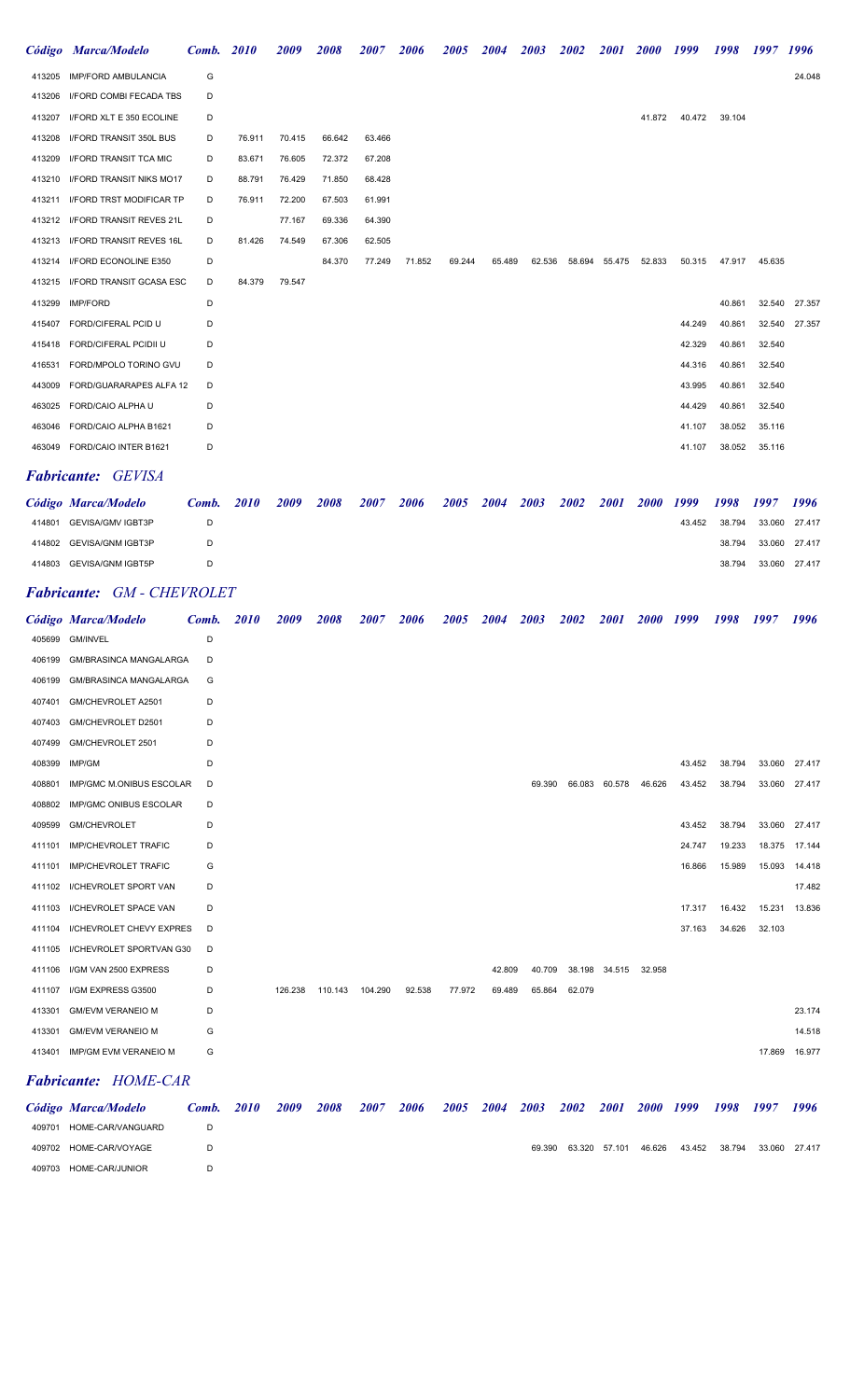|              | Código Marca/Modelo              | Comb. | <b>2010</b> | <i><b>2009</b></i> | <i><b>2008</b></i> | <i><b>2007</b></i> | <i><b>2006</b></i> | <i><b>2005</b></i> | <i><b>2004</b></i> | 2003               | <i><b>2002</b></i> | <i>2001</i>   | <i><b>2000</b></i> | 1999   | 1998   | 1997   | 1996   |
|--------------|----------------------------------|-------|-------------|--------------------|--------------------|--------------------|--------------------|--------------------|--------------------|--------------------|--------------------|---------------|--------------------|--------|--------|--------|--------|
|              | <b>Fabricante: HYUNDAI</b>       |       |             |                    |                    |                    |                    |                    |                    |                    |                    |               |                    |        |        |        |        |
|              | Código Marca/Modelo              | Comb. | <i>2010</i> | <i><b>2009</b></i> | <i>2008</i>        | <i><b>2007</b></i> | 2006               | 2005               | 2004               | 2003               | 2002               | <i>2001</i>   | <i><b>2000</b></i> | 1999   | 1998   | 1997   | 1996   |
| 414001       | IMP/HYUNDAI H100 GSR             | D     |             |                    |                    |                    |                    |                    |                    |                    |                    |               | 22.981             | 21.886 | 20.991 | 19.428 | 18.080 |
| 414001       | IMP/HYUNDAI H100 GSR             | G     |             |                    |                    |                    |                    |                    |                    |                    |                    |               | 18.745             | 16.677 | 14.863 | 13.564 | 12.617 |
| 414002       | IMP/HYUNDAI H100 DLX             | D     |             |                    |                    |                    |                    |                    |                    | 31.106             | 29.709             | 27.260        | 25.178             | 24.093 | 21.655 | 19.551 | 17.832 |
| 414003       | IMP/HYUNDAI H100 SPR             | D     |             |                    |                    |                    |                    | 52.367             | 48.696             | 46.376             | 43.712             | 41.628        | 33.574             | 30.679 | 27.360 | 24.916 | 21.521 |
| 414004       | IMP/HYUNDAI H100 SPREL           | D     |             |                    |                    |                    |                    |                    |                    | 43.061             | 39.629             | 37.037        | 33.574             | 30.041 | 27.360 | 24.916 | 23.151 |
| 414005       | IMP/HYUNDAI H100 GS              | D     |             |                    |                    |                    |                    |                    |                    |                    |                    | 25.850        | 23.226             | 22.120 | 20.991 | 19.428 | 18.080 |
| 414005       | IMP/HYUNDAI H100 GS              | G     |             |                    |                    |                    |                    |                    |                    |                    |                    | 20.298        | 18.756             | 17.135 | 14.863 | 13.564 | 12.617 |
| 414006       | I/HYUNDAI H100 GLS               | D     |             |                    |                    |                    | 50.317             | 47.795             | 44.627             | 41.960             | 39.629             | 37.263        | 32.962             | 29.768 | 23.757 | 20.724 | 18.111 |
| 414007       | I/HYUNDAI H100 GL                | D     |             |                    |                    |                    |                    |                    | 39.769             | 35.215             | 31.189             | 27.998        | 26.687             | 24.060 | 20.998 | 19.591 | 17.404 |
| 414008       | I/HYUNDAI H100 TOP               | D     |             |                    |                    |                    |                    |                    |                    |                    |                    | 28.973        | 27.476             | 24.657 | 21.623 |        |        |
| 414009       | I/HYUNDAI H1STAREX SV            | D     |             |                    |                    |                    | 55.362             | 49.280             | 45.153             | 42.378             | 39.958             | 37.120        | 35.302             | 32.524 |        |        |        |
| 414010       | I/HYUNDAI H1STAREX SVX           | D     |             |                    |                    |                    |                    | 48.097             | 45.153             | 42.378             | 39.958             | 37.120        | 35.302             | 32.143 | 26.831 | 24.697 | 22.721 |
| 414011       | I/HYUNDAI H1STAREX SVXT          | D     |             |                    |                    |                    | 55.362             | 49.280             | 45.153             | 42.378             | 39.958             | 37.120        | 35.302             | 32.524 |        |        |        |
| 414012       | I/HYUNDAI H1STAREX SVX           | D     |             | 68.150             | 64.075             | 61.064             | 54.993             | 49.280             | 45.153             | 42.378             |                    |               |                    |        |        |        |        |
| 414012       | I/HYUNDAI H1STAREX SVX           | G     |             | 93.252             | 87.673             | 83.003             | 79.118             | 72.055             | 63.491             | 56.293             |                    |               |                    |        |        |        |        |
| 414013       | I/HYUNDAI H1STAREX SVX12         | G     | 73.608      | 68.988             | 65.028             |                    |                    |                    |                    |                    |                    |               |                    |        |        |        |        |
| 415001       | IMP/HP GALLOPER T.CXLLWB         | D     |             |                    |                    |                    |                    |                    |                    |                    |                    | 31.126        | 29.567             | 28.203 | 27.039 | 24.793 | 23.193 |
| 415001       | IMP/HP GALLOPER T.CXLLWB         | G     |             |                    |                    |                    |                    |                    |                    |                    |                    | 22.136        | 21.027             | 18.478 | 16.232 | 14.336 | 13.410 |
|              | <b>Fabricante:</b> IFN           |       |             |                    |                    |                    |                    |                    |                    |                    |                    |               |                    |        |        |        |        |
|              | Código Marca/Modelo              | Comb. | <i>2010</i> | <i>2009</i>        | <i><b>2008</b></i> | <i><b>2007</b></i> | 2006               | <i><b>2005</b></i> | 2004               | <i><b>2003</b></i> | <i><b>2002</b></i> | <i>2001</i>   | <b>2000</b>        | 1999   | 1998   | 1997   | 1996   |
| 416300       | <b>IFN/M 220</b>                 | D     |             |                    |                    |                    |                    |                    |                    | 69.390             | 66.083             | 60.578        |                    |        |        |        |        |
|              | <b>Fabricante: INDABRA</b>       |       |             |                    |                    |                    |                    |                    |                    |                    |                    |               |                    |        |        |        |        |
|              |                                  |       |             |                    |                    |                    |                    |                    |                    |                    |                    |               |                    |        |        |        |        |
|              | Código Marca/Modelo              | Comb. | <i>2010</i> | 2009               | <i>2008</i>        | <i><b>2007</b></i> | 2006               | <i><b>2005</b></i> | 2004               | <i><b>2003</b></i> | <i><b>2002</b></i> | <i>2001</i>   | <i><b>2000</b></i> | 1999   | 1998   | 1997   | 1996   |
|              | 415724 INDABRA/OA106 NEOBUS TH   | D     |             |                    |                    |                    |                    |                    |                    | 69.390             |                    | 66.083 60.578 | 46.626             |        |        |        |        |
| 415741       | INDABRA/OA101 INDUST SUP         |       |             |                    |                    |                    |                    |                    | 60.800             | 57.181             | 53.021             |               |                    |        |        |        |        |
| 463405       | INDABRA/OA106 HOBBY PRIN         | D     |             |                    |                    |                    |                    |                    | 73.088             | 69.390             | 66.083             | 60.578        |                    |        |        |        |        |
| 463600       | INDABRA/ELDETALLE OA1011         | D     |             |                    |                    |                    |                    |                    |                    |                    | 66.083             | 60.578        | 46.626             |        |        |        |        |
| 463601       | INDABRA/ELDETALLE OA1012         | D     |             |                    |                    |                    |                    |                    |                    | 69.390             | 66.083             | 60.578        | 46.626             |        |        |        |        |
|              | 464301 INDABRA/OA106 VETTURA ME  | D     |             |                    |                    |                    |                    |                    | 73.088             | 69.390             | 66.083             | 60.578        |                    |        |        |        |        |
|              | Fabricante: INDUSCAR             |       |             |                    |                    |                    |                    |                    |                    |                    |                    |               |                    |        |        |        |        |
|              | Código Marca/Modelo              | Comb. | <i>2010</i> | <i><b>2009</b></i> | 2008               | <i><b>2007</b></i> | 2006               | 2005               | <b>2004</b>        | 2003               | 2002               | <i>2001</i>   | <b>2000</b>        | 1999   | 1998   | 1997   | 1996   |
|              | 463154 INDUSCAR/MILLENNIUM TRU   | D     |             | 172.800            | 162.466            | 154.725            |                    |                    |                    |                    |                    |               |                    |        |        |        |        |
|              | <b>Fabricante: INTERNATIONAL</b> |       |             |                    |                    |                    |                    |                    |                    |                    |                    |               |                    |        |        |        |        |
|              | Código Marca/Modelo              | Comb. | <i>2010</i> | <i><b>2009</b></i> | 2008               | <i><b>2007</b></i> | 2006               | 2005               | <b>2004</b>        | 2003               | <b>2002</b>        | <i>2001</i>   | <b>2000</b>        | 1999   | 1998   | 1997   | 1996   |
|              | 414201 IMP/INTERNATIONAL ESCOLAR | D     |             |                    |                    |                    |                    |                    |                    |                    |                    |               |                    |        |        |        |        |
| 414299       | <b>IMP/INTERNATIONAL</b>         | D     |             |                    |                    |                    |                    |                    |                    | 69.390             |                    | 66.083 60.578 | 46.626             | 43.452 | 38.794 | 33.060 | 27.417 |
|              | <b>Fabricante: INVEL</b>         |       |             |                    |                    |                    |                    |                    |                    |                    |                    |               |                    |        |        |        |        |
|              | Código Marca/Modelo              | Comb. | <i>2010</i> | <i><b>2009</b></i> | <i>2008</i>        | <i><b>2007</b></i> | <b>2006</b>        | 2005               | <b>2004</b>        | 2003               | <b>2002</b>        | <i>2001</i>   | 2000 1999          |        | 1998   | 1997   | 1996   |
|              | 405701 INVEL/MICROBUS            | D     |             |                    |                    |                    |                    |                    |                    |                    |                    |               |                    |        |        |        |        |
| 405799 INVEL |                                  | D     |             |                    |                    |                    |                    |                    |                    |                    |                    |               |                    |        |        |        |        |
|              | <b>Fabricante: ITAPEMIRIM</b>    |       |             |                    |                    |                    |                    |                    |                    |                    |                    |               |                    |        |        |        |        |
|              | Código Marca/Modelo              | Comb. | <i>2010</i> | <i><b>2009</b></i> | <i><b>2008</b></i> | <i><b>2007</b></i> | 2006               | <i><b>2005</b></i> | <i>2004</i>        | 2003               | <i><b>2002</b></i> | <i>2001</i>   | <i>2000</i>        | 1999   | 1998   | 1997   | 1996   |
|              | 406701 ITAPEMIRIM/2-1350-M       | D     |             |                    |                    |                    |                    |                    |                    |                    |                    |               |                    |        |        |        |        |
| 406702       | ITAPEMIRIM/2-1350-S              | D     |             |                    |                    |                    |                    |                    |                    |                    |                    |               |                    |        |        |        |        |
| 406799       | ITAPEMIRIM/2-1350                | D     |             |                    |                    |                    |                    |                    |                    |                    |                    |               |                    |        |        |        |        |
| 406801       | ITAPEMIRIM/1-12152-AR            | D     |             |                    |                    |                    |                    |                    |                    |                    |                    |               |                    |        |        |        |        |
| 406899       | ITAPEMIRIM/1-12152               | D     |             |                    |                    |                    |                    |                    |                    |                    |                    |               |                    |        |        |        |        |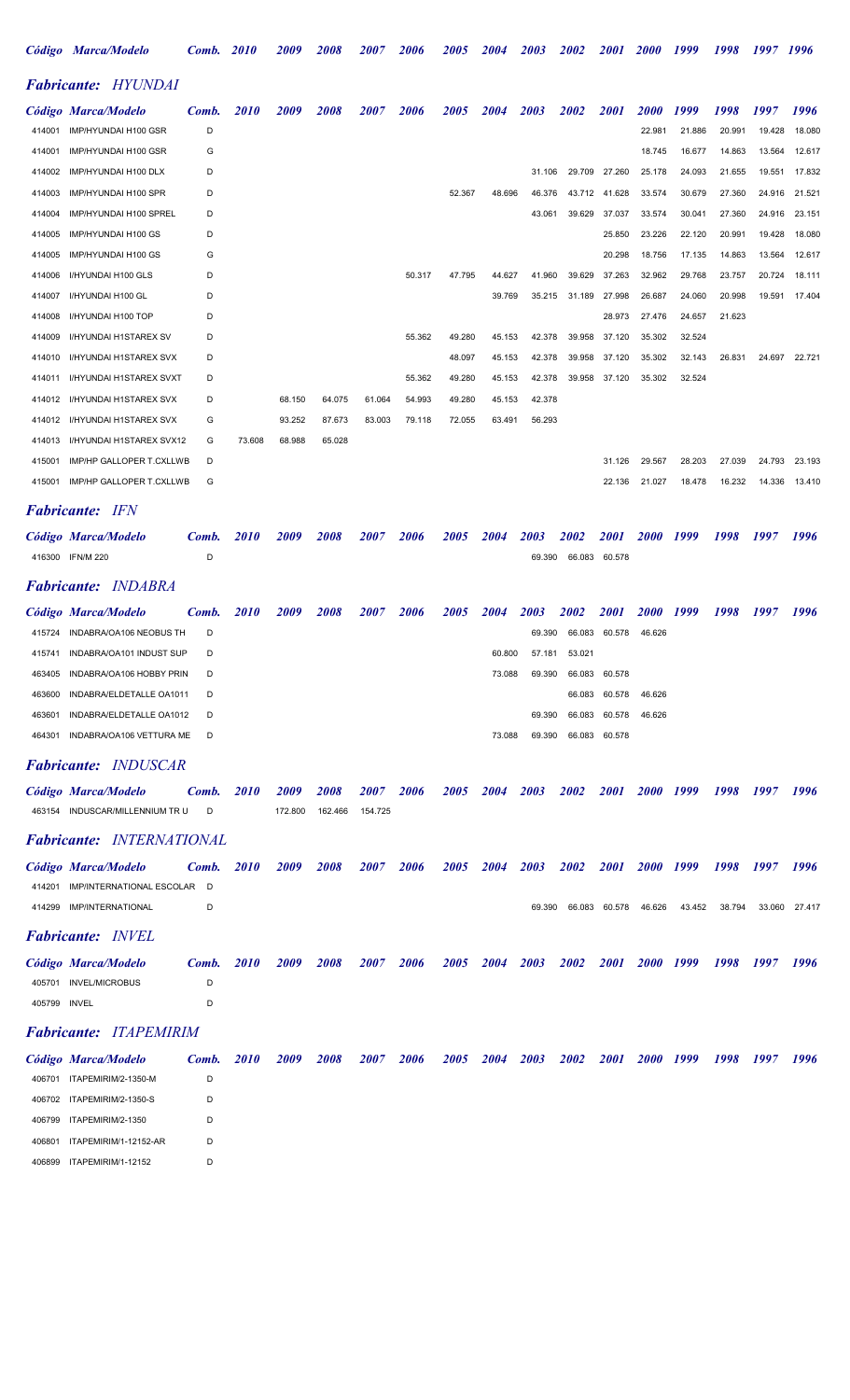| Código Marca/Modelo            | <b>Comb.</b> 2010 | 2009 | 2008 | 2007 | 2006 | 2005 | <b>2004</b> | 2003 | <b>2002</b> | <i>2001</i> | <b>2000</b> | 1999 | 1998 | 1997 | 1996   |
|--------------------------------|-------------------|------|------|------|------|------|-------------|------|-------------|-------------|-------------|------|------|------|--------|
| 406901 ITAPEMIRIM/1-1250-AR-1  | D                 |      |      |      |      |      |             |      |             |             |             |      |      |      |        |
| 406902 ITAPEMIRIM/2-1250-AR-2  | D                 |      |      |      |      |      |             |      |             |             |             |      |      |      |        |
| 406999 ITAPEMIRIM/2-1250       | D                 |      |      |      |      |      |             |      |             |             |             |      |      |      |        |
| 407901 ITAPEMIRIM/12045-1      | D                 |      |      |      |      |      |             |      |             |             |             |      |      |      |        |
| 407902 ITAPEMIRIM/12045-2      | D                 |      |      |      |      |      |             |      |             |             |             |      |      |      |        |
| 407905 ITAPEMIRIM/12045-AR-1   | D                 |      |      |      |      |      |             |      |             |             |             |      |      |      |        |
| 407906 ITAPEMIRIM/12045-AR-2   | D                 |      |      |      |      |      |             |      |             |             |             |      |      |      |        |
| 407907 ITAPEMIRIM/12045-AR-3   | D                 |      |      |      |      |      |             |      |             |             |             |      |      |      |        |
| 407909 ITAPEMIRIM/1-12910-212  | D                 |      |      |      |      |      |             |      |             |             |             |      |      |      |        |
| 407910 ITAPEMIRIM/2-212910-212 | D                 |      |      |      |      |      |             |      |             |             |             |      |      |      | 27.417 |
| 407999 ITAPEMIRIM/12045        | D                 |      |      |      |      |      |             |      |             |             |             |      |      |      |        |
| 410701 ITAPEMIRIM/SBVM         | D                 |      |      |      |      |      |             |      |             |             |             |      |      |      |        |
| 410799 ITAPEMIRIM/SBVM         | D                 |      |      |      |      |      |             |      |             |             |             |      |      |      |        |
|                                |                   |      |      |      |      |      |             |      |             |             |             |      |      |      |        |

# Fabricante: ITAPOA

|               | Código Marca/Modelo      | Comb. | 2010 | 2009 | 2008   | 2007   | 2006   | 2005 2004 |        | 2003                        | 2002 | <b>2001</b>   | 2000 1999 |        | 1998 1997 |               | 1996 |
|---------------|--------------------------|-------|------|------|--------|--------|--------|-----------|--------|-----------------------------|------|---------------|-----------|--------|-----------|---------------|------|
|               | 405801 ITAPOA/ITAPOA 800 |       |      |      | 98.168 | 88.020 | 84.951 | 79.092    |        | 73.088 69.390 66.083 60.578 |      |               |           |        |           | 33.060 27.417 |      |
|               | 405802 ITAPOA/900        |       |      |      | 98.168 | 88.020 | 84.951 | 79.092    | 73.088 | 69.390                      |      | 66.083 60.578 | 46.626    | 43.452 | 38.794    | 33.060 27.417 |      |
|               | 405803 ITAPOA/1000       |       |      |      |        |        |        |           |        |                             |      |               |           |        |           |               |      |
| 405899 ITAPOA |                          |       |      |      |        |        |        |           |        |                             |      |               |           |        |           |               |      |

## Fabricante: IVECO-FIAT

|        | Código Marca/Modelo             | Comb. | <i>2010</i> | <i>2009</i> | 2008    | <i><b>2007</b></i> | <i><b>2006</b></i> | <i><b>2005</b></i> | 2004    | 2003   | <i><b>2002</b></i> | <i>2001</i> | <i>2000</i> | 1999   | 1998   | 1997   | 1996   |
|--------|---------------------------------|-------|-------------|-------------|---------|--------------------|--------------------|--------------------|---------|--------|--------------------|-------------|-------------|--------|--------|--------|--------|
| 400061 | <b>IVECO/BUSSCAR MINIMIC O</b>  | D     |             |             |         |                    |                    |                    |         |        |                    | 61.400      | 58.663      | 55.705 |        |        |        |
| 400062 | <b>IVECO/BUSSCAR MINIMIC M</b>  | D     |             |             |         |                    |                    |                    |         |        |                    |             | 60.768      | 58.419 | 56.483 |        |        |
| 404433 | <b>IVECOFIAT/DAILY VIA VAN</b>  | D     |             | 80.936      | 77.461  | 72.227             | 67.153             | 62.986             | 59.282  | 57.451 | 54.151             | 51.569      | 49.113      | 46.772 |        |        |        |
| 404456 | <b>IVECO/D TRANSFORM MICRO</b>  | D     | 72.039      | 67.739      | 63.687  | 61.648             | 56.599             | 51.714             | 48.492  | 46.181 | 43.527             | 41.453      | 39.478      |        |        |        |        |
| 404457 | <b>IVECO/DAILY SITNEI MIC</b>   | D     | 76.033      | 72.213      | 67.088  | 64.468             | 61.396             |                    |         |        |                    |             |             |        |        |        |        |
| 411331 | <b>IVECO FIAT/COMIL BELLA M</b> | D     |             |             |         |                    |                    |                    | 65.763  | 62.608 | 58.140             | 55.997      | 53.092      | 45.905 |        |        |        |
| 411344 | <b>IVECO/COMIL SVELTO U</b>     | D     |             |             | 162.601 | 154.454            | 146.376            | 139.613            |         |        |                    |             |             |        |        |        |        |
| 415058 | IVECO/DAILY5013 THB MIS         | D     |             | 75.323      | 70.819  | 68.125             | 62.355             |                    |         |        |                    |             |             |        |        |        |        |
| 415601 | I/IVECO T3510 FFORMA M01        | D     |             |             |         |                    |                    |                    |         |        |                    | 37.716      | 35.758      | 32.912 | 31.863 | 30.687 | 28.036 |
| 415602 | I/IVECO T3510 GUEVEL MIC        | D     |             |             |         | 51.570             | 49.562             | 47.834             | 44.556  | 42.067 | 39.764             | 37.716      | 35.758      | 32.912 | 31.863 | 30.687 | 27.915 |
| 415603 | I/IVECO T3510 RONTAN MIC        | D     |             |             |         |                    |                    |                    |         |        |                    | 37.716      | 35.758      | 32.912 | 31.863 | 30.687 |        |
| 415609 | I/IVECO T4912 FFORMA M02        | D     |             |             |         |                    |                    |                    |         |        | 40.645             | 39.025      | 37.655      | 36.338 | 34.920 | 31.542 |        |
| 415610 | I/IVECO T4912 GUEVEL MIC        | D     |             |             |         |                    |                    |                    |         |        |                    | 39.025      | 37.655      | 36.338 | 34.920 |        |        |
| 415611 | I/IVECO T3510 GCASA MIC         | D     |             |             |         |                    |                    |                    |         |        |                    | 37.716      | 35.758      | 32.912 | 31.863 | 30.687 |        |
| 415612 | I/IVECO T4912 GCASA MIC         | D     |             |             |         |                    |                    |                    |         |        |                    | 39.025      | 37.655      | 36.338 |        |        |        |
| 415717 | IVECO/4912 NEOBUS TBOY          | D     |             |             |         |                    |                    |                    |         | 43.333 | 40.645             | 39.025      | 37.655      | 36.338 |        |        |        |
| 415723 | IVECO/5912 NEOBUS TBOY          | D     |             |             |         |                    |                    |                    | 57.868  | 53.401 | 50.409             | 41.520      | 36.427      |        |        |        |        |
| 415735 | IVECO/6013 NEOBUS TBOY          | D     |             |             |         |                    | 114.760            | 108.315            | 101.743 |        |                    |             |             |        |        |        |        |
| 415775 | IVECO/6013 NEOBUS TBOY E        | D     |             |             |         | 96.010             | 85.984             | 76.791             |         |        |                    |             |             |        |        |        |        |
| 415801 | I/IVECOFIAT D4010 MAXIV.        | D     |             |             |         |                    |                    |                    |         |        |                    |             |             | 35,099 | 32.383 | 30.268 |        |
| 415802 | I/IVECOFIAT D4012 MAXIV.        | D     |             |             |         |                    |                    |                    |         |        | 50.497             | 48.099      | 45.719      | 39.523 | 36.757 | 34.383 |        |
| 415803 | I/IVECOFIAT DT3510M CCAP        | D     |             |             |         |                    |                    |                    |         |        | 39.764             | 37.716      | 35.758      | 32.912 | 31.863 | 30.687 |        |
| 415804 | I/IVECOFIAT DT4912M CCAP        | D     |             |             |         |                    |                    |                    |         |        | 40.645             | 39.025      | 37.655      | 36.338 | 34.920 | 31.487 |        |
| 415805 | I/IVECOFIAT T3510 FFBM12        | D     |             |             |         |                    |                    |                    |         |        |                    | 37.716      | 35.758      | 32.912 | 31.863 | 30.687 |        |
| 415806 | I/IVECOFIAT T4912 FFBM08        | D     |             |             |         |                    |                    |                    |         |        |                    |             | 37.655      | 36.338 | 34.920 | 33.256 |        |
| 415807 | I/IVECOFIAT T4912 FFBM14        | D     |             |             |         |                    |                    |                    |         |        |                    | 39.025      | 37.655      | 36.338 | 34.920 |        |        |
| 415808 | I/IVECOFIAT T3510 FFBM15        | D     |             |             |         |                    |                    |                    |         |        |                    | 37.716      | 35.758      | 32.912 | 31.863 | 30.687 |        |
| 415809 | I/IVECOFIAT T3510 FFBM16        | D     |             |             |         |                    |                    |                    |         |        | 39.764             | 37.716      | 35.758      | 32.912 | 31.863 | 30.687 |        |
| 415810 | I/IVECOFIAT T4912 FFBM13        | D     |             |             |         |                    |                    |                    |         |        |                    |             | 37.655      | 36.338 | 34.920 |        |        |
| 415811 | I/IVECOFIAT 4912 REFAM01        | D     |             |             |         |                    |                    |                    |         |        |                    | 39.025      | 37.655      | 36.338 | 34.920 |        |        |
|        | 415812 I/IVECOFIAT 3510 REFAM02 | D     |             |             |         |                    |                    |                    |         |        |                    | 37.716      | 35.758      | 32.912 | 31.863 | 30.687 |        |
|        |                                 |       |             |             |         |                    |                    |                    |         |        |                    |             |             |        |        |        |        |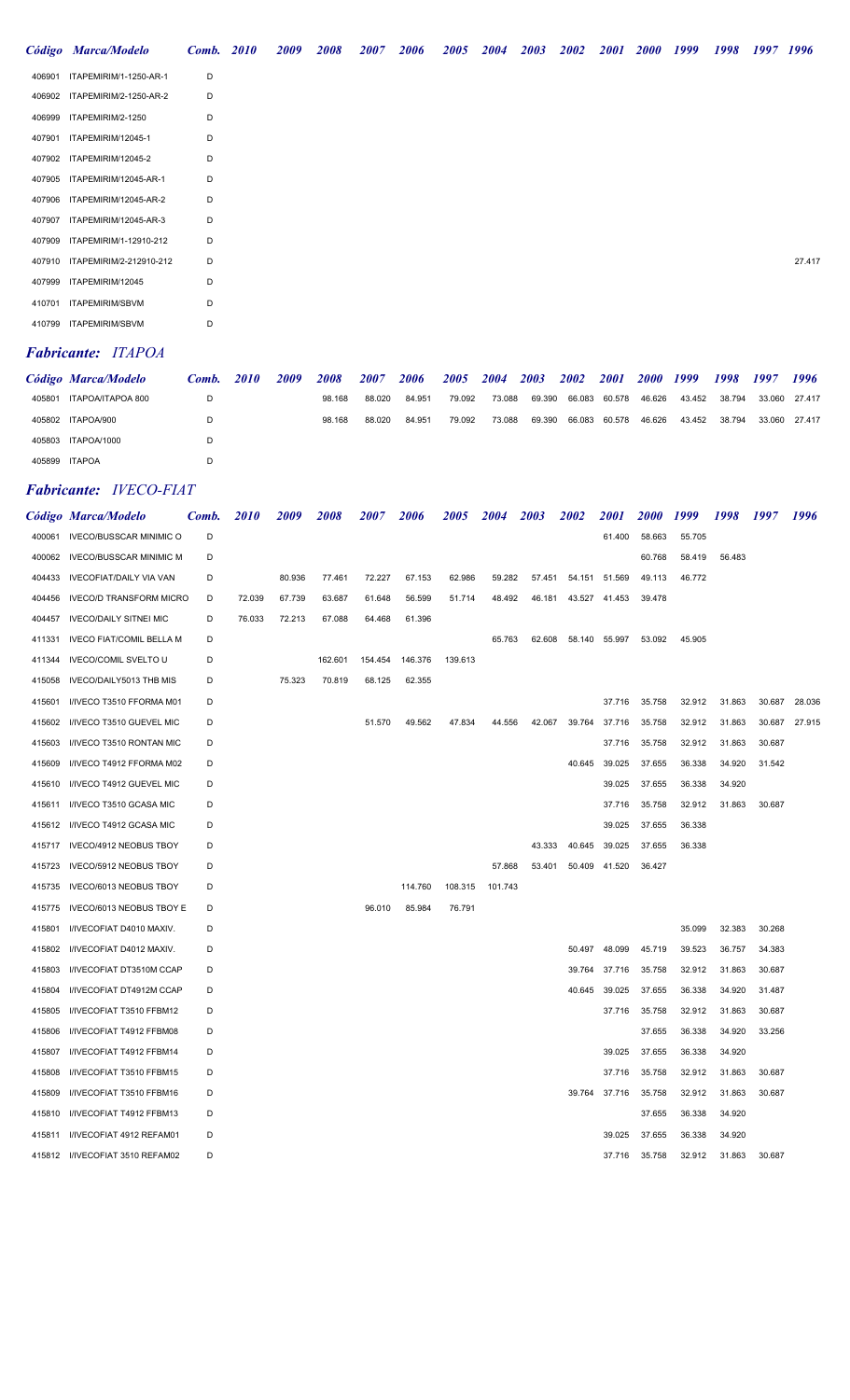| Código | <b>Marca/Modelo</b>                              | Comb. | <b>2010</b> | <i>2009</i> | 2008    | 2007    | 2006    | 2005    | 2004    | <i><b>2003</b></i> | 2002   | <i>2001</i> | <i>2000</i> | 1999   | 1998   | 1997   | 1996 |
|--------|--------------------------------------------------|-------|-------------|-------------|---------|---------|---------|---------|---------|--------------------|--------|-------------|-------------|--------|--------|--------|------|
| 415813 | I/IVECOFIAT T3510 FFBM17                         | D     |             |             |         |         |         |         |         |                    | 39.764 | 37.716      | 35.758      | 32.912 | 31.863 | 30.687 |      |
| 415814 | I/IVECOF DT49 JAEDI TB2                          | D     |             |             |         |         |         |         |         |                    |        |             | 38.660      | 37.488 | 33.226 |        |      |
| 415815 | I/IVECOF DT35 JAEDI TB1                          | D     |             |             |         |         |         |         |         |                    | 50.497 | 48.099      | 45.719      | 36.076 | 34.238 | 33.027 |      |
| 415816 | I/IVECOFIAT T3510 NIKS16                         | D     |             |             |         |         |         |         |         |                    |        | 37.716      | 35.758      | 32.912 | 31.863 |        |      |
| 415817 | I/IVECO 3510 REFAM MIC 4                         | D     |             |             |         |         |         |         |         |                    | 39.764 | 37.716      | 35.758      | 32.912 | 31.863 |        |      |
| 415818 | I/IVECO 4912 REFAM MIC 5                         | D     |             |             |         |         |         |         |         |                    |        | 39.025      | 37.655      | 36.338 | 34.920 | 30.583 |      |
| 415819 | I/IVECOFIAT 4910 JAEDI T                         | D     |             |             |         |         |         |         | 62.232  | 57.870             | 52.911 | 48.881      | 45.157      | 38.615 | 33.226 | 31.984 |      |
| 415820 | I/IVECODAILYNNPR 50C13V                          | D     |             |             |         |         | 68.836  | 64.946  | 61.998  |                    |        |             |             |        |        |        |      |
| 416000 | IVECOFIAT/D4912 MAXIVAN                          | D     |             |             |         | 58.473  | 53.683  | 49.050  | 45.998  | 43.333             | 40.645 | 39.025      | 37.655      | 36.338 | 34.920 |        |      |
| 416001 | IVECOFIAT/D4012 MAXIVAN                          | D     |             |             |         |         |         |         | 57.904  | 54.458             | 50.497 | 48.099      | 45.719      | 36.390 |        |        |      |
| 416002 | IVECOFIAT/D4012 MAXIVAN1                         | D     |             |             |         |         | 65.643  | 61.760  | 57.904  | 54.458             | 50.497 | 48.099      | 45.719      | 37.561 | 35.134 | 33.461 |      |
| 416003 | IVECOFIAT/D4912 MAXIVAN1                         | D     |             |             |         |         | 56.508  | 53.403  | 49.501  | 46.542             | 44.148 | 42.014      | 40.515      | 39.122 |        |        |      |
| 416004 | IVECOFIAT/4912 GCASA MIC                         | D     |             |             |         |         |         |         | 44.956  | 43.333             | 40.645 | 39.025      | 37.655      | 36.338 | 34.920 |        |      |
| 416005 | IVECOFIAT/3510 GCASA MIC                         | D     |             |             |         |         |         |         | 44.556  | 42.067             | 39.764 | 37.716      | 35.758      | 32.912 | 31.863 | 30.687 |      |
| 416006 | IVECOFIAT/3510 GUEVELMIC                         | D     |             |             |         |         |         |         |         | 42.067             | 39.764 | 37.716      | 35.758      | 32.912 | 31.863 |        |      |
| 416007 | IVECOFIAT/3510FFBM MIC22                         | D     |             |             |         |         |         | 47.834  | 44.556  | 42.067             | 39.764 | 37.716      | 35.758      | 32.912 | 31.863 | 30.687 |      |
| 416008 | IVECO/3510 REFAM MIC 08                          | D     |             |             |         |         |         |         |         | 42.067             | 39.764 | 37.716      | 35.758      | 32.912 |        |        |      |
| 416009 | IVECO/4912 REFAM MIC 10                          | D     |             |             |         |         |         |         | 45.998  | 43.333             | 40.645 | 39.025      | 37.655      | 36.338 | 34.920 |        |      |
| 416010 | IVECOFIAT/4912FFBM MIC24                         | D     |             |             |         | 58.473  | 53.683  | 49.050  | 45.998  | 43.333             | 40.645 | 39.025      | 37.655      | 36.338 | 34.920 | 31.812 |      |
| 416011 | IVECOFIAT/4912 JAEDI TUR                         | D     |             |             | 56.818  | 55.110  | 51.378  | 49.050  | 45.998  | 43.333             | 40.645 | 39.025      | 37.655      | 36.338 |        |        |      |
| 416012 | IVECO/4912 REFAM MIC 09                          | D     |             |             |         | 58.473  | 53.683  | 49.050  | 45.998  | 43.333             | 40.645 | 39.025      | 37.655      | 36.338 | 34.920 |        |      |
| 416013 | IVECO/3510 REFAM MIC 07                          | D     |             |             |         |         |         |         |         | 42.067             | 39.764 | 37.716      | 35.758      | 32.912 |        |        |      |
| 416014 | IVECOFIAT/3510 GC MIC20                          | D     |             |             | 58.025  | 52.260  | 50.136  | 47.834  | 44.556  | 42.067             | 39.764 | 37.716      | 35.758      | 32.912 |        |        |      |
| 416015 | IVECOFIAT/BRAZCAR D4912V                         | D     |             |             |         |         |         |         |         |                    | 40.645 | 39.025      | 37.655      | 36.338 |        |        |      |
| 416016 | IVECOFIAT/BRAZCAR D3510V                         | D     |             |             |         |         |         |         |         |                    | 39.764 | 37.716      | 35.758      | 32.912 |        |        |      |
| 416017 | <b>IVECOFIAT/NOGUEIRA NOTUR</b>                  | D     |             |             |         |         |         |         |         |                    | 50.497 | 48.099      | 45.719      | 40.987 |        |        |      |
|        | <b>IVECOFIAT/DAILY VIATUREM</b>                  | D     |             |             |         |         |         |         |         |                    |        |             |             |        |        |        |      |
| 416018 |                                                  |       |             |             |         |         |         |         |         | 54.458             | 50.497 | 48.099      | 45.719      |        |        |        |      |
| 416019 | IVECO/4912 REFAM MIC14<br>IVECO/4912 REFAM MIC15 | D     |             |             |         |         |         |         |         |                    | 40.645 | 39.025      | 37.655      |        |        |        |      |
| 416020 |                                                  | D     |             |             |         |         |         |         |         |                    |        | 39.025      | 37.655      | 36.338 |        |        |      |
| 416021 | <b>IVECOFIAT/DAILY CIRILOM3</b>                  | D     |             | 85.221      | 80.124  | 70.160  | 65.643  | 61.760  | 57.904  | 54.458             | 50.497 | 48.099      | 45.719      | 40.146 |        |        |      |
| 416023 | IVECOFIAT/D4012MAXIVAN S                         | D     |             |             |         |         |         |         |         | 54.458             | 50.497 | 48.099      |             |        |        |        |      |
| 416024 | IVECOFIAT/D4912MAXIVANS1                         | D     |             |             |         |         |         | 69.015  | 65.027  | 61.459             | 57.258 | 54.529      | 51.931      | 49.458 |        |        |      |
| 416025 | IVECOFIAT/D4012MAXIVANS1                         | D     |             |             |         |         |         | 60.959  | 57.904  | 54.458             | 50.497 | 48.099      |             |        |        |        |      |
| 416026 | IVECOFIAT/3510 JAEDI TUR                         | D     |             |             |         |         | 53.723  | 50.483  | 46.976  | 42.072             | 39.856 | 38.258      | 36.602      | 35.292 | 33.840 | 32.257 |      |
| 416027 | IVECO/5912REFAM ATTUALE1                         | D     |             |             |         |         |         |         | 65.543  | 59.858             | 57.158 | 54.180      |             |        |        |        |      |
| 416029 | IVECO/DAILY 40 JAEDI TUR                         | D     | 59.172      | 55.640      | 52.313  | 49.820  | 47.879  | 46.209  | 44.337  | 41.860             | 39.568 | 37.529      |             |        |        |        |      |
| 416032 | IVECO/CITYCLASS 6012                             | D     |             |             |         |         |         |         | 79.819  | 76.206             | 70.411 |             |             |        |        |        |      |
| 416033 | IVECO/CITYCLASS 6012 IF                          | D     |             |             |         |         |         |         | 92.478  | 87.579             | 81.612 |             |             |        |        |        |      |
| 416034 | IVECO/CITYCLASS 6013                             | D     |             |             | 95.763  | 91.164  | 87.470  | 82.917  | 79.819  | 76.206             | 67.266 |             |             |        |        |        |      |
| 416035 | <b>IVECO/CITYCLASS 6013 IF</b>                   | D     |             |             | 102.796 | 91.164  | 87.470  | 82.917  | 79.819  | 76.206             | 65.616 |             |             |        |        |        |      |
| 416036 | IVECOFIAT/DAILY3510 NAP                          | D     |             |             |         |         | 54.035  | 51.327  | 48.754  | 44.825             | 40.981 | 38.258      | 36.602      | 35.292 | 33.840 | 32.257 |      |
| 416037 | IVECO/CITYCLASS 6012 MO1                         | D     |             |             |         |         |         | 82.917  | 79.819  | 76.206             | 70.849 |             |             |        |        |        |      |
| 416038 | IVECOFIAT/DAILY4912 NAP                          | D     |             |             |         |         | 51.378  | 48.332  | 44.956  | 43.333             | 40.645 | 39.025      | 37.655      | 36.338 | 34.920 | 33.256 |      |
| 416039 | IVECOFIAT/D3510VAN NAP A                         | D     |             |             |         |         |         |         |         | 44.380             | 41.950 | 39.789      | 37.725      | 34.722 | 33.616 | 32.376 |      |
| 416040 | IVECO/DAILY5013 MAXIVAN1                         | D     |             |             |         | 72.227  | 67.153  | 65.159  | 60.960  |                    |        |             |             |        |        |        |      |
| 416041 | IVECO/DAILY4013 MAXIVA                           | D     |             |             | 69.915  | 66.411  | 61.557  | 57.573  |         |                    |        |             |             |        |        |        |      |
| 416042 | IVECO/DAILY4013 MAXIVAN1                         | D     |             |             |         | 70.160  | 65.643  | 61.760  | 57.904  |                    |        |             |             |        |        |        |      |
| 416043 | IVECO/DAILY5013 MAXIVAN                          | D     |             |             | 80.169  | 72.227  | 67.153  | 62.986  | 59.282  |                    |        |             |             |        |        |        |      |
| 416044 | IVECO/CITYCLASS 6013 MO                          | D     |             |             | 97.106  | 91.164  | 87.470  | 82.917  | 79.819  | 76.206             |        |             |             |        |        |        |      |
| 416045 | IVECO/CITYCLASS6013M                             | D     |             |             |         |         | 84.381  | 78.604  | 72.295  |                    |        |             |             |        |        |        |      |
| 416046 | IVECO/6013 CICCOBUS GRAN                         | D     |             |             | 125.731 | 109.551 | 100.375 | 96.676  | 92.069  |                    |        |             |             |        |        |        |      |
| 416047 | <b>IVECO/TRAILCAR CONCORDE</b>                   | D     |             |             |         |         | 114.609 | 109.149 | 103.948 |                    |        |             |             |        |        |        |      |
| 416048 | <b>IVECO/DAILY GCASA MIC1</b>                    | D     | 80.359      | 75.562      | 71.042  | 67.938  | 62.185  |         |         |                    |        |             |             |        |        |        |      |
| 416049 | IVECO/DAILY45S16 MINIBUS                         | D     | 81.785      | 77.446      | 72.209  | 69.059  | 65.768  | 62.635  | 59.650  | 56.807             | 53.543 | 50.992      | 48.563      | 46.248 | 44.045 | 41.945 |      |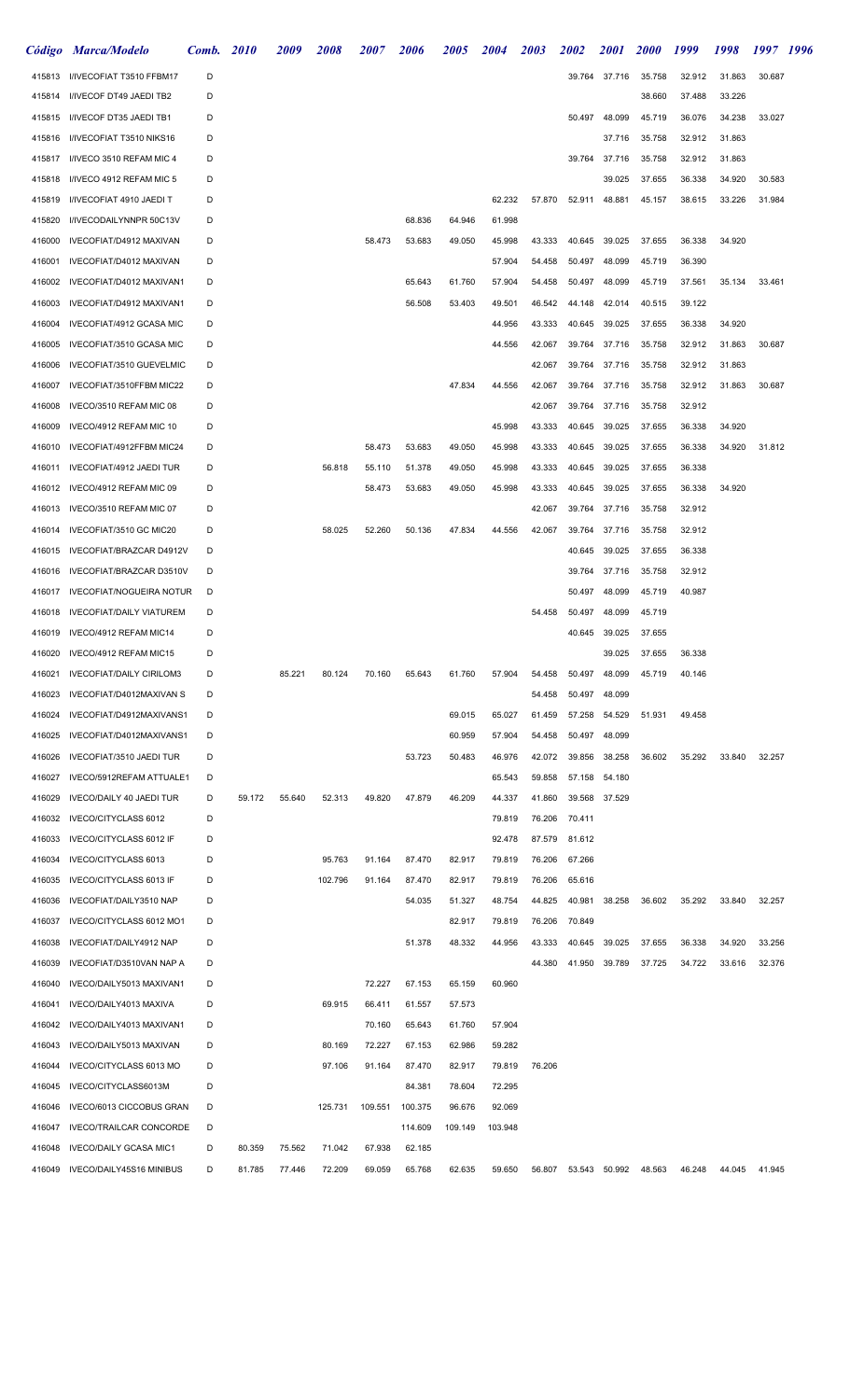|        | Código Marca/Modelo             | Comb. | <i>2010</i> | <i>2009</i> | <i><b>2008</b></i> | <i><b>2007</b></i> | <i><b>2006</b></i> | <i><b>2005</b></i> | 2004        | <i><b>2003</b></i> | <i><b>2002</b></i> | <i>2001</i> | <i>2000</i> | 1999   | 1998   | 1997 1996 |        |
|--------|---------------------------------|-------|-------------|-------------|--------------------|--------------------|--------------------|--------------------|-------------|--------------------|--------------------|-------------|-------------|--------|--------|-----------|--------|
| 416050 | <b>IVECO/DAILY GREENCAR MO</b>  | D     | 66.887      | 62.894      | 59.133             | 53.840             | 51.743             | 49.938             | 46.516      | 43.919             | 41.513             |             |             |        |        |           |        |
| 416052 | <b>IVECO/DAILY MODIFICAR TP</b> | D     | 79.378      | 75.353      | 69.954             | 67.046             | 63.851             | 60.808             | 57.912      |                    |                    |             |             |        |        |           |        |
| 416053 | IVECO/DAILY CIRILO 55C16        | D     | 74.176      | 70.049      | 65.834             | 63.109             |                    |                    |             |                    |                    |             |             |        |        |           |        |
| 416054 | <b>IVECO/DAILY NIKS MIC 20</b>  | D     | 78.063      | 74.142      | 68.880             | 66.190             |                    |                    |             |                    |                    |             |             |        |        |           |        |
| 416057 | IVECO/DAILY 55C16MINIBUS        | D     |             |             | 82.582             | 77.002             | 72.043             |                    |             |                    |                    |             |             |        |        |           |        |
| 416058 | IVECO/DAILY5013 THB MIS         | D     | 72.652      | 68.612      | 64.482             | 61.814             |                    |                    |             |                    |                    |             |             |        |        |           |        |
| 416059 | IVECO/DAILY55C16 TCA MIC        | D     | 73.390      | 69.309      | 65.136             | 62.442             |                    |                    |             |                    |                    |             |             |        |        |           |        |
| 416060 | IVECO/CITYCLASS 70C16           | D     | 81.008      | 76.976      | 73.255             |                    |                    |                    |             |                    |                    |             |             |        |        |           |        |
| 416061 | <b>IVECO/DAILY CIRILO MICRO</b> | D     | 89.225      | 84.876      | 78.422             | 75.857             |                    |                    |             |                    |                    |             |             |        |        |           |        |
| 416400 | I/IVECO MASCA GRANVIA O         | D     |             |             |                    |                    | 143.382            | 136.400            | 128.706     |                    |                    |             |             |        |        |           |        |
| 416564 | <b>IVECO/MPOLO FRATELLO ON</b>  | D     |             |             |                    |                    | 81.281             | 74.626             | 70.267      | 67.040             | 63.290             | 60.531      | 58.145      | 55.894 |        |           |        |
| 416565 | <b>IVECO/MPOLO FRATELLO ESC</b> | D     |             |             |                    |                    |                    |                    |             | 67.040             | 63.290             | 60.531      | 58.145      | 55.894 |        |           |        |
| 416566 | <b>IVECO/MPOLO FRATELLO MO</b>  | D     |             |             |                    |                    | 72.747             | 66.774             | 63.900      | 60.066             | 56.688             | 54.017      | 52.023      | 50.114 | 48.314 |           |        |
| 416601 | I/IVECO MPOLO VOLARE MO         | D     |             |             |                    |                    |                    |                    |             |                    |                    |             | 52.023      | 50.114 | 48.314 |           |        |
| 416602 | <b>I/IVECO MPOLO VOLARE ESC</b> | D     | 104.431     | 96.307      | 86.830             | 75.268             | 71.009             | 65.295             | 60.901      | 57.740             | 52.948             | 40.876      | 34.911      | 31.692 | 30.295 | 29.275    | 26.712 |
| 416603 | I/IVECO MPOLO VOLARE LOT        | D     |             |             |                    |                    |                    |                    |             |                    | 52.948             | 50.911      | 49.031      | 47.232 | 45.536 | 39.187    |        |
| 416610 | I/IVECO MPOLO PARADISO R        | D     |             |             |                    |                    |                    |                    |             |                    |                    | 98.467      | 88.622      | 81.539 | 61.311 |           |        |
| 416612 | I/IVECO MPOLO VIALE U           | D     |             |             |                    |                    | 77.714             | 73.363             | 66.764      | 61.509             | 56.898             | 51.568      |             |        |        |           |        |
| 463123 | <b>IVECOFIAT/INDUSCAR PIC O</b> | D     |             |             |                    |                    |                    |                    |             |                    |                    | 48.099      | 45.719      | 41.734 |        |           |        |
| 464001 | I/IVECOF DT4912V BRAZCAR        | D     |             |             |                    |                    |                    |                    |             |                    | 40.645             | 39.025      | 37.655      | 36.338 | 34.920 | 31.204    |        |
| 464002 | I/IVECOF BRAZCAR DT3510V        | D     |             |             |                    |                    |                    |                    |             |                    |                    | 37.716      | 35.758      | 32.912 | 31.863 | 30.687    |        |
| 464413 | <b>IVECO/MASCA GRANMINI M</b>   | D     |             |             |                    |                    |                    |                    | 57.904      | 54.458             | 50.497             |             |             |        |        |           |        |
| 464428 | IVECO/MASCA GRANVIA O           | D     |             |             |                    | 146.305            | 139.037            | 132.609            |             |                    |                    |             |             |        |        |           |        |
|        |                                 |       |             |             |                    |                    |                    |                    |             |                    |                    |             |             |        |        |           |        |
|        | <b>Fabricante: JIMBEI</b>       |       |             |             |                    |                    |                    |                    |             |                    |                    |             |             |        |        |           |        |
|        | Código Marca/Modelo             | Comb. | <i>2010</i> | 2009        | <i><b>2008</b></i> | <i><b>2007</b></i> | <i><b>2006</b></i> | <i><b>2005</b></i> | <b>2004</b> | 2003               | 2002               | <i>2001</i> | <b>2000</b> | 1999   | 1998   | 1997      | 1996   |
|        | 465201 I/JIMBEI HAISE SY6480 AD | G     |             |             | 20.098             | 19.040             | 18.131             |                    |             |                    |                    |             |             |        |        |           |        |
|        | <b>Fabricante: JIMBEI8</b>      |       |             |             |                    |                    |                    |                    |             |                    |                    |             |             |        |        |           |        |
|        | Código Marca/Modelo             | Comb. | <b>2010</b> | 2009        | 2008               | <i>2007</i>        | 2006               | <i><b>2005</b></i> | 2004        | 2003               | 2002               | <b>2001</b> | <b>2000</b> | 1999   | 1998   | 1997      | 1996   |
| 465200 | I/JIMBEI8 HAISE SY6480A1C       | G     |             |             | 20.276             | 19.209             | 18.292             |                    |             |                    |                    |             |             |        |        |           |        |
|        |                                 |       |             |             |                    |                    |                    |                    |             |                    |                    |             |             |        |        |           |        |
|        | <b>Fabricante: JINBEI</b>       |       |             |             |                    |                    |                    |                    |             |                    |                    |             |             |        |        |           |        |
|        | Código Marca/Modelo             | Comb. | <i>2010</i> | 2009        | 2008               | <i><b>2007</b></i> | 2006               | <i><b>2005</b></i> | <b>2004</b> | 2003               | 2002               | <i>2001</i> | <b>2000</b> | 1999   | 1998   | 1997      | 1996   |
| 465202 | I/JINBEI VAN 13P L              | G     |             | 45.450      | 42.844             | 40.802             |                    |                    |             |                    |                    |             |             |        |        |           |        |
| 465203 | I/JINBEI VAN 13P SL             | G     |             | 44.178      | 40.531             | 38.501             |                    |                    |             |                    |                    |             |             |        |        |           |        |
| 465204 | I/JINBEI FABUSFORMA M35         | G     |             | 47.202      | 44.494             | 42.373             |                    |                    |             |                    |                    |             |             |        |        |           |        |
|        | <b>Fabricante:</b> JV           |       |             |             |                    |                    |                    |                    |             |                    |                    |             |             |        |        |           |        |
|        | Código Marca/Modelo             | Comb. | <i>2010</i> | 2009        | 2008               | <i>2007</i>        | 2006               | <i><b>2005</b></i> | 2004        | 2003               | 2002               | <i>2001</i> | <b>2000</b> | 1999   | 1998   | 1997      | 1996   |
| 410401 | JV/JOTAVE I                     | D     |             |             |                    |                    |                    |                    |             |                    |                    |             |             |        |        | 33.060    | 27.417 |
| 410402 | <b>JV/JOTAVE II</b>             | D     |             |             |                    |                    |                    |                    |             |                    |                    |             |             |        |        | 33.060    | 27.417 |
|        | 410403 JV/JOTAVE III            | D     |             |             |                    |                    |                    |                    |             |                    |                    |             |             |        |        |           | 27.417 |
|        |                                 |       |             |             |                    |                    |                    |                    |             |                    |                    |             |             |        |        |           |        |
|        | <b>Fabricante:</b> KIA          |       |             |             |                    |                    |                    |                    |             |                    |                    |             |             |        |        |           |        |
|        | Código Marca/Modelo             | Comb. | <i>2010</i> | 2009        | 2008               | <i>2007</i>        | 2006               | <i><b>2005</b></i> | 2004        | 2003               | 2002               | <i>2001</i> | <i>2000</i> | 1999   | 1998   | 1997      | 1996   |
| 412801 | <b>IMP/KIA BESTA SV</b>         | D     |             |             |                    |                    |                    |                    |             |                    |                    | 23.453      | 21.974      | 20.028 | 14.887 | 13.528    | 12.934 |
| 412802 | <b>IMP/KIA BESTA</b>            | D     |             |             |                    |                    |                    | 36.308             | 29.337      | 27.992             | 25.696             | 23.453      | 21.974      | 20.241 | 14.887 | 13.528    | 12.934 |
| 412803 | <b>IMP/KIA BESTA EST</b>        | D     |             |             |                    |                    |                    |                    |             |                    | 30.175             | 28.758      | 25.186      | 23.454 | 19.626 | 18.731    | 16.596 |
| 412804 | IMP/KIA BESTA 10P GS            | D     |             |             |                    |                    |                    |                    |             |                    |                    |             |             |        | 22.454 | 19.029    | 17.330 |
| 412805 | IMP/KIA BESTA 12P GS            | D     |             |             |                    |                    | 46.101             | 37.041             | 35.930      | 34.243             | 30.175             | 28.758      | 25.186      | 23.454 | 19.626 | 18.676    | 16.596 |
| 412806 | IMP/KIA BESTA 10P RS            | D     |             |             |                    |                    |                    |                    |             |                    |                    |             |             |        | 22.454 | 18.946    | 17.502 |
| 412807 | IMP/KIA BESTA 12P RS            | D     |             |             |                    |                    |                    |                    |             | 38.505             | 30.175             | 28.758      | 25.186      | 23.454 | 17.000 | 15.481    | 14.330 |
| 412808 | I/KIA BESTA GS GRAND            | D     |             |             |                    |                    |                    | 57.381             | 47.934      | 41.744             | 39.121             | 37.236      | 34.992      | 25.138 | 23.745 | 22.501    | 20.701 |
|        | 412812 I/KIA BESTA GS GRAND2    | D     |             |             |                    |                    | 56.611             | 54.080             | 47.934      | 43.634             | 40.296             | 37.236      | 34.992      | 25.138 | 23.940 | 22.799    |        |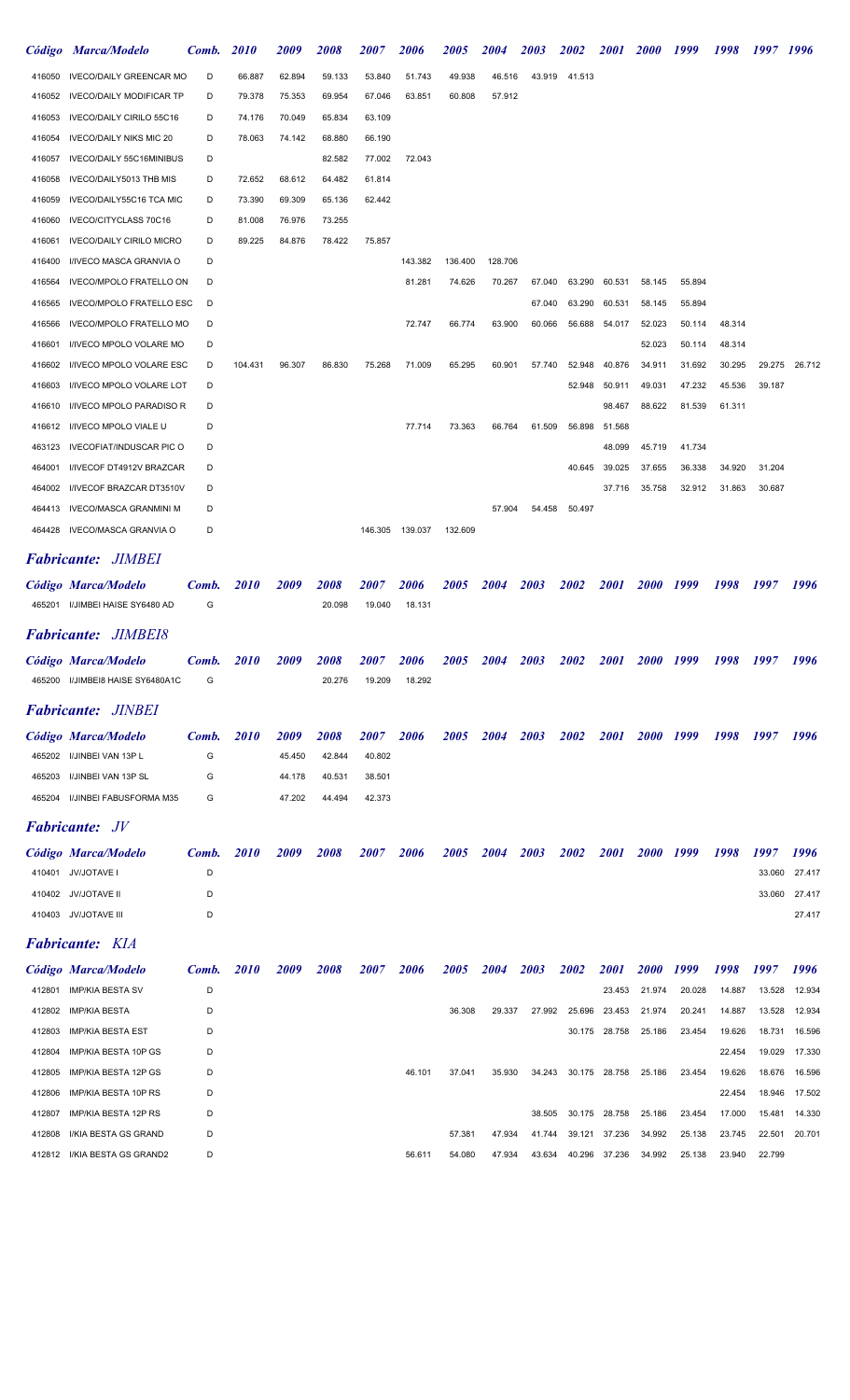|                  | Código Marca/Modelo                                  | Comb.  | <i><b>2010</b></i> | <i>2009</i>        | <i><b>2008</b></i> | <i><b>2007</b></i> | <i><b>2006</b></i> | <i><b>2005</b></i> | <i><b>2004</b></i> | <i><b>2003</b></i>             | <i><b>2002</b></i>      | <i>2001</i>      | <i><b>2000</b></i> | 1999             | 1998             | 1997   | 1996   |
|------------------|------------------------------------------------------|--------|--------------------|--------------------|--------------------|--------------------|--------------------|--------------------|--------------------|--------------------------------|-------------------------|------------------|--------------------|------------------|------------------|--------|--------|
| 412899           | IMP/KIA                                              | D      |                    |                    |                    |                    |                    |                    |                    | 35.892                         | 29.124                  | 27.364           | 25.331             | 20.028           | 17.040           | 15.548 | 14.511 |
|                  | <b>Fabricante:</b> KIA MOTORS                        |        |                    |                    |                    |                    |                    |                    |                    |                                |                         |                  |                    |                  |                  |        |        |
|                  | Código Marca/Modelo                                  | Comb.  | <i>2010</i>        | <i>2009</i>        | <i><b>2008</b></i> | <i><b>2007</b></i> | <i><b>2006</b></i> | <i><b>2005</b></i> | 2004               | <i><b>2003</b></i>             | <i><b>2002</b></i>      | <i>2001</i>      | <i><b>2000</b></i> | 1999             | 1998             | 1997   | 1996   |
| 412800           | I/KIA MRE CGPI                                       | D      | 113.568            | 106.743            | 98.168             | 88.020             | 84.951             | 79.092             | 73.088             | 69.390                         | 66.083                  | 60.578           | 46.626             | 43.452           | 38.794           | 33.060 | 27.417 |
| 412809           | I/KIA PREGIO GS 2.7                                  | D      |                    |                    |                    |                    |                    |                    |                    |                                |                         |                  |                    | 20.374           | 19.231           | 18.271 |        |
| 412810           | I/KIA CARNIVAL GS TDI 10                             | D      |                    |                    |                    |                    |                    |                    |                    |                                |                         |                  |                    |                  |                  |        |        |
| 412811           | I/KIA BESTA G RONTAN MIC                             | D      |                    |                    |                    |                    |                    |                    |                    |                                | 30.175                  | 28.758           | 25.186             | 23.454           | 22.454           | 19.718 |        |
| 412813           | I/KIA BONGO III COACH                                | D      |                    |                    |                    |                    | 39.914             | 37.913             | 36.107             |                                |                         |                  |                    |                  |                  |        |        |
|                  | <b>Fabricante:</b> L.ROVER                           |        |                    |                    |                    |                    |                    |                    |                    |                                |                         |                  |                    |                  |                  |        |        |
|                  | Código Marca/Modelo                                  | Comb.  | <i>2010</i>        | <i>2009</i>        | <i><b>2008</b></i> | <i><b>2007</b></i> | <i><b>2006</b></i> | <i><b>2005</b></i> | 2004               | 2003                           | 2002                    | <i>2001</i>      | <i><b>2000</b></i> | 1999             | 1998             | 1997   | 1996   |
| 413601           | IMP/L.ROVER DEFENDER 110                             | D      |                    |                    |                    |                    |                    |                    |                    |                                |                         |                  | 45.697             | 43.398           | 40.240           | 38.435 | 36.715 |
|                  | 413700 LR/DEFENDER110 DL                             | D      |                    |                    |                    |                    |                    |                    |                    | 59.202                         | 53.559                  | 51.113           | 45.697             | 43.398           | 40.240           | 38.435 | 36.715 |
|                  | <b>Fabricante:</b> LDV                               |        |                    |                    |                    |                    |                    |                    |                    |                                |                         |                  |                    |                  |                  |        |        |
|                  | Código Marca/Modelo                                  | Comb.  | <i>2010</i>        | <i>2009</i>        | <i><b>2008</b></i> | <i><b>2007</b></i> | <i><b>2006</b></i> | <i><b>2005</b></i> | 2004               | <i><b>2003</b></i>             | <i><b>2002</b></i>      | 2001             | <i><b>2000</b></i> | 1999             | 1998             | 1997   | 1996   |
| 463700           | I/LDV CONVOY MICROONIBUS                             | D      |                    |                    |                    |                    | 78.768             | 72.948             | 67.698             | 64.552                         | 58.763                  | 53.733           | 51.175             | 48.735           | 46.414           | 44.201 | 42.095 |
|                  | <b>Fabricante:</b> M.BENZ                            |        |                    |                    |                    |                    |                    |                    |                    |                                |                         |                  |                    |                  |                  |        |        |
|                  | Código Marca/Modelo                                  | Comb.  | <i>2010</i>        | <i>2009</i>        | <i><b>2008</b></i> | <i><b>2007</b></i> | <i><b>2006</b></i> | <i><b>2005</b></i> | <i>2004</i>        | 2003                           | <i><b>2002</b></i>      | <i>2001</i>      | <i><b>2000</b></i> | 1999             | 1998             | 1997   | 1996   |
| 400001           | M.BENZ/BUSSCAR ELBUSS 340                            | D      |                    |                    |                    |                    |                    |                    |                    |                                |                         |                  |                    | 51.601           | 45.136           | 41.039 | 35.395 |
| 400004           | M.BENZ/BUSSCAR URBANUS U                             | D      |                    |                    |                    |                    |                    |                    |                    |                                | 68.292                  | 62.211           | 58.369             | 51.601           | 45.136           | 41.039 | 35.395 |
| 400006           | M.BENZ/BUSSCAR URBANUSS U D                          |        |                    | 184.760            | 173.048            | 164.188            | 154.413            | 144.513            | 105.189            | 98.408                         | 90.346                  | 62.211           | 58.369             | 51.601           | 45.136           | 41.039 | 35.395 |
| 400016           | M.BENZ/BUSSCAR SUP M SS U                            | D      |                    |                    |                    |                    |                    |                    |                    |                                |                         |                  | 58.369             | 51.601           | 45.136           | 41.039 | 35.395 |
| 400017           | M.BENZ/BUSSCAR URBANUSS A D                          |        |                    |                    |                    |                    |                    |                    |                    |                                |                         | 62.211           | 58.369             | 51.601           | 45.136           | 41.039 | 35.395 |
| 400023           | M.BENZ/BUSSCAR INTERBUS R                            | D      | 127.715            | 120.089            | 112.908            | 107.167            | 100.387            | 93.596             | 86.304             | 81.048                         | 75.435                  | 62.211           | 58.369             | 51.601           | 45.136           | 41.039 | 35.395 |
| 400027           | MBENZ/BUSSCAR MAXI M V R                             | D      |                    |                    |                    |                    |                    |                    |                    |                                |                         | 62.211           | 58.369             | 51.601           | 45.136           | 41.039 |        |
| 400030           | M.BENZ/BUSSCAR EL BUSS R                             | D      | 203.813            | 186.367            | 174.502            | 165.552            | 155.835            | 142.699            | 99.285             | 93.634                         | 83.728                  | 62.211           | 58.369             | 51.601           | 45.136           | 41.039 | 35.395 |
| 400033           | M.BENZ/BUSSCAR JUM BUSS R                            | D      | 222.524            | 191.544            | 180.088            | 171.064            | 159.070            | 148.664            | 138.940            | 103.709                        | 95.062                  | 71.543           | 67.125             | 59.340           | 51.907           | 47.195 | 40.704 |
| 400035           | M.BENZ/BUSSCAR VIS BUSS R                            | D      | 156.395            | 134.623            | 126.113            | 119.658            | 112.485            | 103.819            | 87.763             | 81.806                         | 75.300                  | 62.211           | 58.369             | 51.601           | 45.136           | 41.039 |        |
| 400039           | MBENZ/BUSSCAR J BU 400 R                             | D      |                    | 320.993            | 301.797            | 287.735            | 274.465            | 258.056            | 240.185            | 200.886                        | 167.265 127.095 117.277 |                  |                    | 98.615           | 89.259           | 69.810 |        |
| 400041           | M.BENZ/BUSSCAR PANORAMIR D                           |        | 230.393            | 198.435            | 186.497            | 177.132            | 168.244            | 156.515            | 116.455            | 86.728                         | 79.220                  | 62.211           | 58.369             | 51.601           | 45.136           |        |        |
| 400043           | M.BENZ/BUSSCAR MICRUSS O<br>M.BENZ/BUSSCAR MICRUSS M | D<br>D | 167.887            | 157.835            | 140.669            | 131.918            | 123.184            | 112.993            | 106.793            | 101.169                        | 95.478                  | 66.924           | 60.946             | 52.692           | 47.248           | 44.197 | 42.090 |
| 400047<br>400056 | M.BENZ/BUSSCAR URBPLUS U                             | D      | 148.871            | 104.971<br>136.447 | 98.036<br>127.809  | 92.930<br>121.257  | 88.165<br>113.219  | 82.602<br>104.322  | 75.046<br>87.378   | 71.711<br>81.424               | 68.292<br>75.403        | 62.211<br>62.211 | 58.369<br>58.369   | 51.601<br>51.601 | 45.136<br>45.136 | 41.039 | 35.395 |
| 400057           | MBENZ/BUSSCAR URBPLUS A                              | D      |                    | 189.403            | 168.803            | 158.301 147.821    |                    | 135.592            | 128.153            |                                |                         |                  |                    |                  |                  |        |        |
| 400059           | I/MBENZ BUSSCAR MICBUS M                             | D      |                    |                    |                    |                    |                    |                    |                    |                                |                         | 60.578           | 46.626             | 43.452           |                  |        |        |
| 400063           | M.BENZ/BUSSCAR MINIMIC O                             | D      |                    |                    |                    |                    |                    |                    |                    | 71.711                         |                         | 68.292 62.211    | 58.369             | 51.601           |                  |        |        |
| 400064           | M.BENZ/BUSSCAR MINIMIC M                             | D      |                    |                    | 89.671             | 85.177             | 80.899             | 76.811             |                    |                                |                         |                  |                    |                  |                  |        |        |
| 400065           | MBENZ/BUSSCAR VBUS HI6X2                             | D      |                    | 205.096            | 192.831            | 172.034            | 153.478            | 133.275            |                    | 114.323 108.462 101.971 97.687 |                         |                  | 92.485             | 87.973           | 42.735           | 40.853 |        |
| 400075           | M.BENZ/BUSSCAR ECOSS U                               | D      | 167.262            | 157.276            | 147.871            | 140.857            | 134.049            | 128.267            | 122.160            |                                |                         |                  |                    |                  |                  |        |        |
| 400199           | M.B./KARMANN M. CAROLINA                             | D      |                    |                    |                    |                    |                    |                    |                    |                                |                         |                  |                    |                  | 45.136           | 41.039 | 35.395 |
| 400200           | I/M.BENZ SPR SITNEI MIC                              | D      | 69.857             | 65.019             | 58.873             | 55.984             | 53.438             | 46.771             | 44.604             | 42.584                         | 40.367                  | 38.100           | 36.868             | 35.268           | 33.048           | 31.129 | 27.745 |
| 400299           | M.BENZ/O 364 11R                                     | D      |                    |                    |                    |                    |                    |                    | 90.345             | 85.010                         | 74.765                  | 62.211           | 58.369             | 51.601           | 45.136           | 41.039 | 35.395 |
| 400301           | M.BENZ/O 364 12R A                                   | D      |                    |                    |                    |                    |                    |                    |                    |                                |                         |                  |                    |                  |                  |        |        |
| 400399           | M.BENZ/O 364 12R                                     | D      |                    |                    |                    |                    |                    |                    |                    |                                |                         |                  |                    |                  |                  |        |        |
| 400499           | M.BENZ/O 364 13R                                     | D      |                    |                    |                    |                    |                    |                    |                    |                                |                         |                  |                    |                  |                  |        |        |
| 400699           | M.BENZ/OF 1113                                       | D      |                    |                    |                    |                    |                    |                    |                    |                                |                         |                  |                    |                  |                  |        |        |
| 400799           | M.BENZ/OF 1313                                       | D      |                    |                    |                    |                    |                    |                    |                    |                                |                         |                  |                    |                  | 45.136           | 41.039 | 35.395 |
| 400801           | M.BENZ/OH 1635L                                      | D      |                    |                    |                    |                    |                    |                    |                    |                                |                         |                  |                    | 68.516           | 60.003           | 50.290 | 45.337 |
| 400899           | M.BENZ/OH 1313                                       | D      |                    |                    |                    | 50.654             | 48.275             | 46.071             | 43.602             | 41.315                         | 38.768                  | 37.045           | 34.933             | 33.298           | 31.682           | 29.927 | 27.741 |
| 400999           | M.BENZ/OH 1316                                       | D      |                    |                    |                    |                    |                    |                    |                    |                                |                         |                  |                    |                  |                  |        |        |
| 401099           | M.BENZ/OH 1419                                       | D      |                    |                    |                    |                    |                    |                    |                    |                                |                         |                  |                    |                  |                  |        |        |
| 401199           | <b>M.BENZ/OH 1517</b>                                | D      |                    |                    |                    |                    |                    |                    |                    |                                |                         |                  |                    |                  |                  |        |        |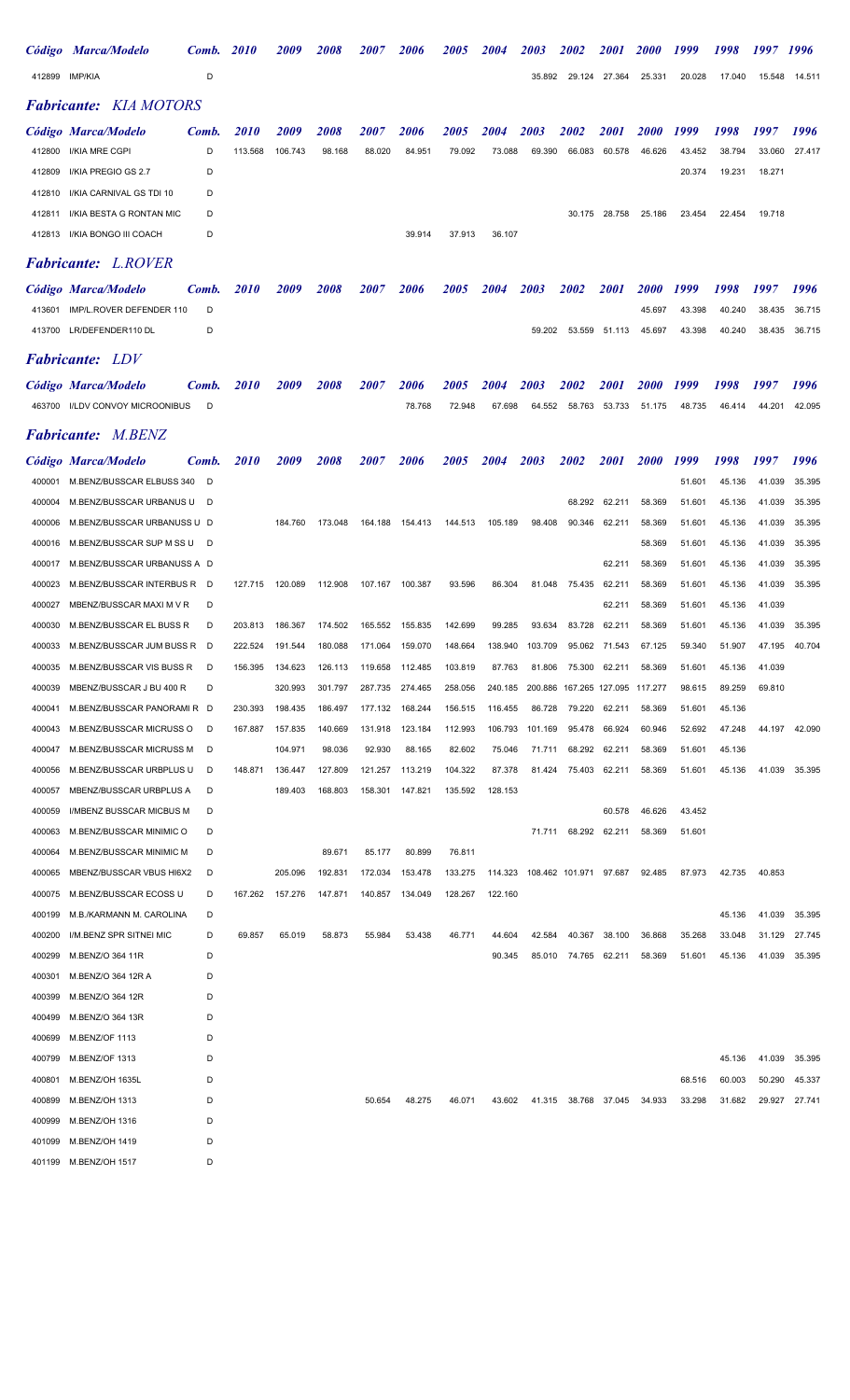|        | Código Marca/Modelo                            | Comb.  | <b>2010</b> | 2009            | 2008    | 2007            | 2006    | 2005    | <b>2004</b>     | 2003                           | <b>2002</b>          | <i>2001</i>   | <i>2000</i>                 | 1999   | 1998          | 1997 1996            |               |
|--------|------------------------------------------------|--------|-------------|-----------------|---------|-----------------|---------|---------|-----------------|--------------------------------|----------------------|---------------|-----------------------------|--------|---------------|----------------------|---------------|
|        | 401700 M.BENZ/OH1628L ROD LINCE                | D      | 186.159     | 175.044         | 164.576 | 156.329         | 148.495 | 141.054 |                 | 133.986 127.272 119.648 87.734 |                      |               | 79.890                      | 72.873 | 69.401        | 66.095               | 62.946        |
|        | 401701 M.BENZ/OF1721 ROD LINCE                 | D      |             |                 |         |                 |         |         |                 |                                |                      | 75.007 71.247 | 67.677                      | 64.285 | 56.488        | 52.732               | 50.219        |
|        | 401702 M.BENZ/MOTOR TRAILER BR                 | D      |             |                 |         |                 |         |         |                 |                                |                      |               | 58.369                      | 51.601 | 45.136        |                      |               |
|        | 401703 M.BENZ/1720A HOMETUR O                  | D      |             |                 |         |                 | 185.858 |         | 177.740 168.489 |                                |                      |               |                             |        |               |                      |               |
| 401799 | MERCEDES BENZ                                  | D      |             |                 |         |                 |         |         |                 |                                |                      | 68.292 62.211 | 58.369                      | 51.601 | 45.136        | 41.039               | 35.395        |
| 401900 | M.BENZ/L 608D MICROBUS                         | D      |             |                 |         |                 |         |         |                 |                                | 63.290               | 60.531        | 58.145                      | 55.894 | 48.314        | 46.150               | 44.551        |
| 401999 | M.BENZ/608                                     | D      |             |                 |         | 87.257          | 82.886  | 78.937  | 75.175          | 71.594                         | 67.479               | 64.264        | 61.203                      | 58.286 | 55.510        | 52.864               | 50.346        |
| 402501 | M.B./M.BENZ O 321 HLS                          | D      |             |                 |         |                 |         |         |                 |                                |                      |               |                             |        |               |                      |               |
| 402599 | M.BENZ/O 321                                   | D      |             |                 |         |                 |         |         |                 |                                |                      |               |                             |        |               |                      |               |
| 402699 | M.BENZ/O 326                                   | D      |             |                 |         |                 |         |         |                 |                                |                      |               |                             |        |               |                      |               |
| 402701 | M.BENZ/O 352 HLS                               | D      |             |                 |         |                 |         |         |                 |                                |                      |               |                             |        |               |                      |               |
| 402706 | M.BENZ/O 352 HUE                               | D      |             |                 |         |                 |         |         |                 |                                |                      |               |                             |        |               |                      |               |
| 402799 | M.BENZ/O 352                                   | D      |             |                 |         |                 |         |         |                 |                                |                      |               |                             |        |               |                      |               |
| 402899 | M.BENZ/O 355                                   | D      |             |                 |         |                 |         |         |                 |                                |                      |               |                             |        |               |                      |               |
| 402901 | M.BENZ/O 362 A UE                              | D      |             |                 |         |                 |         |         |                 |                                |                      |               |                             |        |               |                      |               |
| 402902 | M.BENZ/O 362 ST                                | D      |             |                 |         |                 |         |         |                 |                                |                      |               |                             |        |               |                      |               |
| 402903 | M.BENZ/O 362 UE                                | D      |             |                 |         |                 |         |         |                 |                                |                      |               |                             |        |               |                      |               |
| 402999 | M.BENZ/O 362                                   | D      |             |                 |         |                 |         |         |                 |                                |                      |               |                             |        |               |                      |               |
| 403001 | M.BENZ/O 370 R                                 | D      |             |                 |         |                 |         |         |                 |                                |                      |               |                             |        |               |                      |               |
| 403002 | M.BENZ/O 370 U                                 | D      |             |                 |         |                 |         |         |                 |                                |                      |               |                             |        |               |                      | 38.899 35.812 |
| 403003 | M.BENZ/O 370 UP                                | D      |             |                 |         |                 |         |         |                 |                                |                      |               |                             |        |               |                      |               |
| 403004 | M.BENZ/O 370 RS                                | D      |             |                 |         |                 |         |         |                 |                                |                      |               |                             |        |               |                      |               |
| 403005 | M.BENZ/O 370 RSD                               | D      |             |                 |         |                 |         |         |                 |                                |                      |               |                             |        |               |                      |               |
| 403099 | M.BENZ/O 370                                   | D      |             |                 |         |                 |         |         |                 |                                |                      |               |                             |        |               |                      |               |
| 403199 | M.BENZ/L 312                                   | D      |             |                 |         |                 |         |         |                 |                                |                      |               |                             |        |               |                      |               |
| 403200 | M.BENZ/LO 712 WALKBUS L28                      | D      | 136.681     | 128.904         | 120.710 | 115.589 110.082 |         | 104.837 | 99.842          |                                |                      |               |                             |        |               |                      |               |
| 403201 | M.BENZ/LO812 WALKBUS L32                       | D      | 135.638     | 127.921         | 119.789 | 115.596         | 110.088 | 104.842 | 99.849          | 95.091                         |                      |               | 89.628 85.356 81.289        |        | 77.416 73.728 | 70.215               |               |
|        | 403202 M.BENZ/LO915 WALKBUS L20                | D      | 131.881     | 120.872 110.522 |         | 102.699         | 99.623  | 95.006  | 89.006          |                                |                      |               |                             |        |               |                      |               |
|        | 403299 M.BENZ/LO 608 D                         | D      |             |                 |         |                 |         |         |                 |                                |                      |               |                             |        |               |                      |               |
|        | 403399 M.BENZ/LP 312                           | D      |             |                 |         |                 |         |         |                 |                                |                      |               |                             |        |               |                      |               |
| 403499 | M.BENZ/LP 321                                  | D      |             |                 |         |                 |         |         |                 |                                |                      |               |                             |        |               |                      |               |
| 403599 | M.B./M.BENZ LP 331 S                           |        |             |                 |         |                 |         |         |                 |                                |                      |               |                             |        |               |                      |               |
|        |                                                | D<br>D |             |                 |         |                 |         |         |                 |                                |                      |               |                             |        |               |                      |               |
|        | 403699 M.BENZ/LP 1113<br>403799 M.BENZ/LPO 321 |        |             |                 |         |                 |         |         |                 |                                |                      |               |                             |        |               |                      |               |
|        |                                                | D      |             |                 |         |                 |         |         |                 |                                |                      |               |                             |        |               |                      |               |
| 403999 | M.BENZ/LPO 344                                 | D      |             |                 |         |                 |         |         |                 |                                |                      |               |                             |        |               |                      |               |
|        | 404099 M.BENZ/LPO 1113                         | D      |             |                 |         |                 |         |         |                 |                                |                      |               |                             |        |               |                      | 35.395        |
|        | 404199 M.BENZ/LPO 1520                         | D      |             |                 |         |                 |         |         |                 |                                |                      |               |                             |        |               |                      |               |
|        | 404399 M.B./VIAGGIO                            | D      |             |                 |         |                 |         |         |                 |                                |                      |               |                             | 51.601 |               | 45.136 41.039 35.395 |               |
|        | 404601 M.BENZ/LO 708 E                         | D      |             |                 |         |                 |         |         |                 |                                |                      |               |                             |        |               |                      |               |
|        | 404602 M.BENZ/LO 814                           | D      |             |                 |         |                 |         |         |                 |                                |                      |               | 65.967 62.015 57.042 53.162 | 49.888 | 46.499        | 44.116 41.409        |               |
|        | 404603 M.BENZ/TRAILCAR COMAN TR                | D      |             |                 |         |                 |         |         |                 |                                |                      |               | 125.735 119.915 114.438     |        |               |                      |               |
|        | 404604 M.BENZ/TRAILCAR COMAN SE                | D      |             |                 |         |                 | 100.057 | 93.280  | 86.023          |                                | 80.774 75.033 62.211 |               |                             |        |               |                      |               |
|        | 404605 M.BENZ/LO 814 GIZAK ON                  | D      |             |                 |         |                 |         |         |                 |                                | 70.510 63.759 60.255 |               | 57.444                      | 54.708 |               | 52.102 49.619 47.255 |               |
|        | 404699 M.BENZ/LO 708                           | D      |             |                 |         |                 |         |         |                 |                                |                      |               | 67.733 62.452 57.645        | 53.247 | 49.285        |                      | 45.710 41.882 |
|        | 404701 M.BENZ/O 365 11R                        | D      |             |                 |         |                 |         |         |                 |                                |                      |               |                             |        |               |                      |               |
|        | 404702 M.BENZ/O 365 13R                        | D      |             |                 |         |                 |         |         |                 |                                |                      |               |                             |        |               |                      |               |
|        | 404799 M.BENZ/O 365                            | D      |             |                 |         |                 |         |         |                 |                                |                      |               |                             |        |               |                      |               |
|        | 404801 M.BENZ/O 371 R                          | D      |             |                 |         |                 |         |         |                 |                                |                      |               |                             |        |               |                      | 45.537 41.860 |
|        | 404802 M.BENZ/O 371 RS                         | D      |             |                 |         |                 |         |         |                 |                                |                      |               |                             |        | 52.233        | 48.394               | 44.400        |
|        | 404803 M.BENZ/O 371 RSD                        | D      |             |                 |         |                 |         |         |                 |                                |                      |               |                             |        | 74.358        | 64.063               | 57.431        |
|        | 404804 M.BENZ/O 371 U                          | D      |             |                 |         |                 |         |         |                 |                                |                      |               |                             |        |               |                      | 37.781        |
|        | 404805 M.BENZ/O 371 UP                         | D      |             |                 |         |                 |         |         |                 |                                |                      |               |                             |        |               |                      |               |
|        | 404806 M.B./M.BENZ O 371 TR                    | D      |             |                 |         |                 |         |         |                 |                                |                      |               |                             |        |               |                      |               |
|        | 404807 M.BENZ/O 371 V                          | D      |             |                 |         |                 |         |         |                 |                                |                      |               |                             |        |               |                      |               |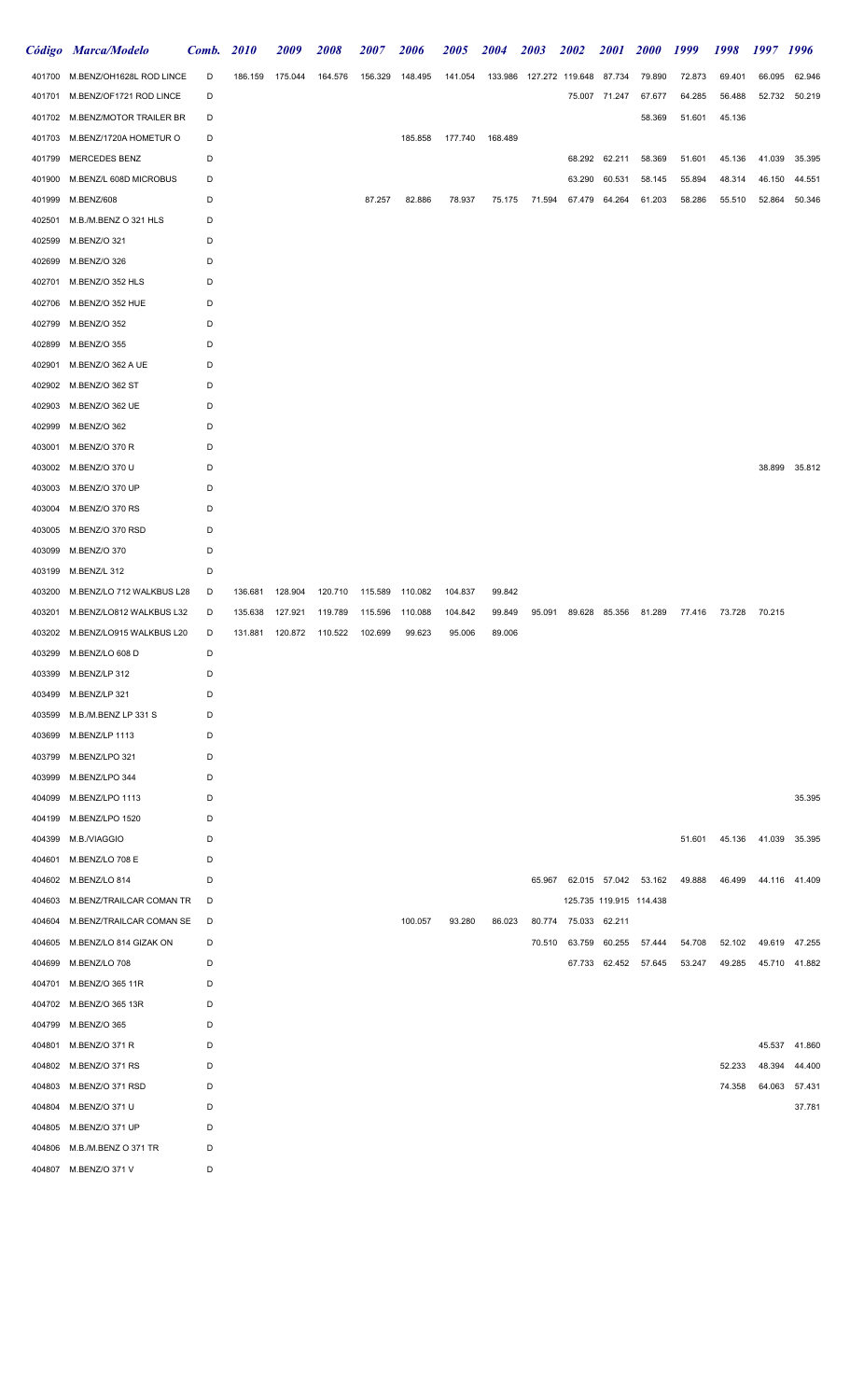|        | Código Marca/Modelo       | Comb. | <b>2010</b> | 2009                      | 2008    | <i><b>2007</b></i> | <i><b>2006</b></i> | <i><b>2005</b></i> | <i>2004</i> | 2003                                    | <i><b>2002</b></i> | <i>2001</i>   | <b>2000</b> | 1999    | 1998   | 1997 1996 |               |
|--------|---------------------------|-------|-------------|---------------------------|---------|--------------------|--------------------|--------------------|-------------|-----------------------------------------|--------------------|---------------|-------------|---------|--------|-----------|---------------|
| 404808 | M.BENZ/O 371 RSL          | D     |             |                           |         |                    |                    |                    |             |                                         |                    |               |             |         |        |           |               |
| 404809 | M.BENZ/O 371 UL           | D     |             |                           |         |                    |                    |                    |             |                                         |                    |               |             |         |        |           | 38.642 34.410 |
| 404810 | M.BENZ/O 371 RSE          | D     |             |                           |         |                    |                    |                    |             |                                         |                    |               |             |         |        |           |               |
| 404899 | M.BENZ/O 371              | D     |             |                           |         |                    |                    |                    |             |                                         |                    |               |             |         |        |           | 47.124        |
| 404999 | M.BENZ/OF 1114            | D     |             |                           |         |                    |                    |                    |             |                                         |                    |               |             |         |        |           |               |
| 405099 | M.BENZ/OF 1115            | D     |             |                           |         |                    |                    |                    |             |                                         |                    |               |             |         |        |           |               |
| 405199 | M.BENZ/OF 1314            | D     |             |                           |         |                    |                    |                    |             |                                         |                    |               |             |         |        |           |               |
| 405299 | M.BENZ/OF 1315            | D     |             |                           | 98.056  | 93.142             | 88.476             | 84.042             | 77.921      | 71.181                                  |                    | 63.535 58.687 | 53.263      | 48.668  | 44.181 | 38.218    | 32.485        |
| 405399 | M.BENZ/OF 1317            | D     |             |                           |         |                    |                    |                    |             |                                         |                    |               |             | 51.601  | 45.136 | 41.039    | 35.395        |
| 405499 | M.BENZ/OH 1315            | D     |             |                           |         |                    |                    |                    |             |                                         |                    |               |             | 47.693  | 43.847 | 37.968    | 32.173        |
| 405599 | M.BENZ/OH 1317            | D     |             |                           |         |                    |                    |                    |             |                                         |                    |               |             |         |        |           |               |
| 406200 | M.BENZ/OF 1318            | D     |             |                           |         | 74.354             | 69.812             | 66.568             | 63.081      | 60.084                                  | 56.684             | 53.917        | 50.987      | 48.602  | 44.263 | 38.156    | 32.295        |
| 406299 | M.BENZ/OF 1318            | D     |             |                           |         |                    |                    |                    |             |                                         |                    |               |             | 47.967  | 44.291 | 38.390    | 32.502        |
| 406399 | M.BENZ/OH 1314            | D     |             |                           |         |                    |                    |                    |             |                                         |                    |               |             | 47.004  | 43.891 | 37.701    | 31.944        |
| 406499 | M.BENZ/OH 1318            | D     |             |                           |         |                    |                    |                    |             |                                         |                    |               |             | 47.405  | 43.764 | 37.873    | 32.096        |
| 406599 | M.BENZ/OH 1420            | D     |             |                           |         |                    |                    |                    |             |                                         |                    |               | 49.114      | 44.849  | 39.827 | 37.888    | 32.183        |
| 406600 | M.BENZ/OH1518 NEOBUS MEG  | D     |             |                           | 180.792 | 171.732 163.551    |                    |                    |             |                                         |                    |               |             |         |        |           |               |
| 406601 | M.BENZ/OH1518 NEOBUS SPC  | D     | 172.194     | 161.913                   | 152.230 | 142.625            | 135.478            | 129.024            |             |                                         |                    |               |             |         |        |           |               |
| 406602 | M.BENZ/OH1622 NEOBUSMEGA  | D     |             | 163.288                   | 153.523 | 146.208            |                    |                    |             |                                         |                    |               |             |         |        |           |               |
| 406603 | M.BENZ/OH1622 NEOBUS SPR  | D     |             | 168.063                   | 158.013 | 150.484            |                    |                    |             |                                         |                    |               |             |         |        |           |               |
| 406699 | M.BENZ/OH 1518            | D     |             |                           |         |                    |                    |                    |             |                                         |                    |               |             |         | 35.960 | 34.158    | 30.079        |
| 407500 | M.BENZ/LO 610             | D     |             |                           |         |                    |                    |                    |             |                                         | 103.987            | 91.024        | 86.062      | 82.248  |        |           |               |
| 407599 | M.BENZ/LO 610             | D     |             |                           |         |                    |                    |                    |             | 83.207                                  | 75.371             | 62.211        | 58.369      | 51.601  | 45.136 | 41.039    | 35.395        |
| 408999 | M.BENZ/LO 812             | D     |             |                           |         |                    |                    |                    |             |                                         |                    |               |             |         | 48.229 | 44.151    | 40.772        |
| 409301 | M.BENZ/OH 1520            | D     |             |                           |         |                    |                    |                    |             |                                         |                    |               |             | 40.569  | 37.828 | 35.335    | 32.668        |
| 409302 | M.BENZ/TECNOBUS M-33      | D     |             |                           |         |                    |                    |                    |             |                                         |                    |               |             |         | 71.307 | 63.046    | 55.517        |
| 409303 | M.BENZ/TURISCAR RIVIERA   | D     |             |                           |         |                    |                    |                    |             |                                         |                    |               |             | 51.601  | 45.136 | 41.039    |               |
| 410501 | M.BENZ/OF 809             | D     |             |                           |         |                    |                    |                    |             |                                         |                    |               |             |         |        | 44.579    | 42.482        |
|        | 410502 M.BENZ/OF 812      | D     |             |                           |         |                    |                    |                    |             |                                         |                    |               |             |         |        | 47.097    | 42.252        |
| 410503 | M.BENZ/OF 814             | D     |             |                           |         |                    |                    |                    |             |                                         |                    |               |             |         |        | 48.020    | 44.195        |
| 410801 | M.BENZ/OF 1618            | D     |             |                           |         |                    |                    |                    |             |                                         |                    |               |             |         |        | 39.036    | 34.727        |
| 410802 | M.BENZ/OF 1620            | D     |             |                           |         |                    |                    |                    |             |                                         | 58.162             | 53.497        | 49.792      | 45.981  | 42.110 | 38.696    | 34.514        |
| 411306 | M.BENZ/COMIL VERSATILE I  | D     | 153.136     | 140.098                   | 131.190 |                    | 124.462 117.133    | 109.633            | 87.854      | 81.906                                  | 75.843             | 62.211        | 58.369      | 51.601  | 45.136 | 41.039    | 35.395        |
| 411309 | M.BENZ/COMIL CAMP HD R    | D     | 206.085     | 123.865                   | 115.682 | 109.657            | 104.035            | 97.469             | 92.179      | 87.664                                  | 81.745             | 62.211        | 58.369      | 51.601  |        |           |               |
| 411310 | M.BENZ/COMIL PIA M        | D     | 116.985     | 104.971                   | 98.036  | 92.930             | 88.165             | 82.602             | 75.046      | 71.711                                  | 68.292             | 62.211        | 58.369      | 51.601  | 45.136 | 41.039    | 35.395        |
| 411312 | M.BENZ/COMIL DOPPIO A     | D     | 147.636     | 135.388                   | 126.819 | 120.328            | 113.128            | 105.874            | 98.215      | 93.718                                  | 75.160             | 62.211        | 58.369      | 51.601  |        |           |               |
| 411316 | M.BENZ/COMIL SVELTO U     | D     | 151.846     | 138.998                   | 130.163 | 123.498            | 116.194            | 108.753            | 87.763      | 81.799                                  | 75.626             | 62.211        | 58.369      | 51.601  | 45.136 | 41.039    | 35.395        |
| 411318 | M.BENZ/COMIL CAMPIONE R   | D     | 202.429     | 185.188                   | 173.413 | 164.507 154.834    |                    | 144.909            | 106.739     | 100.669                                 | 90.293             | 62.211        | 58.369      | 51.601  | 45.136 | 41.039    | 35.395        |
| 411325 | I/M.BENZ COMIL BELLA M    | D     |             |                           |         |                    |                    |                    |             |                                         |                    | 62.211        | 58.369      | 51.601  | 45.136 |           |               |
| 411328 | M.BENZ/COMIL BELLO M      | D     |             |                           |         |                    |                    | 91.488             | 84.438      | 80.191                                  | 75.295             | 62.211        | 58.369      | 51.601  |        |           |               |
| 411332 | M.BENZ/COMIL BELLO O      | D     |             |                           |         |                    |                    | 91.681             | 84.606      | 80.364                                  | 75.620             | 62.211        | 58.369      | 51.601  |        |           |               |
| 411334 | M.BENZ/COMIL PIA O        | D     |             | 131.495  121.572  113.998 |         | 108.201 101.392    |                    | 94.848             | 86.045      | 79.218                                  | 75.652             | 62.211        | 58.369      | 51.601  | 45.136 |           |               |
| 411338 | I/M.BENZ COMIL BELLA O    | D     |             |                           |         |                    |                    |                    |             |                                         |                    | 62.211        | 58.369      | 51.601  |        |           |               |
| 411340 | M.BENZ/COMIL TH UM        | D     |             |                           |         |                    |                    |                    | 84.137      | 78.588                                  | 74.924             |               |             |         |        |           |               |
| 411348 | M.BENZ/COMIL SVELTO       | D     | 179.359     | 169.088                   | 159.388 |                    | 151.794 144.562    | 137.674            |             | 131.114 124.866 117.691 112.084 106.743 |                    |               |             | 101.657 | 96.814 | 92.201    |               |
| 412201 | IMP/M.BENZ OF 1318        | D     |             |                           |         |                    |                    |                    |             |                                         |                    |               |             | 50.409  | 46.403 | 40.090    | 34.143        |
| 412202 | IMP/M.BENZ MB 180D        | D     |             |                           |         |                    |                    |                    |             |                                         |                    | 25.426        | 23.644      | 22.097  | 20.413 | 18.859    | 17.024        |
| 412203 | IMP/M.BENZ OF 1620        | D     |             |                           |         |                    |                    |                    |             |                                         |                    |               |             | 46.517  | 44.186 | 40.222    | 36.277        |
| 412204 | IMP/M.BENZ 310D SPRINTERM | D     |             |                           | 73.466  | 69.784             | 66.287             | 62.966             | 51.352      | 48.147                                  | 45.103 43.770      |               | 42.109      | 36.686  | 34.626 | 32.103    | 28.243        |
| 412205 | IMP/MBENZ RONTAN 310D     | D     |             |                           |         |                    |                    |                    |             |                                         |                    |               |             | 29.450  | 27.565 | 25.835    | 23.253        |
| 412206 | I/MBENZ 310DS FFORMA M05  | D     |             |                           |         |                    |                    |                    |             |                                         |                    |               | 32.399      | 29.450  | 27.565 | 25.835    | 21.785        |
| 412207 | I/MBENZ CCAP SPRINTER M   | D     |             |                           | 56.190  | 53.986             | 50.907             | 48.931             | 44.462      | 42.792                                  | 38.639             | 34.332        | 32.616      | 29.502  | 27.679 | 26.780    | 19.035        |
| 412208 | I/M.BENZ 312D SPRINTER M  | D     |             |                           |         | 64.095             | 60.882             | 57.830             | 54.933      | 51.081                                  | 48.745             | 46.211        | 44.604      | 36.686  | 34.626 | 32.103    | 28.985        |
| 412209 | I/MBENZ 312D SPRINM CCAP  | D     |             |                           |         |                    |                    |                    |             |                                         | 39.802             | 30.727        | 27.650      | 24.329  | 21.853 |           | 19.419 18.246 |
|        |                           |       |             |                           |         |                    |                    |                    |             |                                         |                    |               |             |         |        |           |               |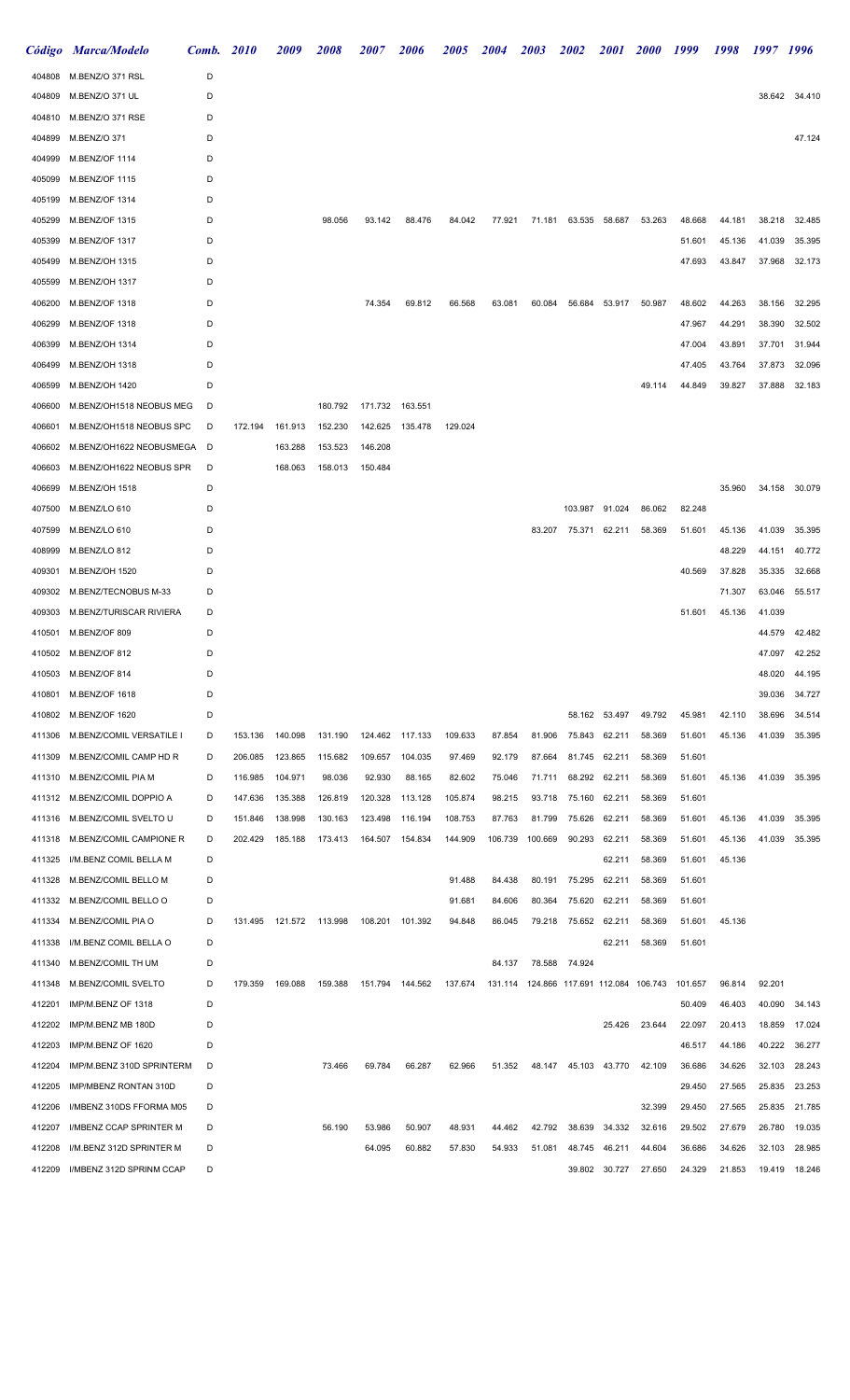| Código | Marca/Modelo               | Comb. | <i>2010</i> | <i>2009</i> | <i><b>2008</b></i> | <i><b>2007</b></i> | <i><b>2006</b></i> | <i><b>2005</b></i> | <i><b>2004</b></i> | 2003   | <i><b>2002</b></i>      | <i>2001</i> | <i><b>2000</b></i>      | 1999   | 1998   | 1997   | 1996          |
|--------|----------------------------|-------|-------------|-------------|--------------------|--------------------|--------------------|--------------------|--------------------|--------|-------------------------|-------------|-------------------------|--------|--------|--------|---------------|
| 412210 | I/MBENZ 312DS FFORMA M10   | D     |             |             |                    | 61.353             | 58.279             | 54.192             | 50.392             | 46.859 | 44.329                  | 39.457      | 36.845                  | 33.090 | 29.846 |        |               |
| 412211 | I/MBENZ 312DS CIRILO M01   | D     |             |             |                    |                    |                    |                    |                    |        | 39.802                  | 30.727      | 27.650                  | 24.329 | 21.853 | 19.419 | 18.246        |
| 412212 | I/M.BENZ SPRINTER NIKS16   | D     | 57.810      | 54.360      | 51.109             | 48.549             | 46.117             | 43.804             | 39.473             | 36.707 | 33.780                  | 31.611      | 28.447                  | 25.029 | 22.482 | 19.978 |               |
| 412213 | I/M.BENZ SPRINTER 311      | D     |             |             |                    |                    |                    | 49.961             | 47.461             | 44.856 | 41.185                  | 30.727      | 27.650                  | 24.329 | 21.853 | 19.419 | 18.246        |
| 412214 | I/M.BENZ SPRINTER 313      | D     |             |             | 87.140             | 79.436             | 72.779             | 69.978             | 64.552             | 60.011 | 56.652                  | 31.611      | 28.447                  | 25.029 |        |        |               |
| 412215 | I/M.BENZ SPRINTER 316      | D     |             |             |                    |                    |                    |                    |                    |        |                         | 31.611      | 28.447                  | 25.029 |        |        |               |
| 412216 | I/MBENZ 312D REVESCAP16    | D     |             |             |                    |                    |                    |                    |                    |        | 51.720                  | 47.600      | 44.604                  | 36.479 | 34.885 |        |               |
| 412217 | I/M.BENZ 312D VIATURE M    | D     |             |             |                    |                    |                    |                    |                    |        | 51.720                  | 37.465      | 35.801                  | 30.524 |        |        |               |
| 412218 | I/MB S312 FFORMA ESCOLAR   | D     |             |             |                    |                    |                    |                    |                    |        |                         | 39.457      | 36.845                  | 33.585 | 31.985 |        |               |
| 412219 | I/M.BENZ 312D JAEDI SPRT   | D     |             |             |                    |                    |                    |                    |                    |        | 51.720                  | 37.465      | 35.801                  | 31.318 |        |        |               |
| 412221 | I/M.BENZ313CDI SPRINTERM   | D     | 99.806      | 93.153      | 83.123             | 79.436             | 72.779             | 69.022             | 55.547             | 51.912 | 48.694                  | 46.353      | 43.541                  | 40.728 | 38.787 | 36.939 | 35.179        |
| 412222 | I/M.BENZ311CDI SPRINTERM   | D     | 71.632      | 67.356      | 63.328             | 60.155             | 57.140             | 54.277             | 48.888             | 44.856 | 41.185                  | 37.857      | 34.943                  | 33.278 | 31.693 | 30.182 |               |
| 412223 | I/M.BENZ 310D JAEDI SPRT   | D     |             |             |                    |                    |                    |                    |                    |        |                         |             | 32.399                  | 29.450 | 27.565 | 25.835 | 22.213        |
| 412224 | I/MBENZ 312SF REFAMMIC16   | D     |             |             |                    |                    |                    |                    |                    |        |                         | 50.884      | 47.682                  | 45.223 | 41.436 |        |               |
| 412225 | I/M.BENZ SPRINT VIATUREM   | D     |             |             |                    |                    |                    |                    |                    | 48.749 | 46.218                  | 44.515      | 40.754                  | 38.812 | 36.963 | 35.200 | 33.523        |
| 412226 | I/MBENZ 311 SPR CIRILO 8   | D     | 76.187      | 71.639      | 67.355             | 63.980             | 60.774             | 58.528             | 51.952             | 48.749 | 46.218                  | 44.515      | 40.513                  | 38.582 | 36.745 | 34.994 |               |
| 412227 | I/M.BENZ SPRINT VIATUREX   | D     |             |             |                    |                    |                    |                    | 55.189             | 51.067 | 48.395                  | 43.553      | 42.038                  | 32.108 | 29.604 | 27.883 |               |
| 412228 | I/M.BENZ311CDI REVESCAP    | D     |             |             |                    |                    |                    | 58.753             | 51.952             | 48.749 | 46.218                  | 44.515      | 40.565                  |        |        |        |               |
| 412229 | I/M.BENZ CDI JAEDI SPRT    | D     | 79.866      | 71.804      | 66.314             | 61.688             | 58.081             | 54.350             | 50.641             | 46.095 | 41.674                  | 39.520      | 38.079                  |        |        |        |               |
| 412230 | I/M.BENZ 311 CDI FFBM 27   | D     | 82.429      | 77.516      | 73.789             | 69.244             | 65.118             | 60.946             | 54.255             | 52.387 | 49.085                  | 47.178      | 44.551                  |        |        |        |               |
| 412231 | I/M.BENZ 313 CDI FFBM 28   | D     | 75.995      | 69.669      | 62.090             | 59.424             | 52.914             | 48.846             | 45.623             | 41.321 | 37.952                  | 35.374      | 31.332                  | 29.841 |        |        |               |
| 412232 | I/M.BENZ313CDI REVESCAP    | D     | 94.260      | 86.028      | 79.162             | 74.087             | 70.801             | 65.120             | 57.542             | 53.811 | 49.815                  | 47.442      | 45.183                  | 43.030 | 40.980 |        |               |
| 412233 | I/M.BENZ413CDI REVESCAPM   | D     | 69.857      | 65.019      | 58.873             | 55.984             | 53.438             | 46.771             | 44.604             | 42.584 | 40.367                  |             |                         |        |        |        |               |
| 412234 | I/M.BENZ413CDI CIRILO A4   | D     | 85.617      | 78.376      | 74.140             | 69.931             | 65.334             | 61.223             | 55.475             | 51.696 | 48.118                  |             |                         |        |        |        |               |
| 412235 | I/M.BENZ413CDI SPRINTERM   | D     | 85.617      | 77.457      | 72.104             | 69.048             | 64.012             | 60.127             | 55.475             | 51.696 | 48.561                  | 46.247      | 44.044                  | 41.944 |        |        |               |
| 412236 | I/M.BENZ SPRINTER THTUR1   | D     | 74.464      | 70.018      | 65.831             | 62.532             | 59.398             | 55.234             | 51.361             | 47.760 | 43.955                  | 40.873      | 38.006                  | 35.060 | 32.592 | 30.760 | 28.912        |
|        |                            |       |             |             |                    |                    |                    |                    |                    |        |                         |             |                         |        |        |        |               |
| 412237 | I/M.BENZ313CDI CIRILO A5   | D     | 60.497      | 55.551      | 52.277             | 45.498             | 42.632             | 38.234             | 36.283             | 34.594 | 31.009                  | 29.381      | 27.981                  | 26.648 | 25.378 |        |               |
| 412238 | I/M.BENZ313C EMBRAFI 16    | D     | 63.263      | 59.486      | 55.963             | 52.984             | 49.931             | 47.885             | 45.734             |        |                         |             |                         |        |        |        |               |
| 412239 | I/M.BENZ413C EMBRAFI 19    | D     | 69.857      | 65.019      | 58.873             | 55.984             | 53.438             | 46.771             | 44.604             | 42.584 | 40.367                  | 36.306      | 34.576                  | 25.709 | 23.037 | 20.748 |               |
| 412241 | I/M.BENZ 313 MARTICAR 16   | D     | 86.725      | 82.683      | 77.745             | 73.849             | 67.672             | 62.584             | 59.601             | 55.753 | 51.823                  | 49.354      | 47.003                  | 44.763 |        |        |               |
| 412242 | I/M.BENZ413CDI CIRILO A5   | D     | 89.556      | 81.982      | 77.550             | 73.148             | 68.338             | 64.039             | 58.027             | 54.074 | 50.501                  |             |                         |        |        |        |               |
| 412243 | I/M.BENZ SPTR TECFORM TP   | D     |             |             |                    |                    |                    |                    |                    |        |                         |             |                         |        | 36.600 |        | 33.933 31.707 |
| 412244 | I/M.BENZ SPRT SITNEI LU    | D     | 82.429      | 77.516      | 73.789             | 69.244             | 63.812             | 60.946             | 58.042             |        |                         |             |                         |        |        |        |               |
| 412245 | I/M.BENZ NIKS MIC 20       | D     | 101.807     | 95.728      | 89.990             | 84.542             | 79.057             | 73.218             | 69.729             | 66.407 | 62.591                  |             |                         |        |        |        |               |
| 412246 | I/M.BENZ GUERRA MIC 20     | D     | 92.595      | 87.065      | 76.674             | 73.321             | 69.090             | 62.924             | 59.809             | 56.960 | 53.686                  |             |                         |        |        |        |               |
| 412247 | I/M.BENZ GUERRA MIC 16     | D     | 80.684      | 75.868      | 68.175             | 62.208             | 57.548             | 54.994             | 52.227             | 49.998 | 47.008                  | 44.604      | 42.870                  | 40.790 |        |        |               |
| 412248 | I/M.BENZ313CDI GRIFVAN M   | D     | 76.088      | 71.546      | 67.272             | 63.555             | 60.712             | 57.820             | 55.065             |        |                         |             |                         |        |        |        |               |
| 412250 | I/M.BENZ413CDI GRIFVAN M   | D     | 75.063      | 70.582      | 66.631             | 63.152             | 59.879             | 57.514             | 54.728             |        |                         |             |                         |        |        |        |               |
| 412251 | I/M.BENZ CDI SPR TCA MIC   | D     | 68.779      | 63.173      | 59.632             | 54.520             | 51.416             | 48.602             | 44.497             | 42.376 | 39.942                  | 38.039      | 34.174                  | 31.065 | 29.076 | 27.251 |               |
| 412252 | I/M.BENZ 412D M SCHEIDC    | D     |             |             |                    |                    |                    |                    |                    |        |                         | 40.348      | 38.611                  | 36.315 |        |        |               |
| 412253 | I/M.BENZSPRINT GCASAMIC1   | D     | 94.553      | 87.802      | 81.256             | 76.114             | 69.745             |                    |                    |        |                         |             |                         |        |        |        |               |
| 412254 | I/M.BENZ313CDI BOATA MI    | D     | 81.913      | 74.050      | 67.346             | 62.078             | 59.423             | 54.979             | 52.863             | 50.343 | 47.451                  | 45.190      | 43.037                  | 40.986 | 39.034 | 37.173 |               |
| 412255 | I/M.BENZ TRANSFORM MICRO   | D     | 100.893     | 94.869      | 89.196             | 84.727             | 80.481             | 76.449             | 72.617             | 68.979 | 64.846                  | 61.597      | 58.511                  | 55.578 | 52.793 |        | 50.148 47.758 |
| 412256 | I/M.BENZ SPRI RIBEIRO MI   | D     | 81.119      | 73.332      | 69.119             | 64.241             | 60.789             | 55.770             | 53.198             | 50.663 | 47.752                  | 45.475      | 43.310                  | 41.247 | 39.281 | 37.408 |               |
| 412257 | I/M.BENZ SPRI RIBEIRO M2   | D     | 97.379      | 90.427      | 83.685             | 78.390             | 71.830             | 66.655             | 63.479             | 60.454 | 56.981                  |             |                         |        |        |        |               |
| 412258 | I/MBENZ MARCO M.BUS DJ     | D     |             |             |                    |                    |                    |                    |                    |        |                         |             |                         | 61.591 | 58.505 | 55.717 |               |
| 412260 | I/M.BENZ413CDI CIRILO A6   | D     | 75.160      | 69.954      | 63.342             |                    |                    |                    |                    |        |                         |             |                         |        |        |        |               |
| 412262 | I/M.BENZ311 RIBEIRO MO18   | D     | 70.521      | 67.410      | 61.165             |                    |                    |                    |                    |        |                         |             |                         |        |        |        |               |
| 412263 | I/M.BENZ SPRINTER FFORMA   | D     | 107.002     | 99.869      | 89.116             |                    |                    |                    |                    |        |                         |             |                         |        |        |        |               |
| 412503 | I/MBENZ 0305G              | D     |             |             |                    |                    |                    |                    |                    |        |                         |             |                         | 53.100 | 51.194 | 48.754 |               |
| 412601 | M.BENZ/O 400 R             | D     |             |             |                    |                    |                    |                    |                    |        |                         |             |                         |        |        | 69.719 | 59.936        |
| 412602 | M.BENZ/O 400 RS            | D     |             |             |                    |                    |                    |                    |                    |        | 124.173 113.378 104.722 |             | 97.408                  | 89.357 | 83.322 | 75.509 | 65.137        |
| 412603 | M.BENZ/O 400 RSL           | D     |             |             |                    |                    |                    |                    |                    |        |                         |             |                         |        | 77.243 | 67.295 | 57.576        |
|        | 412604 M.BENZ/O 400 RSE PL | D     |             |             |                    |                    |                    |                    |                    |        |                         |             | 167.438 127.836 117.788 | 98.323 | 89.187 | 78.093 | 68.666        |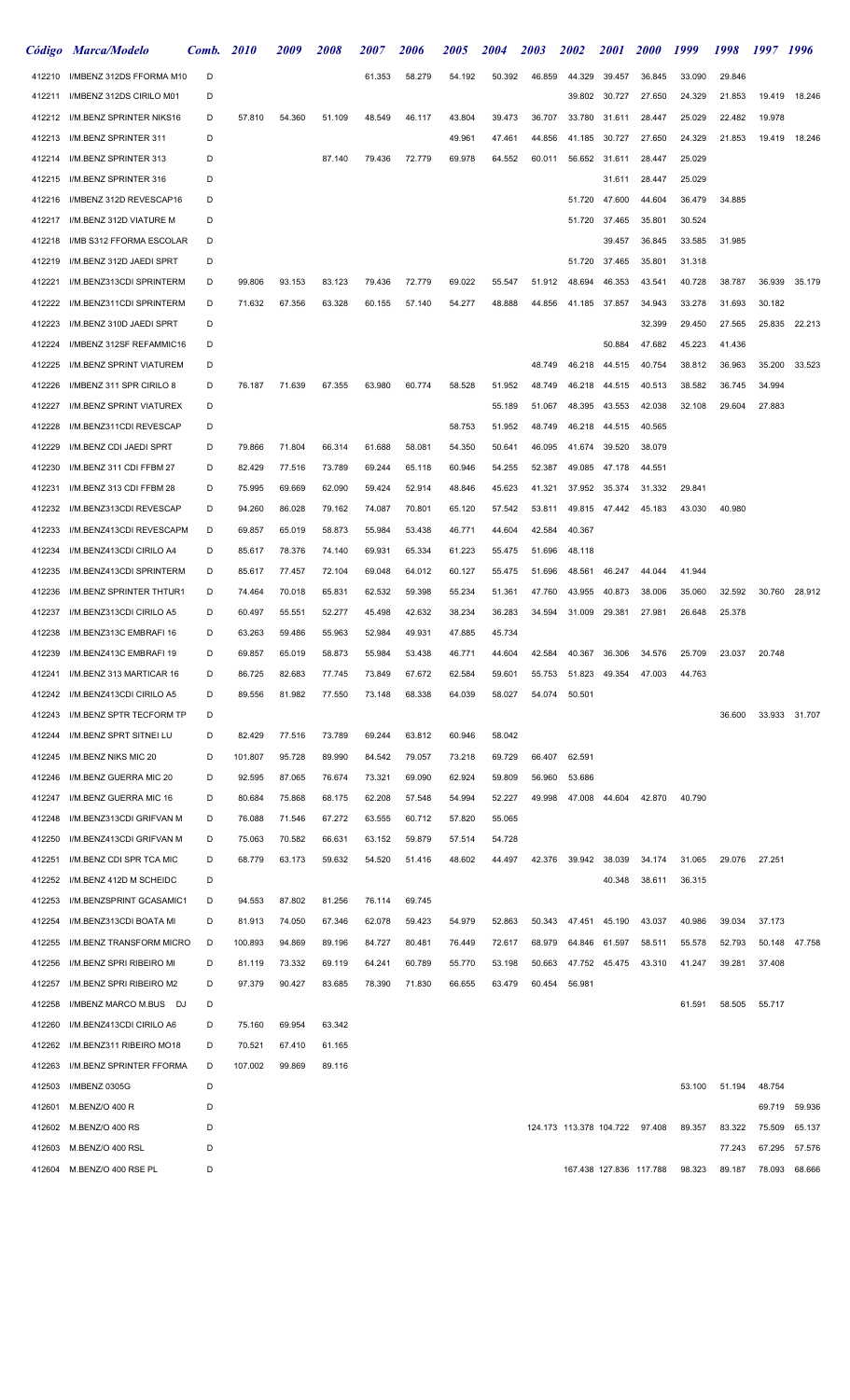|                  | Código Marca/Modelo             | Comb. | <b>2010</b> | 2009    | 2008    | <i><b>2007</b></i> | 2006            | <i><b>2005</b></i> | 2004    | 2003                            | <i>2002</i>          | <i>2001</i>   | <b>2000</b> | 1999                            | 1998   | 1997   | 1996          |
|------------------|---------------------------------|-------|-------------|---------|---------|--------------------|-----------------|--------------------|---------|---------------------------------|----------------------|---------------|-------------|---------------------------------|--------|--------|---------------|
| 412606           | M.BENZ/O 400 UP                 | D     |             |         |         |                    |                 |                    |         |                                 |                      |               |             |                                 |        |        | 42.403        |
| 412607           | M.BENZ/O 400 UP PL              | D     |             |         |         |                    |                 |                    |         |                                 |                      |               |             |                                 |        | 53.308 | 42.398        |
| 412609           | M.BENZ/O 400 RSD PL             | D     |             |         |         |                    |                 |                    |         |                                 |                      |               |             | 147.161 135.697 125.607 114.103 | 99.344 | 90.204 | 76.592        |
| 412610           | M.BENZ/O 400 RSD                | D     |             |         |         |                    |                 |                    |         |                                 |                      |               |             | 146.032 135.815 124.479 115.162 | 99.080 |        | 90.143 77.156 |
| 412611           | M.BENZ/O 400 UPA PL             | D     |             |         |         |                    |                 |                    |         |                                 |                      |               |             |                                 | 55.157 | 52.977 | 42.198        |
| 412612           | M.BENZ/O 400 UPA PL E           | D     |             |         |         |                    |                 |                    |         |                                 |                      |               |             |                                 |        | 53.359 | 42.422        |
| 412917           | M.BENZ/BUSSCAR VBUSS ELE        | D     |             |         |         |                    |                 |                    |         |                                 |                      |               |             | 86.710                          | 82.365 | 78.441 |               |
| 415202           | MBENZ/VITORIA SUPREMA 16        | D     |             |         |         |                    |                 | 94.515             | 87.118  |                                 | 80.740 75.001 62.211 |               |             |                                 |        |        |               |
| 415204           | M.BENZ/VITORIA REGIA 364        | D     |             |         |         |                    |                 |                    |         |                                 |                      |               |             |                                 |        |        |               |
| 415206           | MBENZ/VITORIA REGIA 318         | D     |             |         |         |                    |                 |                    |         |                                 |                      |               |             |                                 |        |        | 41.039 35.395 |
| 415207           | M.BENZ/VITORIA REGIA 370        | D     |             |         |         |                    |                 |                    |         |                                 |                      |               |             |                                 |        |        |               |
| 415208           | M.BENZ/VITORIA REGIA 371        | D     |             |         |         |                    |                 |                    |         |                                 |                      |               |             |                                 |        |        |               |
| 415209           | M.BENZ/VITORIA REGIA 621        | D     |             |         |         |                    |                 |                    | 87.055  |                                 | 81.786 75.288 62.211 |               | 58.369      | 51.601                          | 45.136 | 41.039 |               |
| 415212           | M.BENZ/VITORIA ELITE 812        | D     |             |         |         |                    |                 |                    |         |                                 |                      |               |             |                                 |        |        | 43.205        |
| 415213           | M.BENZ/VITORIA ELITE 912        | D     |             |         |         |                    |                 |                    |         |                                 |                      |               |             |                                 |        |        |               |
| 415214           | M.BENZ/VITORIA ELITE 914        | D     |             |         |         |                    |                 |                    |         | 77.497                          | 66.315               | 63.988        | 61.668      | 59.203                          | 56.296 |        |               |
| 415217           | M.BENZ/VITORIA STAR 812         | D     |             |         |         |                    |                 |                    |         |                                 |                      | 74.119 68.718 | 62.541      | 56.167                          | 51.389 | 46.912 |               |
| 415218           | M.BENZ/VITORIA STAR 912         | D     |             |         |         |                    |                 |                    |         |                                 |                      |               |             |                                 |        |        |               |
| 415219           | MBENZ/VITORIA STAR 914          | D     |             |         |         |                    |                 |                    | 75.494  | 73.040                          |                      | 66.315 63.988 |             |                                 |        |        |               |
| 415402           | M.BENZ/CIFERAL AGILIS O         | D     |             |         |         |                    |                 |                    |         |                                 |                      |               | 58.369      | 51.601                          | 45.136 | 41.039 | 35.395        |
| 415404           | M.BENZ/CIFERAL AGILIS M         | D     |             |         |         |                    |                 |                    |         |                                 |                      |               |             | 51.601                          | 45.136 | 41.039 | 35.395        |
| 415410           | M.BENZ/CIFERAL PCID A           | D     |             |         |         |                    |                 |                    |         |                                 |                      |               |             | 51.601                          | 45.136 | 41.039 | 35.395        |
| 415411           | M.BENZ/CIFERAL PCID U           | D     |             |         |         |                    |                 |                    |         |                                 |                      | 75.480 62.211 | 58.369      | 51.601                          | 45.136 | 41.039 | 35.395        |
|                  | M.BENZ/CIFERAL PCIDII A         | D     |             |         |         |                    |                 |                    |         |                                 |                      |               |             | 51.601                          | 45.136 | 41.039 |               |
| 415416           | M.BENZ/CIFERAL PCIDII U         | D     |             |         |         |                    |                 |                    |         |                                 |                      |               | 58.369      | 51.601                          | 45.136 | 41.039 | 35.395        |
| 415417           | M.BENZ/CIFERAL GLS BUS U        |       |             |         |         |                    |                 |                    |         |                                 |                      |               |             |                                 |        |        |               |
| 415421           |                                 | D     |             |         |         |                    |                 |                    |         |                                 |                      |               |             | 43.266                          | 38.411 | 32.807 | 28.346        |
| 415422           | M.BENZ/CIFERAL PCID U           | D     |             |         |         |                    |                 |                    |         |                                 |                      |               | 58.369      | 51.601                          | 45.136 | 41.039 | 35.395        |
| 415425           | M.BENZ/CIFERAL TURQUESA U       | D     |             |         |         |                    |                 |                    |         | 81.369                          | 75.288               | 62.211        | 58.369      | 51.601                          | 45.136 | 41.039 |               |
|                  | 415427 M.BENZ/CIFERAL CITMAX U  | D     |             | 157.835 | 140.669 |                    | 131.918 123.184 | 112.993            |         | 106.793 101.169                 |                      | 95.478 87.365 | 81.721      |                                 |        |        |               |
| 415429           | M.BENZ/CIFERAL MINIMAXON        | D     |             |         |         | 131.918            | 123.184         | 112.993            | 106.793 | 101.169                         |                      | 95.478 92.046 | 87.660      | 83.484                          | 79.506 | 75.717 |               |
| 415430           | M.BENZ/CIFERAL MINIMAXMO        | D     |             |         |         |                    | 131.918 123.184 | 112.993            | 106.793 | 101.169                         |                      |               |             |                                 |        |        |               |
| 415505           | M.BENZ/MAXIBUS MCO814           | D     |             |         |         |                    |                 |                    |         |                                 |                      | 62.730 58.309 | 54.535      | 51.384                          | 48.117 | 45.385 |               |
| 415506           | M.BENZ/MAXIBUS URB1318          | D     |             |         |         |                    |                 |                    |         |                                 |                      |               |             |                                 | 43.695 | 37.928 | 31.912        |
| 415507           | M.BENZ/MAXIBUS URB1417          | D     |             |         |         |                    | 98.210          | 91.010             | 85.160  | 79.036                          | 72.591               | 67.958        | 61.045      | 58.088                          | 54.334 | 51.038 |               |
| 415508           | M.BENZ/MAXIBUS URB1721          | D     |             |         |         |                    |                 |                    |         |                                 | 87.831               | 72.769        | 67.635      | 64.227                          | 56.264 | 52.553 |               |
| 415510           | M.BENZ/MAXIBUS URB1621L         | D     |             |         |         |                    |                 |                    |         |                                 | 73.684               | 64.047        | 60.076      | 56.717                          | 54.841 |        |               |
| 415512           | M.BENZ/LO610 MC MAXIBUS         | D     |             |         |         |                    |                 |                    |         |                                 |                      | 90.272 87.208 | 83.857      |                                 |        |        |               |
| 415518           | M.BENZ/OF1418 MAXIBUS UR        | D     | 169.307     | 159.198 | 133.937 | 127.556            |                 |                    |         |                                 |                      |               |             |                                 |        |        |               |
| 415519           | M.BENZ/LO712 MAXIBUS MC         | D     | 109.789     | 101.247 | 94.389  | 86.421             |                 |                    |         |                                 |                      |               |             |                                 |        |        |               |
| 415520           | M.BENZ/OF1722 MAXIBUS UR        | D     | 188.643     | 177.380 | 149.235 | 142.124            | 135.353         | 128.904            |         | 122.762 116.913 110.195 104.944 |                      |               | 99.945      | 95.183                          | 90.648 | 86.329 |               |
| 415521           | M.BENZ/LO915 MAXIBUS MC         | D     | 109.812     | 98.335  | 93.460  | 86.162             | 81.639          | 75.269             |         |                                 |                      |               |             |                                 |        |        |               |
| 415701           | M.BENZ/NEOBUS MEGA OF           | D     |             |         | 143.461 | 136.236            | 129.389         | 122.679            | 94.845  | 87.088                          | 79.359               | 62.211        | 58.369      | 51.601                          | 45.136 | 41.039 |               |
| 415704           | M.BENZ/NEOBUS THUNDER LO        | D     |             |         |         | 92.930             | 88.165          | 82.602             | 75.046  | 71.711                          | 68.292               | 62.211        | 58.369      | 51.601                          | 45.136 |        |               |
| 415708           | M.BENZ/OH1621 NEOBUS EVO        | D     |             |         |         |                    |                 | 127.096            |         | 118.391 111.178                 |                      | 96.598 71.863 | 65.868      | 58.461                          | 51.126 | 45.244 | 42.251        |
| 415711           | M.BENZ/OH 1621 L HOBBY M        | D     |             |         |         |                    |                 |                    |         |                                 | 68.423               | 64.994        | 61.737      | 58.643                          | 51.163 |        | 44.695 42.313 |
| 415712           | MBENZ/OH1421 NEOBUS MEGA D      |       |             |         |         |                    |                 |                    |         |                                 |                      |               | 75.732      | 64.195                          | 60.004 |        |               |
| 415713           | MBENZ/OH1420 NEOBUS MEGA D      |       |             |         |         |                    |                 |                    |         |                                 |                      |               | 48.684      | 45.081                          | 39.868 |        |               |
| 415714           | M.BENZ/OH1628 NEOBUS MEGA D     |       |             |         |         |                    | 163.338         | 154.808            |         | 144.110  137.561  119.297       |                      | 87.777        | 79.829      | 73.140                          |        |        |               |
| 415720           | M.BENZ/610 NEOBUS TBOYMIC       | D     |             |         |         |                    |                 |                    |         | 71.711                          | 68.292               | 62.211        | 58.369      | 51.601                          | 45.136 |        | 41.039 35.395 |
| 415727           | M.BENZ/1417 NEOBUS SPECTRUM     |       |             |         |         |                    |                 | D                  | 125.797 |                                 | 87.173 81.287 75.481 |               |             | 68.142                          |        |        |               |
| 415729           | M.BENZ/1621 NEOBUS SPECT        | D     |             |         |         |                    |                 |                    |         |                                 |                      |               |             | 56.656                          | 53.711 | 50.707 |               |
| 415730<br>65.829 | M.BENZ/1721 NEOBUS SPECTRUM     |       |             |         |         |                    |                 | D                  |         | 108.315 101.743 95.645 89.049   |                      |               | 80.351      | 76.550                          | 72.580 | 69.122 |               |
|                  | M.BENZ/O500 NEOBUS MEGA         |       |             |         |         |                    |                 | 148.352            |         |                                 |                      |               |             |                                 |        |        |               |
| 415737           |                                 | D     | 227.641     | 214.050 | 201.250 | 191.164            | 154.451         |                    |         |                                 |                      |               |             |                                 |        |        |               |
|                  | 415738 MBENZ/OF1418 NEOBUS MEGA | D     | 141.586     | 126.598 | 112.425 | 98.352             | 86.344          | 76.485             | 70.562  | 66.461                          |                      |               |             |                                 |        |        |               |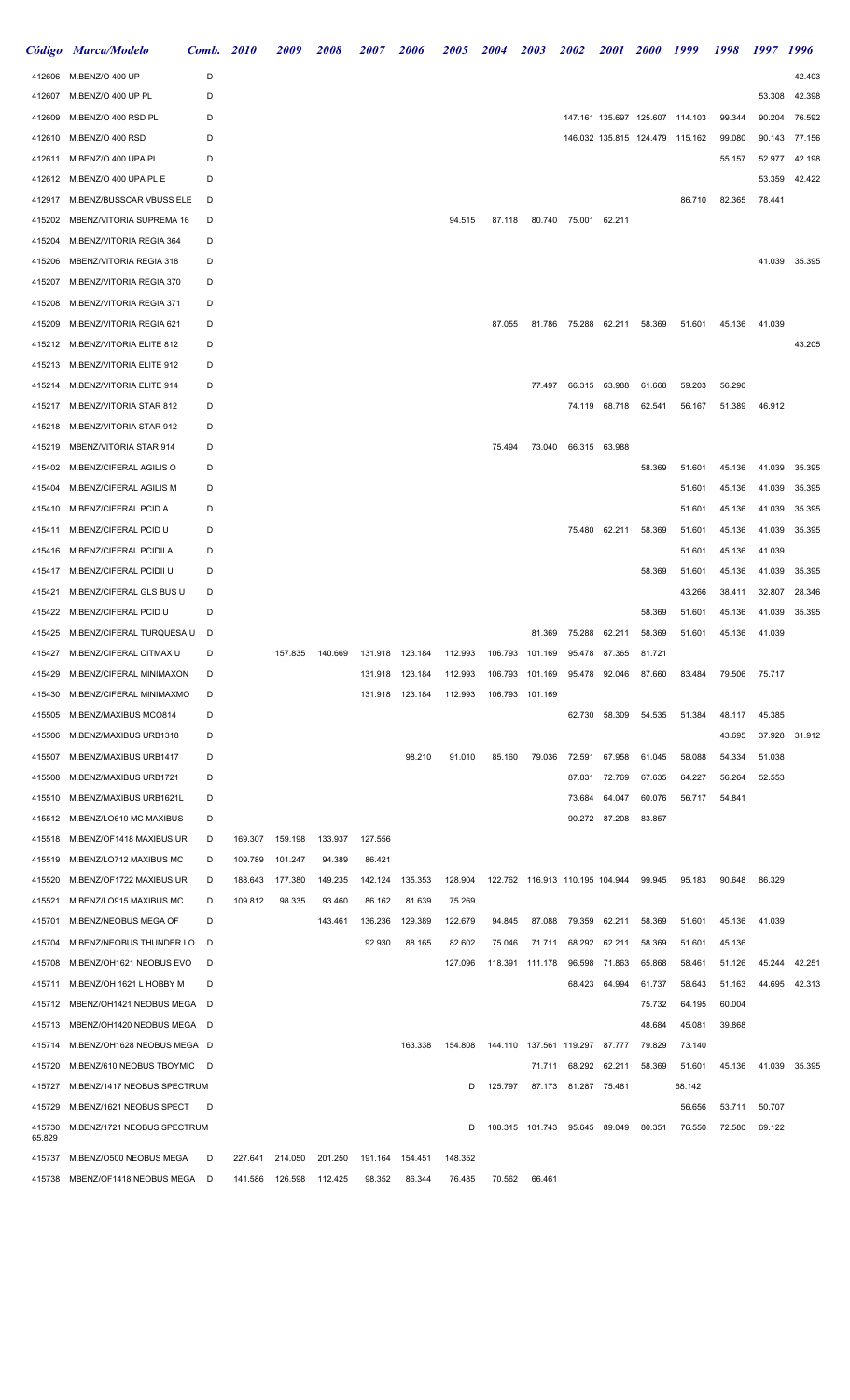|        | Código Marca/Modelo          | Comb. | <i>2010</i> | 2009    | <i>2008</i>                                 | <i><b>2007</b></i> | <i><b>2006</b></i> | <i><b>2005</b></i> | 2004    | 2003            | 2002                 | <i>2001</i>   | <b>2000</b> | 1999   | 1998   | 1997   | -1996         |
|--------|------------------------------|-------|-------------|---------|---------------------------------------------|--------------------|--------------------|--------------------|---------|-----------------|----------------------|---------------|-------------|--------|--------|--------|---------------|
| 415739 | MBENZ/OF1418 NEOBUS SPEC     | D     | 157.317     | 140.664 | 124.918                                     | 109.279            | 95.938             | 84.985             | 78.401  | 73.845          |                      |               |             |        |        |        |               |
| 415740 | M.BENZ/915 INDUST STAR       | D     |             |         | 94.755                                      | 87.259             | 82.404             | 76.855             | 73.496  | 69.975          |                      |               |             |        |        |        |               |
| 415745 | M.BENZ/LO812 NEOBUS WAY      | D     | 146.997     | 131.569 | 115.675                                     | 103.794            | 92.955             | 83.017             | 77.282  | 72.924          |                      |               |             |        |        |        |               |
| 415746 | M.BENZ/OH1418 NOBUS SPE      | D     |             |         |                                             | 109.528            | 102.355            | 95.782             | 90.393  | 85.439          |                      |               |             |        |        |        |               |
| 415747 | M.BENZ/OH1418 NEOBUS MEG     | D     |             |         |                                             | 112.520            | 106.655            | 101.861            |         |                 |                      |               |             |        |        |        |               |
| 415749 | M.BENZ/OF1722M NEOBUS SP     | D     | 146.997     | 131.569 | 115.675                                     | 103.794            | 92.955             | 83.017             | 77.282  | 72.924          |                      |               |             |        |        |        |               |
| 415750 | M.BENZ/OF1722M NEOBUS MA     | D     | 149.880     | 140.931 | 132.847                                     |                    |                    |                    |         |                 |                      |               |             |        |        |        |               |
| 415751 | M.BENZ/OF1722M NEOBUS MG     | D     | 146.997     | 131.569 | 115.675                                     | 103.794            | 92.955             | 83.017             | 77.282  | 72.924          |                      |               |             |        |        |        |               |
| 415755 | M.BENZ/1418 INDUST ELITE     | D     |             |         |                                             |                    |                    | 161.196            | 151.721 | 143.859         |                      |               |             |        |        |        |               |
| 415764 | M.BENZ/0500M INDUST SUP      | D     |             |         |                                             |                    | 161.935            | 153.251            | 145.909 | 139.760         |                      |               |             |        |        |        |               |
| 415773 | M.BENZ/LO812 NEOBUS TH       | D     | 158.714     | 145.069 | 131.897                                     | 122.833            | 114.760            | 108.315            |         |                 |                      |               |             |        |        |        |               |
| 415777 | M.BENZ/O500R NEOBUS SROD     | D     | 230.859     | 217.076 | 204.093                                     | 193.867            | 157.558            | 149.992            |         |                 |                      |               |             |        |        |        |               |
| 415790 | M.BENZ/OF1218 NEOBUS SPC     | D     | 192.195     | 180.719 | 151.387                                     | 144.173            |                    |                    |         |                 |                      |               |             |        |        |        |               |
| 415791 | M.BENZ/O500RS NEOBUS SRD     | D     | 306.633     | 288.326 | 271.082                                     | 258.167            |                    |                    |         |                 |                      |               |             |        |        |        |               |
| 415792 | M.BENZ/O500M NEOBUS SROD     | D     | 249.742     | 234.832 | 212.571                                     | 201.919            | 192.299            |                    |         |                 |                      |               |             |        |        |        |               |
| 415793 | M.BENZ/O500D NEOBUS SPR      | D     |             | 241.180 | 220.337                                     | 209.839            |                    |                    |         |                 |                      |               |             |        |        |        |               |
| 416501 | M.BENZ/MPOLO TORINO GVU      | D     |             | 133.298 | 124.876                                     | 118.486            | 111.356            | 104.205            | 88.808  | 83.568          | 74.937               | 62.211        | 58.369      | 51.601 | 45.136 | 41.039 | 35.395        |
| 416506 | M.BENZ/MPOLO ALLEGRO GVR     | D     |             |         |                                             |                    |                    |                    |         |                 |                      | 88.249        | 79.673      | 70.595 | 67.001 | 63.809 |               |
| 416511 | M.BENZ/MPOLO ANDARE R        | D     | 150.228     | 137.606 | 128.881                                     | 122.281 115.024    |                    | 107.642            | 87.763  |                 | 81.813 75.690        | 62.211        | 58.369      | 51.601 | 45.136 | 41.039 | 35.395        |
| 416516 | M.BENZ/MPOLO VIAGGIO GVR     | D     |             |         |                                             |                    |                    |                    |         |                 |                      | 62.211        | 58.369      | 51.601 | 45.136 | 41.039 | 35.395        |
| 416521 | M.BENZ/MPOLO PARAD GVR       | D     |             |         |                                             |                    |                    |                    |         |                 |                      | 62.211        | 58.369      | 51.601 | 45.136 | 41.039 | 35.395        |
| 416524 | M.BENZ/MPOLO PARAD GVLDR     | D     |             |         |                                             |                    |                    |                    |         |                 |                      | 62.211        | 58.369      | 51.601 | 45.136 | 41.039 |               |
| 416527 | M.BENZ/MPOLO PARAD GVDDR D   |       |             |         |                                             |                    |                    |                    |         |                 |                      | 62.211        | 58.369      | 51.601 | 45.136 | 41.039 |               |
| 416532 | M.BENZ/MPOLO TORINO GVA      | D     |             |         |                                             |                    |                    |                    | 85.708  | 81.592          | 75.677               | 62.211        | 58.369      | 51.601 | 45.136 | 41.039 | 35.395        |
| 416534 | M.BENZ/MPOLO VIALE U         | D     | 149.309     | 136.831 | 128.157                                     | 121.587 113.211    |                    | 104.699            | 87.868  | 81.906          | 75.263               | 62.211        | 58.369      | 51.601 | 45.136 | 41.039 |               |
| 416539 | M.BENZ/MPOLO VIALE A         | D     |             |         |                                             |                    | 100.214            | 93.434             | 86.157  | 80.901          | 75.613               | 62.211        | 58.369      | 51.601 | 45.136 | 41.039 |               |
| 416542 | M.BENZ/MPOLO SENIOR GVM      | D     |             |         |                                             | 92.930             | 88.165             | 82.602             | 75.046  | 71.711          | 68.292               | 62.211        | 58.369      | 51.601 | 45.136 | 41.039 | 35.395        |
| 416545 | M.BENZ/MPOLO SENIOR GVO      | D     |             |         |                                             | 119.232            | 112.073            | 104.877            | 88.157  | 82.503          | 74.777               | 62.211        | 58.369      | 51.601 | 45.136 | 41.039 | 35.395        |
| 416551 | M.BENZ/MPOLO VIAGGIO R       | D     | 155.520     | 142.138 | 133.087                                     | 126.251 117.868    |                    | 107.958            | 87.756  |                 | 81.712 75.237 62.211 |               | 58.369      | 51.601 | 45.136 | 41.039 | 35.395        |
| 416555 | M.BENZ/MPOLO PARADISO R      | D     | 224.073     | 210.057 | 197.401                                     | 187.483            | 170.603            | 152.844            | 95.233  | 87.289          | 79.067               | 62.211        | 58.369      | 51.601 | 45.136 |        |               |
| 416559 | M.BENZ/MPOLO TORINO ART      | D     |             |         | 93.460                                      | 86.162             | 81.639             | 75.269             | 69.633  | 65.655          | 60.737               | 57.829        | 55.074      | 52.451 | 49.952 | 47.571 |               |
| 416561 | M.BENZ/MPOLO ALLEGRO R       | D     |             |         | 189.249                                     | 179.743            | 159.985            | 143.414            | 116.656 | 86.648          | 79.833               | 62.211        | 58.369      |        |        |        |               |
| 416569 | M.BENZ/MPOLO PARADISO LDR D  |       | 221.337     | 207.527 | 195.027                                     | 185.227            | 170.002            | 151.719            | 94.498  | 86.510          | 78.510               | 62.211        | 58.369      | 51.601 |        |        |               |
| 416570 | M.BENZ/MPOLO FRATELLO MO     | D     |             |         |                                             |                    |                    |                    |         |                 | 75.556               | 62.211        | 58.369      | 51.601 |        |        |               |
| 416571 | M.BENZ/MPOLO FRATELLO ON     | D     |             |         |                                             |                    |                    |                    |         |                 | 75.991               | 62.211        | 58.369      | 51.601 |        |        |               |
| 416573 | M.BENZ/MPOLO PARADISO DDR D  |       | 305.671     | 276.210 | 203.992                                     | 177.943            | 169.012            | 157.231            | 98.109  | 89.709          | 82.181               | 63.654        | 60.064      |        |        |        |               |
| 416576 | M.BENZ/MPOLO VIALE ART       | D     | 233.183     | 209.396 | 197.272                                     | 188.415            | 177.601            | 163.316            | 147.072 | 137.451         |                      |               |             |        |        |        |               |
| 416578 | M.BENZ/MPOLO VICINO ON       | D     |             |         | 114.062                                     | 108.261            | 101.450            | 94.901             | 86.753  | 81.369          |                      | 75.129 62.211 | 58.369      | 51.601 |        |        |               |
| 416579 | MBENZ/MPOLO VICINO ESC       | D     | 153.332     | 137.239 | 124.732                                     | 114.249            | 106.768            |                    |         |                 |                      |               |             |        |        |        |               |
| 416580 | M.BENZ/MPOLO VICINO MO       | D     |             |         |                                             | 109.104            | 102.266            | 95.665             | 87.335  | 81.383          | 75.517 62.211        |               | 58.369      | 51.601 |        |        |               |
| 416585 | M.BENZ/MPOLO SEN MIDI ON     | D     | 184.676     | 173.619 | 154.736                                     | 145.110            | 135.502            | 124.293            |         | 117.473 111.286 |                      |               |             |        |        |        |               |
| 416586 | M.BENZ/MPOLO SEN MIDI MO     | D     | 185.531     | 174.454 | 164.020                                     | 155.800            | 148.377            | 141.308            |         |                 |                      |               |             |        |        |        |               |
| 416587 | M.BENZ/MPOLO IDEALE R        | D     | 205.019     | 192.778 | 181.250                                     | 172.231            | 161.499            | 153.866            | 146.910 | 139.226         |                      |               |             |        |        |        |               |
| 416598 | M.BENZ/MPOLO SENIOR ON       | D     | 167.887     | 157.835 | 140.669                                     | 131.918            | 123.184            | 112.993            | 106.793 | 101.705         | 95.861               | 91.293        | 86.943      | 82.801 | 78.855 | 75.099 | 71.520        |
| 416600 | M.BENZ/MPOLO SENIOR MO       | D     | 116.798     | 109.826 | 103.257                                     | 97.715             | 92.678             | 88.715             | 84.489  | 80.462          | 75.839               | 72.226        | 68.785      | 65.508 | 62.386 | 59.414 | 56.584        |
| 416604 | I/MBENZ MPOLO FRATELLO E     | D     |             |         |                                             |                    |                    |                    |         |                 |                      | 62.211        | 58.369      | 51.601 |        |        |               |
| 416605 | I/MBENZ MPOLO FRATELLO M     | D     |             |         |                                             |                    |                    |                    |         |                 |                      | 62.211        | 58.369      | 51.601 |        |        |               |
| 416606 | I/MBENZ MPOLO FRATELLO O     | D     |             |         |                                             |                    |                    |                    |         |                 |                      | 62.211        | 58.369      | 51.601 |        |        |               |
| 416607 | I/MBENZ MPOLO VICINO ESC     | D     |             |         |                                             |                    |                    |                    |         |                 |                      | 62.211        | 58.369      | 51.601 |        |        |               |
| 416608 | I/MBENZ MPOLO VICINO ON      | D     |             |         |                                             |                    |                    |                    |         | 81.009          | 75.659               | 62.211        | 58.369      | 51.601 | 45.136 |        |               |
| 416609 | I/MBENZ MPOLO VICINO MO      | D     |             |         |                                             |                    |                    |                    |         |                 |                      | 62.211        | 58.369      | 51.601 |        |        |               |
| 416617 | M.BENZ/MPOLO SENIOR ESC      | D     |             |         |                                             |                    |                    |                    |         |                 |                      |               |             | 61.008 | 57.950 | 55.189 |               |
| 416621 | M.BENZ/MPOLO TORINO U        | D     |             |         | 151.778  142.716  134.181  127.456  121.384 |                    |                    | 115.601            |         | 110.092 104.846 |                      | 98.822 94.114 | 89.630      | 85.360 | 45.327 | 41.872 | 39.876        |
|        | 416632 M.BENZ/MPOLO TORINO A | D     |             |         |                                             |                    |                    |                    |         |                 |                      |               |             | 53.445 | 50.768 |        | 48.348 46.044 |
|        |                              |       |             |         |                                             |                    |                    |                    |         |                 |                      |               |             |        |        |        |               |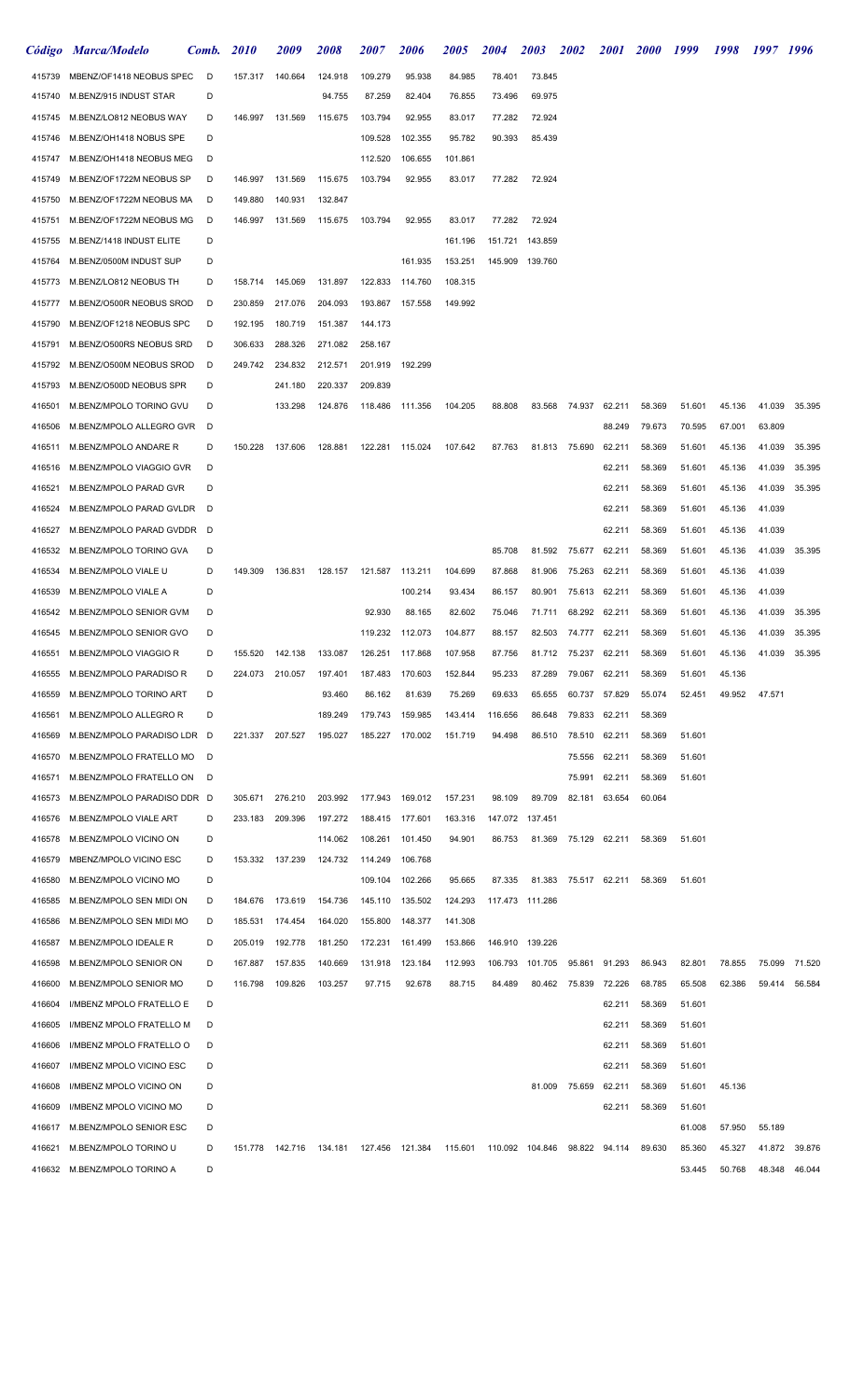|        | Código Marca/Modelo             | Comb. | <i>2010</i> | <i>2009</i> | <i>2008</i> | <i><b>2007</b></i> | 2006            | <i><b>2005</b></i> | <i><b>2004</b></i>                                   | 2003                      | <i><b>2002</b></i> | <i>2001</i>             | <i>2000</i>   | 1999   | 1998   | 1997   | <b>1996</b>   |
|--------|---------------------------------|-------|-------------|-------------|-------------|--------------------|-----------------|--------------------|------------------------------------------------------|---------------------------|--------------------|-------------------------|---------------|--------|--------|--------|---------------|
| 416636 | M.BENZ/MPOLO SITNEI SEN         | D     |             |             |             |                    |                 |                    | 84.429                                               | 80.198                    | 72.588             | 68.950                  | 65.665        | 62.536 | 59.557 | 56.720 | 54.017        |
| 417542 | M.BENZ/OF1418 NEOBUS SP1        | D     | 146.997     | 131.569     | 115.675     | 103.794            | 92.955          | 83.017             | 77.282                                               | 72.924                    |                    |                         |               |        |        |        |               |
| 417545 | M.BENZ/LO712 NEOBUS TH          | D     | 113.188     | 106.430     | 100.065     | 95.050             | 91.160          | 83.093             |                                                      |                           |                    |                         |               |        |        |        |               |
| 417546 | M.BENZ/LO712 NEOBUS TWAY        | D     | 146.997     | 131.569     | 115.675     | 103.794            | 92.955          | 83.017             | 77.282                                               |                           |                    |                         |               |        |        |        |               |
| 417547 | M.BENZ/LO915 NEOBUS TH          | D     | 157.317     | 140.664     | 124.918     | 109.279            | 95.938          | 84.985             | 78.401                                               |                           |                    |                         |               |        |        |        |               |
| 417548 | M.BENZ/OF1418NEOBUS SROD        | D     | 212.291     | 199.616     | 187.679     | 176.811            | 169.246         | 159.665            |                                                      |                           |                    |                         |               |        |        |        |               |
| 417550 | M.BENZ/OF1722NEOBUS SROD        | D     | 232.914     | 219.008     | 205.911     | 195.438            | 179.310         | 171.032            |                                                      |                           |                    |                         |               |        |        |        |               |
| 443007 | MBENZ/GUARARAPES ALFA 8         | D     |             |             |             |                    |                 |                    |                                                      |                           |                    |                         | 58.369        | 51.601 | 45.136 | 41.039 |               |
| 443008 | MBENZ/GUARARAPES ALFA 12        | D     |             |             |             |                    |                 |                    |                                                      |                           |                    | 61.332                  | 53.543        | 50.537 | 44.670 | 37.060 |               |
| 462003 | M.BENZ/IRIZAR CENTURY E         | D     |             | 199.894     | 177.803     | 168.878            | 157.175         | 146.908            | 112.390                                              | 79.388                    | 72.230             | 62.211                  | 58.369        | 51.601 | 45.136 | 41.039 | 35.395        |
| 462005 | M.BENZ/IRIZAR CENTURY S         | D     | 221.059     | 207.268     | 194.786     | 184.997 172.256    |                 | 161.012            | 132.324                                              | 87.267                    | 79.536             | 62.211                  | 58.369        | 51.601 | 45.136 |        |               |
| 462012 | M.BENZ/0500 RS IRIZAR PB        | D     | 306.182     | 288.648     |             |                    |                 |                    |                                                      |                           |                    |                         |               |        |        |        |               |
| 462013 | M.BENZ/0500 IRIZAR PB           | D     | 253.224     | 238.106     | 222.963     |                    |                 |                    |                                                      |                           |                    |                         |               |        |        |        |               |
| 463001 | M.BENZ/CAIO ALPHA OF1721        | D     |             |             |             |                    |                 |                    |                                                      |                           |                    | 74.894 71.142           | 67.576        | 64.781 | 56.226 | 47.869 | 43.815        |
| 463003 | M.BENZ/CAIO CAROLV OF814        | D     |             |             |             |                    |                 |                    |                                                      |                           |                    |                         |               |        |        |        | 43.878        |
| 463004 | M.BENZ/CAIO CAROLV LO814        | D     |             |             |             |                    | 84.778          | 78.125             | 72.901                                               | 67.653                    | 62.147             | 58.881                  | 54.941        | 51.678 | 48.211 | 45.478 | 42.691        |
| 463005 | M.BENZ/CAIO PICCOLO O           | D     |             |             |             |                    |                 |                    | 75.046                                               | 71.711                    | 68.292             | 62.211                  | 58.369        | 51.601 | 45.136 | 41.039 |               |
| 463007 | M.BENZ/CAIO MILLENNIUM U        | D     | 163.440     | 140.687     | 131.740     | 124.975 115.914    |                 | 107.178            | 87.925                                               | 82.147                    | 75.026             | 62.211                  | 58.369        | 51.601 | 45.136 | 41.039 |               |
| 463010 | M.BENZ/CAIO ALPHA OF1318        | D     |             |             |             |                    |                 |                    |                                                      |                           |                    |                         |               | 47.530 | 43.991 |        | 37.972 31.993 |
| 463011 | M.BENZ/CAIO ALPHA OF1620        | D     |             |             |             |                    |                 |                    |                                                      |                           |                    |                         |               |        | 41.567 | 38.479 | 34.452        |
| 463013 | M.BENZ/CAIO ALPHA OF1417        | D     | 199.326     | 187.425     | 162.138     | 141.708 123.853    |                 | 108.247            | 94.609                                               | 82.688                    | 71.524             | 64.468                  | 61.347        | 57.940 | 54.520 | 49.695 | 45.881        |
| 463014 | M.BENZ/CAIO ALPHA U             | D     |             |             |             |                    |                 |                    |                                                      |                           |                    |                         | 58.369        | 51.601 | 45.136 | 41.039 | 35.395        |
| 463015 | M.BENZ/CAIO ALPHA OH1421        | D     |             |             |             |                    |                 |                    |                                                      |                           |                    |                         |               |        | 48.185 | 43.526 | 38.298        |
| 463016 | M.BENZ/CAIO ALPHA OH1621        | D     |             |             |             |                    |                 |                    |                                                      |                           |                    |                         |               | 58.284 | 51.663 | 45.370 | 42.318        |
| 463026 | M.BENZ/CAIO INTERCITY R         | D     |             |             |             |                    |                 |                    |                                                      |                           |                    |                         |               |        |        |        |               |
| 463027 | M.BENZ/CAIO INTER OF1620        | D     |             |             |             |                    |                 |                    |                                                      |                           |                    |                         | 47.400        | 43.878 | 41.681 | 39.697 | 37.806        |
| 463028 | M.BENZ/CAIO INTER OF1721        | D     |             |             |             |                    |                 |                    |                                                      |                           |                    |                         | 68.145        | 64.730 | 56.647 | 52.524 | 50.023        |
| 463029 | M.BENZ/CAIO INTER OF1417        | D     |             |             |             |                    |                 |                    |                                                      |                           |                    | 67.707                  | 61.293        | 58.475 | 54.156 |        |               |
| 463030 | M.BENZ/CAIO INTER OH1318        | D     |             |             |             |                    |                 |                    |                                                      |                           |                    |                         |               |        |        |        |               |
| 463031 | M.BENZ/CAIO INTER OH1421        | D     |             |             |             |                    |                 |                    |                                                      |                           |                    |                         | 82.284 75.049 | 64.275 |        |        |               |
| 463032 | M.BENZ/CAIO INTER OH1621        | D     |             |             |             |                    |                 |                    |                                                      |                           |                    |                         |               | 58.157 | 51.536 | 44.886 | 42.207        |
| 463040 | M.BENZ/CAIO ALPHA 0400          | D     |             |             |             |                    |                 |                    |                                                      |                           |                    | 166.972 127.183 118.246 |               | 97.857 | 88.972 | 53.323 | 42.330        |
| 463041 | M.BENZ/CAIO ALPHA A             | D     |             |             |             |                    |                 |                    |                                                      |                           |                    |                         |               | 51.601 | 45.136 | 41.039 | 35.395        |
| 463055 | M.BENZ/CAIO APACHES21 U         | D     |             |             |             |                    | 100.477         | 94.964             | 87.517                                               | 82.497                    | 75.792             | 62.211                  | 58.369        | 51.601 | 45.136 |        | 41.039 35.395 |
| 463059 | M.BENZ/CAIO APACHES21 A         | D     |             |             |             |                    |                 |                    |                                                      | 81.128                    | 75.607             | 62.211                  | 58.369        | 51.601 | 45.136 |        |               |
| 463064 | M.BENZ/CAIO PICCOLINO O         | D     |             |             |             |                    |                 |                    | 75.046                                               | 71.711                    | 68.292             | 62.211                  | 58.369        |        |        |        |               |
| 463100 | M.BENZ/INDUSCAR MILLEN U        | D     | 116.985     | 104.971     | 98.036      | 92.930             | 88.165          | 82.602             | 75.046                                               | 71.711                    | 68.292             | 62.211                  | 58.369        | 51.601 | 45.136 | 41.039 | 35.395        |
| 463101 | M.BENZ/INDUSCAR APACHE U        | D     | 118.581     | 111.701     | 104.852     | 99.548             | 94.527          | 86.957             | 79.002                                               | 75.491                    | 71.892             | 62.211                  | 58.369        |        |        |        |               |
| 463102 | M.BENZ/INDUSCAR INTERC R        | D     | 116.985     | 104.971     | 98.036      | 92.930             | 88.165          | 82.602             | 75.046                                               | 71.711                    | 68.292             | 62.211                  | 58.369        | 51.601 | 45.136 | 41.039 | 35.395        |
| 463106 | M.BENZ/INDUSCAR APACHE A        | D     |             | 137.144     | 128.450     | 121.864            | 114.620         | 107.270            | 87.195                                               | 80.914                    | 75.435             | 62.211                  | 58.369        | 51.601 | 45.136 | 41.039 | 35.395        |
| 463109 | M.BENZ/INDUSCAR PICCOL O        | D     |             |             | 140.669     | 131.918            | 123.184         | 112.993            | 106.793                                              | 101.169                   | 95.478             | 82.753                  | 73.224        | 68.493 |        |        |               |
| 463120 | M.BENZ/INDUSCAR PICCO O         | D     |             |             |             | 109.964            | 102.893         | 96.569             | 87.378                                               | 81.263                    | 75.275             | 62.211                  | 58.369        |        |        |        |               |
| 463133 | M.BENZ/INDUSCAR GIR 141         | D     |             |             | 153.495     | 145.381            | 138.443         | 131.970            | 121.180                                              | 114.270                   |                    |                         |               |        |        |        |               |
| 463134 | M.BENZ/INDUSCAR GIR 147         | D     |             |             |             |                    |                 | 162.614            |                                                      | 154.787  147.101  138.448 |                    |                         |               |        |        |        |               |
| 463135 | M.BENZ/INDUSCAR GIR 161         | D     |             |             |             |                    |                 |                    |                                                      | 70.932                    | 67.437             | 63.772                  |               |        |        |        |               |
| 463136 | M.BENZ/INDUSCAR GIR 168         | D     |             |             |             |                    |                 | 105.857            | 84.291                                               | 78.722                    | 74.209             |                         |               |        |        |        |               |
| 463137 | M.BENZ/INDUSCAR GIR 171         | D     | 111.219     | 103.213     | 94.755      | 87.259             | 82.404          | 76.855             | 73.496                                               | 69.975                    | 65.922             | 63.453                  |               |        |        |        |               |
| 463138 | M.BENZ/INDUSCAR GIR 400         | D     |             |             |             |                    | 171.542         | 157.612            | 132.963                                              |                           | 127.495 120.383    |                         |               |        |        |        |               |
| 463139 | M.BENZ/INDUSCAR GIR 500         | D     | 162.231     | 139.646     | 130.777     | 124.210            | 116.103         | 109.217            | 85.954                                               | 79.620                    | 75.600             |                         |               |        |        |        |               |
| 463143 | M.BENZ/INDUSCAR FOZ O LO        | D     | 131.744     | 117.410     | 105.832     | 94.294             | 88.776          | 79.938             | 72.300                                               | 68.366                    | 64.835             |                         |               |        |        |        |               |
| 463145 | M.BENZ/INDUSCAR MONDEG A        | D     | 423.842     | 364.835     | 343.017     | 327.773            | 271.789         | 256.981            |                                                      |                           |                    |                         |               |        |        |        |               |
| 463146 | M.BENZ/INDUSCAR ATILIS O        | D     | 154.172     | 137.852     | 122.419     | 112.640            | 104.899         | 95.740             | 90.113                                               |                           |                    |                         |               |        |        |        |               |
| 463150 | M.BENZ/INDUSCAR FOZ U           | D     | 101.466     | 93.572      | 87.233      | 79.871             |                 |                    |                                                      |                           |                    |                         |               |        |        |        |               |
|        | 463155 M.BENZ/INDUSCAR MILLEN U | D     |             |             |             |                    | 150.118 139.540 |                    | 131.950  125.664  119.676  112.798  107.424  102.305 |                           |                    |                         |               | 97.431 | 92.789 | 88.368 |               |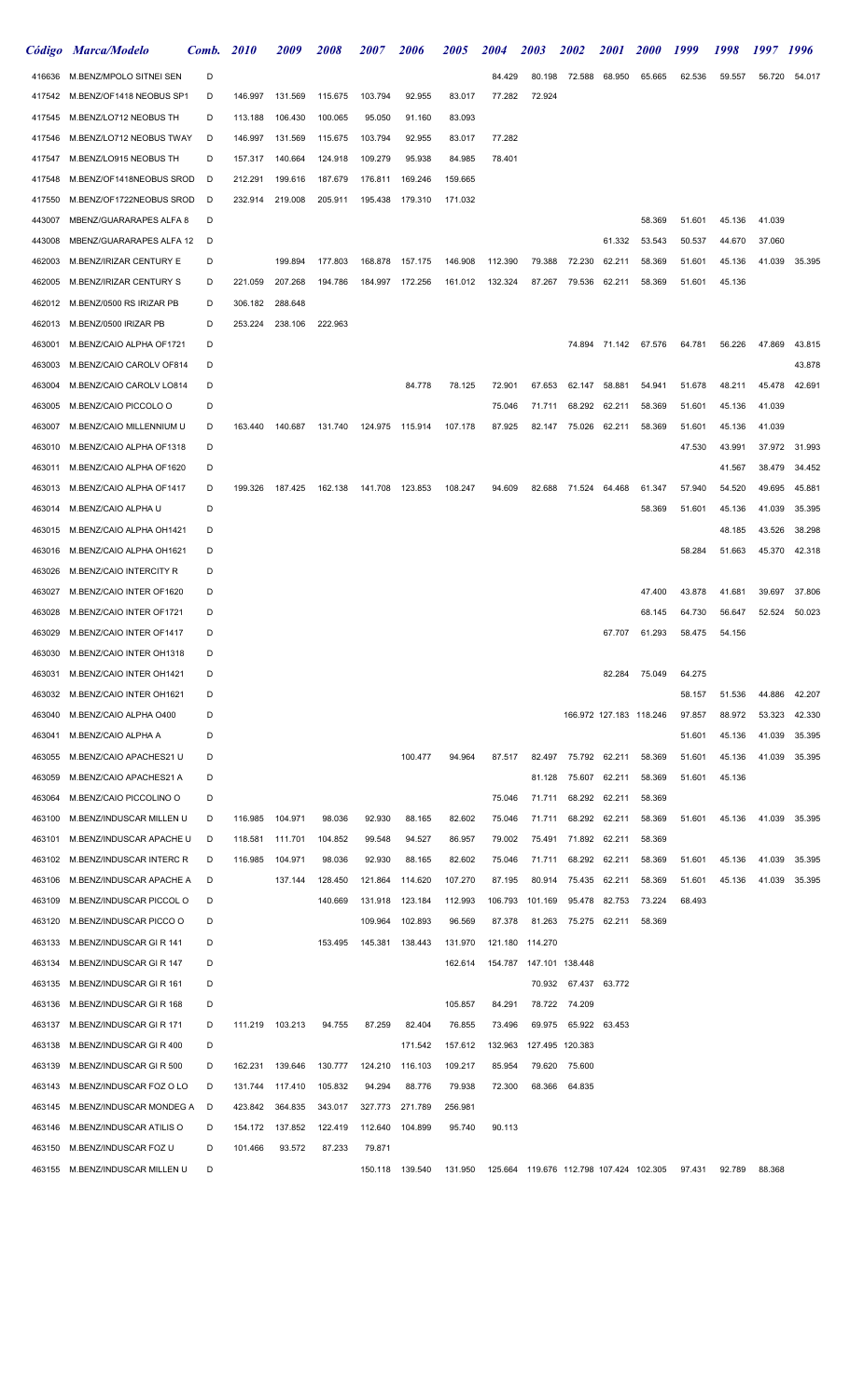|        | Código Marca/Modelo               | Comb. | <b>2010</b> | <i>2009</i> | 2008        | <i><b>2007</b></i> | <i><b>2006</b></i> | <i><b>2005</b></i> | <i>2004</i>      | <i><b>2003</b></i>                      | <i><b>2002</b></i>              | <i>2001</i> | <b>2000</b>             | 1999          | 1998   | 1997 1996 |               |
|--------|-----------------------------------|-------|-------------|-------------|-------------|--------------------|--------------------|--------------------|------------------|-----------------------------------------|---------------------------------|-------------|-------------------------|---------------|--------|-----------|---------------|
| 463301 | MBENZ/KM ALFA 12000               | D     |             |             |             |                    | 109.173            | 102.994            | 90.380           | 81.343                                  | 75.811                          | 62.211      | 58.369                  |               |        |           |               |
| 463303 | M.BENZ/KM ALFA 8000               | D     |             |             |             |                    |                    |                    | 80.930           | 75.428                                  | 68.580                          | 59.598      | 47.107                  |               |        |           |               |
| 463403 | M.BENZ/OH1421L HOBBY MON          | D     |             |             |             |                    |                    |                    |                  |                                         |                                 | 82.620      | 75.704                  | 63.978        | 60.149 | 55.611    | 50.868        |
| 463406 | M.BENZ/LO914 HOBBY PRINC          | D     |             |             |             |                    |                    |                    |                  |                                         |                                 | 64.111      | 60.231                  | 55.328        |        |           |               |
| 463407 | M.BENZ/O400RSE HOBBY MON          | D     |             |             |             |                    |                    |                    |                  |                                         |                                 |             | 166.670 126.347 117.984 |               |        |           |               |
| 463408 | M.BENZ/O500R HOBBY MONAR          | D     |             |             |             |                    |                    |                    |                  |                                         | 216.824 205.282 195.419         |             |                         |               |        |           |               |
| 463409 | M.BENZ/OH 1628 L HOBBY M          | D     |             |             |             |                    |                    |                    | 192.228          |                                         | 182.104 171.860                 |             |                         |               |        |           |               |
| 463501 | I/M.BENZ TAKO SPRINM 16           | D     | 66.730      | 62.746      | 58.636      | 56.242             | 51.076             | 45.052             | 42.728           | 40.943                                  | 38.551                          | 36.781      | 34.800                  | 33.489        | 31.832 | 30.371    | 28.803        |
| 463901 | M.BENZ/LUHRS TROLLYBUS            | D     |             |             |             |                    |                    |                    |                  | 81.993                                  | 75.340                          | 62.211      | 58.369                  | 51.601        | 45.136 | 41.039    | 35.395        |
| 464200 | M.BENZ/ANCAR PRINCIPALLE          | D     |             |             |             |                    |                    |                    | 187.772          |                                         | 174.823 162.487 132.930 119.640 |             |                         |               |        |           |               |
| 464304 | M.BENZ/OH1418 VETTURA GR          | D     |             |             |             |                    | 135.695            | 128.968            | 122.171          |                                         |                                 |             |                         |               |        |           |               |
| 464305 | M.BENZ/LO915 VETTURA MED          | D     |             |             |             |                    |                    | 177.114            | 160.550          | 153.185                                 |                                 |             |                         |               |        |           |               |
| 464306 | M.BENZ/LO812 VETTURA MED          | D     |             |             |             | 163.517            | 156.528            | 148.639            |                  |                                         |                                 |             |                         |               |        |           |               |
| 464406 | M.BENZ/MASCA GRANMINI M           | D     | 116.985     | 104.971     | 98.036      | 92.930             | 88.165             | 82.602             | 75.046           | 71.711                                  | 68.292                          | 62.211      | 58.369                  | 51.601        |        |           |               |
| 464407 | M.BENZ/MASCA GRANMINI O           | D     |             | 104.971     | 98.036      | 92.930             | 88.165             | 82.602             | 75.046           | 71.711                                  | 68.292                          |             |                         |               |        |           |               |
| 464408 | M.BENZ/MASCA GRANMICRO O          | D     | 131.744     | 117.410     | 109.689     | 102.341            | 97.025             | 90.219             | 84.012           | 78.788                                  | 74.798                          | 59.473      | 56.639                  | 53.940        | 51.370 | 48.922    |               |
| 464411 | M.BENZ/MASC GRANMINI O            | D     | 104.431     | 96.307      | 89.783      | 82.205             | 78.768             | 72.948             | 67.698           | 64.552                                  |                                 |             |                         |               |        |           |               |
| 464414 | M.BENZ/MASCA GRAVIA O             | D     | 131.744     | 117.410     | 109.689     | 102.341            | 97.025             | 90.219             | 84.012           | 78.788                                  | 74.798                          | 67.171      | 63.972                  | 61.248        | 59.014 | 56.202    |               |
| 464415 | M.BENZ/MASCA GRANVIA L O          | D     |             |             |             | 123.214            | 114.747            | 104.729            | 98.571           |                                         |                                 |             |                         |               |        |           |               |
| 464422 | M.BENZ/MASCA GRANMIDI O           | D     | 167.284     | 152.903     | 140.592     | 129.466            | 120.956            | 114.164            | 107.237          |                                         |                                 |             |                         |               |        |           |               |
| 464423 | M.BENZ/MASCA GRANFLEX O           | D     | 177.802     | 167.186     | 157.189     | 149.953            | 140.856            | 135.090            |                  | 127.965 122.539 114.655 109.689 105.160 |                                 |             |                         | 99.120        | 94.680 | 90.222    |               |
| 464425 | M.BENZ/MASCA GRANMIDI M           | D     | 180.996     | 170.631     |             |                    |                    |                    |                  |                                         |                                 |             |                         |               |        |           |               |
| 464434 | M.BENZ/MASCA ROMA 350R O          | D     | 235.750     | 221.675     | 208.418     | 197.973            | 188.542            |                    |                  |                                         |                                 |             |                         |               |        |           |               |
| 464437 | M.BENZ/MASCA GRANFLEX EO          | D     | 203.827     | 191.658     | 180.663     |                    |                    |                    |                  |                                         |                                 |             |                         |               |        |           |               |
| 464443 | M.BENZ/MASCA VMIDI 1418O          | D     | 163.888     | 154.103     | 145.262     |                    |                    |                    |                  |                                         |                                 |             |                         |               |        |           |               |
| 464448 | M.BENZ/MASCA ROMAMD1722O D        |       | 239.399     | 225.690     |             |                    |                    |                    |                  |                                         |                                 |             |                         |               |        |           |               |
|        | <b>Fabricante:</b> M.BENZX        |       |             |             |             |                    |                    |                    |                  |                                         |                                 |             |                         |               |        |           |               |
|        | Código Marca/Modelo               | Comb. | <i>2010</i> | 2009        | <i>2008</i> | <i>2007</i>        | 2006               | <i><b>2005</b></i> | 2004             | 2003                                    | 2002                            | <i>2001</i> | <i>2000</i>             | 1999          | 1998   | 1997      | 1996          |
|        | 464435 M.BENZX/M MODIFICAR TP     | D     |             |             | 128.445     |                    | 121.018 113.475    |                    | 108.069  102.723 |                                         | 97.829 92.207 87.814            |             | 83.631                  | 79.645 75.851 |        | 72.235    |               |
|        |                                   |       |             |             |             |                    |                    |                    |                  |                                         |                                 |             |                         |               |        |           |               |
|        | <b>Fabricante: MAFERSA</b>        |       |             |             |             |                    |                    |                    |                  |                                         |                                 |             |                         |               |        |           |               |
|        | Código Marca/Modelo               | Comb. | <i>2010</i> | 2009        | 2008        | 2007               | 2006               | <i>2005</i>        | <b>2004</b>      | 2003                                    | 2002                            | <i>2001</i> | 2000 1999               |               | 1998   | 1997      | 1996          |
|        | 408102 MAFERSA/M210               | D     |             |             |             |                    |                    |                    |                  |                                         |                                 |             |                         |               | 34.574 | 28.846    | 22.553        |
|        | 408103 MAFERSA/M240               | D     |             |             |             |                    |                    |                    |                  |                                         |                                 |             |                         |               |        |           | 31.036        |
| 408104 | MAFERSA/M210P                     | D     |             |             |             |                    |                    |                    |                  |                                         |                                 |             |                         |               |        |           | 22.591        |
| 408105 | MAFERSA/M240P                     | D     |             |             |             |                    |                    |                    |                  |                                         |                                 |             |                         |               | 46.576 |           | 37.512 31.036 |
|        | 408199 MAFERSA                    | D     |             |             |             |                    |                    |                    |                  |                                         |                                 |             |                         |               |        |           |               |
|        | <b>Fabricante: MAGIRUS</b>        |       |             |             |             |                    |                    |                    |                  |                                         |                                 |             |                         |               |        |           |               |
|        | Código Marca/Modelo               | Comb. | <i>2010</i> | 2009        | <i>2008</i> | <b>2007</b>        | 2006               | <i><b>2005</b></i> | <b>2004</b>      | 2003                                    | <i><b>2002</b></i>              | <i>2001</i> | <i>2000</i>             | 1999          | 1998   | 1997      | 1996          |
|        | 410199 MAGIRUS DEUTZ              | D     |             |             |             |                    |                    |                    |                  |                                         |                                 |             |                         |               |        |           |               |
|        |                                   |       |             |             |             |                    |                    |                    |                  |                                         |                                 |             |                         |               |        |           |               |
|        | <b>Fabricante: MARCOPOLO</b>      |       |             |             |             |                    |                    |                    |                  |                                         |                                 |             |                         |               |        |           |               |
|        | Código Marca/Modelo               | Comb. | <i>2010</i> | 2009        | 2008        | <i><b>2007</b></i> | 2006               | <i><b>2005</b></i> | 2004             | 2003                                    | 2002                            | <i>2001</i> | <i>2000</i>             | 1999          | 1998   | 1997      | 1996          |
|        | 400100 MARCOPOLO/VOLARE ESCOLAR D |       |             |             |             | 75.268             | 71.009             | 65.295             | 60.901           | 57.740                                  | 52.948                          | 50.267      | 47.691                  | 44.352        | 41.247 | 38.271    |               |
| 400101 | MARCOPOLO/VOLARE LOTACAO D        |       |             |             |             |                    |                    |                    | 60.901           | 57.740                                  | 52.948                          | 51.273      | 48.622                  | 45.217        | 42.052 | 39.316    | 36.563        |
| 400102 | MARCOPOLO/VOLARE                  | D     |             |             |             |                    |                    |                    | 60.901           | 57.740                                  | 52.948                          | 50.911      | 49.031                  | 47.232        | 45.536 | 41.389    | 39.878        |
| 400103 | MARCOPOLO/VOLARE A8 ESC           | D     |             |             |             |                    |                    | 79.938             | 72.300           | 68.366                                  | 64.835                          | 55.591      | 53.676                  |               |        |           |               |
| 400104 | MARCOPOLO/VOLARE A8 MO            | D     |             |             |             |                    | 88.776             | 79.938             | 72.300           | 68.366                                  | 64.835                          | 54.786      | 52.044                  | 50.282        | 47.033 |           |               |
| 400105 | MARCOPOLO/VOLARE A8 ON            | D     |             |             |             |                    | 88.776             | 79.938             | 72.300           | 68.366                                  | 64.835                          | 54.899      | 52.160                  | 50.393        | 47.139 |           |               |
| 400106 | MARCOPOLO/VOLARE A5 ESON D        |       |             |             |             |                    | 71.009             | 65.295             | 60.901           | 57.740                                  | 52.948                          | 48.900      |                         |               |        |           |               |
| 400107 | MARCOPOLO/VOLARE A5 ESMO          | - D   |             |             |             |                    |                    | 65.295             | 60.901           | 57.740                                  | 52.948                          | 49.197      | 46.019                  |               |        |           |               |
| 400108 | MARCOPOLO/VOLARE A5 MO            | D     |             |             |             |                    | 71.009             | 65.295             | 60.901           | 57.740                                  | 52.948                          | 48.329      | 45.207                  |               |        |           |               |
|        | 400109 MARCOPOLO/VOLARE A5 ON     | D     |             |             |             |                    |                    | 65.295             | 60.901           | 57.740                                  | 52.948                          | 51.288      |                         |               |        |           |               |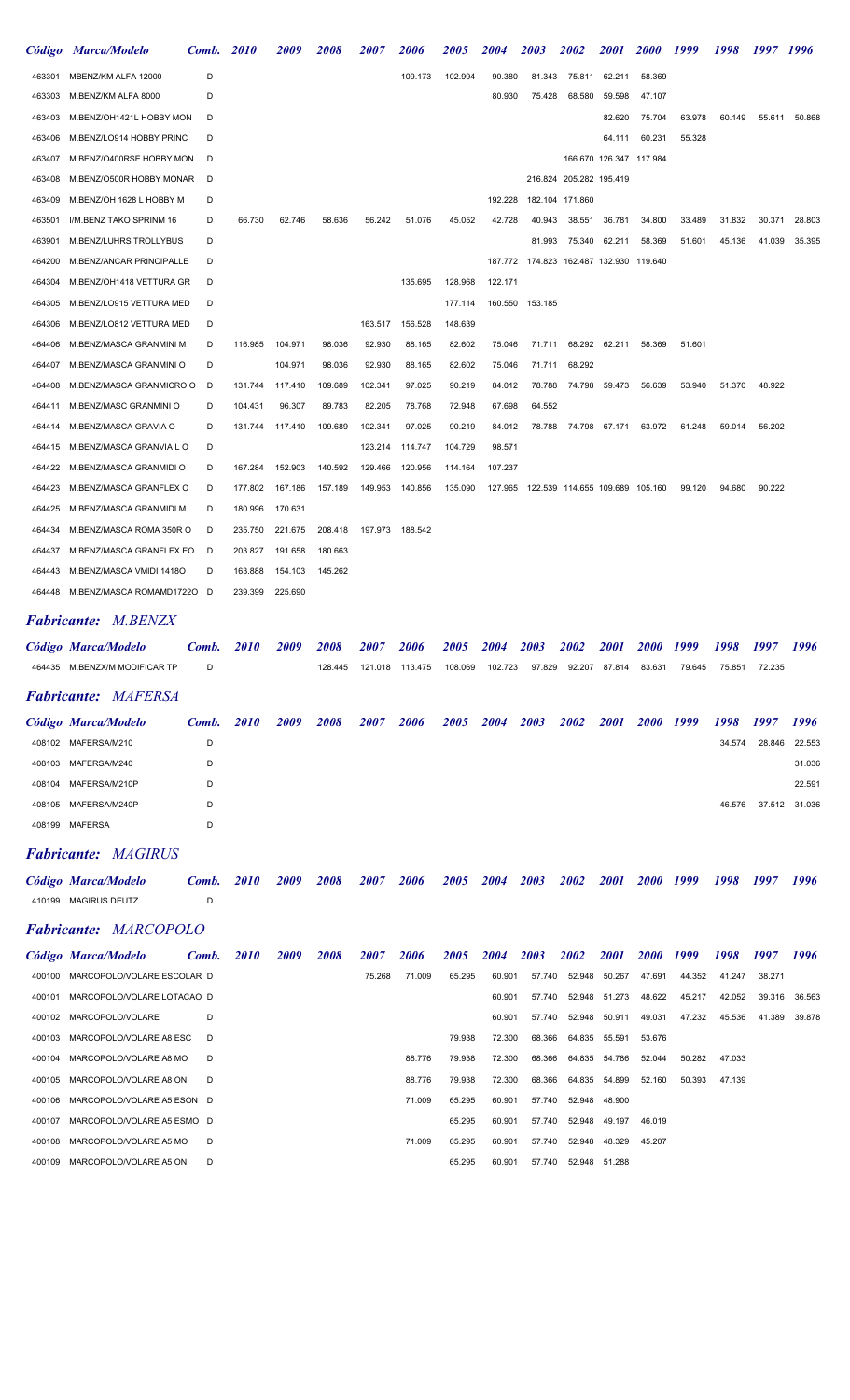|        | Código Marca/Modelo             | Comb. | <i>2010</i> | 2009               | <i><b>2008</b></i>                 | <i><b>2007</b></i> | 2006    | <i>2005</i>        | <b>2004</b>        | <b>2003</b> | 2002               | 2001        | <i>2000</i>        | 1999   | 1998   | 1997 1996 |        |
|--------|---------------------------------|-------|-------------|--------------------|------------------------------------|--------------------|---------|--------------------|--------------------|-------------|--------------------|-------------|--------------------|--------|--------|-----------|--------|
|        | 400111 MARCOPOLO/VOLARE W8 ESC  | D     | 131.744     | 117.410            | 105.832                            | 94.294             | 88.776  | 79.938             | 72.300             | 68.366      | 64.835             |             |                    |        |        |           |        |
| 400112 | MARCOPOLO/VOLARE W8 ON          | D     | 131.744     | 117.410            | 105.832                            | 94.294             | 88.776  | 79.938             | 72.300             | 68.366      | 64.835             | 60.725      |                    |        |        |           |        |
| 400113 | MARCOPOLO/VOLARE W8 MO          | D     | 131.744     | 117.410            | 105.832                            | 94.294             | 88.776  | 79.938             | 72.300             | 68.366      | 64.835             |             |                    |        |        |           |        |
| 400114 | MARCOPOLO/VOLARE A6 ON          | D     |             | 100.280            | 90.422                             | 77.729             | 72.747  | 66.774             | 63.900             | 60.066      | 56.688             |             |                    |        |        |           |        |
| 400115 | MARCOPOLO/VOLARE A6 MO          | D     |             |                    |                                    | 77.729             | 72.747  | 66.774             | 63.900             | 60.066      | 56.688             |             |                    |        |        |           |        |
| 400116 | MARCOPOLO/VOLARE A6 ESC         | D     |             |                    |                                    |                    | 72.747  | 66.774             | 63.900             | 60.066      | 56.688             |             |                    |        |        |           |        |
| 400117 | MARCOPOLO/VOLARE A5HD ON D      |       |             |                    |                                    |                    | 71.009  | 65.295             | 60.901             | 57.740      | 52.948             | 50.550      |                    |        |        |           |        |
| 400118 | MARCOPOLO/VOLARE A5HD MO D      |       |             |                    |                                    |                    |         | 65.295             | 60.901             | 57.740      | 52.948             | 50.388      |                    |        |        |           |        |
| 400119 | MARCOPOLO/VOLARE A5HD EO D      |       |             |                    |                                    |                    |         | 65.295             | 60.901             | 57.740      | 52.948             | 51.104      |                    |        |        |           |        |
| 400120 | MARCOPOLO/VOLARE A5HD EM D      |       |             |                    |                                    |                    |         | 65.295             | 60.901             | 57.740      | 52.948             | 50.205      |                    |        |        |           |        |
| 400121 | MARCOPOLO/VOLARE V8 MO          | D     | 111.219     | 103.213            | 94.755                             | 82.670             | 77.147  | 69.478             | 65.763             |             |                    |             |                    |        |        |           |        |
| 400122 | MARCOPOLO/VOLARE V8 ON          | D     | 111.219     | 103.213            | 94.755                             | 82.670             | 77.147  | 69.478             | 65.763             |             |                    |             |                    |        |        |           |        |
| 400123 | MARCOPOLO/VOLARE V8 ESC         | D     | 111.219     | 103.213            | 94.755                             | 82.670             | 77.147  | 69.478             | 65.763             |             |                    |             |                    |        |        |           |        |
| 400124 | MARCOPOLO/VOLARE V5HD MO D      |       | 104.431     | 96.307             | 86.830                             | 75.268             | 71.009  | 65.295             | 60.901             |             |                    |             |                    |        |        |           |        |
| 400125 | MARCOPOLO/VOLARE V5HD EO D      |       | 104.431     | 96.307             | 86.830                             | 75.268             | 71.009  | 65.295             | 60.901             |             |                    |             |                    |        |        |           |        |
| 400126 | MARCOPOLO/VOLARE V5HD ON D      |       | 104.431     | 96.307             | 86.830                             | 75.268             | 71.009  | 65.295             | 60.901             |             |                    |             |                    |        |        |           |        |
| 400129 | MARCOPOLO/VOLARE V6 ON          | D     | 108.348     | 100.280            | 90.422                             | 77.729             | 72.747  | 66.774             | 63.900             |             |                    |             |                    |        |        |           |        |
| 400131 | MARCOPOLO/VOLARE V5HD EM D      |       | 104.431     | 96.307             | 86.830                             | 75.268             | 71.009  | 65.295             | 60.901             |             |                    |             |                    |        |        |           |        |
| 400132 | MARCOPOLO/VOLARE V6 ESC         | D     | 108.348     | 100.280            | 90.422                             | 77.729             | 72.747  | 66.774             | 63.900             |             |                    |             |                    |        |        |           |        |
| 400133 | MARCOPOLO/VOLARE V6 MO          | D     | 108.348     | 100.280            | 90.422                             | 77.729             | 72.747  | 66.774             | 63.900             |             |                    |             |                    |        |        |           |        |
|        |                                 |       |             |                    |                                    |                    |         |                    |                    |             |                    |             |                    |        |        |           |        |
| 400135 | MARCOPOLO/VOLARE TH UM          | D     |             |                    |                                    | 75.268             | 71.009  | 65.295             |                    |             |                    |             |                    |        |        |           |        |
| 400136 | MARCOPOLO/VOLARE W9 ON          | D     | 136.949     | 121.503            | 110.192                            | 99.863             | 92.134  | 87.230             |                    |             |                    |             |                    |        |        |           |        |
| 400137 | MARCOPOLO/VOLARE W9 ESC         | D     | 136.949     | 121.503            | 110.192                            | 99.863             | 92.134  | 87.595             |                    |             |                    |             |                    |        |        |           |        |
| 400138 | MARCOPOLO/VOLARE W9 MO          | D     | 136.949     | 121.503            | 110.192                            | 99.863             | 92.134  | 87.744             |                    |             |                    |             |                    |        |        |           |        |
| 400139 | MARCOPOLO/VOL UNIVIDA MC        | D     |             |                    | 113.099                            | 104.599            | 100.384 |                    |                    |             |                    |             |                    |        |        |           |        |
| 400140 | MARCOPOLO/VOLARE DELTA M D      |       |             | 113.534            | 104.231                            | 90.938             | 84.862  |                    |                    |             |                    |             |                    |        |        |           |        |
| 400141 | MARCOPOLO/VO TRANSFORM A D      |       |             |                    |                                    |                    |         |                    |                    |             |                    |             |                    | 62.466 | 58.956 | 49.224    |        |
| 400143 | MARCOPOLO/VOLARE W12 ON D       |       |             |                    | 139.112  123.423  111.933  101.441 |                    |         |                    |                    |             |                    |             |                    |        |        |           |        |
| 416583 | TBUS/MPOLO PARADISO R           | D     |             |                    |                                    |                    | 196.988 | 183.959            | 171.389            |             |                    |             |                    |        |        |           |        |
|        | 416611 I/IVECO MPOLO SENIOR GVO | D     |             |                    |                                    |                    |         |                    |                    |             | 77.358             | 69.006      | 63.993             |        |        |           |        |
| 416614 | <b>VW/MPOLO SENIOR ON</b>       | D     | 115.492     | 107.970            | 100.982                            | 93.392             | 89.630  | 83.329             | 79.264             | 75.884      | 70.972             | 67.350      | 65.003             | 62.446 | 59.416 | 56.583    | 53.891 |
| 416630 | MARCOPOLO/VOLARE V8L 0N         | D     | 115.492     | 107.970            | 100.982                            | 91.536             |         |                    |                    |             |                    |             |                    |        |        |           |        |
| 416631 | MARCOPOLO/VOLARE V8L ESC        | D     | 115.492     | 107.970            | 100.982                            | 91.536             |         |                    |                    |             |                    |             |                    |        |        |           |        |
|        | <b>Fabricante: MATRA</b>        |       |             |                    |                                    |                    |         |                    |                    |             |                    |             |                    |        |        |           |        |
|        | Código Marca/Modelo             | Comb. | <i>2010</i> | 2009               | 2008                               | <i><b>2007</b></i> | 2006    | 2005               | <i><b>2004</b></i> | 2003        | 2002               | 2001        | <b>2000</b>        | 1999   | 1998   | 1997      | 1996   |
|        | 410301 MATRA/CMO 1615           | D     |             |                    |                                    |                    |         |                    |                    |             |                    |             |                    |        |        |           |        |
|        | 410302 MATRA/CMO 1618           | D     |             |                    |                                    |                    |         |                    |                    |             |                    |             |                    |        |        |           |        |
|        |                                 |       |             |                    |                                    |                    |         |                    |                    |             |                    |             |                    |        |        |           |        |
|        | <b>Fabricante: MAZDA</b>        |       |             |                    |                                    |                    |         |                    |                    |             |                    |             |                    |        |        |           |        |
|        | Código Marca/Modelo             | Comb. | <i>2010</i> | <i><b>2009</b></i> | <i><b>2008</b></i>                 | <i><b>2007</b></i> | 2006    | 2005               | <i><b>2004</b></i> | 2003        | 2002               | <i>2001</i> | <b>2000</b>        | 1999   | 1998   | 1997      | 1996   |
|        | 414901 IMP/MAZDA E2200          | D     |             |                    |                                    |                    |         |                    |                    |             |                    |             |                    |        |        |           | 18.087 |
|        |                                 |       |             |                    |                                    |                    |         |                    |                    |             |                    |             |                    |        |        |           |        |
|        | <b>Fabricante: MITSUBISHI</b>   |       |             |                    |                                    |                    |         |                    |                    |             |                    |             |                    |        |        |           |        |
|        | Código Marca/Modelo             | Comb. | <i>2010</i> | <i><b>2009</b></i> | <i>2008</i>                        | <i><b>2007</b></i> | 2006    | 2005               | <i><b>2004</b></i> | 2003        | 2002               | <i>2001</i> | <i>2000</i>        | 1999   | 1998   | 1997      | 1996   |
|        | 413101 IMP/MMC L300             | D     |             |                    |                                    |                    |         |                    |                    |             |                    |             | 23.698             | 20.628 | 18.823 | 18.270    | 17.257 |
|        | 413102 I/MMC PAJERO GLS-B 10L   | D     |             |                    |                                    |                    |         |                    |                    |             |                    | 45.764      | 38.753             | 36.820 | 33.497 | 31.833    | 30.410 |
|        | 413102 I/MMC PAJERO GLS-B 10L   | G     |             |                    |                                    |                    |         |                    |                    |             |                    | 41.055      | 28.040             | 26.522 | 25.324 | 23.324    | 21.047 |
|        | <b>Fabricante: MON</b>          |       |             |                    |                                    |                    |         |                    |                    |             |                    |             |                    |        |        |           |        |
|        |                                 |       |             |                    |                                    |                    |         |                    |                    |             |                    |             |                    |        |        |           |        |
|        | Código Marca/Modelo             | Comb. | <i>2010</i> | 2009               | <i><b>2008</b></i>                 | <i><b>2007</b></i> | 2006    | <i><b>2005</b></i> | <i>2004</i>        | 2003        | <i><b>2002</b></i> | <i>2001</i> | <i><b>2000</b></i> | 1999   | 1998   | 1997      | 1996   |
|        | 499999 MON/PROTOTIPO            | D     |             | 106.743            | 98.168                             | 88.020             | 84.951  | 79.092             | 73.088             | 69.390      | 66.083             | 60.578      | 46.626             | 43.452 | 38.794 | 33.060    | 27.417 |
|        | <b>Fabricante: MPOLO</b>        |       |             |                    |                                    |                    |         |                    |                    |             |                    |             |                    |        |        |           |        |
|        | Código Marca/Modelo             | Comb. | <i>2010</i> | 2009               | 2008                               | <i><b>2007</b></i> | 2006    | 2005               | <i><b>2004</b></i> | 2003        | <i><b>2002</b></i> | <b>2001</b> | <i>2000</i>        | 1999   | 1998   | 1997      | 1996   |
|        |                                 |       |             |                    |                                    |                    |         |                    |                    |             |                    |             |                    |        |        |           |        |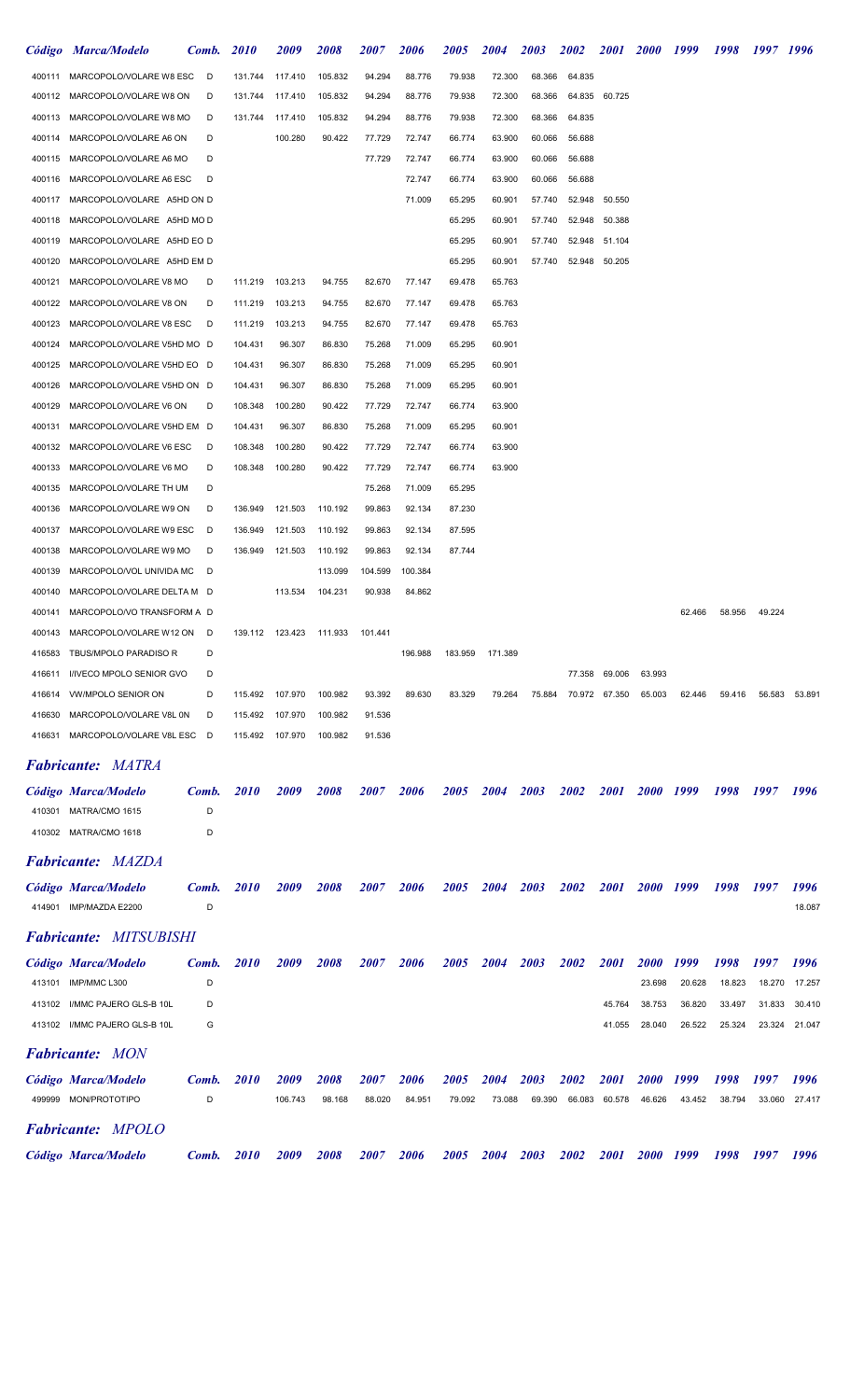|                  | Código Marca/Modelo                                  | Comb.    | <b>2010</b>      | <i>2009</i>        | 2008               | <i><b>2007</b></i> | 2006               | <i><b>2005</b></i> | <i><b>2004</b></i> | <i><b>2003</b></i> | <i><b>2002</b></i> | <i>2001</i>   | <i><b>2000</b></i> | 1999   | 1998   | 1997   | 1996   |
|------------------|------------------------------------------------------|----------|------------------|--------------------|--------------------|--------------------|--------------------|--------------------|--------------------|--------------------|--------------------|---------------|--------------------|--------|--------|--------|--------|
|                  | 416618 IVECO/MPOLO VIALE U                           | D        |                  | 170.898            | 160.679            | 152.627            | 136.243            | 130.371            |                    |                    |                    |               |                    |        |        |        |        |
|                  | <b>Fabricante: MULTIEIXO</b>                         |          |                  |                    |                    |                    |                    |                    |                    |                    |                    |               |                    |        |        |        |        |
|                  | Código Marca/Modelo                                  | Comb.    | <i>2010</i>      | <i><b>2009</b></i> | 2008               | <i><b>2007</b></i> | <i><b>2006</b></i> | <i><b>2005</b></i> | <i><b>2004</b></i> | <i><b>2003</b></i> | <i><b>2002</b></i> | <i>2001</i>   | <i><b>2000</b></i> | 1999   | 1998   | 1997   | 1996   |
|                  | 464800 MULTIEIXO/ELETRA MB LE12                      | D        |                  |                    |                    |                    | 205.537            | 197.303            | 186.005            |                    |                    |               |                    |        |        |        |        |
|                  | <b>Fabricante:</b> MULTIVAN                          |          |                  |                    |                    |                    |                    |                    |                    |                    |                    |               |                    |        |        |        |        |
|                  | Código Marca/Modelo                                  | Comb.    | <i>2010</i>      | <i><b>2009</b></i> | <i><b>2008</b></i> | <i><b>2007</b></i> | <i><b>2006</b></i> | <i><b>2005</b></i> | <i><b>2004</b></i> | <i><b>2003</b></i> | 2002               | <i>2001</i>   | <i><b>2000</b></i> | 1999   | 1998   | 1997   | 1996   |
|                  | 411601 MULTIVAN/TRANSVAN                             | D        |                  |                    |                    |                    |                    |                    |                    |                    |                    |               |                    |        |        |        | 27.417 |
|                  | <b>Fabricante:</b> NISSAN                            |          |                  |                    |                    |                    |                    |                    |                    |                    |                    |               |                    |        |        |        |        |
|                  | Código Marca/Modelo                                  | Comb.    | <i>2010</i>      | <i>2009</i>        | <i>2008</i>        | <i><b>2007</b></i> | <i><b>2006</b></i> | <i><b>2005</b></i> | <i><b>2004</b></i> | <i><b>2003</b></i> | <i><b>2002</b></i> | <i>2001</i>   | <i><b>2000</b></i> | 1999   | 1998   | 1997   | 1996   |
| 413000           | I/NISSAN COMBI FECADA                                | G        |                  |                    |                    |                    |                    |                    |                    |                    |                    |               |                    |        |        |        |        |
| 413099           | <b>IMP/NISSAN</b>                                    | D        |                  |                    |                    |                    |                    |                    |                    |                    |                    |               |                    |        |        |        |        |
|                  | <b>Fabricante: PEUGEOT</b>                           |          |                  |                    |                    |                    |                    |                    |                    |                    |                    |               |                    |        |        |        |        |
|                  | Código Marca/Modelo                                  | Comb.    | <i>2010</i>      | 2009               | 2008               | <i><b>2007</b></i> | 2006               | <i><b>2005</b></i> | 2004               | 2003               | 2002               | <i>2001</i>   | <i><b>2000</b></i> | 1999   | 1998   | 1997   | 1996   |
| 414702           | IMP/PEUGEOT BOXER 320MMO                             | D        |                  |                    |                    |                    |                    |                    |                    |                    |                    |               | 25.980             | 24.723 | 22.450 | 20.696 |        |
| 414704           | IMP/PEUGEOT BOXER 320MCO                             | D        |                  |                    |                    |                    |                    |                    |                    |                    |                    |               |                    | 24.723 | 23.305 | 22.193 |        |
| 414706           | IMP/PEUGEOT BOXER 320MCT                             | D        | 64.066           | 61.358             | 56.070             | 52.881             | 50.528             | 46.198             | 43.602             | 31.734             | 29.913             | 28.537        | 26.504             | 24.723 |        |        |        |
| 414708           | IMP/PEUGEOT BOXER 320MMT                             | D        | 64.066           | 61.358             | 56.070             | 52.881             | 50.528             | 46.198             | 43.602             | 31.734             | 29.913             | 28.537        | 26.504             | 24.723 |        |        |        |
| 414709           | I/PEUGEOT BOXER 320M 28                              | D        |                  |                    |                    | 52.881             | 50.528             | 43.518             | 40.763             | 30.744             | 29.068             | 27.728        | 25.980             | 24.723 | 20.329 | 18.650 |        |
| 414710           | I/PEUGEOT BOXER 310COMBI                             | D        |                  |                    |                    |                    |                    |                    |                    |                    |                    |               |                    |        | 23.178 | 20.632 | 19.258 |
| 414711           | I/PEUGEOT BOXER 16LUG                                | D        |                  |                    | 56.070             | 52.881             | 50.528             | 46.198             | 43.602             |                    |                    |               |                    |        |        |        |        |
| 414712           | I/PEUGEOT BOXER 10LUG                                | D        |                  |                    |                    |                    |                    |                    |                    | 31.734             | 29.913             | 28.537        | 27.246             | 25.496 |        |        |        |
| 414713           | I/PEUGEOT BOXER 15LUG                                | D        | 64.066           | 61.358             | 56.070             | 52.881             | 50.528             | 46.198             | 43.602             | 40.020             | 34.042             | 31.813        | 30.260             | 26.871 |        |        |        |
| 414714           | PEUGEOT/BOXER EMBRAFI 16                             | D        | 64.066           | 58.739             | 55.305             | 52.881             | 50.528             | 43.518             | 40.763             | 37.408             |                    |               |                    |        |        |        |        |
| 414715           | PEUGEOT/BOXER C320M HDI                              | D        |                  |                    |                    |                    |                    |                    |                    |                    |                    | 34.042 31.813 | 30.260             |        |        |        |        |
| 414717           | PEUGEOT/BOXER M350L HDI                              | D        |                  | 100.280            | 92.535             | 84.923             | 81.281             | 74.626             | 70.267             |                    |                    |               |                    |        |        |        |        |
|                  | 414720 I/PEUGEOT VAN                                 | G        |                  |                    |                    |                    |                    |                    |                    |                    |                    |               |                    |        |        |        |        |
| 414721           | PEUGEOT/BOXER HDI TCA MC                             | D        | 58.669           | 55.166             | 51.867             | 49.268             | 46.922             | 44.686             |                    |                    |                    |               |                    |        |        |        |        |
| 416114           | PEUGEOT/BOXER M330M 23S                              | D        | 65.179           | 61.467             | 51.668             |                    |                    |                    |                    |                    |                    |               |                    |        |        |        |        |
| 416200           | PEUGEOT/BOXER 10 LUG                                 | D        |                  |                    |                    |                    |                    | 38.781             | 36.061             | 31.734             | 29.913             | 28.537        | 27.246             | 25.496 | 20.619 |        |        |
| 416201           | PEUGEOT/BOXER 15 LUG                                 | D        |                  |                    |                    |                    |                    |                    |                    |                    | 32.774             | 30.884        | 29.472             |        |        |        |        |
| 416202           | PEUGEOT/BOXER 16 LUG                                 | D        | 64.066           | 58.739             | 55.305             | 52.881             | 50.528             | 43.518             | 40.763             | 37.408             | 32.774             | 30.884        | 29.472             | 26.871 | 22.578 |        |        |
| 416203           | PEUGEOT/BOXER FFBM 32                                | D        | 64.066           | 58.739             | 55.305             | 52.881             | 50.528             | 43.518             | 40.763             | 37.408             | 32.774             | 30.884        | 29.472             |        |        |        |        |
| 416204           | PEUGEOT/BOXER NIKS 16                                | D        | 64.066           | 58.739             | 55.305             | 52.881             | 50.528             | 43.518             | 40.763             | 37.408             |                    |               |                    |        |        |        |        |
| 416205           | PEUGEOT/BOXER C320M D                                | D        |                  |                    |                    |                    |                    | 40.250             | 38.195             | 36.417             |                    |               |                    |        |        |        |        |
| 416208           | PEUGEOT/BOXER M33OM HDI                              | D        | 64.066           | 58.739             | 55.305             | 52.881             | 50.528             | 43.518             | 40.763             |                    |                    |               |                    |        |        |        |        |
| 416209           | PEUGEOT/BOXER REVESCAP17 D                           |          | 64.066           | 58.739             | 55.305             | 52.881             | 50.528             | 43.518             | 40.763             |                    |                    |               |                    |        |        |        |        |
| 416210           | PEUGEOT/BOXER JAEDI TUR                              | D        | 65.576           | 61.358             | 56.070             | 52.881             | 50.528             | 46.198             | 43.602             |                    |                    |               |                    |        |        |        |        |
| 416211           | PEUGEOT/BOX GREENCAR MO2 D                           |          | 65.576           | 61.358             | 56.070             | 52.881             | 50.528             | 46.198             | 43.602             |                    |                    |               |                    |        |        |        |        |
| 416213           | PEUGEOT/BOXER THB MICRO                              | D        |                  | 61.358             | 56.070             | 52.881             | 50.528             | 46.198             | 43.602             |                    |                    |               |                    |        |        |        |        |
| 416214           | PEUGEOT/BOXER SITNEI MIC                             | D        | 69.280           | 64.825             | 59.238             | 55.869             | 53.383             | 48.808             | 46.065             |                    |                    |               |                    |        |        |        |        |
| 416215           | PEUGEOT/TRANSFORM MICRO                              | D        | 62.612           | 58.874             | 55.352             | 52.578             | 50.073             | 47.686             | 45.414             |                    |                    |               |                    |        |        |        |        |
| 416216<br>416217 | PEUGEOT/BOXER MARTICAR16<br>PEUGEOT/BOX GUERRA MIC20 | - D<br>D | 64.066<br>70.204 | 58.739<br>67.236   | 55.305<br>61.442   | 52.881<br>57.947   | 50.528<br>55.369   | 43.518<br>50.624   | 40.763<br>47.778   | 37.408<br>40.992   |                    | 35.915 33.843 | 32.296             |        |        |        |        |
| 416218           | PEUGEOT/BOXER CIRILO M                               | D        |                  | 59.217             | 55.675             | 52.885             | 50.364             | 47.966             | 45.679             |                    |                    |               |                    |        |        |        |        |
| 416219           | PEUGEOT/BOXER GCASA MIC1                             | D        |                  | 59.752             | 56.229             | 48.937             |                    |                    |                    |                    |                    |               |                    |        |        |        |        |
| 416220           | PEUGEOT/BOX MODIFICAR TP                             | D        |                  | 61.382             | 57.794             | 55.260             | 52.802             |                    |                    |                    |                    |               |                    |        |        |        |        |
| 416222           | PEUGEOT/BOXER NIKS MO20                              | D        | 70.907           | 66.346             | 60.629             | 57.180             |                    |                    |                    |                    |                    |               |                    |        |        |        |        |
| 416225           | PEUGEOT/BOXER CLASSY VAN                             | D        | 67.422           | 63.653             | 57.309             |                    |                    |                    |                    |                    |                    |               |                    |        |        |        |        |
| 416227           | PEUGEOT/BOX MARIMAR PASS D                           |          | 69.358           | 63.590             | 59.873             |                    |                    |                    |                    |                    |                    |               |                    |        |        |        |        |
|                  |                                                      |          |                  |                    |                    |                    |                    |                    |                    |                    |                    |               |                    |        |        |        |        |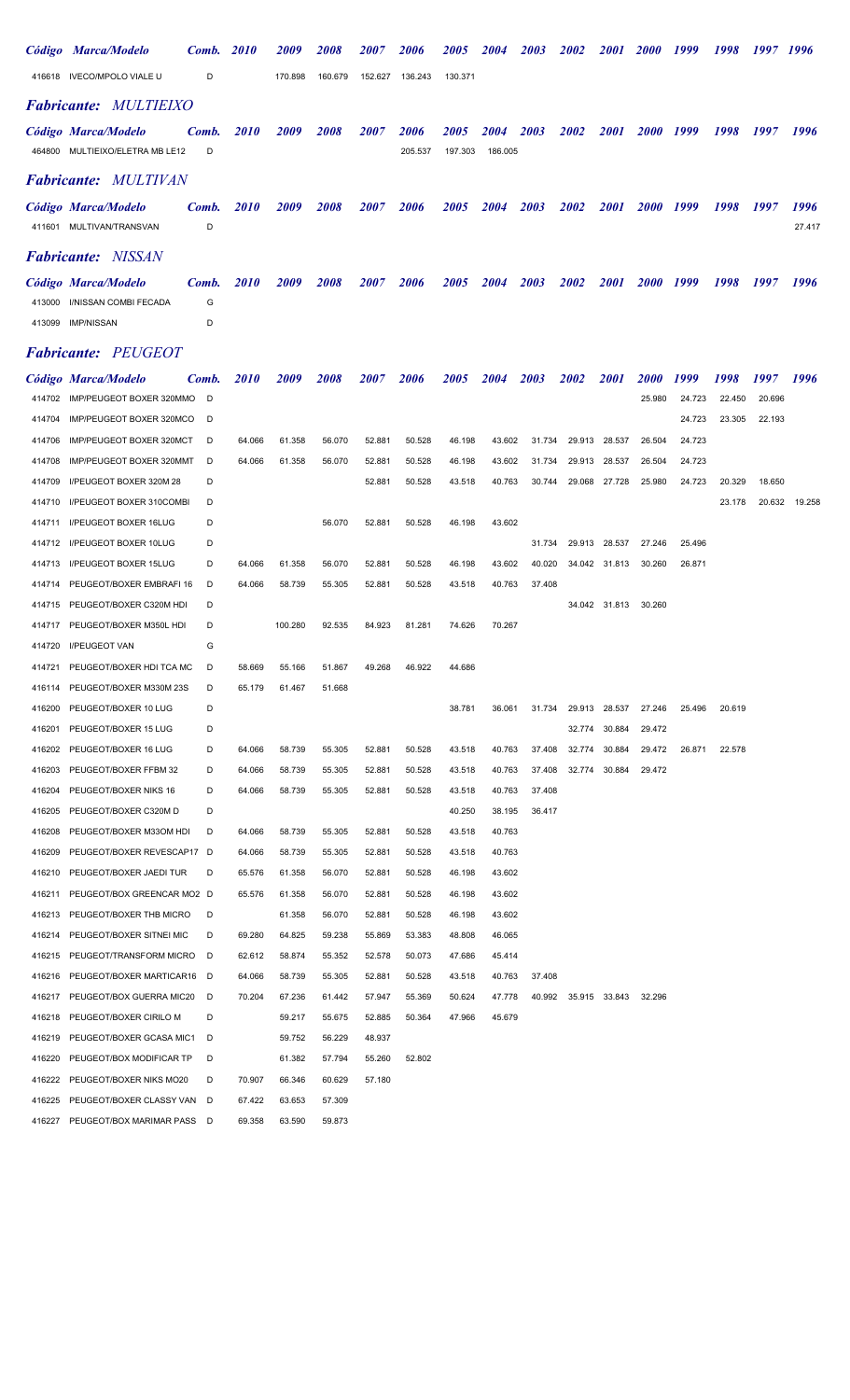|        | Código Marca/Modelo             | <b>Comb.</b> 2010 |             | 2009   | 2008   | <i><b>2007</b></i> | 2006   | <i><b>2005</b></i> | 2004   | 2003   | 2002   | <i>2001</i> | <b>2000</b>        | 1999   | 1998   | 1997 1996 |        |
|--------|---------------------------------|-------------------|-------------|--------|--------|--------------------|--------|--------------------|--------|--------|--------|-------------|--------------------|--------|--------|-----------|--------|
|        | <b>Fabricante: POWERTRONICS</b> |                   |             |        |        |                    |        |                    |        |        |        |             |                    |        |        |           |        |
|        | Código Marca/Modelo             | Comb.             | <b>2010</b> | 2009   | 2008   | 2007               | 2006   | 2005               | 2004   | 2003   | 2002   | 2001        | 2000 1999          |        | 1998   | 1997      | 1996   |
| 414301 | POWERTRONICS/G5R MP2E           | D                 |             |        |        |                    |        |                    |        |        |        |             |                    |        |        | 33.060    | 27.417 |
| 414302 | POWERTRONICS/G5N MP2E           | D                 |             |        |        |                    |        |                    |        |        |        |             |                    |        |        | 33.060    | 27.417 |
| 414303 | POWERTRONICS/G6N MP3E           | D                 |             |        |        |                    |        |                    |        |        |        |             |                    | 43.452 | 38.794 | 33.060    |        |
|        | <b>Fabricante: RENAULT</b>      |                   |             |        |        |                    |        |                    |        |        |        |             |                    |        |        |           |        |
|        | Código Marca/Modelo             | Comb.             | <b>2010</b> | 2009   | 2008   | 2007               | 2006   | 2005               | 2004   | 2003   | 2002   | 2001        | <i><b>2000</b></i> | 1999   | 1998   | 1997      | 1996   |
| 415301 | <b>IMP/RENAULT TRAFC CIOATO</b> | G                 |             |        |        |                    |        |                    |        |        |        | 21.716      | 20.561             | 18.657 | 16.506 | 15.436    | 13.858 |
| 415302 | I/RENAULT TF RONTAN MIC         | G                 |             |        |        |                    |        | 27.024             | 25.671 | 24.384 | 22.924 | 21.775      | 20.683             | 19.647 | 18.359 | 16.964    |        |
| 415303 | <b>I/RENAULT TF ENGESIG PAS</b> | G                 |             |        |        |                    |        |                    |        | 25.971 | 22.777 | 21.716      | 20.561             | 19.762 | 18.359 | 16.397    | 14.873 |
| 463800 | RENAULT/MASTER MINIBUS16        | D                 |             | 68.664 | 64.557 | 61.322             | 58.249 | 55.331             | 51.930 | 48.538 | 45.644 | 42.830      | 40.064             |        |        |           |        |
| 463801 | RENAULT/MASTER JAEDI TUR        | D                 | 77.327      | 72.710 | 68.362 | 64.936             | 60.383 | 56.148             | 51.930 | 48.538 | 44.259 | 41.942      |                    |        |        |           |        |
| 463802 | RENAULT/MASTER RONTANESC D      |                   |             |        |        |                    | 58.895 | 54.766             | 51.930 | 48.538 | 45.611 |             |                    |        |        |           |        |
| 463803 | RENAULT/MASTER BUS16 DTI        | D                 | 76.039      | 71.499 | 67.223 | 63.855             | 59.378 | 55.494             | 51.930 | 48.538 | 45.584 | 43.921      |                    |        |        |           |        |
| 463804 | RENAULT/MASTER BUS12 DCI        | D                 | 71.135      | 67.301 | 63.773 | 60.866             | 57.564 | 50.685             | 47.411 |        |        |             |                    |        |        |           |        |
| 463805 | RENAULT/MASTER RONTAN TE D      |                   |             | 68.923 | 63.773 | 60.866             | 57.564 | 53.312             |        |        |        |             |                    |        |        |           |        |
| 463806 | RENAULT/M REVESCAP TE           | D                 |             | 55.787 | 52.625 | 50.309             | 46.844 | 43.638             |        |        |        |             |                    |        |        |           |        |
| 463808 | RENAULT/M REVESCAP L3H2         | D                 | 67.741      | 64.043 | 60.549 | 57.992             | 53.540 | 51.139             |        |        |        |             |                    |        |        |           |        |
| 463809 | RENAULT/MAST MARTICAR 19        | D                 | 77.461      | 74.200 | 70.155 | 65.595             | 59.370 | 56.215             | 53.283 |        |        |             |                    |        |        |           |        |
| 463810 | RENAULT/MASTER ALLTECH          | D                 | 80.327      | 76.945 | 72.750 | 68.022             | 61.566 | 58.294             |        |        |        |             |                    |        |        |           |        |
| 463811 | RENAULT/MASTER THB VA           | D                 | 76.527      | 71.984 | 68.606 | 65.480             | 61.928 | 57.294             | 54.564 | 51.964 |        |             |                    |        |        |           |        |
| 463813 | RENAULT/MASTER NIKS MO20        | D                 | 75.753      | 71.255 | 67.912 | 64.816             | 61.299 | 55.935             |        |        |        |             |                    |        |        |           |        |
| 463814 | RENAULT/ALLTECH ESCOLAR         | D                 |             |        |        | 70.843             | 64.119 | 60.711             |        |        |        |             |                    |        |        |           |        |
| 463815 | RENAULT/MASTER SITNEI MA        | D                 | 74.970      | 70.520 | 67.210 | 64.147             | 60.667 | 57.776             |        |        |        |             |                    |        |        |           |        |

| 463816 | RENAULT/MASTER TCA MIC     | D   | 71.135 | 66.912 | 63.773 | 60.866 | 57.564 | 52.526 | 50.023 | 47.640 |
|--------|----------------------------|-----|--------|--------|--------|--------|--------|--------|--------|--------|
| 463817 | RENAULT/MASTER ALLTECHMC D |     |        | 58.014 | 54.725 | 52.318 |        |        |        |        |
| 463818 | RENAULT/MASTER ALLT PASS   | - D | 82.798 | 79.312 |        |        |        |        |        |        |
| 463819 | RENAULT/MASTER EUROLAF P   | - D | 68.315 | 64.587 | 61.063 | 58.484 | 53.994 | 51.422 |        |        |
| 463821 | RENAULT/MASTER CLASSYVAN D |     | 81.480 | 76.214 |        |        |        |        |        |        |
| 464303 | RENAULT/MASTER CH VETT     | D   |        |        |        |        |        | 56.215 | 42.612 | 40.220 |

## Fabricante: SAURER

| Código Marca/Modelo       | Comb. 2010 2009 |  | 2008 | 2007 | 2006 | 2005 2004 2003 |  | 2002 |  |  | 2001 2000 1999 1998 1997 1996 |  |
|---------------------------|-----------------|--|------|------|------|----------------|--|------|--|--|-------------------------------|--|
| 408899 IMP/SAURER         |                 |  |      |      |      |                |  |      |  |  |                               |  |
| <b>Fabricante:</b> SCANIA |                 |  |      |      |      |                |  |      |  |  |                               |  |

|        | Código Marca/Modelo             | Comb. | <i>2010</i> | 2009    | 2008    | <i><b>2007</b></i> | <i><b>2006</b></i> | 2005    | 2004    | 2003                      | 2002                   | <i>2001</i> | <b>2000</b> | 1999                    | 1998   | 1997   | 1996          |
|--------|---------------------------------|-------|-------------|---------|---------|--------------------|--------------------|---------|---------|---------------------------|------------------------|-------------|-------------|-------------------------|--------|--------|---------------|
|        | 400002 SCANIA/BUSSCAR JB 400P   | D     |             |         |         |                    |                    |         |         |                           |                        |             |             | 48.420                  | 45.909 |        | 44.112 41.987 |
| 400005 | SCANIA/BUSSCAR URBANUSS U D     |       |             |         |         |                    |                    |         |         |                           |                        |             |             | 81.539                  | 61.311 | 53.215 | 36.274        |
| 400008 | SCANIA/BUSSCAR JUM BUS R        | D     | 319.764     | 285.254 | 268.795 | 256.268            | 240.475            | 221.810 | 194.638 |                           | 147.085 137.893        | 98.467      | 88.622      | 81.539                  | 61.311 | 53.215 | 36.274        |
| 400009 | <b>IMP/SCANIA BUSSCAR JB R</b>  | D     |             |         |         |                    | 161.719            | 149.380 | 139.834 |                           | 130.203 120.114        | 98.467      | 88.622      | 81.539                  | 61.311 | 53.215 |               |
| 400012 | SCANIA/BUSSCAR URBANUS U        | D     |             |         | 225.299 | 214.615            | 203.295            | 187.539 | 170.467 |                           | 156.194 145.083 98.467 |             | 88.622      | 81.539                  | 61.311 | 53.215 | 36.274        |
| 400022 | SCANIA/BUSSCAR INTERBU R        | D     |             |         |         |                    |                    |         |         |                           |                        |             |             |                         |        | 45.543 | 43.603        |
| 400031 | <b>SCANIA/BUSSCAR EL BUSS R</b> | D     |             | 235.546 | 216,004 | 205.666            | 194.908            | 180,000 | 159.561 |                           | 136.705 122.894        | 98.467      | 88.622      | 81.539                  | 61.311 | 53.215 | 36.274        |
| 400034 | <b>SCANIA/BUSSCAR VI BUSS R</b> | D     | 339.745     | 302.240 | 284.829 | 271.605            | 254.968            | 229.150 | 208.669 |                           | 151.814 137.168        | 98.467      | 88.622      | 81.539                  | 61.311 | 53.215 |               |
| 400037 | SCANIA/BUSSCAR J B 400 R        | D     |             |         |         |                    |                    |         |         |                           |                        | 98.467      | 88.622      | 81.539                  | 61.311 | 53.215 |               |
| 400040 | SCANIA/BUSSCAR PANORAM R        | D     | 242.600     | 216,776 | 204.266 | 194.712            | 184.303            | 169.681 |         | 147.614  132.286  120.390 |                        | 98.467      | 88.622      | 81.539                  | 61.311 | 53.215 |               |
| 400055 | SCANIA/BUSSCAR URBPLUS U        | D     | 190.835     | 163.812 | 154.587 |                    | 147.734 139.489    | 127.530 |         | 120.612  112.523  105.483 |                        | 98.467      | 88.622      | 81.539                  | 61.311 | 53.215 | 36.274        |
| 400070 | SCANIA/BUSSCAR URBANUS A        | D     |             | 165.727 | 147.703 | 138.514            | 129.343            | 118.643 |         | 112.134 106.228 100.252   |                        |             |             |                         |        |        |               |
| 401201 | SCANIA/K112 33 S                | D     |             |         |         |                    |                    |         |         |                           |                        |             |             |                         |        |        |               |
| 401202 | SCANIA/K124 HOBBY MONARC        | D     |             |         |         |                    |                    |         |         |                           |                        |             |             | 118.160 111.125 105.659 |        |        |               |
| 401203 | SCANIA/K 310 HOBBY MONAR        | D     |             |         |         |                    | 323.287            | 309.273 | 292.623 |                           |                        |             |             |                         |        |        |               |
| 401204 | SCANIA/K310 VETTURA GRAN        | D     |             |         |         | 258.823            | 246.491            | 234.748 |         |                           |                        |             |             |                         |        |        |               |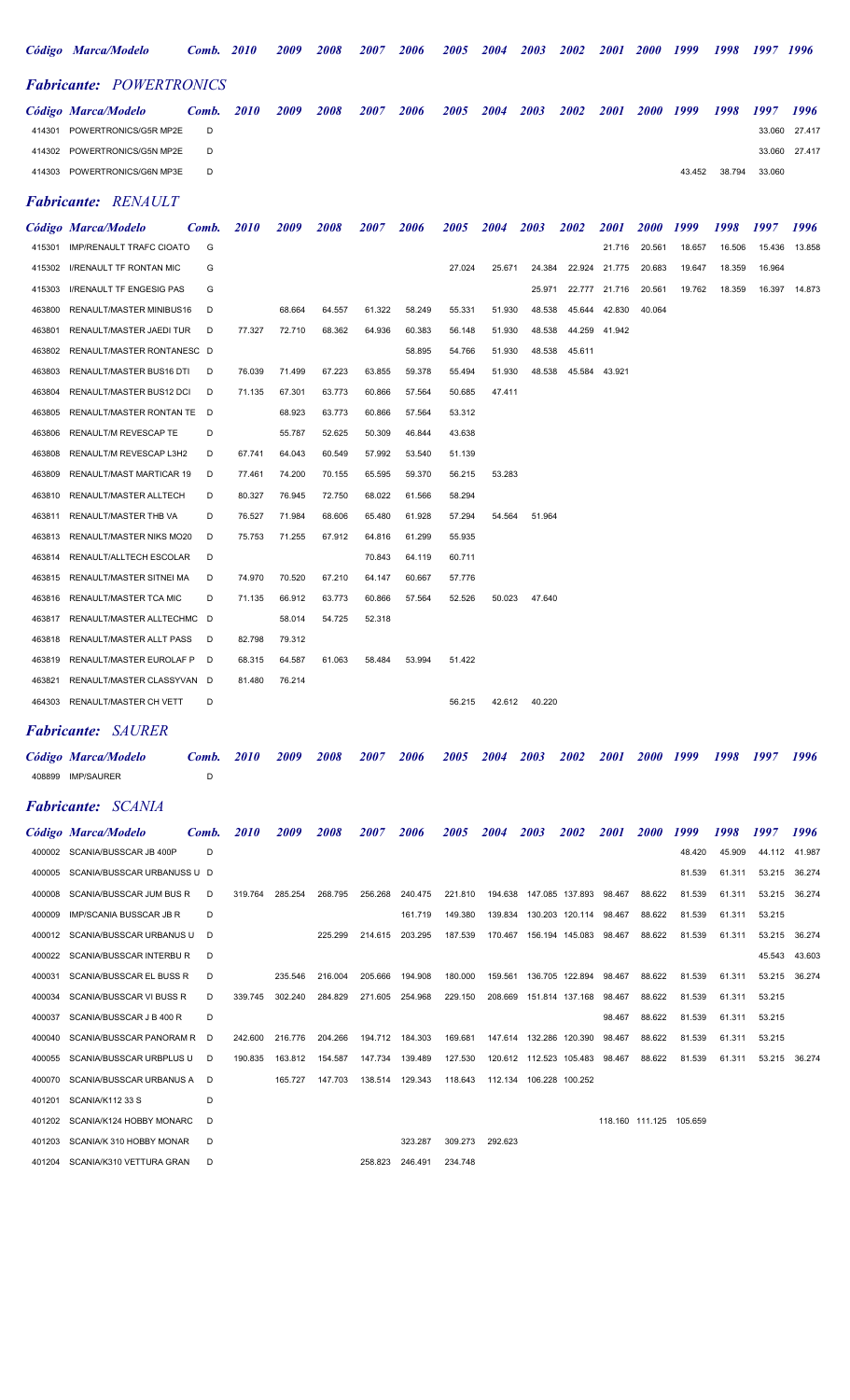|               | Código Marca/Modelo             | <b>Comb.</b> 2010 | 2009 | 2008                                    | 2007 | 2006 | 2005    | 2004    | <b>2003</b> | 2002                                                                                               | 2001 2000 |                       | 1999   | 1998 1997 1996 |                      |               |
|---------------|---------------------------------|-------------------|------|-----------------------------------------|------|------|---------|---------|-------------|----------------------------------------------------------------------------------------------------|-----------|-----------------------|--------|----------------|----------------------|---------------|
|               | 401299 SCANIA/K112 33           | D                 |      |                                         |      |      |         |         |             |                                                                                                    |           |                       |        |                |                      |               |
|               | 401301 SCANIA/K112 65 S         | D                 |      |                                         |      |      |         |         |             |                                                                                                    |           |                       |        |                |                      |               |
|               | 401302 SCANIA/MASCA ROMA 350R O | D                 |      | 275.529 259.078 243.583 231.377 220.352 |      |      | 209.854 | 199.854 |             |                                                                                                    |           |                       |        |                |                      |               |
|               | 401399 SCANIA/K112 65           | D                 |      |                                         |      |      |         |         |             |                                                                                                    |           |                       |        |                |                      |               |
|               | 401499 SCANIA/K112 T33 S        | D                 |      |                                         |      |      |         |         |             |                                                                                                    |           |                       |        |                |                      |               |
| 401699 SCANIA |                                 | D                 |      |                                         |      |      |         |         |             |                                                                                                    | 98.467    | 88.622                | 81.539 |                | 61.311 53.215 36.274 |               |
|               | 402101 SCANIA/B75               | D                 |      |                                         |      |      |         |         |             |                                                                                                    |           |                       |        |                |                      |               |
|               | 402102 SCANIA/B76               | D                 |      |                                         |      |      |         |         |             |                                                                                                    |           |                       |        |                |                      |               |
|               | 402103 SCANIA/B110              | D                 |      |                                         |      |      |         |         |             |                                                                                                    |           |                       |        |                |                      |               |
|               | 402104 SCANIA/B111              | D                 |      |                                         |      |      |         |         |             |                                                                                                    |           |                       |        |                |                      |               |
|               | 402105 SCANIA/B111 ARTICULADO   | D                 |      |                                         |      |      |         |         |             |                                                                                                    |           |                       |        |                |                      |               |
|               | 402199 SCANIA/B                 | D                 |      |                                         |      |      |         |         |             |                                                                                                    |           |                       |        |                |                      |               |
| 402201        | SCANIA/BR 115                   | D                 |      |                                         |      |      |         |         |             |                                                                                                    |           |                       |        |                |                      |               |
|               | 402202 SCANIA/BR 116            | D                 |      |                                         |      |      |         |         |             |                                                                                                    |           |                       | 55.990 | 53.184         |                      | 50.520 47.988 |
| 402299        | SCANIA/BR                       | D                 |      |                                         |      |      |         |         |             |                                                                                                    |           |                       |        |                |                      |               |
| 402301        | SCANIA/S112 65 S                | D                 |      |                                         |      |      |         |         |             |                                                                                                    |           |                       |        |                |                      |               |
| 402399        | SCANIA/S112 65                  | D                 |      |                                         |      |      |         |         |             |                                                                                                    |           |                       |        |                |                      |               |
|               | 402401 SCANIA/S112 73 S         | D                 |      |                                         |      |      |         |         |             |                                                                                                    |           |                       |        |                |                      |               |
|               |                                 | D                 |      |                                         |      |      |         |         |             |                                                                                                    |           |                       |        |                |                      |               |
| 402499        | SCANIA/S11273<br>SCANIA/K112 CL | D                 |      |                                         |      |      |         |         |             |                                                                                                    |           |                       |        |                |                      |               |
| 408599        |                                 |                   |      |                                         |      |      |         |         |             |                                                                                                    |           |                       |        |                |                      |               |
| 408601        | SCANIA/F112 S                   | D                 |      |                                         |      |      |         |         |             |                                                                                                    |           |                       |        |                |                      |               |
|               | 408602 SCANIA/F112 H            | D                 |      |                                         |      |      |         |         |             |                                                                                                    |           |                       |        |                |                      |               |
| 408603        | SCANIA/F112 HL                  | D                 |      |                                         |      |      |         |         |             |                                                                                                    |           |                       |        |                |                      |               |
| 408699        | SCANIA/F112                     | D                 |      |                                         |      |      |         |         |             |                                                                                                    |           |                       |        |                |                      |               |
| 408799        | SCANIA/S112 CL                  | D                 |      |                                         |      |      |         |         |             |                                                                                                    |           |                       |        |                |                      | 33.713        |
|               | 409100 SCANIA/CMA FLECHA A.VII  | D                 |      |                                         |      |      |         |         |             |                                                                                                    |           |                       | 81.539 | 61.311         | 53.215               |               |
|               | 409101 SCANIA/CMA FLECHA A.VIII | D                 |      |                                         |      |      |         |         |             |                                                                                                    |           |                       | 81.539 | 61.311         | 53.215               |               |
|               | 409102 SCANIA/CMA COMETA        | D                 |      |                                         |      |      |         |         |             |                                                                                                    |           | 120.863 98.467 88.622 | 81.539 | 61.311         |                      |               |
|               | 409801 SCANIA/F113 HL           | D                 |      |                                         |      |      |         |         |             |                                                                                                    |           |                       |        | 54.462         |                      | 46.915 32.596 |
|               | 409802 SCANIA/F113 HL 4X2 200   | D                 |      |                                         |      |      |         |         |             |                                                                                                    |           |                       |        |                |                      |               |
| 409803        | SCANIA/F113 HL 4X2 310          | D                 |      |                                         |      |      |         |         |             |                                                                                                    |           |                       | 59.169 | 54.816         | 47.044               | 32.645        |
| 409804        | SCANIA/F113 HL 4X2 220          | D                 |      |                                         |      |      |         |         |             |                                                                                                    |           | 63.785                | 58.812 | 54.684         |                      | 47.115 32.648 |
| 409901        | SCANIA/K113 CL                  | D                 |      |                                         |      |      |         |         |             |                                                                                                    |           |                       | 77.844 | 71.075         | 60.564               | 54.415        |
| 409902        | SCANIA/K113 TL                  | D                 |      |                                         |      |      |         |         |             |                                                                                                    |           |                       |        |                |                      | 60.641 54.273 |
| 409903        | SCANIA/K113 TL 320              | D                 |      |                                         |      |      |         |         |             |                                                                                                    |           |                       |        |                |                      |               |
| 409904        | SCANIA/K113 CL 320              | D                 |      |                                         |      |      |         |         |             |                                                                                                    |           |                       |        |                |                      | 60.786 54.428 |
| 409905        | SCANIA/K113 CL 4X2 200          | D                 |      |                                         |      |      |         |         |             |                                                                                                    |           |                       |        |                |                      |               |
| 409906        | SCANIA/K113 CL 4X2 310          | D                 |      |                                         |      |      |         |         |             |                                                                                                    |           |                       |        |                |                      |               |
| 409907        | SCANIA/K113 CL 4X2 320          | D                 |      |                                         |      |      |         |         |             |                                                                                                    |           |                       | 77.262 | 70.587         | 60.683               | 54.287        |
| 409908        | SCANIA/K113 CL 4X2 360          | D                 |      |                                         |      |      |         |         |             |                                                                                                    |           |                       | 77.829 | 70.595         |                      | 60.570 54.352 |
| 409909        | SCANIA/K113 TL 6X2 310          | D                 |      |                                         |      |      |         |         |             |                                                                                                    |           |                       |        |                |                      |               |
| 409910        | SCANIA/K113 TL 6X2 320          | D                 |      |                                         |      |      |         |         |             |                                                                                                    |           |                       |        | 82.448         | 67.977               |               |
| 409911        | SCANIA/K113 TL 6X2 360          | D                 |      |                                         |      |      |         |         |             |                                                                                                    |           |                       | 72.611 | 68.983         | 61.086               | 54.346        |
| 410001        | SCANIA/S113 CL                  | D                 |      |                                         |      |      |         |         |             |                                                                                                    |           | 79.341                | 73.652 | 66.959         | 58.060               | 51.534        |
| 410002        | SCANIA/S113 CL ART              | D                 |      |                                         |      |      |         |         |             |                                                                                                    |           |                       |        |                |                      |               |
| 410004        | SCANIA/S113 CL 4X2 310          | D                 |      |                                         |      |      |         |         |             |                                                                                                    |           |                       |        |                |                      |               |
| 410005        | SCANIA/S113 AL 6X2 310          | D                 |      |                                         |      |      |         |         |             |                                                                                                    |           |                       |        |                |                      |               |
| 410006        | SCANIA/S113 AL 6X2 320          | D                 |      |                                         |      |      |         |         |             | 136.388                                                                                            |           |                       |        |                |                      |               |
| 410201        | SCANIA/L113 CL 4X2 200          | D                 |      |                                         |      |      |         |         |             |                                                                                                    |           |                       |        |                |                      |               |
| 410202        | SCANIA/L113 CL 4X2 260          | D                 |      |                                         |      |      |         |         |             |                                                                                                    |           |                       |        |                |                      |               |
| 410203        | SCANIA/L113 CLB                 | D                 |      |                                         |      |      |         |         |             |                                                                                                    |           |                       |        | 67.086         | 57.930               | 51.408        |
| 410204        | SCANIA/L113 CL 4X2 220          | D                 |      |                                         |      |      |         |         |             |                                                                                                    |           |                       | 73.612 | 66.696         | 58.066               | 51.865        |
| 410299        | SCANIA/L113 CL                  | D                 |      |                                         |      |      |         |         |             |                                                                                                    |           |                       |        |                |                      |               |
|               | 411311 SCANIA/COMIL CAMP HD R   | D                 |      |                                         |      |      |         |         |             | 191.251 181.420 167.535 156.973 145.112 130.443 121.736 109.820 98.467 88.622 81.539 61.311 53.215 |           |                       |        |                |                      |               |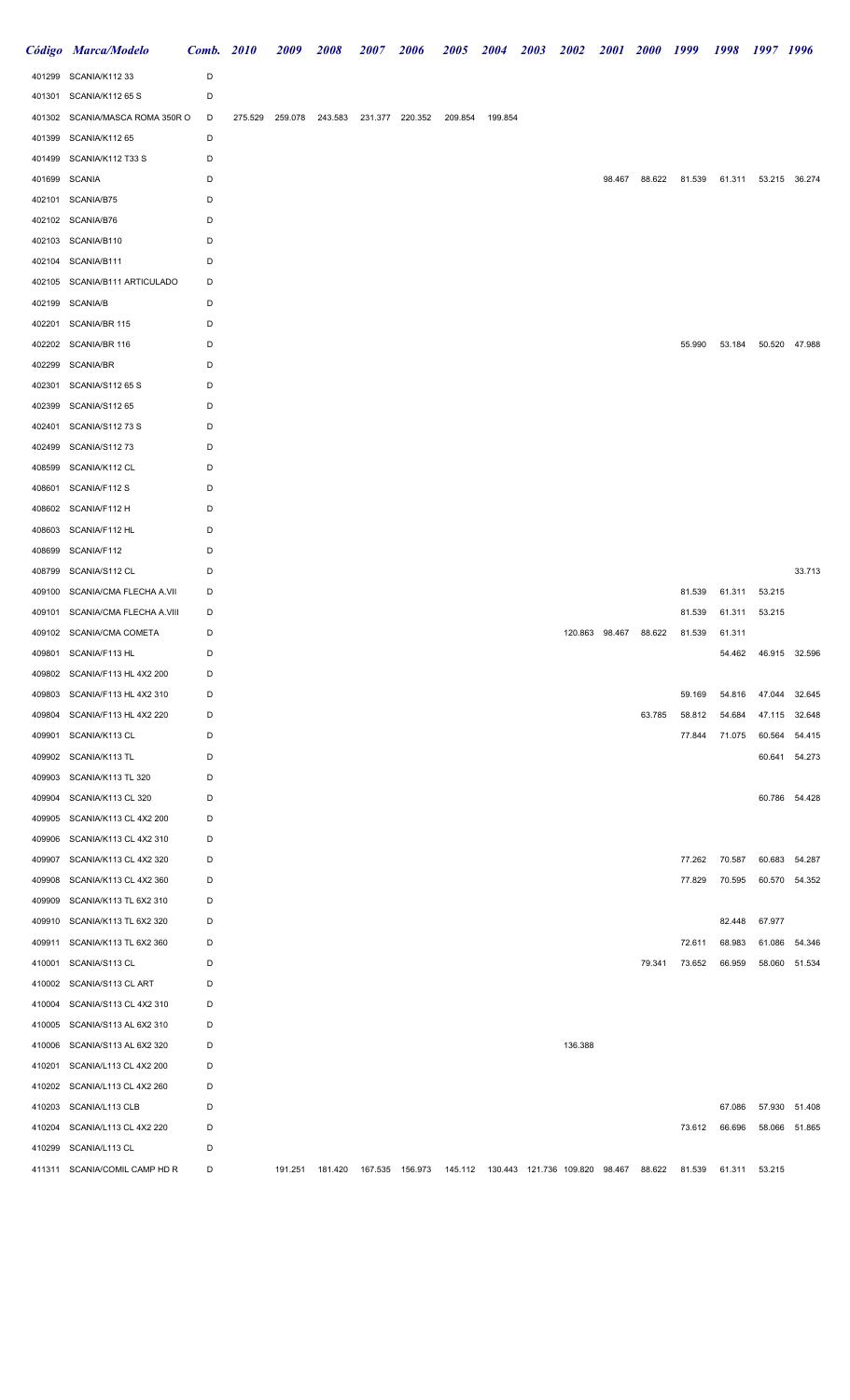|        | Código Marca/Modelo            | Comb. | 2010    | <i>2009</i> | <i><b>2008</b></i> | <i><b>2007</b></i> | <i><b>2006</b></i> | <i><b>2005</b></i> | <b>2004</b> | <i><b>2003</b></i>        | <i><b>2002</b></i> | <i>2001</i> | <i>2000</i> | 1999   | 1998   | 1997   | 1996          |
|--------|--------------------------------|-------|---------|-------------|--------------------|--------------------|--------------------|--------------------|-------------|---------------------------|--------------------|-------------|-------------|--------|--------|--------|---------------|
| 411314 | SCANIA/COMIL SVELTO U          | D     |         |             | 173.588            | 165.230            | 156.634            | 146.770            | 139.192     |                           | 129.593 120.025    | 98.467      | 88.622      | 81.539 | 61.311 | 53.215 | 36.274        |
| 411319 | SCANIA/COMIL CAMPIONE R        | D     | 213.310 | 193.839     | 182.518            | 173.818            | 162.619            | 150.632            |             | 141.469  132.023  120.509 |                    | 98.467      | 88.622      | 81.539 | 61.311 |        | 53.215 36.274 |
| 411345 | SCANIA/COMIL DOPPIO A          | D     |         |             | 322.246            | 306.098            | 291.514            |                    |             |                           |                    |             |             |        |        |        |               |
| 411400 | I/SCANIA CMA COMETA            | D     |         |             |                    |                    |                    |                    |             |                           |                    |             |             | 81.539 | 61.311 | 53.215 |               |
| 415102 | SCANIA/TECNOBUS S.24           | D     |         |             |                    |                    |                    |                    |             |                           |                    |             |             |        | 72.844 | 68.858 | 64.279        |
| 415201 | SCANIA/VITORIA SUPREMA11       | D     |         |             |                    |                    |                    |                    |             |                           | 120.746            | 98.467      | 88.622      | 81.539 | 61.311 | 53.215 |               |
| 415412 | <b>SCANIA/CIFERAL PCIDII U</b> | D     |         |             |                    |                    |                    |                    |             |                           |                    |             |             | 81.539 | 61.311 | 53.215 |               |
| 415706 | SCANIA/F94 NEOBUS EVOL         | D     |         |             |                    |                    |                    |                    |             |                           |                    | 94.498      | 86.432      | 79.497 | 73.438 | 68.126 |               |
| 415707 | SCANIA/F94 NEOBUS EVO ST       | D     |         |             |                    |                    |                    |                    |             |                           |                    | 93.789      | 86.798      | 80.270 | 73.022 | 68.325 |               |
| 415756 | SCANIA/K94 INDUST SUPREM       | D     |         |             | 246.784            | 234.239            | 221.058            | 191.812            |             | 163.013 153.794           |                    |             |             |        |        |        |               |
| 415778 | SCANIA/K270 NEOBUS SROAD       | D     |         |             |                    | 198.974            | 189.537            | 178.501            |             |                           |                    |             |             |        |        |        |               |
| 415783 | SCANIA/K310 NEOBUS SROAD       | D     | 278.411 | 261.787     | 246.132            | 232.271            | 221.060            |                    |             |                           |                    |             |             |        |        |        |               |
| 415794 | <b>SCANIA/NEOBUS SP</b>        | D     | 232.426 | 218.550     | 206.012            |                    |                    |                    |             |                           |                    |             |             |        |        |        |               |
| 415797 | <b>SCANIA/NEOBUS MEGA</b>      | D     | 197.030 | 185.266     | 174.638            |                    |                    |                    |             |                           |                    |             |             |        |        |        |               |
| 416505 | SCANIA/MPOLO TORINO GVU        | D     |         |             |                    |                    |                    | 152.754            |             | 143.092  133.549  120.685 |                    | 98.467      | 88.622      | 81.539 | 61.311 | 53.215 | 36.274        |
| 416507 | SCANIA/MPOLO ALLEGRO GVR       | D     | 190.835 | 163.812     | 154.587            | 147.734            | 139.489            | 127.530            |             | 120.612 112.523 105.483   |                    | 98.467      | 88.622      | 81.539 | 61.311 | 53.215 | 36.274        |
| 416512 | SCANIA/MPOLO ANDARE R          | D     | 387.001 | 346.787     | 298.923            | 259.715            | 225.155            | 209.277            |             | 156.600  143.664  129.127 |                    | 98.467      | 88.622      | 81.539 | 61.311 | 53.215 |               |
| 416517 | SCANIA/MPOLO VIAGGIO GVR       | D     |         |             |                    |                    |                    |                    |             |                           |                    | 57.061      | 54.702      | 51.308 | 48.314 | 46.012 | 36.274        |
| 416522 | SCANIA/MPOLO PARAD GVR         | D     |         |             |                    |                    |                    |                    |             |                           | 105.483            | 98.467      | 88.622      | 81.539 | 61.311 | 53.215 | 36.274        |
| 416525 | SCANIA/MPOLO PARAD GVLDR       | D     |         |             |                    |                    |                    |                    |             |                           |                    | 98.467      | 88.622      | 81.539 | 61.311 | 53.215 |               |
| 416528 | SCANIA/MPOLO PARAD GVDDR       | D     |         |             |                    |                    |                    |                    |             |                           |                    | 98.467      | 88.622      | 81.539 | 61.311 | 53.215 |               |
| 416536 | SCANIA/MPOLO VIALE U           | D     | 190.835 | 177.883     | 169.932            | 162.301            | 149.306            | 136.327            |             | 128.594 117.571 110.353   |                    | 98.467      | 88.622      | 81.539 | 61.311 | 53.215 |               |
| 416547 | SCANIA/MPOLO TORINO GVA        | D     |         |             |                    |                    |                    |                    |             |                           |                    | 98.467      | 88.622      | 81.539 | 61.311 |        |               |
|        |                                |       |         |             |                    |                    |                    |                    |             |                           |                    |             |             |        |        |        |               |
| 416552 | SCANIA/MPOLO VIAGGIO R         | D     | 218.787 | 198.111     | 186.579            | 177.713            | 166.361            | 153.982            | 141.921     |                           | 132.539 121.209    | 98.467      | 88.622      | 81.539 | 61.311 | 53.215 | 36.274        |
| 416557 | SCANIA/MPOLO PARADISO R        | D     | 213.703 | 194.129     | 182.807            | 174.095            | 162.893            | 150.871            | 141.694     |                           | 132.327 120.371    | 98.467      | 88.622      | 81.539 | 61.311 | 53.215 | 36.274        |
| 416562 | SCANIA/MPOLO ALLEGRO R         | D     | 190.835 | 163.812     | 154.587            | 147.734            | 139.489            | 127.530            | 120.612     | 112.523 105.483           |                    | 98.467      | 88.622      | 81.539 | 61.311 | 53.215 | 36.274        |
| 416567 | SCANIA/MPOLO PARADIS LDR       | D     | 238.730 | 213.760     | 201.389            | 191.950            | 178.683            | 163.590            | 141.909     | 132.528 120.568           |                    | 98.467      | 88.622      | 81.539 |        |        |               |
| 416575 | SCANIA/MPOLO PARADIS DDR       | D     | 327.851 | 307.057     | 288.751            | 274.366            | 229.955            | 191.832            | 153.881     |                           | 143.812 127.604    | 98.467      | 88.622      | 81.539 |        |        |               |
| 416582 | SCANIA/MPOLO VIALE A           | D     | 171.751 | 156.209     | 139.128            | 132.961            | 125.540            | 118.360            | 112.578     | 105.833                   | 98.502             |             |             |        |        |        |               |
| 416626 | SCANIA/MPOLO TORINO U          | D     | 185.489 | 174.414     | 163.983            | 156.170            |                    |                    |             |                           |                    |             |             |        |        |        |               |
| 416633 | SCANIA/MPOLO TORINO A          | D     |         |             |                    |                    |                    |                    |             |                           |                    |             |             | 64.024 | 60.816 | 57.920 |               |
| 462002 | SCANIA/IRIZAR CENTURY S        | D     | 216.558 | 196.366     | 184.931            | 176.125            | 167.260            | 150.906            | 141.729     |                           | 132.264 120.272    | 98.467      | 88.622      | 81.539 | 61.311 | 53.215 |               |
| 462004 | SCANIA/IRIZAR CENTURY E        | D     | 227.171 | 204.695     | 192.806            | 183.706            | 173.975            | 160.395            | 141.638     |                           | 132.181 120.124    | 98.467      | 88.622      | 81.539 | 61.311 | 53.215 |               |
| 462010 | SCANIA/K114IB IRIZAR PB        | D     | 305.568 | 288.070     |                    |                    |                    |                    |             |                           |                    |             |             |        |        |        |               |
| 462014 | SCANIA/K 380B IRIZAR PB        | D     | 283.091 | 266.190     | 250.271            | 238.346            |                    |                    |             |                           |                    |             |             |        |        |        |               |
| 463022 | SCANIA/CAIO ALPHA U            | D     |         |             |                    |                    |                    |                    |             |                           |                    |             |             | 71.992 | 67.258 | 58.408 |               |
| 463023 | SCANIA/CAIO ALPHA L113CL       | D     |         |             |                    |                    |                    |                    |             |                           |                    |             |             |        | 67.383 | 58.716 | 52.121        |
| 463037 | SCANIA/CAIO INTER L113CL       | D     |         |             |                    |                    |                    |                    |             |                           |                    |             |             |        | 67.507 |        | 58.598 51.946 |
| 463042 | SCANIA/CAIO ALPHA L94IB        | D     |         |             |                    |                    |                    |                    |             |                           |                    |             |             | 76.021 | 65.301 | 60.667 |               |
| 463043 | SCANIA/CAIO ALPHA L94UB        | D     |         |             |                    |                    |                    |                    |             |                           |                    | 95.522      | 86.435      | 78.230 | 72.043 |        |               |
| 463044 | SCANIA/CAIO ALPHA F94HB        | D     |         |             |                    |                    |                    |                    |             |                           |                    |             |             | 80.649 | 73.199 | 68.198 |               |
| 463050 | SCANIA/CAIO MILLENNIUM U       | D     |         |             |                    |                    |                    |                    |             |                           |                    |             | 88.622      | 81.539 | 61.311 | 53.215 |               |
| 463051 | SCANIA/CAIO MILLE L94UB        | D     |         |             |                    |                    |                    |                    |             |                           | 102.127            | 95.985      | 86.418      | 77.770 | 71.861 | 66.018 |               |
| 463060 | SCANIA/CAIO APACHES21 A        | D     |         |             |                    |                    |                    |                    |             |                           | 132.833 119.798    | 98.467      | 88.622      | 81.539 |        |        |               |
| 463121 | SCANIA/INDUSCAR MILLEN U       | D     | 209.153 | 190.578     | 179.440            | 170.850            | 159.776            | 148.093            | 138.639     |                           | 126.112 118.448    | 98.467      |             |        |        |        |               |
| 463122 | SCANIA/INDUSCAR APACHE U       | D     | 200.899 | 184.998     | 175.075            | 167.406            | 158.864            | 148.736            | 141.040     |                           | 131.328 119.778    | 98.467      |             |        |        |        |               |
| 463129 | SCANIA/INDUSCAR GIR            | D     |         |             | 166.224            | 157.895            | 149.981            | 142.064            | 136.154     |                           | 129.667 122.216    |             |             |        |        |        |               |
| 463130 | SCANIA/INDUSCAR GIRK94         | D     |         |             |                    | 182.850            | 173.167            | 159.668            | 141.830     |                           | 130.340 119.592    | 98.467      |             |        |        |        |               |
| 464900 | SCANIA/TRAILCAR COMANDER       | D     |         |             |                    |                    |                    | 108.589            | 102.832     | 98.066                    |                    |             |             |        |        |        |               |
| 465100 | I/SCANIA MPOLO PARADIS R       | D     | 297.832 | 280.050     | 263.303            | 250.109            | 238.943            | 229.635            |             |                           |                    |             |             |        |        |        |               |
| 465101 | I/SCANIA MPOLO VIALE U         | D     |         |             | 179.123            | 170.319            | 162.971            |                    |             |                           |                    |             |             |        |        |        |               |
|        | <b>Fabricante: SPARTAN</b>     |       |         |             |                    |                    |                    |                    |             |                           |                    |             |             |        |        |        |               |
|        | Código Marca/Modelo            | Comb. | 2010    | 2009        | 2008               | <i><b>2007</b></i> | 2006               | <i><b>2005</b></i> | 2004        | <i><b>2003</b></i>        | 2002               | <i>2001</i> | <b>2000</b> | 1999   | 1998   | 1997   | 1996          |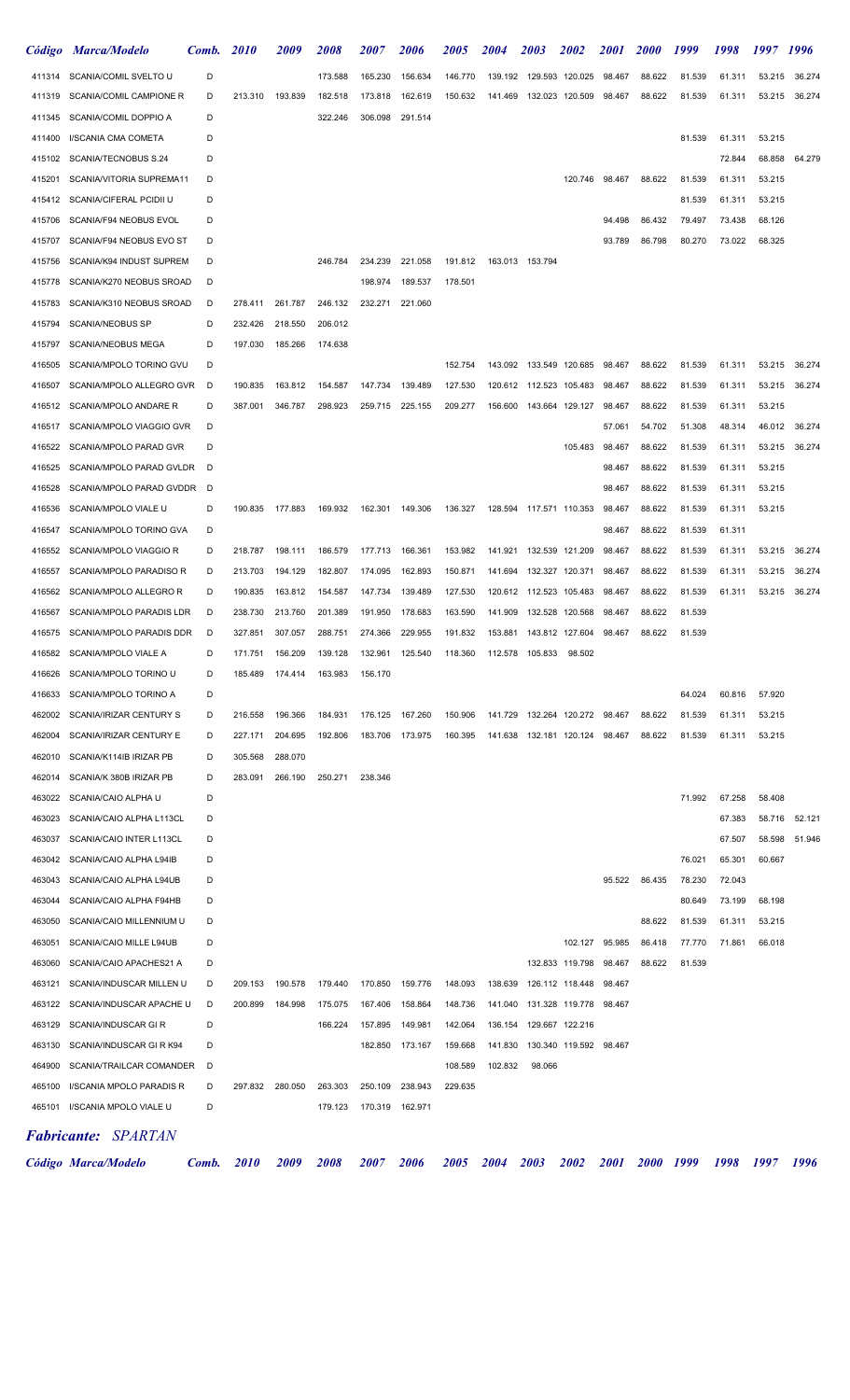|                  | Código Marca/Modelo                                     | Comb.      | <i>2010</i> | <i>2009</i>        | <i>2008</i> | <i><b>2007</b></i> | <i><b>2006</b></i> | <i><b>2005</b></i> | <b>2004</b> | 2003                                    | <i><b>2002</b></i>           | <i>2001</i>           | <i>2000</i>                  | 1999             | 1998             | 1997             | 1996          |
|------------------|---------------------------------------------------------|------------|-------------|--------------------|-------------|--------------------|--------------------|--------------------|-------------|-----------------------------------------|------------------------------|-----------------------|------------------------------|------------------|------------------|------------------|---------------|
|                  | 414501 IMP/SPARTAN EC2242                               | D          |             |                    |             |                    |                    |                    |             |                                         |                              |                       |                              |                  | 38.794           | 33.060           | 27.417        |
|                  | <b>Fabricante: SSANGYONG</b>                            |            |             |                    |             |                    |                    |                    |             |                                         |                              |                       |                              |                  |                  |                  |               |
|                  | Código Marca/Modelo<br>463200 I/SSANGYONG ISTANA PRIME  | Comb.<br>D | <i>2010</i> | <i>2009</i>        | 2008        | <i>2007</i>        | <i><b>2006</b></i> | <i><b>2005</b></i> | 2004        | 2003                                    | <i><b>2002</b></i><br>27.843 | <i>2001</i><br>24.520 | <i><b>2000</b></i><br>23.190 | 1999<br>21.692   | 1998             | 1997             | 1996          |
|                  | <b>Fabricante: TECNOBUS</b>                             |            |             |                    |             |                    |                    |                    |             |                                         |                              |                       |                              |                  |                  |                  |               |
|                  | Código Marca/Modelo                                     | Comb.      | <i>2010</i> | <i>2009</i>        | <i>2008</i> | <i><b>2007</b></i> | <i><b>2006</b></i> | <i><b>2005</b></i> | 2004        | <i><b>2003</b></i>                      | <i><b>2002</b></i>           | <i>2001</i>           | <i><b>2000</b></i>           | 1999             | 1998             | 1997             | 1996          |
| 412904           | TECNOBUS/BUSSCAR VBUSS R                                | D          |             |                    |             |                    | 247.141            | 236.932            | 225.129     |                                         |                              |                       |                              |                  |                  |                  |               |
| 414401           | TECNOBUS/TRIBUS 4 T.23                                  | D          |             |                    |             |                    |                    |                    |             |                                         |                              |                       |                              | 43.452           | 38.794           | 33.060           | 27.417        |
|                  | 414402 TECNOBUS/SUPERBUS 4T.12                          | D          |             |                    |             |                    |                    |                    |             |                                         |                              |                       |                              | 111.774          | 98.010           | 87.365           |               |
|                  | 414403 TECNOBUS/SUPERBUS 4T.13                          | D          |             |                    |             |                    |                    |                    |             |                                         |                              |                       |                              | 110.977          | 98.235           | 86.918           |               |
|                  | <b>Fabricante: TOYOTA</b>                               |            |             |                    |             |                    |                    |                    |             |                                         |                              |                       |                              |                  |                  |                  |               |
|                  | Código Marca/Modelo                                     | Comb.      | <i>2010</i> | <i>2009</i>        | 2008        | <i>2007</i>        | <i><b>2006</b></i> | <i><b>2005</b></i> | 2004        | 2003                                    | 2002                         | <i>2001</i>           | <i><b>2000</b></i>           | 1999             | 1998             | 1997             | 1996          |
|                  | 414100 I/TOYOTA HIACE BUS 2.4LD                         | D          |             |                    |             |                    |                    |                    |             |                                         |                              |                       |                              |                  |                  |                  |               |
| 414101           | I/TOYOTA HIACE STANDARD                                 | G          |             |                    |             |                    |                    |                    |             |                                         |                              |                       |                              |                  |                  |                  | 15.952        |
|                  | 414102 TOYOTA/BAND MAX                                  | D          |             |                    |             |                    |                    |                    |             |                                         |                              | 35.811                | 33.952                       | 32.232           | 30.538           | 28.988           | 27.566        |
|                  | <b>Fabricante: TUTTO</b>                                |            |             |                    |             |                    |                    |                    |             |                                         |                              |                       |                              |                  |                  |                  |               |
|                  | Código Marca/Modelo                                     | Comb.      | <i>2010</i> | <i><b>2009</b></i> | 2008        | <i><b>2007</b></i> | <i><b>2006</b></i> | <i><b>2005</b></i> | <b>2004</b> | 2003                                    | <i><b>2002</b></i>           | <i>2001</i>           | <i>2000</i>                  | 1999             | 1998             | 1997             | 1996          |
|                  | 411800 TUTTO/M.POLO TORINO GV                           | D          |             |                    |             | 88.020             | 84.951             | 79.092             | 73.088      | 69.390                                  | 66.083                       | 60.578                | 46.626                       | 43.452           | 38.794           | 33.060           |               |
|                  | 411801 TUTTO/MPOLO ELETRA HPB15                         | D          |             |                    |             |                    |                    |                    | 73.088      | 69.390                                  | 66.083                       |                       |                              |                  |                  |                  |               |
|                  | 411803 TUTTO/IBRAVA TROLEBUS.ON                         | D          | 175.570     | 165.087            | 155.617     |                    |                    |                    |             |                                         |                              |                       |                              |                  |                  |                  |               |
|                  | 411899 TUTTO/TRASPORTI                                  | D          |             |                    |             |                    |                    |                    |             |                                         |                              |                       |                              | 43.452           | 38.794           |                  | 33.060 27.417 |
|                  | <b>Fabricante: VOLKSWAGEN</b>                           |            |             |                    |             |                    |                    |                    |             |                                         |                              |                       |                              |                  |                  |                  |               |
|                  | Código Marca/Modelo                                     | Comb.      | <i>2010</i> | <i>2009</i>        | <i>2008</i> | <i><b>2007</b></i> | <i><b>2006</b></i> | <i><b>2005</b></i> | 2004        | <i><b>2003</b></i>                      | <i><b>2002</b></i>           | <i>2001</i>           | <i><b>2000</b></i>           | 1999             | 1998             | 1997             | 1996          |
|                  | 400007 WV/BUSSCAR EL BUSS R                             | D          | 211.784     | 196.688            | 183.667     | 174.838            | 162.760            | 150.018            | 125.759     | 87.320                                  | 81.055                       | 59.598                | 47.107                       | 43.266           | 38.411           | 32.807           | 28.346        |
| 400011           | <b>VW/BUSSCAR URBANUSS U</b>                            | D          |             | 172.845            | 158.946     | 151.260            | 137.230            | 125.375            | 102.583     | 69.109                                  | 63.406                       | 59.598                | 42.397                       | 38.940           | 34.570           | 29.527           | 25.511        |
|                  | 400015 WW/BUSSCAR SUP M SS U                            | D          |             |                    |             |                    |                    |                    |             |                                         |                              | 59.598                | 47.107                       | 43.266           | 38.411           | 32.807           |               |
| 400021           | <b>VW/BUSSCAR INTERBUS R</b>                            | D          |             | 117.520            | 110.041     | 104.668            | 96.166             | 88.814             | 84.171      | 78.230                                  |                              | 70.719 59.598         | 47.107                       | 43.266           | 38.411           | 32.807           | 28.346        |
| 400026<br>400045 | VOLKS/BUSSCAR MAXI M V R<br><b>VW/BUSSCAR MICRUSS O</b> | D<br>D     | 110.046     | 101.504            | 94.434      | 90.003             | 83.832             | 76.711             | 71.778      | 67.200                                  | 63.406                       | 59.598                | 47.107                       | 43.266<br>43.266 | 38.411<br>38.411 | 32.807<br>32.807 |               |
| 400048           | <b>VOLKS/BUSSCAR MINIMIC O</b>                          | D          |             |                    |             |                    |                    |                    |             |                                         | 58.763                       | 46.389                | 43.768                       |                  |                  |                  |               |
| 400049           | <b>VW/BUSSCAR MINIMIC M</b>                             | D          |             | 105.148            | 96.783      | 91.980             | 86.386             | 80.073             | 74.555      | 69.423                                  | 64.093                       | 59.598                | 45.058                       | 40.883           | 38.411           |                  |               |
| 400060           | <b>VW/BUSSCAR URBPLUSS U</b>                            | D          | 144.835     | 134.666            | 125.824     | 119.752            | 111.470            | 102.868            | 83.190      | 75.912                                  | 70.086                       | 59.598                | 47.107                       | 43.266           | 38.411           | 32.807           |               |
| 400067           | <b>VW/BUSSCAR VBUS LO4X2</b>                            | D          | 144.361     | 134.238            | 125.426     | 119.382            | 110.224            | 100.716            | 90.772      | 74.241                                  | 68.651                       | 59.598                | 47.107                       | 43.266           | 38.411           | 32.807           |               |
| 400076           | <b>VW/BUSSCAR ECOSS U</b>                               | D          | 180.946     | 170.143            | 159.968     | 152.274            | 136.948            | 131.828            |             | 124.840 118.283 112.090 107.293 101.883 |                              |                       |                              | 97.028           | 92.406           | 88.001           |               |
|                  | 404501 WW/7.90 S C.O.                                   | D          |             |                    |             |                    |                    |                    |             |                                         |                              |                       |                              |                  |                  |                  | 47.180        |
|                  | 404502 VW/8.140 CO                                      | D          |             |                    |             |                    |                    |                    |             |                                         | 46.314                       | 44.232                | 41.178                       | 37.530           | 32.933           | 28.877           | 26.722        |
|                  | 404503 VW/8.130 CO                                      | D          |             |                    |             |                    |                    |                    |             |                                         |                              | 51.527                | 49.773                       | 47.402           | 45.462           | 43.769           | 42.164        |
| 404504           | <b>VW/TRAILCAR COMMANDER TR D</b>                       |            |             |                    |             |                    |                    |                    |             |                                         |                              | 59.598                | 47.107                       | 43.266           | 38.411           |                  |               |
| 404505<br>404599 | VW/TRAILCAR COMMANDER SE D<br>VW/7.90                   | D          |             |                    | 102.448     | 97.406             | 92.005             | 85.135             | 79.319      | 73.914                                  | 68.793                       | 59.598                | 47.107                       |                  |                  | 52.394           | 48.401        |
| 407199           | VW/6.90 C.O.                                            | D          |             |                    |             |                    |                    |                    |             |                                         |                              |                       |                              |                  |                  |                  |               |
| 407299           | VW/7.90S C.E.                                           | D          |             |                    |             |                    |                    |                    |             |                                         |                              |                       |                              |                  |                  |                  |               |
| 408499           | <b>VW/INVEL</b>                                         | D          |             |                    |             |                    |                    |                    |             |                                         |                              |                       |                              |                  |                  |                  |               |
| 409103           | VW/17240 OT CMA RDV 12.0                                | D          |             |                    |             |                    |                    |                    |             | 92.330                                  |                              | 86.747 82.978         |                              |                  |                  |                  |               |
| 409401           | <b>VW/KOMBI ESCOLAR</b>                                 | G          | 41.701      | 33.953             | 30.992      | 29.096             | 21.882             | 20.869             | 19.417      | 18.790                                  | 17.428                       | 16.797                | 15.315                       | 14.540           | 12.815           | 10.826           | 9.219         |
| 409402           | <b>VW/KOMBI LOTACAO</b>                                 | G          | 40.010      | 33.100             | 30.088      | 28.839             | 21.882             | 20.869             | 19.417      | 18.790                                  | 17.428                       | 16.797                | 15.315                       | 14.540           | 12.815           | 10.826           | 9.219         |
| 409403           | <b>VW/KOMBI VIACAR 12</b>                               | G          |             |                    |             | 26.109             | 21.882             | 20.869             | 19.417      | 18.790                                  | 17.428                       | 16.797                | 15.315                       | 14.540           | 12.815           | 10.826           |               |
| 409404           | <b>VW/KOMBI VIATURE E</b>                               | G          |             |                    |             |                    |                    |                    | 19.417      | 18.790                                  | 17.428                       | 16.797                | 15.315                       | 14.540           | 12.815           |                  |               |
| 409405           | VW/9150 WALK WALKBUS L20                                | D          |             |                    |             | 105.615            | 100.129            | 93.105             | 86.700      |                                         |                              |                       |                              |                  |                  |                  |               |
| 409406           | VW/915 WALK WALKBUS L32                                 | D          |             | 127.399            | 120.344     | 114.608            | 108.160            | 100.136            | 93.814      | 87.333                                  |                              |                       |                              |                  |                  |                  |               |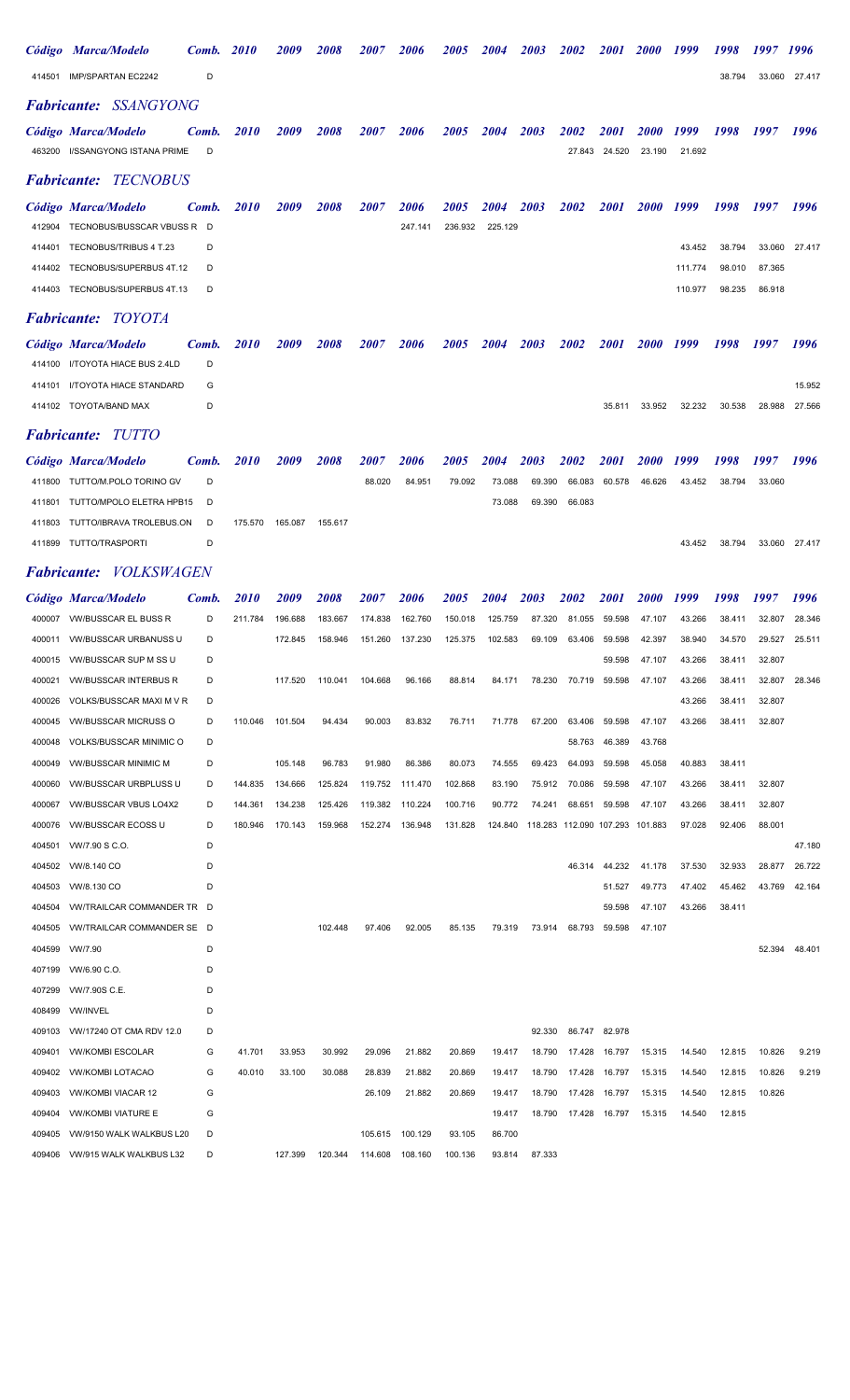|        | Código Marca/Modelo               | Comb. | <b>2010</b> | 2009    | 2008    | <i><b>2007</b></i> | <i><b>2006</b></i> | <i><b>2005</b></i> | <i>2004</i> | 2003    | <b>2002</b>    | <i>2001</i>   | <b>2000</b> | 1999   | 1998   | 1997 1996 |               |
|--------|-----------------------------------|-------|-------------|---------|---------|--------------------|--------------------|--------------------|-------------|---------|----------------|---------------|-------------|--------|--------|-----------|---------------|
| 409407 | VW/8150 WALK WALKBUS L20          | D     |             |         |         |                    | 123.184            | 112.993            | 106.793     |         |                |               |             |        |        |           |               |
| 409408 | VW/8120 WALK WALKBUS L20          | D     |             |         |         |                    | 94.451             | 88.519             | 82.343      |         |                |               |             |        |        |           |               |
| 409409 | VW/9.150ODM EL SCHEID DE          | D     |             |         | 90.196  | 80.386             | 75.234             | 69.306             | 64.743      | 60.573  | 55.866         | 53.587        | 51.611      |        |        |           |               |
| 409410 | <b>VW/KOMBI UNIVIDAS LOT</b>      | G     | 42.114      | 36.996  | 31.671  | 30.356             |                    |                    |             |         |                |               |             |        |        |           |               |
| 409411 | VW/15190EOD UNISAUDE ATH          | D     | 143.431     | 134.868 | 126.802 | 120.447            | 114.709            |                    |             |         |                |               |             |        |        |           |               |
| 409412 | VW/9.150ODM VETTURA MEDI          | D     |             |         | 250.676 | 238.115            | 226.770            |                    |             |         |                |               |             |        |        |           |               |
| 409416 | VW/MDO 300 URBANO M               | D     |             | 190.474 | 179.083 | 159.415            | 151.818            |                    |             |         |                |               |             |        |        |           |               |
| 409417 | VW/9150 ODM CICCOBUS 03           | D     |             |         | 95.481  | 84.542             | 76.879             |                    |             |         |                |               |             |        |        |           |               |
| 409420 | VW/9.150 IBRAVA APOLLO            | D     | 163.310     | 153.559 | 144.376 | 137.498            |                    |                    |             |         |                |               |             |        |        |           |               |
| 409421 | VW/15.190 EOD ESCOLAR HD          | D     | 176.677     | 152.080 | 143.629 |                    |                    |                    |             |         |                |               |             |        |        |           |               |
| 409422 | VW/15.190 EOD ESC.SUPER           | D     | 128.000     | 120.728 | 114.035 |                    |                    |                    |             |         |                |               |             |        |        |           |               |
| 409423 | <b>VW/KOMBI TRANSFORM PAS</b>     | G     | 32.343      | 29.378  | 27.003  | 25.767             | 24.350             | 23.038             | 21.553      | 20.432  | 19.107         | 18.173        | 17.204      | 15.900 | 15.143 |           |               |
| 409499 | <b>VW/VOLKSWAGEN</b>              | D     |             |         |         |                    |                    |                    | 71.778      | 67.200  | 63.406         | 59.598        | 47.107      | 43.266 | 38.411 | 32.807    | 28.346        |
| 411001 | VW/16.180 CO                      | D     |             |         |         |                    |                    |                    |             |         | 43.860         | 41.662        | 39.574      | 36.854 | 34.039 | 30.148    | 24.214        |
| 411201 | <b>VW/7.110 S CO</b>              | D     |             |         |         |                    |                    |                    |             |         |                |               |             |        |        | 52.702    | 48.688        |
| 411302 | <b>VW/COMIL CAMPIONE R</b>        | D     | 165.070     | 152.258 | 141.652 | 135.006            | 125.749            | 115.065            | 95.464      | 89.376  | 84.330         | 59.598        | 49.761      | 46.269 | 40.595 | 34.986    | 29.758        |
| 411303 | <b>VW/COMIL VERSATILE I</b>       | D     | 141.563     | 131.705 | 123.096 | 117.152            | 109.041            | 100.688            | 83.560      | 76.131  | 70.536         | 59.598        | 47.107      | 43.266 | 38.411 | 32.807    | 28.346        |
| 411308 | <b>VW/COMIL PIA M</b>             | D     | 110.046     | 101.504 | 94.434  | 90.003             | 83.832             | 76.711             | 71.778      | 67.200  | 63.406         | 59.598        | 47.107      | 43.266 | 38.411 | 32.807    | 28.346        |
| 411313 | <b>VW/COMIL SVELTO U</b>          | D     | 135.443     | 126.164 | 117.994 | 112.273            | 104.488            | 96.615             | 82.499      | 76.000  | 70.482         | 59.598        | 47.107      | 43.266 | 38.411 | 32.807    | 28.346        |
| 411326 | <b>VW/COMIL BELLO M</b>           | D     | 110.046     | 101.504 | 94.434  | 90.003             | 83.832             | 76.711             | 71.778      | 67.200  | 63.406         | 59.598        | 47.107      | 43.266 | 38.411 |           |               |
| 411329 | <b>VW/COMIL DOPPIO A</b>          | D     | 127.941     | 110.128 | 103.235 | 98.164             | 91.323             | 84.518             | 78.742      | 73.362  | 68.864         | 59.598        | 47.107      | 43.266 | 38.411 | 32.807    | 28.346        |
| 411330 | <b>VW/COMIL SVELTO U</b>          | D     | 136.780     | 127.378 | 119.114 | 113.342            | 106.564            | 98.243             | 82.801      | 75.529  | 69.853         | 59.598        | 47.107      | 43.266 | 38.411 | 32.807    | 28.346        |
| 411333 | <b>VW/COMIL PIA O</b>             | D     | 125.640     | 117.292 | 109.828 | 104.465            | 97.201             | 90.082             | 82.681      | 75.642  | 70.387         | 59.598        | 47.107      | 43.266 | 38.411 |           |               |
| 411337 | <b>VW/COMIL BELLO O</b>           | D     | 126.031     | 110.233 | 99.528  | 94.614             | 88.016             | 81.852             | 75.722      | 69.404  | 63.406         | 59.598        | 45.133      | 41.347 |        |           |               |
| 411341 | <b>VW/COMIL TH UM</b>             | D     |             |         |         | 105.334            | 100.017            | 93.241             | 85.989      | 80.740  |                | 75.122 62.211 | 58.369      | 51.601 | 45.136 | 42.981    | 35.395        |
| 412912 | <b>VW/BUSSCAR MICRUSS L</b>       | D     |             |         |         |                    |                    |                    |             |         |                |               |             | 61.314 | 58.828 | 56.068    |               |
| 412913 | <b>VW/BUSSCAR VISSTA HI</b>       | D     | 305.537     | 287.295 | 270.114 | 257.244            |                    |                    |             |         |                |               |             |        |        |           |               |
| 412915 | <b>VW/BUSSCAR ELBUSS340</b>       | D     |             |         |         |                    |                    |                    |             |         | 100.149 95.131 |               | 90.364      | 85.836 | 81.534 | 77.649    |               |
| 412920 | <b>VW/BUSSCAR URBPLUSS LE</b>     | D     |             |         |         |                    |                    |                    |             |         |                |               | 53.287      | 50.617 | 48.204 |           |               |
| 414601 | <b>IMP/VW CARAVELLE</b>           | D     |             |         |         |                    |                    |                    | 46.279      | 43.034  |                | 39.346 36.348 | 31.168      | 29.425 | 24.779 | 23.191    | 21.566        |
| 414602 | <b>IMP/VW EUROVAN</b>             | D     |             |         |         |                    |                    |                    |             |         |                |               | 23.239      | 22.250 | 19.446 | 17.220    | 16.423        |
| 414603 | I/VW CARAVELLE TDI 2.5            | D     |             |         |         |                    |                    |                    | 53.303      |         | 49.913 44.956  |               |             |        |        |           |               |
| 414604 | <b>I/VW CARAVELLE KRS</b>         | D     |             |         |         |                    |                    |                    |             |         |                |               |             |        |        |           |               |
| 414605 | I/VW SHUTTLE TDI                  | D     |             |         |         |                    | 69.460             | 64.454             | 59.214      |         |                |               |             |        |        |           |               |
| 415401 | <b><i>VW/CIFERAL AGILIS O</i></b> | D     |             |         |         |                    |                    |                    |             |         |                |               | 47.107      | 43.266 | 38.411 | 32.807    | 28.346        |
| 415403 | <b>VW/CIFERAL AGILIS M</b>        | D     |             |         |         |                    |                    |                    |             |         |                |               |             | 43.266 | 38.411 | 32.807    | 28.346        |
| 415406 | <b>VW/CIFERAL PCID U</b>          | D     |             |         |         |                    |                    |                    |             |         |                |               | 47.107      | 43.266 | 38.411 | 32.807    | 28.346        |
| 415419 | <b>VW/CIFERAL PCIDII U</b>        | D     |             |         |         |                    |                    |                    |             |         |                |               | 47.107      | 43.266 | 38.411 | 32.807    |               |
| 415420 | <b>VW/CIFERAL GLS BUS U</b>       | D     |             |         |         |                    |                    |                    |             |         |                |               |             | 43.266 | 38.411 | 32.807    | 28.346        |
| 415426 | <b>VW/CIFERAL TURQUESA U</b>      | D     |             |         |         |                    |                    |                    | 94.824      | 77.577  | 70.157         | 59.598        | 47.107      | 43.266 | 38.411 |           |               |
| 415428 | <b>VW/CIFERAL CITMAX U</b>        | D     | 167.887     | 157.835 | 140.669 | 131.918            | 123.184            | 112.993            | 106.793     | 101.169 | 95.478         | 87.751        |             |        |        |           |               |
| 415432 | <b>VW/CIFERAL MINIMAX ON</b>      | D     |             |         |         |                    | 82.404             | 76.855             | 73.496      | 69.975  |                | 65.922 63.453 | 61.150      | 58.236 | 55.469 | 52.825    |               |
| 415433 | <b>VW/CIFERAL MINIMAX MO</b>      | D     |             |         |         |                    | 82.404             | 76.855             | 73.496      | 69.975  |                |               |             |        |        |           |               |
| 415501 | <b>VW/MAXIBUS URB16210</b>        | D     |             |         |         |                    |                    |                    |             | 75.715  | 69.230         | 66.896        | 56.025      | 50.025 | 41.969 | 35.029    | 32.072        |
| 415504 | <b>VW/MAXIBUS MCO8140</b>         | D     |             |         |         |                    |                    |                    |             |         |                | 43.834        | 40.954      | 37.253 | 33.082 | 28.645    | 26.559        |
| 415511 | VW/9.150 MCO MAXIBUS              | D     | 119.447     | 108.943 | 98.829  | 93.941             | 88.846             | 80.503             | 74.965      | 69.436  | 64.111         | 59.598        | 44.727      | 41.158 | 38.411 |           |               |
| 415513 | VW/9150 MAXIBUS MCO MC            | D     |             | 115.263 | 108.370 | 102.940            | 97.783             | 91.458             | 85.543      | 80.122  | 74.993         |               |             |        |        |           |               |
| 415514 | VW/17.210 MAXIBUS URB             | D     | 159.417     | 149.898 | 140.934 | 133.872            | 127.968            | 122.103            | 106.397     | 102.347 |                | 96.465 91.869 | 87.492      | 83.323 | 79.354 | 75.573    |               |
| 415515 | VW/15.180 MAXIBUS URB             | D     | 170.808     | 160.609 | 151.004 | 143.438            | 136.250            | 126.632            | 117.930     |         |                |               |             |        |        |           |               |
| 415702 | VW/NEOBUS MEGA 16210              | D     |             |         |         |                    |                    |                    |             |         | 63.406         | 59.598        | 47.107      | 43.266 | 38.411 | 32.807    | 28.346        |
| 415705 | <b>VW/NEOBUS THUNDER</b>          | D     | 110.046     | 101.504 | 94.434  | 90.003             | 83.832             | 76.711             | 71.778      | 67.200  | 63.406         | 59.598        | 47.107      | 43.266 | 38.411 |           | 32.807 28.346 |
| 415718 | VW/8150 NEOBUS TBOY MIC           | D     |             |         |         |                    | 92.955             | 83.017             | 77.282      | 72.924  | 67.793         | 65.254        | 62.883      |        |        |           |               |
| 415719 | VW/8150NEOBUS THUNDERBOY D        |       |             |         |         | 103.794            | 92.955             | 83.017             | 77.282      | 72.924  | 67.793         | 65.254        | 62.883      |        |        |           |               |
|        | 415721 VW/17210 NEOBUS MEGA       | D     |             |         |         | 136.515 126.975    |                    | 118.279            | 86.362      | 77.746  | 71.403         | 59.598        | 47.107      | 43.266 | 38.411 | 32.807    |               |
|        |                                   |       |             |         |         |                    |                    |                    |             |         |                |               |             |        |        |           |               |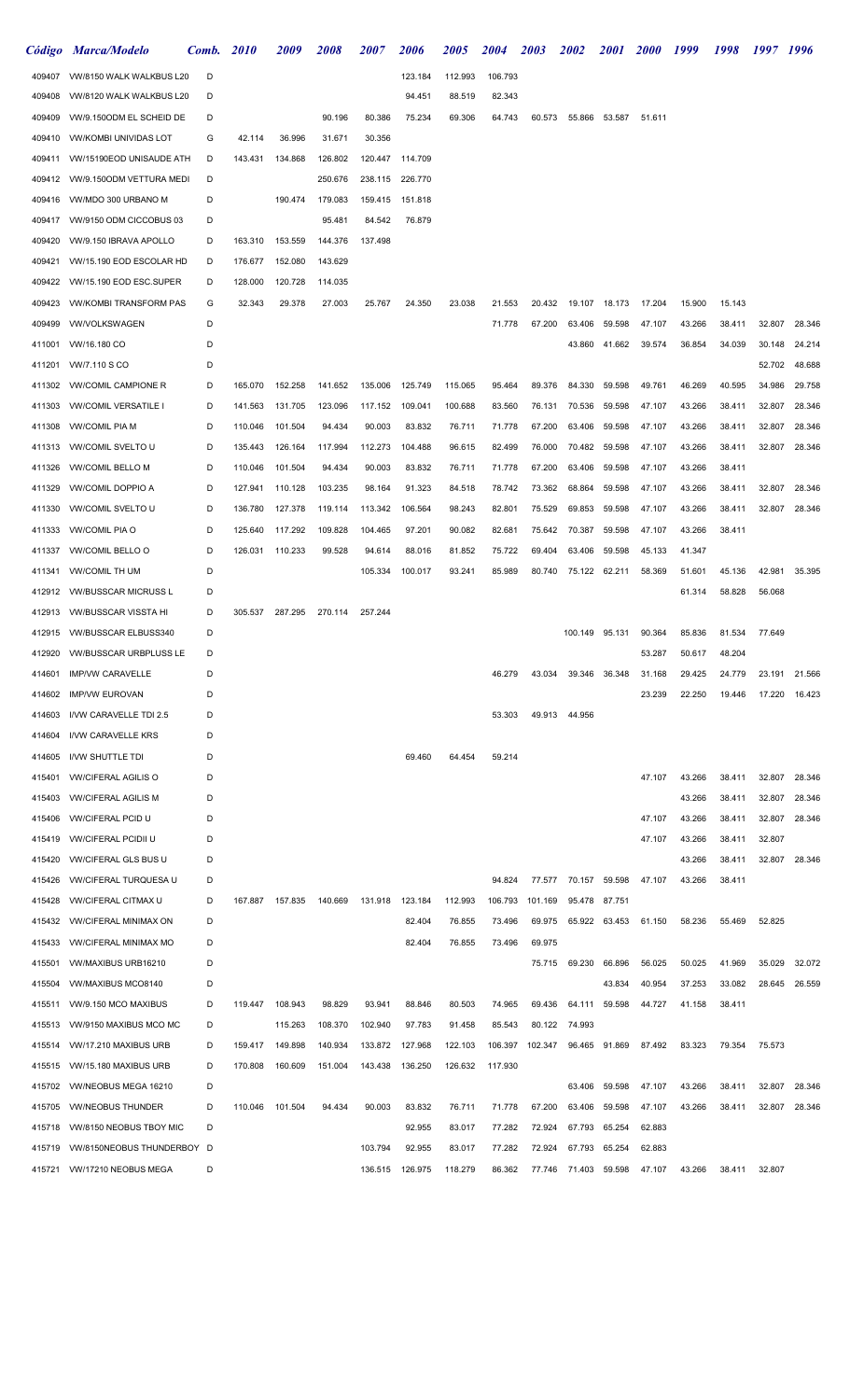|                  | Código Marca/Modelo                                | Comb.  | <b>2010</b> | 2009               | <i><b>2008</b></i> | <i><b>2007</b></i> | <i><b>2006</b></i> | <i><b>2005</b></i> | <i><b>2004</b></i> | <i>2003</i>               | <b>2002</b>   | <i>2001</i>   | <b>2000</b> | 1999   | 1998   | 1997 1996 |               |
|------------------|----------------------------------------------------|--------|-------------|--------------------|--------------------|--------------------|--------------------|--------------------|--------------------|---------------------------|---------------|---------------|-------------|--------|--------|-----------|---------------|
|                  | 415722 VW/17240 NEOBUS MEGA                        | D      |             |                    |                    |                    |                    |                    | 71.778             | 67.200                    | 63.406        | 59.598        | 47.107      |        |        |           |               |
| 415725           | VW/17.210 NEOBUS MEGA MGF                          | D      |             |                    |                    |                    |                    | 95.442             | 90.866             | 85.934                    | 79.148        | 75.568        |             |        |        |           |               |
| 415726           | VW/9150 NEOBUS TH THF                              | D      |             |                    |                    |                    |                    |                    | 85.543             | 80.122                    | 74.993        | 62.625        | 56.217      |        |        |           |               |
| 415728           | VW/17240 NEOBUS SPECTRUM                           | D      |             |                    |                    |                    |                    |                    | 100.458            | 95.883                    | 90.625        | 79.965        | 74.798      |        |        |           |               |
| 415731           | VW/17210 NEOBUS SPECTRUM                           | D      |             |                    |                    | 114.709            | 106.667            | 95.442             | 90.866             | 85.934                    | 79.148 74.324 |               |             |        |        |           |               |
| 415742           | VW/8150 NEOBUS THUND WAY                           | D      |             | 131.569            | 115.675            | 103.794            | 92.955             | 83.017             | 77.282             | 72.924                    |               |               |             |        |        |           |               |
| 415743           | VW/9150 NEOBUS THUND WAY                           | D      |             |                    |                    | 103.794            | 92.955             | 83.017             | 77.282             |                           |               |               |             |        |        |           |               |
| 415753           | <b>VW/8150 UNISAUDE ATHENAS</b>                    | D      |             |                    | 93.460             | 86.162             | 81.639             | 75.269             | 69.633             | 65.655                    | 60.737        |               |             |        |        |           |               |
| 415754           | VW/17260 EOT NEOBUS MEGA                           | D      | 184.676     | 173.619            | 154.736            | 145.110            | 135.502            | 124.293            |                    | 117.473 111.286           |               |               |             |        |        |           |               |
| 415757           | VW/9150 UNISAUDE ATHENAS                           | D      |             | 98.335             | 93.460             | 86.162             | 81.639             | 75.269             | 69.633             | 65.655                    | 60.737        |               |             |        |        |           |               |
| 415759           | VW/15180 EOD NEOBUS SPEC                           | D      |             |                    |                    | 145.110            | 135.502            | 124.293            |                    | 117.473 111.286           |               |               |             |        |        |           |               |
| 415761           | VW/15180 EOD NEOBUS MEGA                           | D      |             |                    |                    | 145.110            | 135.502            | 124.293            |                    |                           |               | 91.289        |             |        |        |           |               |
| 415762           | VW/17260 EOT NEOBUS SPEC                           | D      |             | 209.859 197.295    | 175.837            | 164.898            | 153.980            | 141.242            | 133.491            |                           |               |               |             |        |        |           |               |
| 415765           | <b>VW/NEOBUS TH UM</b>                             | D      |             |                    |                    |                    | 92.955             | 83.017             | 77.282             | 72.924                    |               | 67.793 65.254 | 62.883      |        |        |           |               |
| 415767           | VW/17.260 INDUST REGIA                             | D      |             |                    | 171.113            | 162.537            | 151.076            | 143.867            | 136.180            |                           |               |               |             |        |        |           |               |
| 415768           | VW/9150 NEOBUS THUNDER                             | D      | 146.997     | 131.569            | 115.675            | 103.794            | 92.955             | 83.017             | 77.282             |                           |               |               |             |        |        |           |               |
| 415769           | VW/9150 NEOBUS TH WAY E                            | D      | 146.997     | 131.569            | 115.675            | 103.794            | 92.955             | 83.017             |                    |                           |               |               |             |        |        |           |               |
| 415774           | VW/17210 NEOBUS SPEE E                             | D      | 209.242     |                    | 184.983            | 148.227            | 132.462<br>168.515 | 126.151            |                    |                           |               |               |             |        |        |           |               |
| 415779<br>415780 | VW/17230EOD NEOBUS MEGA<br>VW/15190EOD NEOBUS SPEC | D<br>D | 178.170     | 196.749<br>167.534 | 157.515            | 176.611<br>149.051 | 131.734            | 125.842            |                    |                           |               |               |             |        |        |           |               |
| 415781           | VW/17230EOD NEOBUS SPEC                            | D      | 188.499     | 177.245            | 166.646            | 158.750            | 151.740            |                    |                    |                           |               |               |             |        |        |           |               |
| 415782           | VW/17230EOD NEOBUS SROD                            | D      | 248.199     | 233.381            | 219.426            | 208.029            | 189.617            | 181.053            |                    |                           |               |               |             |        |        |           |               |
| 415784           | VW/15190EOD NEOBUS MEGA                            | D      | 188.824     | 177.551            | 166.933            | 158.354            | 151.171            |                    |                    |                           |               |               |             |        |        |           |               |
| 416509           | VW/MPOLO ALLEGRO GVR                               | D      |             |                    |                    |                    |                    |                    |                    |                           |               | 59.598        | 47.107      | 43.266 | 38.411 | 32.807    | 28.346        |
| 416514           | <b>VW/MPOLO ANDARE R</b>                           | D      | 212.681     | 187.111            | 167.283            | 158.923 147.790    |                    | 132.433            | 102.998            | 71.131                    | 65.123        | 59.598        | 45.156      | 41.237 | 36.729 | 31.013    |               |
| 416519           | <b>VW/MPOLO VIAGGIO GVR</b>                        | D      |             |                    |                    |                    |                    |                    |                    |                           |               | 59.598        | 47.107      | 43.266 | 38.411 | 32.807    | 28.346        |
| 416530           | <b>VW/MPOLO TORINO GVU</b>                         | D      |             |                    | 121.772            | 115.882            | 107.857            | 99.626             | 82.861             | 75.918                    | 70.228        | 59.598        | 47.107      | 43.266 | 38.411 | 32.807    | 28.346        |
| 416537           | <b>VW/MPOLO VIALE U</b>                            | D      |             | 151.122 130.082    | 121.604 115.722    |                    | 108.735            | 100.200            | 82.311             | 75.837                    | 70.186        | 59.598        | 47.107      | 43.266 | 38.411 | 32.807    |               |
|                  | 416543 VW/MPOLO SENIOR GVM                         | D      |             |                    |                    |                    | 83.832             | 76.711             | 71.778             | 67.200                    | 63.406        | 59.598        | 47.107      | 43.266 | 38.411 | 32.807    | 28.346        |
| 416546           | <b>VW/MPOLO SENIOR GVO</b>                         | D      |             |                    |                    | 109.959            | 102.325            | 94.672             | 82.707             | 76.208                    | 70.843        | 59.598        | 47.107      | 43.266 | 38.411 |           | 32.807 28.346 |
| 416548           | <b>VW/MPOLO FRATELLO MO</b>                        | D      |             |                    |                    |                    | 83.832             | 76.711             | 71.778             | 67.200                    | 63.406        | 59.598        | 47.107      | 43.266 | 38.411 |           |               |
| 416549           | <b>VW/MPOLO FRATELLO LOT</b>                       | D      |             |                    | 114.260            | 108.697            | 102.325            | 94.428             | 82.520             | 75.630                    | 70.080        | 59.598        | 47.107      | 43.266 | 38.411 |           |               |
| 416550           | <b>VW/MPOLO FRATELLO ESC</b>                       | D      |             |                    |                    |                    |                    |                    |                    |                           | 68.675        | 59.598        | 47.107      |        |        |           |               |
| 416553           | <b>VW/MPOLO VIAGGIO R</b>                          | D      |             | 148.312 137.806    | 128.719            |                    | 122.528 112.042    | 102.431            | 81.761             | 75.058                    | 69.262        | 59.598        | 47.107      | 43.266 |        |           |               |
| 416558           | <b>VW/MPOLO TORINO A</b>                           | D      |             | 135.525            | 124.106            |                    | 117.765 111.785    | 105.410            | 85.133             | 80.164                    | 69.888        | 62.211        | 58.369      | 51.601 | 45.136 | 39.175    | 35.395        |
| 416560           | <b>VW/MPOLO ALLEGRO R</b>                          | D      |             |                    |                    | 123.168            | 112.269            | 101.289            | 81.546             | 74.310                    | 68.793        | 59.598        | 47.107      |        |        |           |               |
| 416577           | <b>VW/MPOLO VIALE ART</b>                          | D      |             | 107.008            | 98.185             | 91.181             | 86.324             | 80.023             | 74.502             | 69.372                    | 63.406        | 59.598        | 44.768      |        |        |           |               |
| 416581           | <b>VW/MPOLO PARADISO R</b>                         | D      | 235.436     | 202.659            | 190.885            | 181.069            | 171.720            | 158.274            |                    | 135.133  127.627  119.857 |               |               |             |        |        |           |               |
| 416591           | <b>VW/MPOLO SEN MIDI ON</b>                        | D      | 217.227     | 204.257            | 192.043            | 182.420            | 173.727            |                    |                    |                           |               |               |             |        |        |           |               |
| 416593           | <b>VW/MPOLO SEN MIDI E</b>                         | D      |             | 194.768            | 176.136            | 166.636            |                    |                    |                    |                           |               |               |             |        |        |           |               |
| 416594           | <b>VW/MPOLO IDEALE R</b>                           | D      | 180.982     | 170.147            | 151.641            | 142.208            | 132.793            | 121.807            | 115.123            |                           |               |               |             |        |        |           |               |
| 416615           | <b>VW/MPOLO SENIOR MO</b>                          | D      | 143.086     | 132.680            | 123.762            | 114.566            | 106.937            | 102.143            | 97.276             | 92.642                    | 87.318        | 83.157        | 79.194      | 75.421 | 71.827 | 68.405    | 65.147        |
| 416628           | <b>VW/MPOLO TORINO U</b>                           | D      | 171.034     | 160.823            | 146.758            | 135.361            | 128.909            | 122.767            |                    | 116.918  111.347  104.949 |               | 99.948        | 95.186      | 90.651 | 86.332 | 82.218    | 78.301        |
| 417544           | VW/8150 NEOBUS TH WAY E                            | D      |             | 131.569            | 115.675            | 103.794            | 92.955             | 83.017             | 77.282             |                           |               |               |             |        |        |           |               |
| 417549           | VW/17210EOD NEOBUS SROAD                           | D      |             |                    |                    | 187.870            | 179.964            | 170.293            |                    |                           |               |               |             |        |        |           |               |
| 417551           | VW/18320EOT NEOBUS SROAD                           | D      | 277.675     | 261.096            | 245.483            | 233.181            | 221.497            | 210.943            |                    |                           |               |               |             |        |        |           |               |
| 443010           | <b>VW/GUARARAPES ALFA 12</b>                       | D      |             |                    |                    |                    |                    |                    |                    |                           |               |               |             | 43.266 | 38.411 | 32.807    |               |
| 443012           | <b>VW/GUARARAPES ALFA 8</b>                        | D      |             |                    |                    |                    |                    |                    |                    |                           |               | 59.598        | 47.107      | 43.266 | 38.411 |           |               |
| 462007           | <b><i>VW/IRIZAR INTERCENTURY</i></b>               | D      |             | 111.998            | 104.956            | 99.804             | 94.199             | 87.107             | 80.788             | 74.210                    | 68.663        | 59.598        | 47.107      |        |        |           |               |
| 462008           | <b>VW/IRIZAR CENTURY S1</b>                        | D      | 136.460     | 128.312            | 120.639            | 114.595            | 108.851            | 103.397            | 98.215             | 93.295                    | 87.707        | 83.528        |             |        |        |           |               |
| 462009           | VW/18.320 EOT IRIZAR PB                            | D      | 251.584     | 236.563            | 222.417            | 211.819            |                    |                    |                    |                           |               |               |             |        |        |           |               |
| 463024           | <b>VW/CAIO ALPHA U</b>                             | D      |             |                    |                    |                    |                    |                    |                    |                           |               | 68.827        | 57.633      | 51.694 | 43.279 | 36.201    | 34.534        |
| 463038           | <b><i>VW/CAIO INTERCITY R</i></b>                  | D      |             | 224.384            | 210.966            | 200.914            |                    |                    |                    |                           |               |               |             |        |        |           |               |
| 463045           | VW/CAIO ALPHA 16210CO                              | D      |             |                    |                    |                    |                    |                    |                    |                           | 63.555        | 60.371        | 57.345      | 51.561 | 35.237 | 31.062    | 24.800        |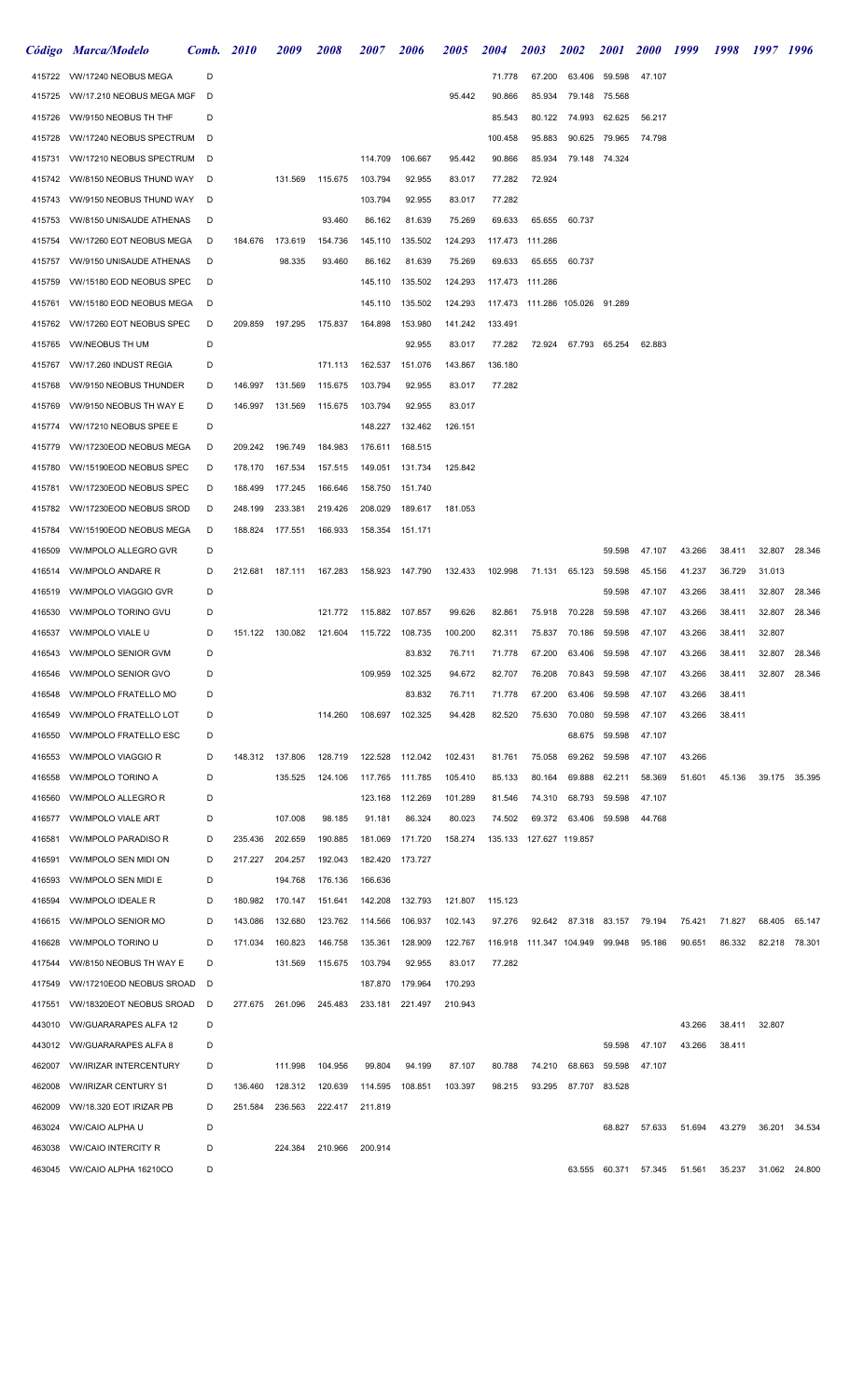|        | Código Marca/Modelo            | Comb. | <b>2010</b> | <i><b>2009</b></i> | 2008    | <i><b>2007</b></i> | <i><b>2006</b></i> | <i><b>2005</b></i> | 2004    | 2003    | <i><b>2002</b></i>          | <i>2001</i>   | <b>2000</b> | 1999   | 1998   | 1997   | 1996   |
|--------|--------------------------------|-------|-------------|--------------------|---------|--------------------|--------------------|--------------------|---------|---------|-----------------------------|---------------|-------------|--------|--------|--------|--------|
| 463048 | <b>VW/CAIO INTER 16210CO</b>   | D     |             |                    |         |                    |                    |                    |         |         |                             | 72.122 68.508 | 57.586      | 51.774 | 43.211 | 36.346 | 34.614 |
| 463052 | VW/CAIO CAROLV VW8140          | D     |             |                    |         |                    |                    |                    |         |         |                             |               | 53.566      | 51.663 | 49.686 | 47.836 | 45.200 |
| 463053 | VW/CAIO PICCO VW8140           | D     |             |                    |         |                    |                    |                    |         |         | 71.007                      | 63.794        | 48.209      | 46.498 | 44.717 | 41.179 | 37.286 |
| 463054 | VW/CAIO APACHES21 U            | D     |             |                    |         |                    |                    |                    | 81.346  | 75.824  | 70.489                      | 59.598        | 47.107      | 43.266 | 38.411 | 32.807 |        |
| 463063 | <b>VW/CAIO PICCOLINO O</b>     | D     |             |                    |         |                    |                    |                    | 81.144  | 75.630  | 70.133                      | 59.598        | 47.107      | 43.266 | 38.411 |        |        |
| 463066 | <b>VW/CAIO PICCOLO O</b>       | D     |             |                    |         |                    |                    |                    | 79.742  | 74.310  | 68.627                      | 59.598        | 47.107      | 43.266 | 38.411 | 32.807 |        |
| 463105 | <b>VW/INDUSCAR APACHE U</b>    | D     | 143.127     | 133.118            | 124.394 | 118.389            | 110.201            | 101.728            | 77.871  | 71.508  | 65.847                      | 59.598        |             |        |        |        |        |
| 463108 | <b>VW/INDUSCAR PICCO O</b>     | D     |             |                    | 140.669 | 131.918            | 123.184            | 112.993            | 106.793 | 101.169 | 95.478                      | 92.046        | 87.660      | 83.484 | 79.506 |        |        |
| 463113 | <b>VW/INDUSCAR PICCOL O</b>    | D     |             | 157.835            | 140.669 | 131.918            | 123.184            | 112.993            | 106.793 | 101.169 | 95.478                      |               |             |        |        |        |        |
| 463115 | <b>VW/INDUSCAR INTERC R</b>    | D     |             |                    |         |                    |                    |                    |         | 84.588  | 79.462                      | 75.199        |             |        |        |        |        |
| 463119 | <b>VW/INDUSCAR MIL U OT</b>    | D     | 167.887     | 157.835            | 140.669 | 131.918            | 123.184            | 112.993            | 106.793 | 101.169 | 95.478                      | 82.782        | 77.434      |        |        |        |        |
| 463124 | <b>VW/INDUSCAR GIR 240</b>     | D     | 157.317     | 140.664            | 124.918 | 114.938            | 107.040            | 97.695             | 91.952  | 87.181  | 81.173                      | 75.538        |             |        |        |        |        |
| 463125 | <b>VW/INDUSCAR GIR 210</b>     | D     |             | 140.664            | 124.918 | 114.938            | 107.040            | 97.695             | 91.952  | 87.181  |                             | 81.173 76.731 |             |        |        |        |        |
| 463142 | <b>VW/INDUSCAR FOZ VWOD</b>    | D     | 131.744     | 117.410            | 109.689 | 102.341            | 97.025             | 90.219             | 84.012  |         |                             |               |             |        |        |        |        |
| 463153 | <b>VW/INDUSCAR FOZ U</b>       | D     | 166.118     | 153.361            | 144.352 | 138.124            |                    |                    |         |         |                             |               |             |        |        |        |        |
| 463300 | VW/KM ALFA 8000                | D     |             |                    | 107.242 | 101.993            | 96.198             | 88.907             | 82.077  | 75.623  | 68.550                      | 59.598        | 47.107      |        |        |        |        |
| 463302 | <b>VW/KM ALFA 12000</b>        | D     |             |                    |         | 101.857            | 96.072             | 88.800             | 83.029  | 76.126  | 68.562                      | 59.598        | 47.107      |        |        |        |        |
| 463401 | VW/8150OD HOBBY PRINCIPE       | D     |             |                    |         |                    | 102.355            | 95.782             | 90.393  | 85.439  | 79.061                      | 75.763        | 72.623      |        |        |        |        |
| 463402 | VW/9150OD HOBBY PRINCIPE       | D     |             |                    |         | 102.115            | 96.998             | 91.458             | 85.543  | 80.122  | 74.993                      | 62.695        | 50.499      |        |        |        |        |
| 463404 | VW/17240OT HOBBY MONARCA       | D     |             |                    |         |                    |                    |                    |         | 95.883  | 90.625                      | 79.078        | 73.971      |        |        |        |        |
| 463900 | <b>VW/LUHRS TROLLYBUS</b>      | D     |             |                    |         |                    |                    |                    |         |         | 74.993                      | 56.307        | 50.673      |        |        |        |        |
| 464201 | VW/17210OD ANCAR DOMINIO       | D     |             |                    |         |                    | 221.731            | 203.388            | 192.228 |         | 182.104 171.860             | 161.676       | 151.231     |        |        |        |        |
| 464403 | <b>VW/MASCA GRANMICRO O</b>    | D     | 115.477     | 108.099            | 101.363 | 96.372             | 89.654             | 83.321             | 77.354  | 71.277  | 65.207                      | 59.598        |             |        |        |        |        |
| 464404 | <b>VW/MASCA GRANMINI O</b>     | D     | 110.046     | 101.504            | 94.434  | 90.003             | 83.832             | 76.711             | 71.778  | 67.200  | 63.406                      |               |             |        |        |        |        |
| 464405 | VW/MASCA GRANMINI W120 O       | D     |             |                    |         |                    | 82.404             | 76.855             | 73.496  | 69.975  | 65.922                      |               |             |        |        |        |        |
| 464409 | VW/MASCA GRANMINI W120 M       | D     | 111.219     | 103.213            | 94.755  | 87.259             | 82.404             | 76.855             | 73.496  | 69.975  | 65.922                      |               |             |        |        |        |        |
| 464410 | <b>VW/MASCA GRANMINI M</b>     | D     | 111.219     | 103.213            | 94.755  | 82.670             | 77.147             | 69.478             | 65.763  | 61.663  | 57.500                      |               |             |        |        |        |        |
|        | 464412 VW/MASCA GRANVIA O      | D     | 108.348     | 100.280            | 92.535  | 84.923             | 81.281             | 74.626             | 70.267  | 67.040  | 63.290                      | 60.531        |             |        |        |        |        |
| 464417 | VW/MASCA GRANVIA EOD O         |       |             |                    |         | 110.314            | 102.492            | 96.071             | 90.288  |         |                             |               |             |        |        |        |        |
| 464418 | VW/MASCA GRANMIDI O            | D     |             |                    | 94.755  | 87.259             | 82.404             | 76.855             | 73.496  |         | 69.975 65.922 63.453 61.150 |               |             | 51.399 | 48.950 |        |        |
| 464420 | <b>VW/MASCA GRANFLEX O</b>     | D     | 193.993     | 182.411            | 171.503 | 163.163            | 153.466            | 128.411            | 122.173 |         |                             |               |             |        |        |        |        |
| 464426 | <b>VW/MASCA GRANMIDI M</b>     | D     |             | 102.930            | 96.776  | 91.927             | 88.158             | 83.252             |         |         |                             |               |             |        |        |        |        |
| 464427 | VW/MASCA TH UM                 | D     |             |                    |         | 113.690            | 106.246            | 99.421             |         |         |                             |               |             |        |        |        |        |
| 464429 | <b>VW/MASCA GRANMIDI EOD O</b> | D     | 147.045     | 131.480            | 116.760 | 107.432            | 100.050            |                    |         |         |                             |               |             |        |        |        |        |
| 464431 | <b>VW/MASCA GRANMICRO E O</b>  | D     | 153.400     | 141.620            | 133.300 | 127.549            |                    |                    |         |         |                             |               |             |        |        |        |        |
| 464432 | <b>VW/MASCA GRANMINI E M</b>   | D     |             | 111.856            | 105.167 | 100.156            |                    |                    |         |         |                             |               |             |        |        |        |        |
| 464433 | <b>VW/MASCA GRANVIA E O</b>    | D     | 176.287     | 165.889            | 155.967 | 148.536            |                    |                    |         |         |                             |               |             |        |        |        |        |
| 464441 | VW/MASCA ROMA 350R O           | D     | 260.153     | 244.621            | 229.991 | 219.033            |                    |                    |         |         |                             |               |             |        |        |        |        |
| 464449 | VW/MASCA VIAMIDI 17230 O       | D     | 183.749     | 168.044            |         |                    |                    |                    |         |         |                             |               |             |        |        |        |        |
| 464450 | VW/MASCA VIAMIDI15190 O        | D     | 188.950     | 172.800            |         |                    |                    |                    |         |         |                             |               |             |        |        |        |        |
| 464455 | VW/MASCA GFLEX 17230 ON        | D     | 215.447     | 197.033            |         |                    |                    |                    |         |         |                             |               |             |        |        |        |        |
| 464600 | VW/9150 FFORMA ONIX UB01       | D     |             |                    |         |                    | 97.783             | 91.458             | 85.543  |         | 80.122 74.993               |               |             |        |        |        |        |
| 464700 | VW/9150 REFAM ATTUALE3         | D     |             |                    | 111.385 | 105.805            | 96.309             | 91.458             | 85.543  |         | 80.122 74.993               |               |             |        |        |        |        |
|        |                                |       |             |                    |         |                    |                    |                    |         |         |                             |               |             |        |        |        |        |

#### Fabricante: VOLVO

|        | Código Marca/Modelo               | Comb. | <i>2010</i> | 2009    | 2008    | 2007    | 2006    | 2005    | 2004    | 2003                               | 2002                    | 2001                    | <b>2000</b> | 1999   | 1998   | 1997   | 1996   |
|--------|-----------------------------------|-------|-------------|---------|---------|---------|---------|---------|---------|------------------------------------|-------------------------|-------------------------|-------------|--------|--------|--------|--------|
| 400013 | VOLVO/BUSSCAR URBANUSS U D        |       |             |         |         |         |         |         |         |                                    |                         | 133.917 109.636         | 98.238      | 90.679 | 56.415 | 46.430 | 38.562 |
|        | 400018 VOLVO/BUSSCAR URBANUSS A D |       |             |         |         |         |         |         |         |                                    | 139.177 131.580 109.636 |                         | 98.238      | 90.679 | 56.415 | 46.430 |        |
| 400029 | VOLVO/BUSSCAR EL BUSS R           | D     |             |         |         |         |         |         |         |                                    |                         | 133.685 109.636         | 98.238      | 90.679 | 56.415 | 46.430 | 38.562 |
|        | 400032 VOLVO/BUSSCAR JUM BUSS R D |       |             | 205.301 | 191.912 | 183.157 | 170.823 | 157.753 | 147.961 |                                    | 138.977 131.014 109.636 |                         | 98.238      | 90.679 | 56.415 | 46.430 |        |
| 400036 | VOLVO/BUSSCAR VIS BUSS R          | D     |             | 218.682 | 204.076 | 195.027 | 184.152 | 169.682 |         | 156.678  138.730  132.555  109.636 |                         |                         | 98.238      | 90.679 | 56.415 | 46.430 |        |
| 400038 | VOLVO/BUSSCAR J BU 400 R          | D.    | 241.252     | 218.446 | 203.873 | 194.817 | 181.855 | 168.075 |         | 158.465 141.935 132.588 109.636    |                         |                         | 98.238      | 90.679 | 56.415 | 46.430 |        |
| 400042 | VOLVO/BUSSCAR PANORAMI R          | D     | 403.064     | 376.554 | 353.546 | 336.207 | 299.675 | 262.966 |         | 227.382 175.731                    |                         | 141.141 112.242 100.572 |             | 92.835 | 57.756 | 47.533 | 39.479 |
| 400052 | VOLVO/BUSSCAR URBPLUS B           | D     |             |         |         | 152.209 | 141.655 | 131.804 |         |                                    |                         |                         |             |        |        |        |        |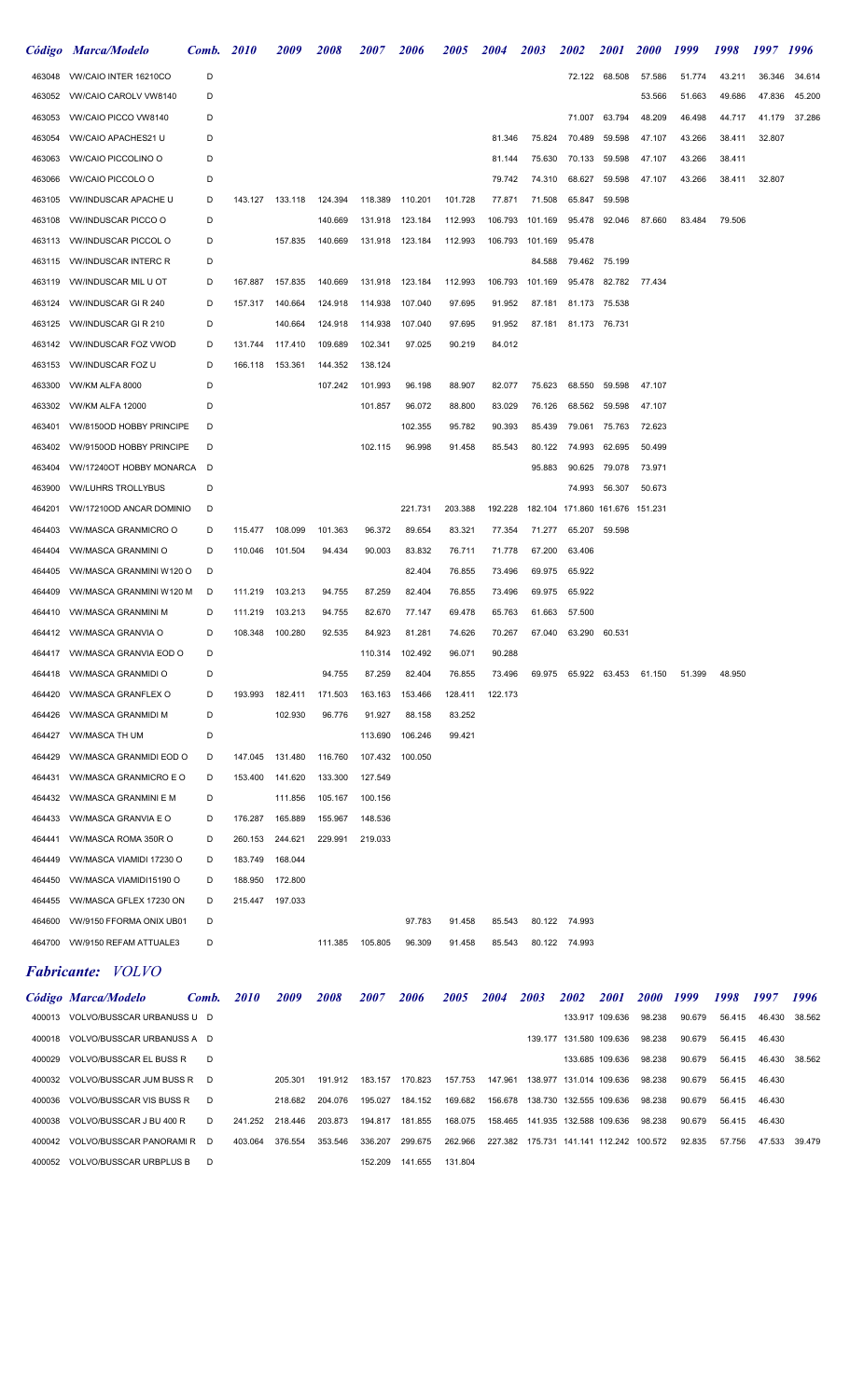|        | Código Marca/Modelo             | Comb. | <i>2010</i> | <i>2009</i>     | <i><b>2008</b></i> | <i><b>2007</b></i>      | <i><b>2006</b></i> | <i><b>2005</b></i> | <i><b>2004</b></i> | <i>2003</i>                        | 2002                    | <i><b>2001</b></i> | <b>2000</b>                     | 1999                                    | 1998                    | 1997 1996 |               |
|--------|---------------------------------|-------|-------------|-----------------|--------------------|-------------------------|--------------------|--------------------|--------------------|------------------------------------|-------------------------|--------------------|---------------------------------|-----------------------------------------|-------------------------|-----------|---------------|
|        | 400053 VOLVO/BUSSCAR URBPLUS U  | D     | 214.831     | 197.740         | 185.010            | 176.441                 | 166.934            | 156.454            | 148.756            | 141.760 133.475 109.636            |                         |                    | 98.238                          | 90.679                                  |                         |           |               |
| 400054 | VOLVO/BUSSCAR URBPLUS A         | D     |             | 202.600         | 189.445            | 180.754                 | 170.935            | 157.868            |                    | 150.348  143.544  134.372  109.636 |                         |                    | 98.238                          |                                         |                         |           |               |
| 401501 | VOLVO/B58 ARTICULADO            | D     |             |                 |                    |                         |                    |                    |                    |                                    |                         |                    |                                 |                                         |                         |           | 58.627        |
| 401502 | VOLVO/B58 4X2                   | D     |             |                 |                    |                         |                    |                    |                    |                                    |                         |                    |                                 | 81.100                                  | 75.119                  | 66.359    | 58.709        |
| 401503 | VOLVO/B58 6X2                   | D     |             |                 |                    |                         |                    |                    |                    |                                    |                         |                    |                                 |                                         |                         | 66.297    | 58.690        |
| 401504 | VOLVO/B58 BIARTICULADO          | D     |             |                 |                    |                         |                    |                    |                    |                                    |                         |                    |                                 |                                         | 43.938                  | 37.420    | 31.126        |
| 401505 | VOLVO/B58 ECO KF 4X2            | D     |             |                 |                    |                         |                    |                    |                    |                                    |                         |                    |                                 | 54.446                                  | 44.386                  | 37.423    | 30.940        |
| 401506 | VOLVO/B58 ECO KJ 4X2            | D     |             |                 |                    |                         |                    |                    |                    |                                    |                         |                    |                                 | 46.356                                  | 44.258                  | 37.160    | 31.163        |
| 401507 | VOLVO/B58 ECO ART               | D     |             |                 |                    |                         |                    |                    |                    |                                    |                         |                    |                                 |                                         |                         | 37.234    | 36.106        |
| 401599 | VOLVO/B58                       | D     |             |                 |                    |                         |                    |                    |                    |                                    |                         |                    |                                 | 80.186                                  | 75.008                  | 66.294    | 58.425        |
| 401899 | VOLVO                           | D     |             |                 |                    |                         |                    |                    |                    |                                    |                         |                    | 81.480 77.397 73.519            | 70.833                                  | 44.331                  | 37.595    | 30.914        |
| 404299 | VOLVO/VOLVO B 58 E ARTIC        | D     |             |                 |                    |                         |                    |                    |                    |                                    |                         |                    |                                 |                                         |                         |           |               |
| 407601 | VOLVO/B10M 4X2                  | D     |             |                 |                    |                         |                    |                    |                    |                                    |                         |                    | 158.295 145.659 108.118 97.438  | 91.038                                  | 80.604                  | 71.719    | 68.854        |
| 407602 | VOLVO/B10M 6X2                  | D     |             |                 |                    |                         |                    |                    |                    |                                    |                         |                    | 133.220 126.544 111.344         | 106.655                                 | 90.813                  | 81.797    | 76.480        |
| 407603 | VOLVO/B10M ECO ART              | D     |             |                 |                    |                         |                    |                    |                    |                                    |                         |                    |                                 | 109.593                                 | 90.463                  | 81.715    | 76.406        |
| 407699 | VOLVO/B10M                      | D     |             |                 |                    |                         |                    |                    |                    |                                    |                         |                    |                                 | 108.602                                 | 93.757                  | 80.583    | 73.361        |
| 411321 | VOLVO/COMIL SVELTO U            | D     |             |                 |                    |                         |                    |                    |                    |                                    | 138.578 130.836 109.636 |                    | 98.238                          | 90.679                                  | 56.415                  | 46.430    |               |
| 411322 | VOLVO/COMIL VERSATILE I         | D     |             |                 |                    |                         |                    |                    |                    |                                    |                         |                    |                                 |                                         |                         |           | 39.871        |
| 411323 | VOLVO/COMIL CAMPIONE R          | D     | 254.718     | 228.993         |                    | 213.475 204.193 180.615 |                    | 166.533            |                    | 149.589  139.200  131.014  109.636 |                         |                    | 98.238                          | 90.679                                  | 56.415                  | 46.430    | 38.562        |
|        | 411342 VOLVO/COMIL DOPPIO A     | D     |             |                 |                    |                         |                    |                    |                    |                                    | 139.963 133.673 109.636 |                    |                                 |                                         |                         |           |               |
| 412301 | IMP/VOLVO B12 360 6X2           | D     |             |                 |                    |                         |                    |                    |                    |                                    |                         |                    |                                 |                                         | 124.742 110.879 104.015 |           | 88.188        |
| 412302 | IMP/VOLVO B12 360 6X4           | D     |             |                 |                    |                         |                    |                    |                    |                                    |                         |                    |                                 | 156.855 141.164 126.213 113.979 100.354 |                         |           | 89.214        |
| 412303 | IMP/VOLVO B12 400 4X2           | D     |             |                 |                    |                         |                    |                    |                    |                                    |                         |                    |                                 |                                         |                         |           |               |
| 412304 | IMP/VOLVO B12 400 6X2           | D     |             |                 |                    |                         |                    |                    |                    |                                    |                         |                    |                                 |                                         |                         |           | 85.785        |
| 412701 | VOLVO/B12 400 6X2               | D     |             |                 |                    |                         |                    |                    |                    |                                    |                         |                    | 173.647 134.072 118.802 109.421 |                                         | 90.133                  | 81.915    | 76.726        |
|        | 412702 VOLVO/B12 400 4X2        | D     |             |                 |                    |                         |                    |                    |                    |                                    |                         |                    |                                 | 157.308 129.681 119.811 108.652         | 93.279                  | 79.891    | 72.846        |
| 412703 | VOLVO/B12 360 4X2               | D     |             |                 |                    |                         |                    |                    |                    |                                    |                         |                    |                                 |                                         |                         | 93.455    | 79.372        |
|        | 412704 VOLVO/B12 360 6X2        | D     |             |                 |                    |                         |                    |                    |                    |                                    |                         |                    |                                 | 112.934                                 | 101.647                 | 90.181    | 80.273        |
|        | 415414 VOLVO/CIFERAL PCIDII U   | D     |             |                 |                    |                         |                    |                    |                    |                                    |                         |                    | 98.238                          | 90.679                                  | 56.415                  |           |               |
| 415423 | VOLVO/CIFERAL GLS BUS U         | D     |             |                 |                    |                         |                    |                    |                    |                                    |                         |                    |                                 |                                         | 56.415                  |           | 46.430 38.562 |
| 415517 | <b>VOLVO/B7R MAXIBUS ROD</b>    | D     |             |                 |                    |                         | 110.995            | 98.780             | 94.688             |                                    |                         |                    |                                 |                                         |                         |           |               |
| 415709 | VOLVO/B7R NEOBUS EVO2000        | D     | 160.635     | 151.044         | 142.012            | 134.895 128.136         |                    | 121.716            |                    | 112.943 103.551 98.536 87.807      |                         |                    | 74.328                          | 71.006                                  | 64.067                  |           |               |
| 415710 | VOLVO/B7R 285 INDUST REG        | D     |             |                 |                    |                         |                    | 149.414            |                    |                                    |                         | 89.255             | 75.882                          | 71.386                                  | 64.496                  | 60.557    |               |
| 415733 | VOLVO/B10M NEOBUS MEGART D      |       |             |                 |                    |                         |                    |                    |                    | 123.687  116.597  109.370          |                         |                    |                                 |                                         |                         |           |               |
| 415766 | <b>VOLVO/B7R SCHEID EXECUTI</b> | D     |             |                 |                    |                         | 142.269            | 133.963            | 127.321            |                                    |                         |                    |                                 |                                         |                         |           |               |
| 415772 | VOLVO/B12R INDUST SUPR          | D     |             |                 |                    | 309.481                 | 296.440            | 281.266            |                    |                                    |                         |                    |                                 |                                         |                         |           |               |
| 416503 | VOLVO/MPOLO TORINO GVU          | D     |             |                 |                    |                         |                    |                    |                    | 144.924  138.061  129.550  109.636 |                         |                    | 98.238                          | 90.679                                  | 56.415                  | 46.430    |               |
| 416504 | VOLVO/MPOLO TORINO GVA          | D     |             |                 |                    | 174.668                 | 165.300            | 155.016            |                    | 147.373  138.402  130.991  109.636 |                         |                    | 98.238                          | 90.679                                  | 56.415                  | 46.430    |               |
| 416513 | VOLVO/MPOLO ANDARE R            | D     |             |                 |                    |                         |                    |                    |                    |                                    | 139.281 130.780 109.636 |                    | 98.238                          | 90.679                                  | 56.415                  | 46.430    |               |
| 416518 | VOLVO/MPOLO VIAGGIO GVR         | D     |             |                 |                    |                         |                    |                    |                    |                                    |                         | 109.636            | 98.238                          | 90.679                                  | 56.415                  | 46.430    | 38.562        |
| 416523 | VOLVO/MPOLO PARAD GVR           | D     |             |                 |                    |                         |                    |                    |                    |                                    |                         | 109.636            | 98.238                          | 90.679                                  | 56.415                  | 46.430    | 38.562        |
| 416526 | VOLVO/MPOLO PARAD GVLDR         | D     |             |                 |                    |                         |                    |                    |                    |                                    |                         | 133.429 109.636    | 98.238                          | 90.679                                  | 56.415                  | 46.430    |               |
| 416529 | VOLVO/MPOLO PARAD GVDDR         | D     |             |                 |                    |                         |                    |                    |                    |                                    |                         | 109.636            | 98.238                          | 90.679                                  | 56.415                  | 46.430    |               |
| 416533 | VOLVO/MPOLO TORINO GVB          | D     |             |                 |                    | 164.586                 | 155.972            | 146.827            |                    | 139.562 130.676 122.789 108.001    |                         |                    | 96.773                          | 89.326                                  | 55.573                  | 45.737    |               |
| 416535 | VOLVO/MPOLO VIALE U             | D     |             | 210.311 197.740 | 178.359            | 169.951                 | 160.933            | 151.184            |                    | 143.724 134.786 126.291 108.001    |                         |                    | 96.773                          | 89.326                                  | 55.573                  | 45.737    |               |
| 416540 | VOLVO/MPOLO VIALE A             | D     |             | 210.311 197.117 | 178.312            | 169.905                 | 160.890            | 151.145            |                    |                                    |                         |                    | 96.773                          | 89.326                                  | 55.573                  | 45.737    |               |
| 416541 | VOLVO/MPOLO VIALE B             | D     |             |                 |                    |                         |                    |                    |                    |                                    |                         |                    |                                 | 54.252                                  | 51.532                  | 49.076    |               |
| 416554 | VOLVO/MPOLO VIAGGIO R           | D     |             | 225.130         | 209.962            | 200.752                 | 175.134            | 161.622            | 148.903            | 138.520 132.122 109.636            |                         |                    | 98.238                          | 90.679                                  | 56.415                  | 46.430    |               |
| 416556 | VOLVO/MPOLO PARADISO R          | D     | 222.675     | 203.883         | 190.617            | 181.895                 | 171.992            | 158.807            |                    | 149.466  139.082  130.427  109.636 |                         |                    | 98.238                          | 90.679                                  | 56.415                  | 46.430    |               |
| 416568 | VOLVO/MPOLO PARADISO LDR        | D     | 260.321     | 233.381         | 217.472            | 208.084                 | 193.253            | 175.685            |                    | 152.515 142.099 133.685 109.636    |                         |                    | 98.238                          | 90.679                                  |                         |           |               |
| 416574 | VOLVO/MPOLO PARADISO DDR D      |       | 259.909     | 233.077         | 217.192            | 207.799                 | 195.973            | 181.894            |                    | 165.370  148.580  133.718  109.636 |                         |                    | 98.238                          | 90.679                                  |                         |           |               |
| 462001 | VOLVO/IRIZAR CENTURY E          | D     | 251.738     | 216.692         | 197.319            | 186.580                 | 174.788            | 163.810            |                    | 153.732 138.836 130.427 109.636    |                         |                    | 98.238                          | 90.679                                  | 56.415                  | 46.430    |               |
| 462006 | VOLVO/IRIZAR CENTURY            | D     | 256.130     | 220.472         | 200.874            |                         | 191.902 165.046    | 152.586            |                    | 142.917 133.999 126.502 108.001    |                         |                    | 96.773                          | 89.326                                  | 55.573                  |           |               |
| 462011 | VOLVO/B9R 380 IRIZAR PB         | D     | 262.967     | 250.802         | 235.830            |                         |                    |                    |                    |                                    |                         |                    |                                 |                                         |                         |           |               |
|        |                                 |       |             |                 |                    |                         |                    |                    |                    |                                    |                         |                    |                                 |                                         |                         |           |               |